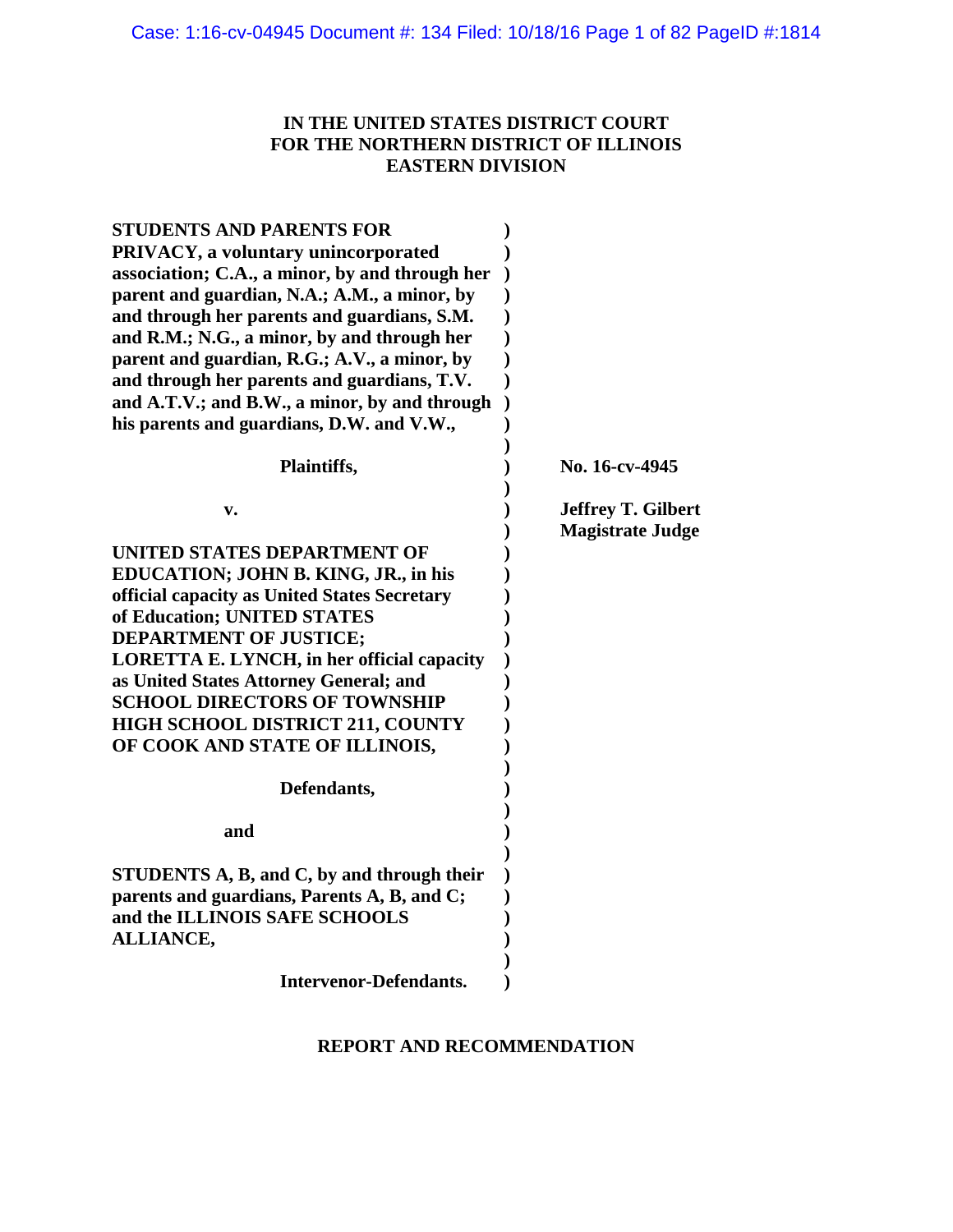## **I. EXECUTIVE SUMMARY**

Plaintiffs Students and Parents for Privacy, an unincorporated association, and five current or prospective high school students who live in suburban Cook County, Illinois, by and through their parents and legal guardians, (collectively, "Plaintiffs") have filed a Motion for Preliminary Injunction that, if granted, would require Defendant School Directors of Township High School District 211 ("District 211" or "the District") to segregate restrooms and locker rooms on the basis of students' biological sex (which Plaintiffs consider to be sex assigned at birth). Plaintiffs also seek to enjoin a rule, adopted by Defendant United States Department of Education ("DOE") and enforced in conjunction with Defendant United States Department of Justice ("DOJ") (together with the Secretary of Education and the Attorney General, collectively "the Federal Defendants"), that requires all schools in the United States to allow students to use restrooms and locker rooms consistent with their gender identity. Last, Plaintiffs seek to enjoin the District's policy, implemented in August 2013, allowing transgender students to use restrooms consistent with their gender identity, and an agreement DOE entered into with District 211 in December 2015 in which the District agreed to allow Student A, a transgender girl, to use the girls' locker rooms at William Fremd High School ("Fremd High School"), a public high school in Palatine, Illinois.

District Judge Jorge Alonso referred Plaintiffs' Motion for Preliminary Injunction to this Magistrate Judge for a Report and Recommendation as to whether it should be granted or denied. A preliminary injunction is an extraordinary remedy. Granting a preliminary injunction in this case would change the status quo before a full determination on the merits of the claims and defenses raised in the lawsuit. Preliminary injunctive relief is granted only when the moving parties—here, Plaintiffs—make a clear showing that they have a likelihood of success on the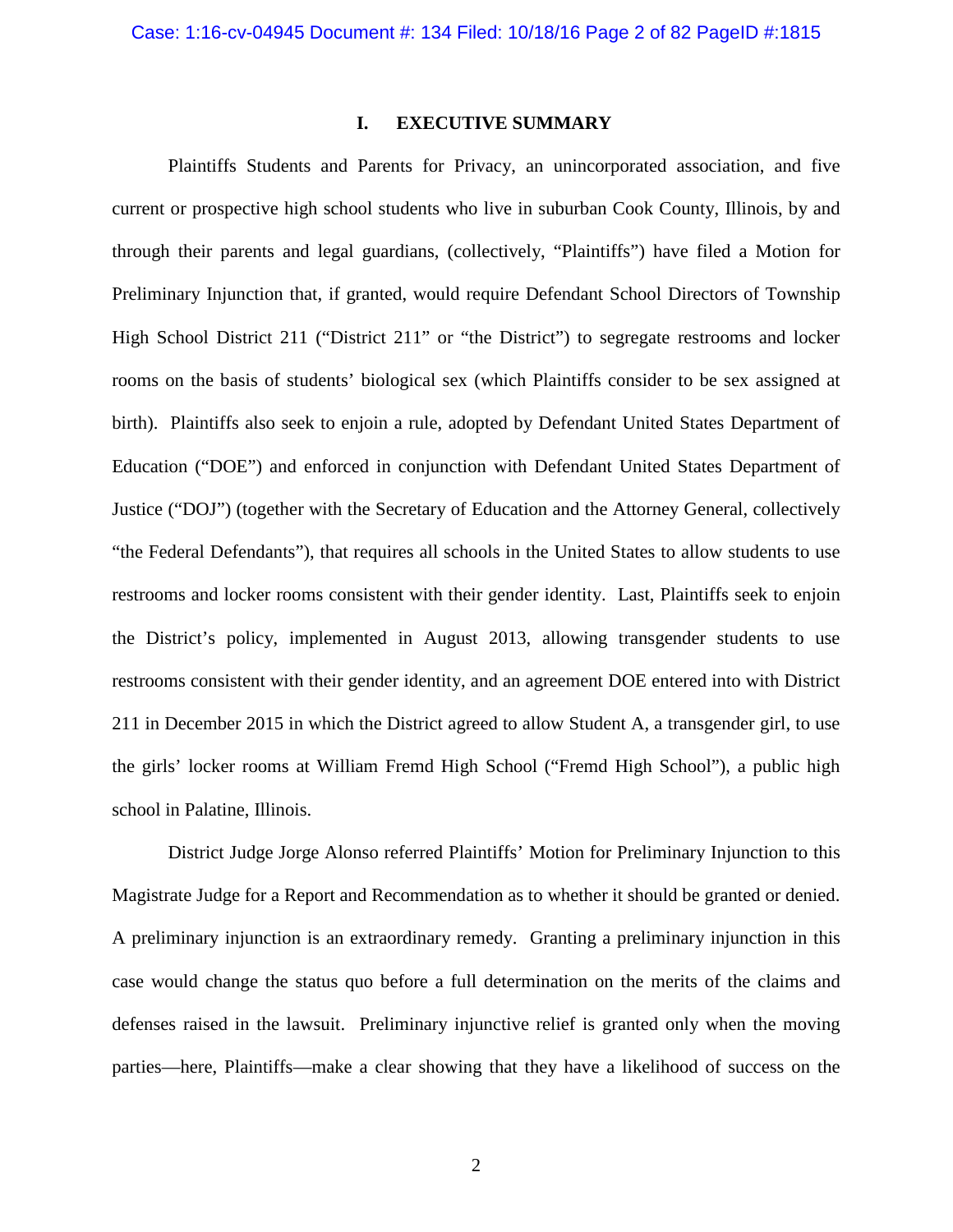### Case: 1:16-cv-04945 Document #: 134 Filed: 10/18/16 Page 3 of 82 PageID #:1816

merits of their claims, they likely will suffer irreparable harm if an injunction is not issued pending a final determination of the matters at issue, and they lack an adequate remedy at law. If the moving parties make these three threshold showings, then they still must show, on balance, that they will suffer more harm if an injunction is not issued than the non-moving parties will suffer if it is issued, and that the public interest would be served by the issuance of an injunction.

The Court finds Plaintiffs have not shown they have a likelihood of success on the merits of their claim that DOE violated the Administrative Procedure Act ("APA"), 5 U.S.C. § 500 *et seq*., by promulgating a rule that interprets Title IX of the Education Amendments of 1972 ("Title IX"), 20 U.S.C. § 1681 *et seq.*, to require that schools permit transgender students to use restrooms and locker rooms consistent with their gender identity, and by entering into an agreement informed by that rule with District 211 under which the District is required to allow Student A to use the girls' locker rooms at Fremd High School. The law in the Seventh Circuit concerning the meaning of the term "sex" as used in Title IX may be in flux. Just last week, the Seventh Circuit vacated a decision by a panel of that court that adhered to a longstanding interpretation of the word "sex" in the almost identically worded Title VII of the Civil Rights Act of 1964 ("Title VII"), 42 U.S.C. § 2000e *et seq.*, as very narrow, traditional and biological. Plaintiffs relied heavily on the now vacated panel decision. The full court of appeals agreed to rehear that case next month. Recent rulings by courts around the country including a district court in the Seventh Circuit evince a trend toward a more expansive understanding of sex in Title IX as inclusive of gender identity. Therefore, the Court cannot say with confidence that Plaintiffs have a likelihood of success on the merits of their claim that DOE's interpretation of Title IX is not in accordance with law or entitled to deference.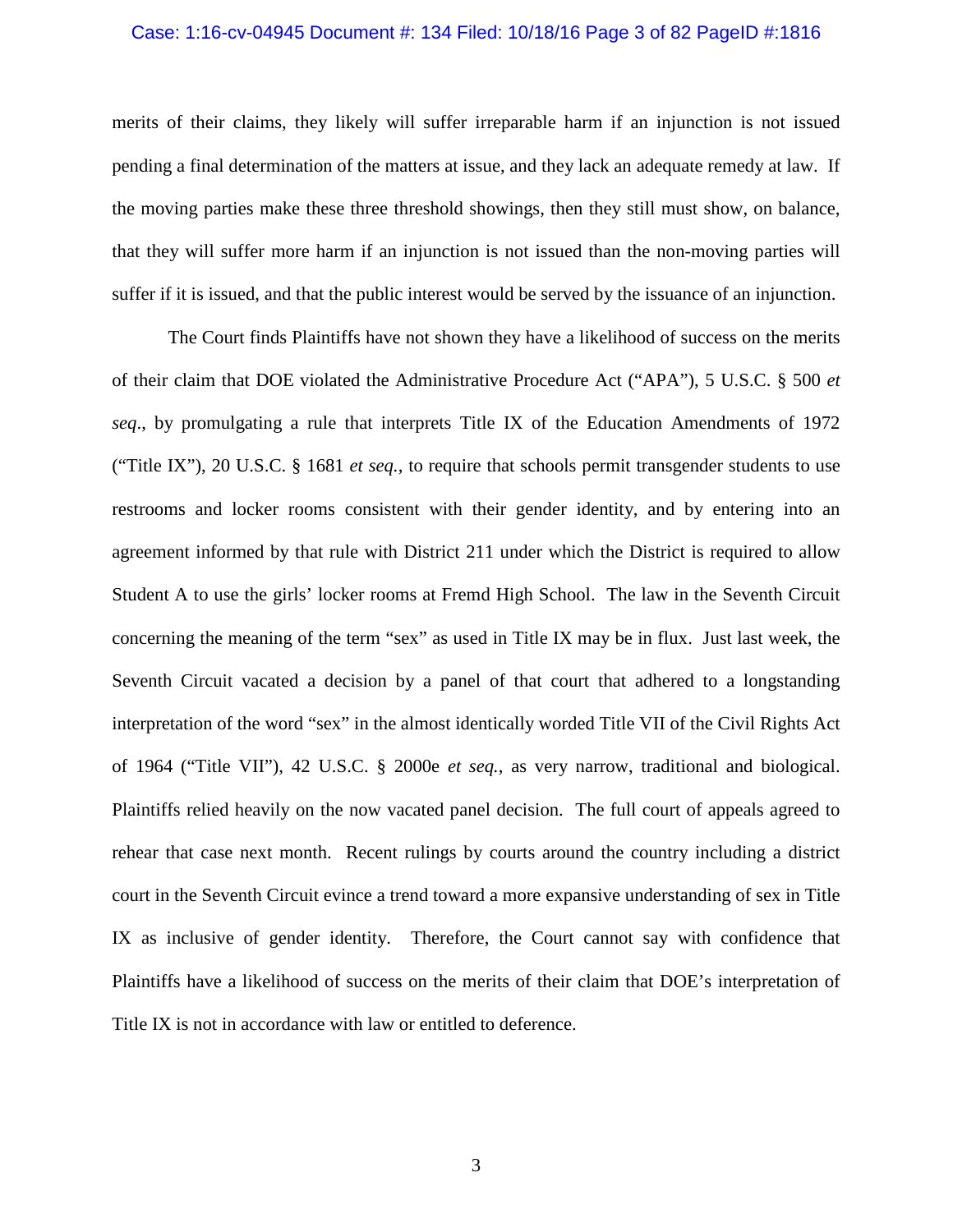#### Case: 1:16-cv-04945 Document #: 134 Filed: 10/18/16 Page 4 of 82 PageID #:1817

The Court also finds Plaintiffs have not shown they have a likelihood of success on the merits of their claim that District 211 or the Federal Defendants are violating their right to privacy under the United States Constitution or that District 211 is violating Title IX because transgender students are permitted to use restrooms consistent with their gender identity and Student A is allowed to use the girls' locker rooms at Fremd High School. High school students do not have a constitutional right not to share restrooms or locker rooms with transgender students whose sex assigned at birth is different than theirs. In addition, sharing a restroom or locker room with a transgender student does not create a severe, pervasive, or objectively offensive hostile environment under Title IX given the privacy protections District 211 has put in place in those facilities and the alternative facilities available to students who do not want to share a restroom or locker room with a transgender student. Further, the facilities District 211 provides for its male and female students are comparable as is required by Title IX.

In addition, even if Plaintiffs were able to show they have a likelihood of success on the merits of their claims, they still would not be entitled to the injunctive relief they seek. Plaintiffs have not shown they are likely to suffer irreparable harm if the District's or the Federal Defendants' actions are not enjoined. Plaintiffs also have not shown they lack an adequate remedy at law against either District 211 or the Federal Defendants if they ultimately succeed on their claims. Therefore, Plaintiffs have not made the three required threshold showings at this early stage of the case that the law requires to change the status quo before a final decision on the parties' claims and defenses.

For all of these reasons, there is no legal reason why District 211 cannot continue to permit all students to use restrooms and Student A to use locker rooms consistent with their gender identity while this case proceeds. As discussed more fully below, District 211 balanced

4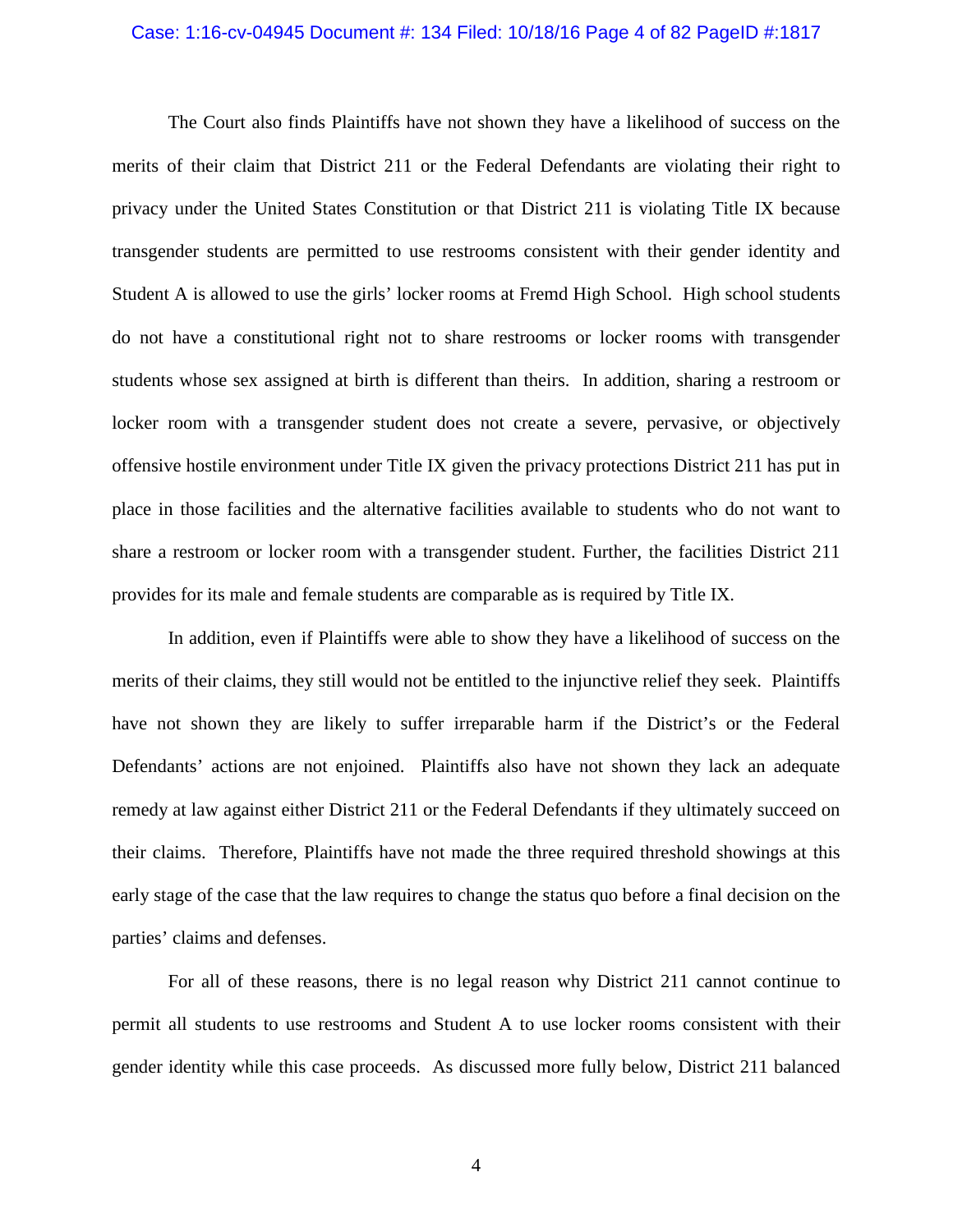### Case: 1:16-cv-04945 Document #: 134 Filed: 10/18/16 Page 5 of 82 PageID #:1818

the interests of all its students when it decided to permit transgender students to use restrooms consistent with their gender identity and to allow Student A to use the girls' locker rooms at her high school. Although the District decided to allow Student A to use the girls' locker rooms under threat of an enforcement action by DOE, it nevertheless agreed to resolve that action rather than litigate the issue, and it defends its decision to do so in this case. District 211 now offers all students reasonable accommodations to ensure their privacy is protected in restrooms and locker rooms. In addition, the District has made clear that any cisgender high school student who does not want to use a restroom or a locker room with a transgender student is not required to do so.

Accordingly, this Court respectfully recommends to Judge Alonso that Plaintiffs' Motion for Preliminary Injunction be denied.

## **II. BACKGROUND**

# **A. Events That Preceded This Lawsuit**

 $\overline{a}$ 

In August 2013, District 211 began allowing transgender students to use restrooms consistent with their gender identity ("the Restroom Policy").Verified Complaint for Injunctive and Declaratory Relief ("Complaint"), [ECF No. [1](#page-4-0), at  $\P$  214-217].<sup>1</sup> But it did not allow transgender students to use locker rooms consistent with their gender identity. In December 2013, Student A, a transgender girl now in her senior year at Fremd High School, filed a

<span id="page-4-0"></span> $1$  At oral argument, District 211's counsel pointed out that the District allows transgender students to use restrooms consistent with their gender identity as a matter of practice but the District 211 Board never adopted a formal policy on that subject. Transcript of August 15, 2016 Preliminary Injunction Hearing ("Oral Argument Transcript"), [ECF No. 127, at 68]. According to the District's counsel, a "policy" is a term of art the District uses when it takes action in an open session and adopts a formal policy. *Id.*  Plaintiffs characterize District 211's practice as "the Restroom Policy" in their Complaint. *See*, *e.g.*, Complaint, [ECF No. 1, at ¶¶ 211-237]. Although the Court uses the term "Restroom Policy" in this Report and Recommendation to mean District 211's practice of allowing transgender students to use restrooms consistent with their gender identity, it accepts District 211's position that the practice is not a formal policy adopted by the District's Board. It does not matter to the Court's analysis whether the undisputed fact that District 211 allows transgender students to use restrooms consistent with their gender identity is characterized as a practice or a policy.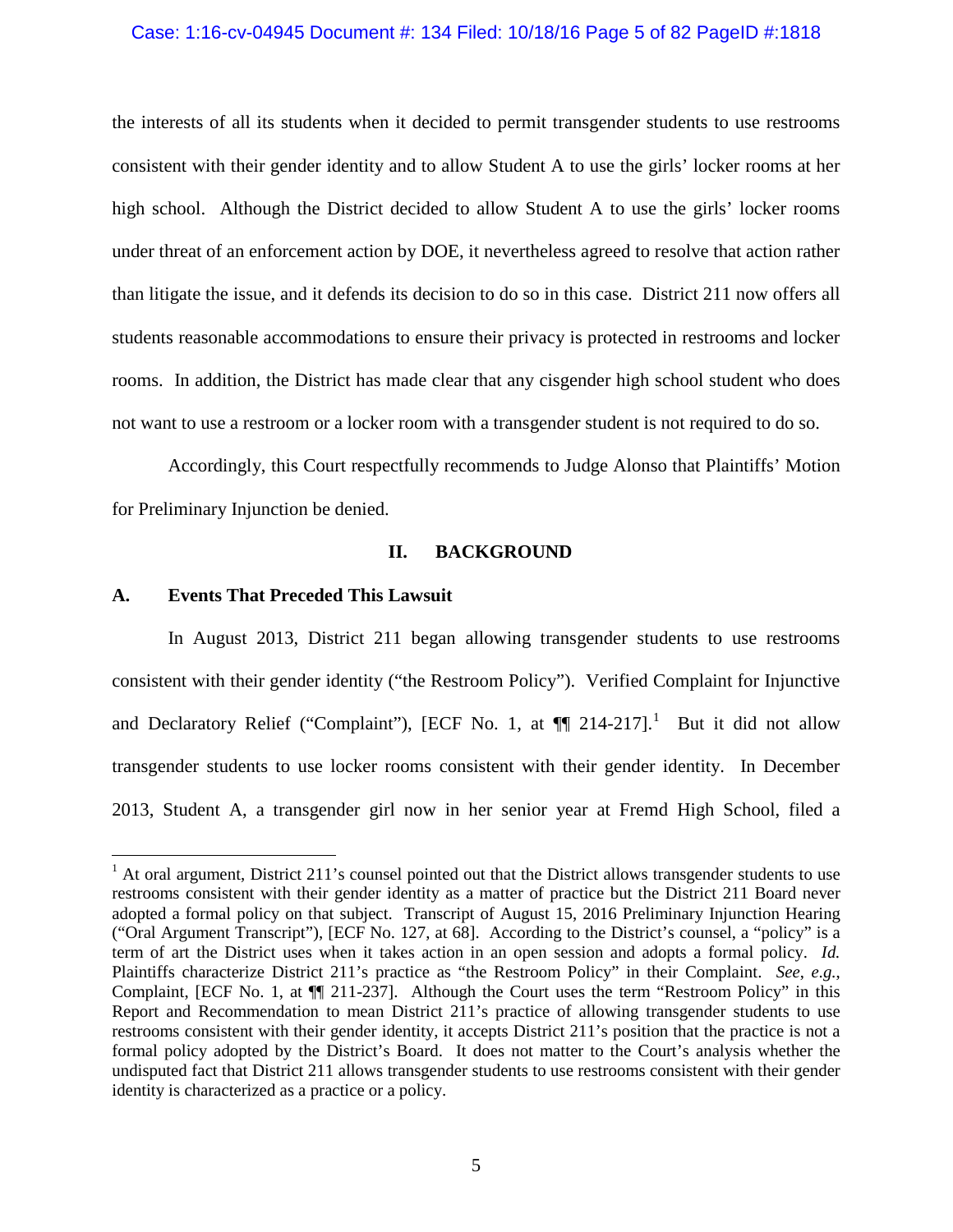### Case: 1:16-cv-04945 Document #: 134 Filed: 10/18/16 Page 6 of 82 PageID #:1819

complaint with DOE's Office of Civil Rights ("OCR"), alleging that District 211 was violating Title IX by denying her access to the girls' locker rooms. *Id.* at  $\P$ [71-75, 80.<sup>[2](#page-5-0)</sup>]

Title IX prohibits recipients of "Federal financial assistance" from discriminating on the basis of sex in education programs and activities. 20 U.S.C. § 1681(a). DOE and DOJ share responsibility for enforcing Title IX. *See id.* at § 1681; 34 C.F.R. pt. 106; 28 C.F.R. pt. 54. Under this grant of authority, OCR investigates complaints, conducts compliance reviews, promulgates regulations, and issues guidance. DOE's regulations implementing Title IX provide, in relevant part, that "no person shall, on the basis of sex, be excluded from participation in, be denied the benefits of, or be subjected to discrimination under any . . . education program or activity operated by a recipient which receives Federal financial assistance." 34 C.F.R. § 106.31(a). The regulations permit recipients to provide sex-segregated "toilet, locker room, and shower facilities," so long as "facilities provided for students of one sex [are] comparable to such facilities for students of the other sex." *Id.* at § 106.33. As a recipient of "Federal financial assistance" from DOE, District 211 is subject to Title IX. *See* 20 U.S.C. § 1681(a).

In a series of guidance documents issued in 2014 and 2015 (collectively, "Guidance Documents" or "Guidance"), DOE explained how schools that receive "Federal financial assistance" should comply with Title IX and its implementing regulations with respect to

<span id="page-5-0"></span> $2$  Student A, who was assigned the sex of male at birth, has identified as female from a young age. Letter of Findings, [ECF No. 21-10, at 2]. During her middle school years, Student A began living full-time as a female. *Id.* Since then, she has presented a female appearance and taken hormone therapy. *Id.* Student A also has changed her legal name and passport to reflect her gender identity. *Id.* Plaintiffs refer to Student A as a biological male throughout their written filings and consistently use the masculine pronouns "he" and "him" when referring to Student A. The Federal Defendants, District 211, and Intervenor-Defendants use the feminine pronouns "she" and "her" when referring to Student A. In this Report and Recommendation, the Court will identify Student A as a transgender girl and use female pronouns when referring to her, which is consistent with Student A's gender identity and the way she refers to herself.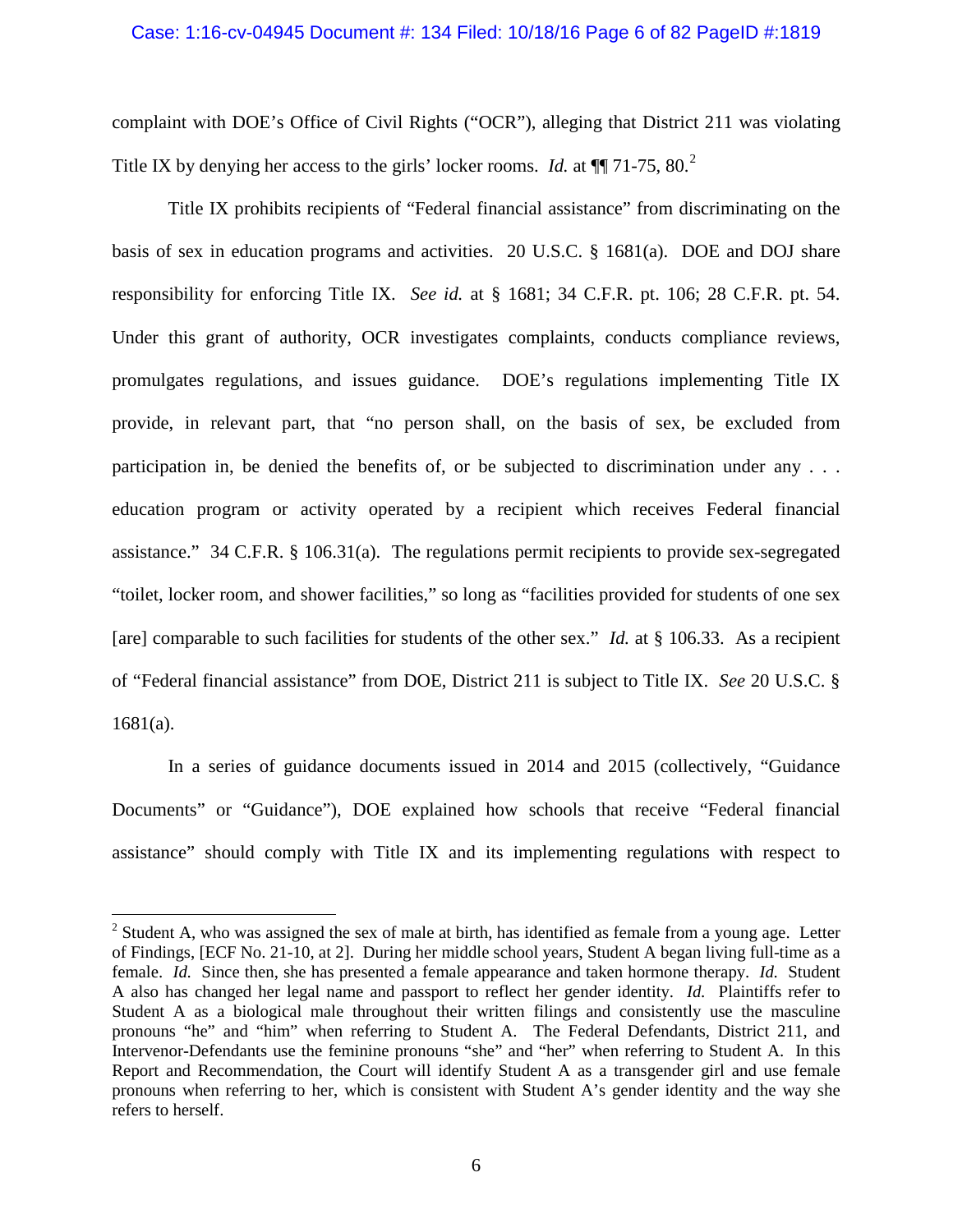### Case: 1:16-cv-04945 Document #: 134 Filed: 10/18/16 Page 7 of 82 PageID #:1820

transgender students. In April 2014, in response to requests for clarification from various funding recipients, DOE, through OCR, issued guidance stating that "Title IX's sex discrimination prohibition extends to claims of discrimination based on gender identity." Questions and Answers on Title IX and Sexual Violence ("Q&A on Sexual Violence"), [ECF No. 21-9, at 5]. In December 2014, DOE also said that "[u]nder Title IX, a recipient generally must treat transgender students consistent with their gender identity in all aspects of the planning, implementation, enrollment, operation, and evaluation of single-sex classes." Questions and Answers on Title IX and Single-Sex Elementary and Secondary Classes and Extracurricular Activities ("Q&A on Single-Sex Classes and Extracurricular Activities"), [ECF No. 21-8, at 25]. In April 2015, DOE reiterated this interpretation, stating that recipients must "help ensure that transgender students are treated consistent with their gender identity in the context of single-sex classes." Title IX Resource Guide, [ECF No. 21-7, at 21-22].<sup>[3](#page-6-0)</sup>

The Guidance Documents were issued after Student A filed her complaint with OCR concerning locker room access but during the time that OCR was reviewing that complaint. After investigating Student A's complaint, OCR notified District 211 by a letter dated November 2, 2015—the "Letter of Findings" for short—that excluding Student A from the girls' locker rooms violated Title IX's implementing regulations. Letter of Findings, [ECF No. 21-10, at 13]. The Letter of Findings further explained that if OCR and District 211 were not able to negotiate

<span id="page-6-0"></span><sup>&</sup>lt;sup>3</sup> Less than one week after Plaintiffs filed their Complaint in this case, DOE and DOJ issued a joint guidance dated May 13, 2016, in the form of a "Dear Colleague Letter," explaining that "[w]hen a school provides sex-segregated activities and facilities, transgender students must be allowed to participate in such activities and access such facilities consistent with their gender identity." Dear Colleague Letter on Transgender Students ("Dear Colleague Letter"), [ECF No. 21-6, at 3]. Although the statements in and rationale for this Dear Colleague Letter are consistent with the Guidance Documents, the May 13 Dear Colleague Letter is not among the Guidance Documents directly at issue in this case because it was issued after this lawsuit was filed.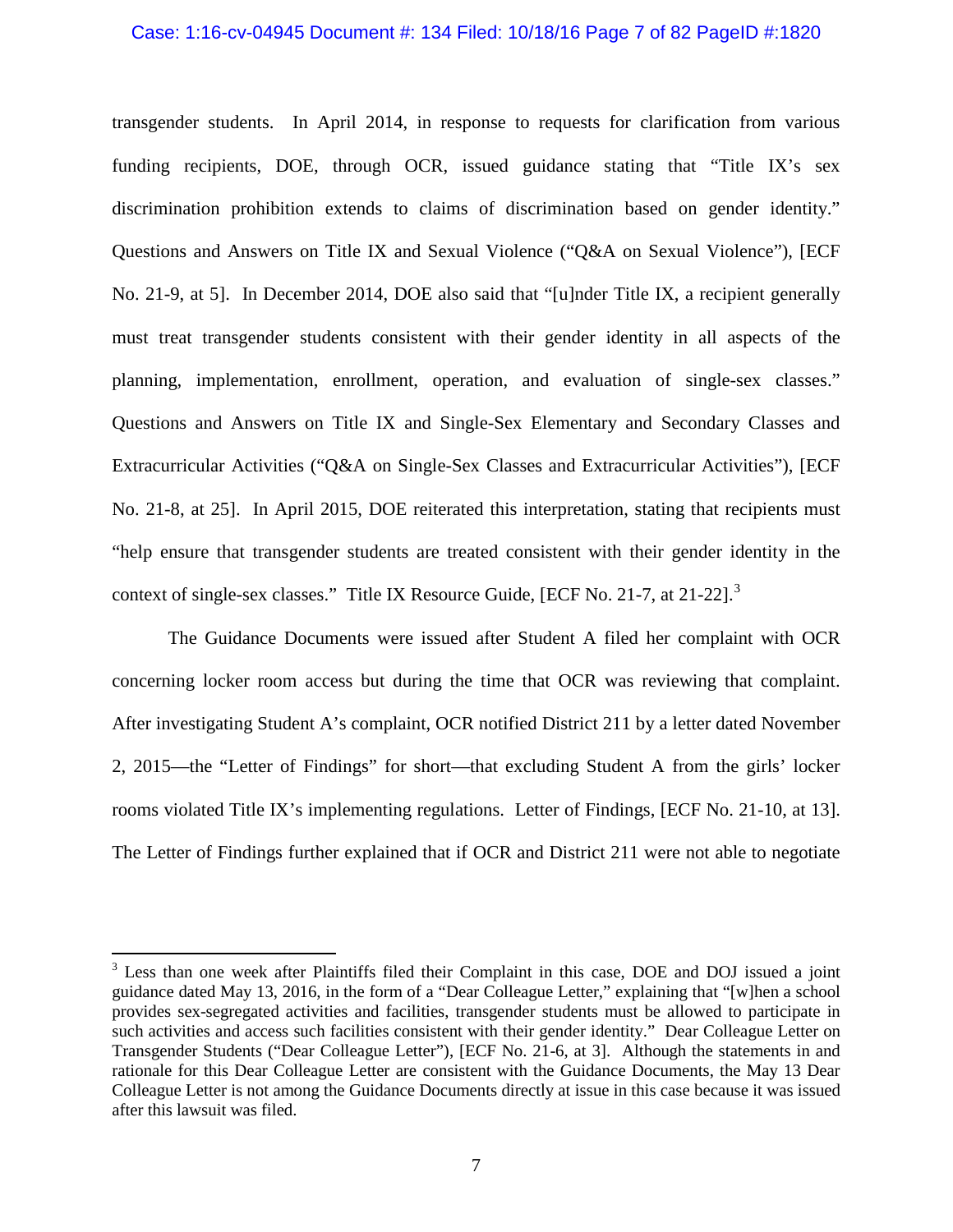an agreement to bring the District into compliance with its obligations, OCR would issue a Letter

of Impending Enforcement Action. *Id.*

On December 2, 2015, OCR and District 211 entered into an Agreement to Resolve,

which will be referred to as the "Locker Room Agreement." Locker Room Agreement, [ECF

No. 21-3]. The Locker Room Agreement provides, among other things:

Based on Student A's representation that she will change in private changing stations in the girls' locker rooms, the District agrees to provide Student A access to locker room facilities designated for female students at school and to take steps to protect the privacy of its students by installing and maintaining sufficient privacy curtains (private changing stations) within the girls' locker rooms to accommodate Student A and any students who wish to be assured of privacy while changing.

*Id.* at 2. The Locker Room Agreement further provides:

If any student requests additional privacy in the use of sex-specific facilities designed for female students beyond the private changing stations described [above], the District will provide that student with access to a reasonable alternative, such as assignment of a student locker in near proximity to the office of a teacher or coach; use of another private area (such as a restroom stall) within the public area; use of a nearby private area (such as a single-use facility); or a separate schedule of use.

# *Id.*

# **B. Plaintiffs' Complaint In This Case**

On May 4, 2016, a little more than five months after the Locker Room Agreement was signed, Plaintiffs filed this lawsuit against the Federal Defendants and District 211, challenging the Restroom Policy, the Locker Room Agreement, and the Guidance Documents. Complaint, [ECF No. 1]. $<sup>4</sup>$  $<sup>4</sup>$  $<sup>4</sup>$  In Count I of their Complaint, Plaintiffs allege that DOE violated the APA by</sup>

<span id="page-7-0"></span><sup>4</sup> Plaintiffs filed a "Verified Complaint" in this case. There is no requirement in the Federal Rules of Civil Procedure that a complaint must be verified "[u]nless a rule or statute specifically states otherwise." FED. R. CIV. P. 11(a). The Court is unaware of any rule or statute that requires verification of a complaint seeking an injunction. Although a verified complaint may be treated as an affidavit when filed in support of a motion seeking an injunction, *Myers v. Thompson,* 2016 WL 3610431, at \*5 (D. Mont. June 28, 2016), "a party's verification of a pleading that need not have been verified does not give the pleading  $\overline{a}$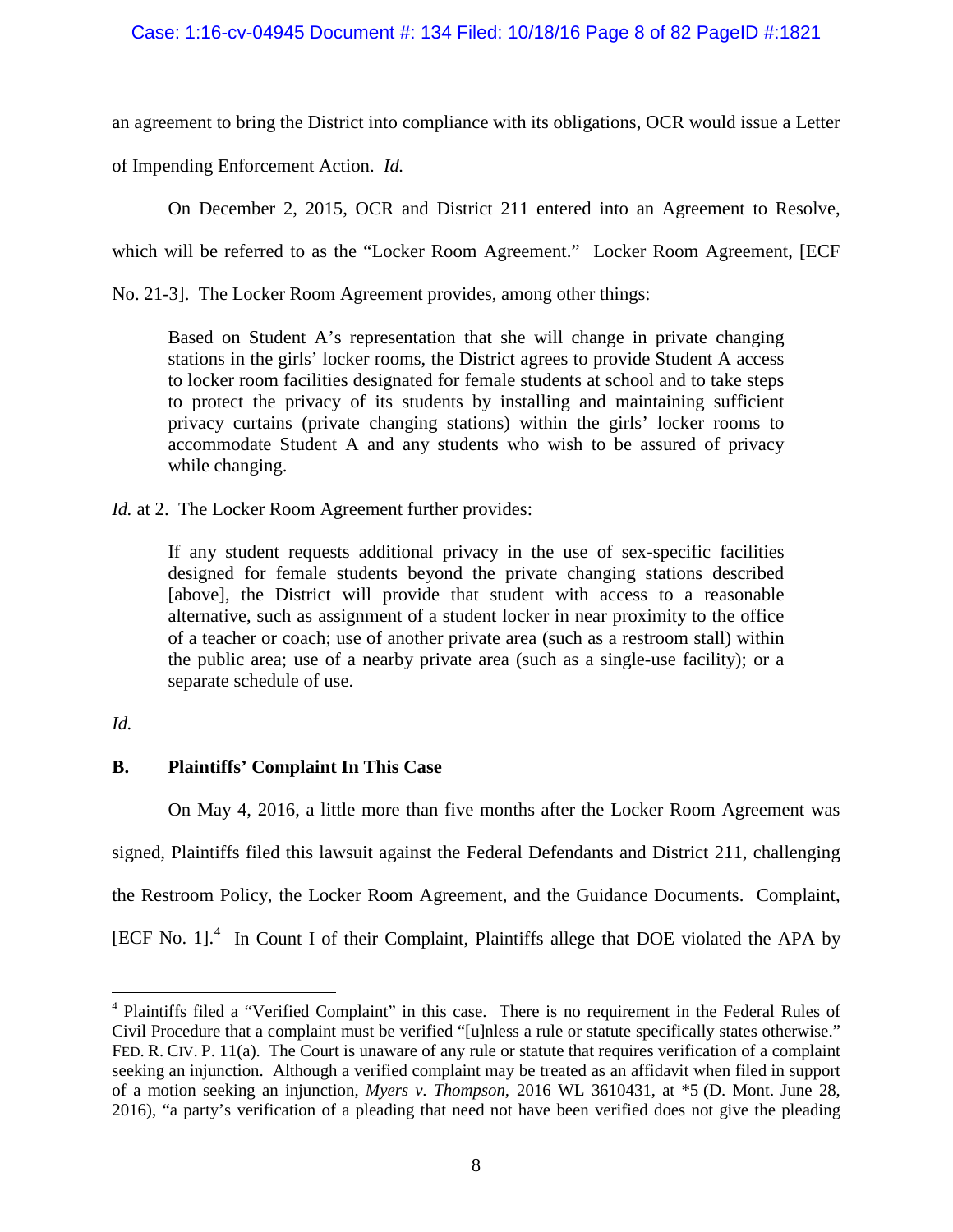### Case: 1:16-cv-04945 Document #: 134 Filed: 10/18/16 Page 9 of 82 PageID #:1822

entering into the Locker Room Agreement with District 211 and by promulgating a rule, embodied in the Guidance Documents, requiring schools to treat students consistent with their gender identity. In Counts II and IV respectively, Plaintiffs allege that the Federal Defendants and District 211 are violating Plaintiffs' constitutional right to privacy, and that the District is violating their rights under Title IX, by allowing transgender students to use restrooms consistent with their gender identity and by allowing Student A, who Plaintiffs consider to be a biological male, to use the girls' locker rooms.

In addition, Plaintiffs assert claims for violations of their parental right to direct the education and upbringing of their children (Count III); the Illinois and Federal Religious Freedom Restoration Acts (Counts V and VI); and the Free Exercise Clause of the First Amendment (Count VII). Counts I and VI are against the Federal Defendants only; Counts IV and V are against District 211 only. The remaining counts are against all Defendants.

Plaintiffs are an unincorporated association and five individually named minor plaintiffs (four females and one male), identified only by their initials. Plaintiffs use the term "Girl Plaintiffs" to refer to "all girl students who attend Fremd, or will attend Fremd in fall 2016, and are part of the Students and Parents for Privacy [including the four female minor named plaintiffs]." *Id.* at ¶ 36. They use the term "Student Plaintiffs" to refer to "all students who are part of Students and Parents for Privacy [including the five individual minor named plaintiffs]." Id.<sup>[5](#page-8-0)</sup> The only individual minor plaintiff who is male is identified as B.W. in paragraph 35 of the

any added weight or importance in the eyes of the district court," 5A Charles Alan Wright et al., *Federal Practice and Procedure* § 1339 (3d ed. 2004) (hereinafter "Wright"). Therefore, the allegations in Plaintiffs' Complaint are not entitled to any greater weight nor are they insulated from being characterized as speculative, vague, general, or overbroad, or from being contradicted by evidence submitted by Defendants. *Id.*

<span id="page-8-0"></span> $<sup>5</sup>$  The Court will use the terms "Student Plaintiffs" and "Girl Plaintiffs" as Plaintiffs have defined them.</sup> In addition, Plaintiffs refer to male and female students as boys and girls, and to the facilities at issue in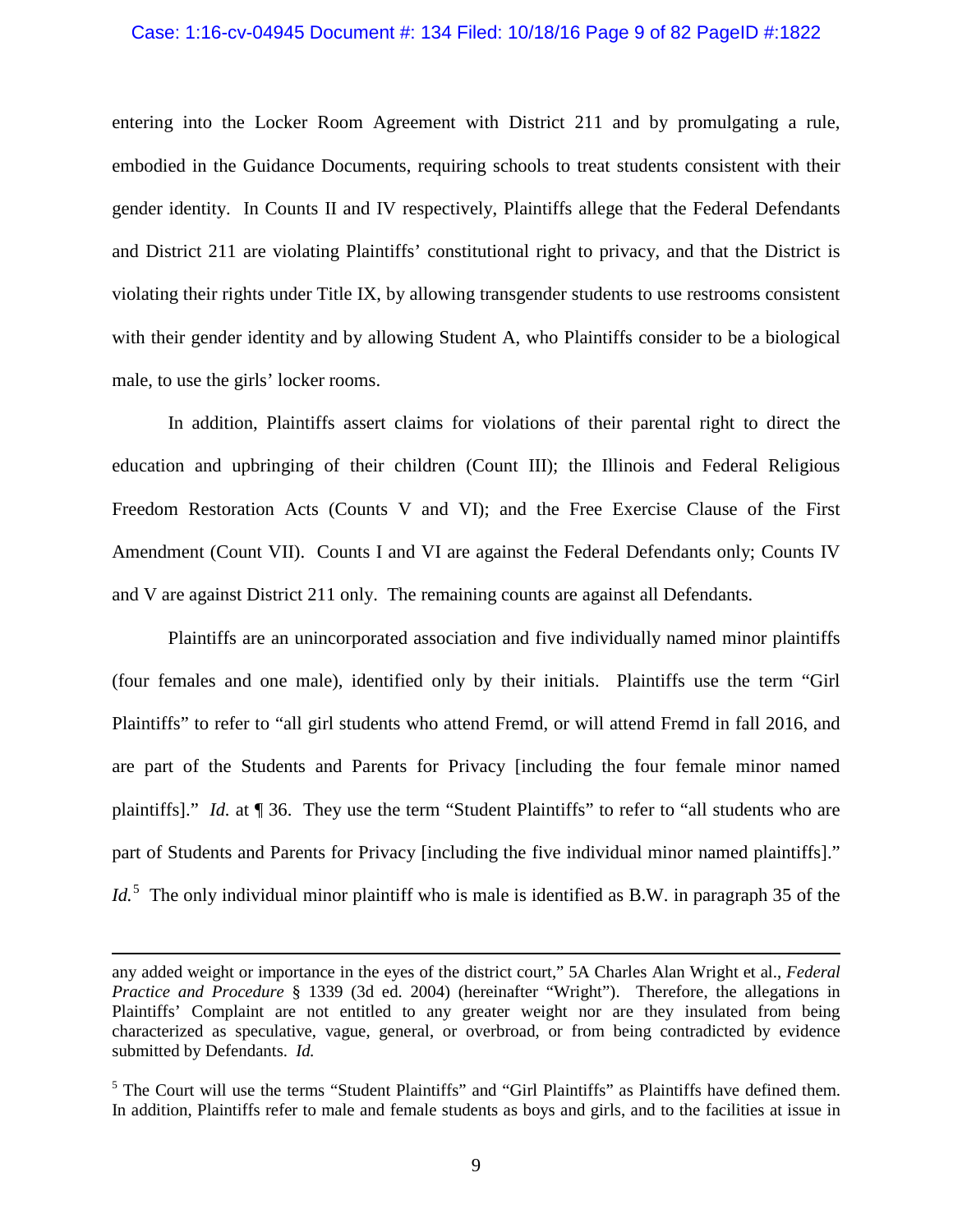#### Case: 1:16-cv-04945 Document #: 134 Filed: 10/18/16 Page 10 of 82 PageID #:1823

Complaint. Plaintiffs allege B.W. is subject to the Restroom Policy but he is not referenced anywhere else in the Complaint. Student Plaintiffs allege they are affected by the Restroom Policy, but only Girl Plaintiffs allege they are affected by the Locker Room Agreement. The only transgender student who is alleged to have used a restroom or locker room at Fremd High School is Student A.

Plaintiffs allege, among other things, the Restroom Policy and the Locker Room Agreement cause Girl Plaintiffs to experience "embarrassment, humiliation, anxiety, fear, apprehension, stress, degradation, and loss of dignity" because they use, and anticipate having to use, restrooms and locker rooms with Student A, who they label as a "biological male." *Id.* at ¶¶ 7, 11; *see also id.* at ¶ 226 (adding the word "intimidation" to the list of emotions Girl Plaintiffs allege they are experiencing). Plaintiffs allege Girl Plaintiffs are afraid, worried, and embarrassed about the possibility of seeing or being seen by Student A when either Girl Plaintiffs or Student A are in a state of undress. *Id.* at ¶¶ 8, 9, 114, 126, 127, 186, 187. Plaintiffs assert Girl Plaintiffs' distress is "ever-present" and "constant." *Id.* at ¶¶ 114, 115, 125, 237. Plaintiffs also say Girl Plaintiffs are fearful of having to attend to personal needs in restrooms and locker rooms when Student A is present. *Id*. at ¶¶ 8, 10. All Student Plaintiffs allege they "experience embarrassment, humiliation, anxiety, intimidation, fear, apprehension, stress, degradation, and loss of dignity" because of the Restroom Policy. *Id*. at ¶ 226.

Plaintiffs generally allege the Restroom Policy and the Locker Room Agreement have a negative effect on Girl Plaintiffs' access to educational opportunities, benefits, programs, and activities at their schools. *Id*. at ¶¶ 12-13. Plaintiffs allege some Girl Plaintiffs risk tardiness by running to the opposite end of the school, during short passing periods, to find a restroom or

this case as boys' and girls' restrooms and locker rooms. For the most part, the Court has adopted Plaintiffs' convention of referring to male and female high school students as "boys" and "girls."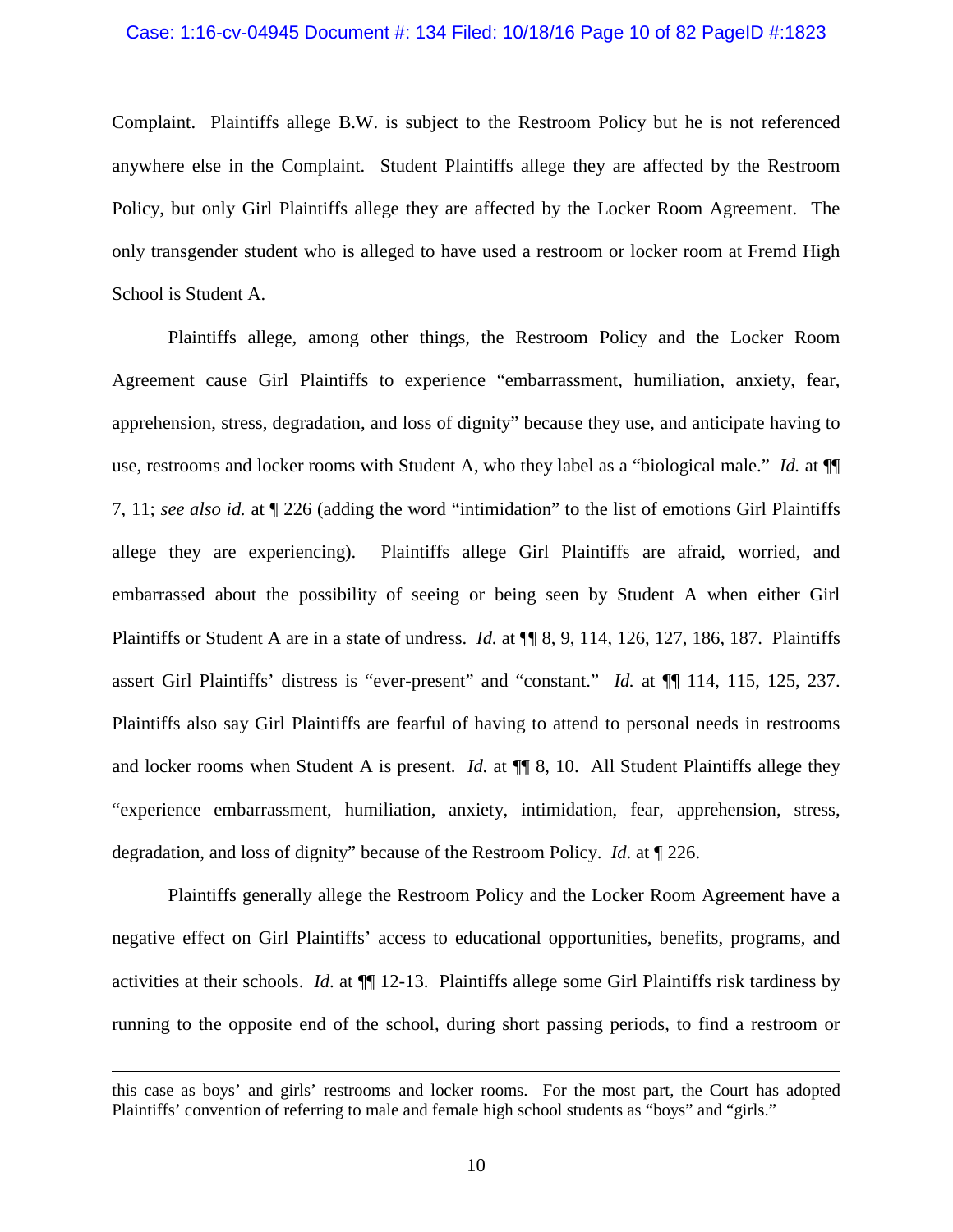# Case: 1:16-cv-04945 Document #: 134 Filed: 10/18/16 Page 11 of 82 PageID #:1824

locker room that Student A is not likely to be using, and change clothes as quickly as possible while experiencing stress and anxiety and avoiding eye contact and conversation. *Id.* at  $\P$  12.

Plaintiffs allege the privacy protections District 211 provides in restrooms and locker rooms do not do enough to ameliorate Student Plaintiffs' concerns about sharing those facilities with a transgender student assigned a different sex than theirs at birth, or the risk that they may see or be seen by a transgender student when either is in an unclothed or partially clothed state. Plaintiffs allege there are "large gaps" above and below the doors on the stalls in both the boys' and girls' restrooms, *id.* ¶ 158, and "gaps along the sides of the door[] that another student could see through even inadvertently," *id.* at ¶ 228. Plaintiffs allege this "mean[s] that the Student Plaintiffs, both boys and girls, must risk exposing themselves to the opposite sex every time they use the restroom." *Id.* at ¶ 229. Plaintiffs allege the privacy stalls provided in the physical education locker room for changing clothes or showering are not adequate to address Girl Plaintiffs' fundamental concern with using the same facility as Student A. *Id.* at ¶¶ 259-260. Plaintiffs also allege Girl Plaintiffs are ridiculed and harassed by their classmates when they use the privacy stalls. *Id.* at ¶¶ 140-146. Plaintiffs allege there are no private stalls in the girls' swim locker room and the girls' gymnastics locker room for changing clothes or showering. *Id.* at  $\P$ 161, 172-174, 196-197. Plaintiffs allege the completely separate, private facilities District 211 provides for students who do not want to use the common facilities "are inadequate and inferior" to the common facilities and "unworkable in terms of the practical locker room needs of Girl Plaintiffs." *Id.* at ¶ 245; *see also id.* at ¶¶ 242-244.

# **C. Plaintiffs' Motion For Preliminary Injunction**

On May 23, 2016, Plaintiffs moved for a preliminary injunction on Counts I, II, and IV of their Complaint. Plaintiffs' Motion for Preliminary Injunction ("Plaintiffs' Motion"), [ECF No.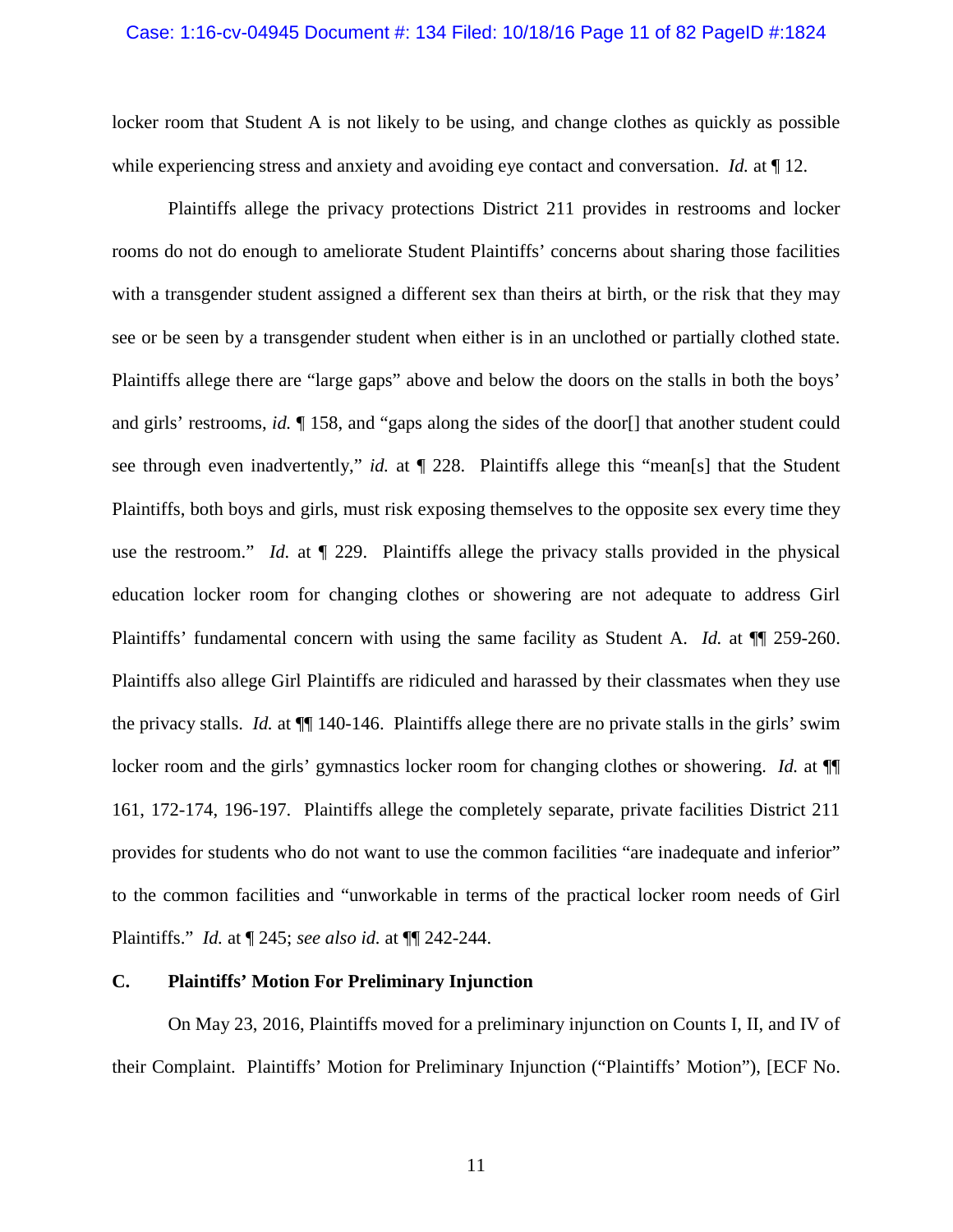### Case: 1:16-cv-04945 Document #: 134 Filed: 10/18/16 Page 12 of 82 PageID #:1825

21]. As noted above, Count I is a claim against the Federal Defendants for violating the APA. Count II is a claim against both the Federal Defendants and District 211 for violating Plaintiffs' constitutional right to privacy. Count IV is a claim against District 211 for violating Title IX. Judge Alonso referred Plaintiffs' Motion for Preliminary Injunction to this Magistrate Judge for a Report and Recommendation. [ECF Nos. 24, 26].

In their Complaint, Plaintiffs ask the Court to "set aside" or enjoin DOE's "new rule that redefines 'sex' in Title IX" and to enjoin the Federal Defendants from taking "any action" based on this interpretation of Title IX and its implementing regulations as requiring schools to treat a student's gender identity as the student's sex. Complaint, [ECF No. 1, Prayer for Relief, at ¶¶ B and C]. During oral argument on their Motion for Preliminary Injunction, however, Plaintiffs' counsel clarified that Plaintiffs are asking the Court only to enter a preliminary injunction restraining the Federal Defendants from "further application of the rule to force District 211 to comply with it in the operation of its facilities." Oral Argument Transcript, [ECF No. 127, at 155]; *see also id.* at 155-58. In other words, Plaintiffs are not now asking the Court broadly to "set aside" a rule or prevent the Federal Defendants from taking "any action" based on DOE's interpretation of Title IX other than with respect to District 211. *Id.* Plaintiffs will seek broader relief if they prevail on the merits of their claims at the conclusion of this case. *Id.* Plaintiffs further seek to enjoin District 211 from enforcing the Restroom Policy and complying with the Locker Room Agreement. Complaint, [ECF No. 1, Prayer for Relief, at  $\P$  A].<sup>[6](#page-11-0)</sup>

<span id="page-11-0"></span> $6$  After Plaintiffs filed their Motion, a federal district court in Texas issued a "nationwide" injunction against several federal agencies and various officials, including the Federal Defendants in this case, enjoining them from: (1) "enforcing" certain guidelines against the plaintiffs in that case and "their respective schools, school boards, and other public, educationally-based institutions"; (2) "initiating, continuing, or concluding any investigation based on [their] interpretation that the definition of sex includes gender identity"; and (3) "using the Guidelines or asserting the Guidelines carry weight in any litigation initiated following the date of [its] Order." *Texas v. United States*, 2016 WL 4426495, at \*17 (N.D. Tex. Aug. 21, 2016). The court said that its injunction was not intended to interfere with litigation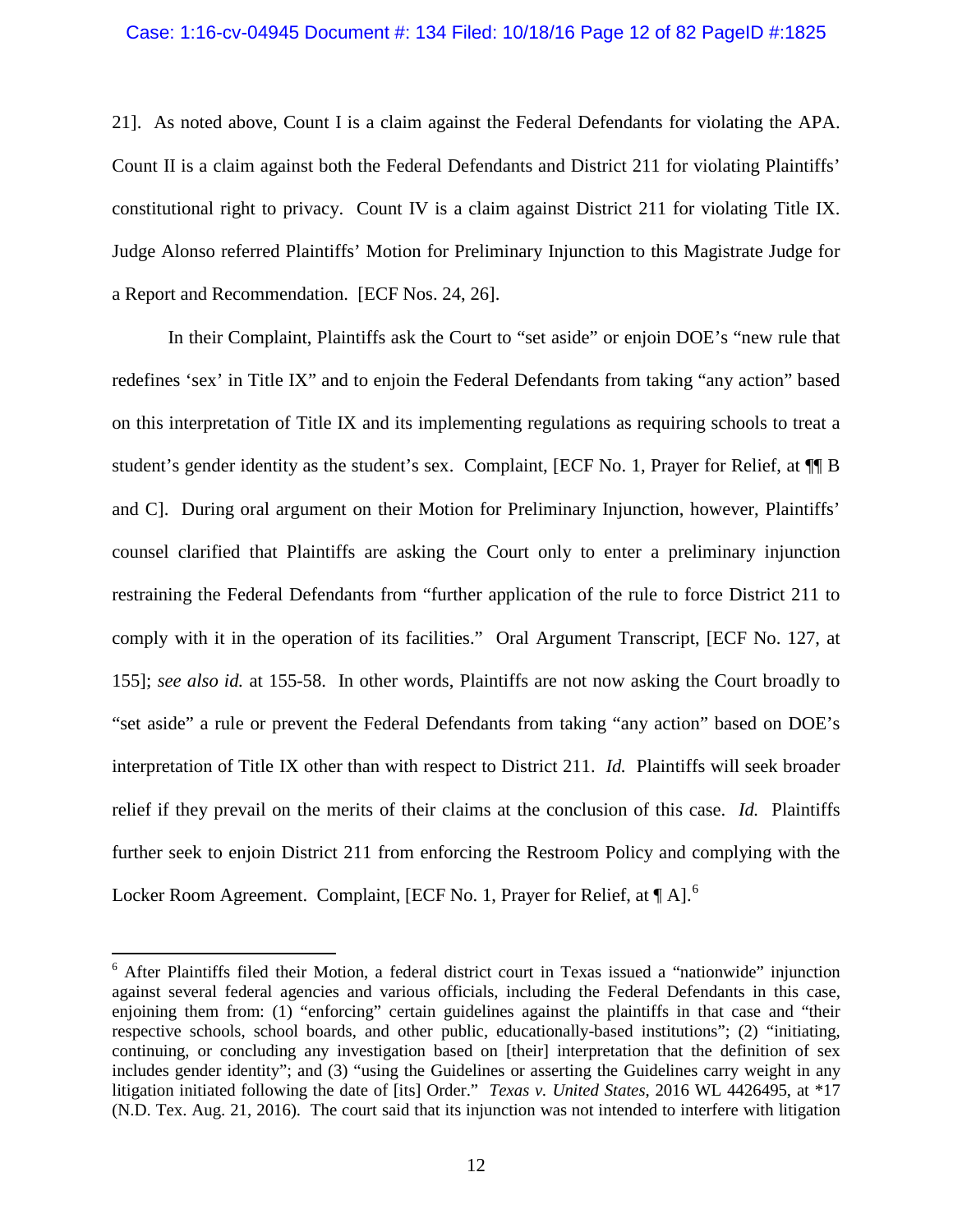# **D. District 211's Request For Early Discovery And The June 9, 2016 Hearing**

Shortly after Plaintiffs moved for a preliminary injunction, District 211 requested leave to conduct discovery before responding to Plaintiffs' Motion. Plaintiffs opposed the District's request for early discovery. They wanted a relatively quick (as the litigation timeline goes) decision on their request for injunctive relief and to avoid getting bogged down in fact-intensive, drawn-out discovery that potentially could delay a decision on their Motion. On June 3, 2016, at the Court's direction, District 211 served the interrogatories it wanted Plaintiffs to answer and a short memorandum explaining why the District felt the discovery was necessary for a ruling on Plaintiffs' Motion. [ECF No. 44]. Five days later, on June 8, 2016, Plaintiffs filed a Motion for Protective Order opposing the requested discovery. [ECF No. 48].

On June 9, 2016, the Court held a hearing and granted Plaintiffs' Motion for Protective Order. The Court found that responses to the interrogatories District 211 sought to serve were not necessary at this preliminary stage for the Court to make its recommendation on Plaintiffs' Motion. [ECF No. 52]. The Court's ruling was based on Plaintiffs' representation that the thrust of their case in support of their Motion rests on facial challenges to the Restroom Policy and the Locker Room Agreement which, as Plaintiffs allege, is the result of DOE's interpretation of Title IX in the Guidance Documents. In Plaintiffs' words:

Plaintiffs' preliminary injunction motion places before this Court two questions of law related to the activities of the District. First, does letting a biological male use the girls' locker rooms and restrooms, and so subjecting the Girl Plaintiffs to the risk of compelled exposure of their bodies to the opposite biological sex, violate the Girl Plaintiffs' constitutional right to privacy? Second, does letting a biological male use these private female facilities create a hostile environment for the Girl Plaintiffs, in violation of Title IX, and does offering the Girl Plaintiffs incomparable facilities as compared to boy students violate Title IX?

before other courts involving the same issues. *Id.* For this and other reasons, the Texas injunction does not impact this case. S*ee Bd. of Educ. of the Highland Local Sch. Dist. v. United States Dep't. of Educ.*, - -- F. Supp. 3d --- , 2016 WL 5372349, at \*20 (S.D. Ohio Sept. 26, 2016).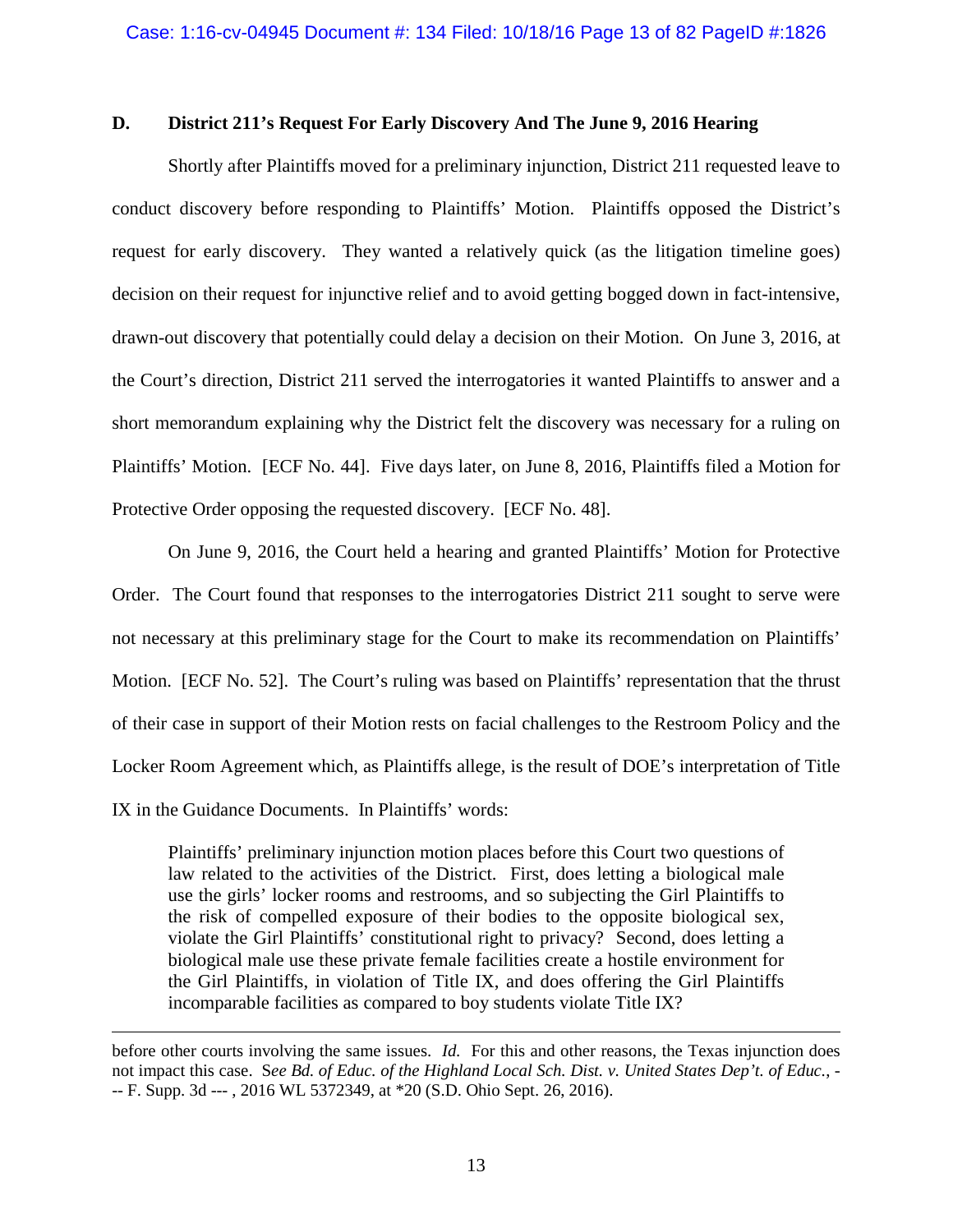### Case: 1:16-cv-04945 Document #: 134 Filed: 10/18/16 Page 14 of 82 PageID #:1827

Plaintiffs' Memorandum in Support of Plaintiffs' Motion for Protective Order ("Plaintiffs' Protective Order Brief"), [ECF No. 50, at 3].

At the June 9 hearing, Plaintiffs' counsel elaborated on what Plaintiffs were and were not arguing in support of their Motion for Preliminary Injunction:

What you need to know, Your Honor, is that the policy exists, nobody disputes that, that the policy allows a biological [male] student into a locker room and restroom, and that, of course, results in interactions in the locker room on a daily basis between girls and boys. . . . Inserting the biological male into those facilities is sufficient to show the violation.

Transcript of June 9, 2016 Hearing ("June 9 Hearing Transcript") [ECF No. 128, at 18].

District 211's proposed interrogatories (and depositions of certain Plaintiffs and others that might have followed) were focused on discovering the "who, what, where, when, etc."—in other words, the facts—underlying Plaintiffs' anonymous, general, and relatively conclusory allegations in their Complaint. *See* District 211's Proposed Interrogatories, [ECF No. 44-1]. Plaintiffs argued none of that discovery was necessary at this stage because they are not relying on the specifics of any interactions in either restrooms or locker rooms between any Plaintiff and Student A or anyone else in support of their Motion for Preliminary Injunction. According to Plaintiffs' counsel, "who saw who in the state of undress or naked . . . is not relevant . . . at the preliminary injunction stage. We don't need to prove that. We didn't allege that in the complaint, nor do we rely on it at the preliminary injunction stage." June 9 Hearing Transcript, [ECF No. 128, at 18]. Rather, Plaintiffs argued the simple fact that Student A, in Plaintiffs' words a biological boy, is or can be present in the girls' restrooms and locker rooms is what entitles them to the relief they seek:

The District's policies allow Student A access to the girls' private facilities. . . . Student A has used the girls' facilities while some Girl Plaintiffs were present. Girl Plaintiffs know that any time they use the restroom or locker room, Student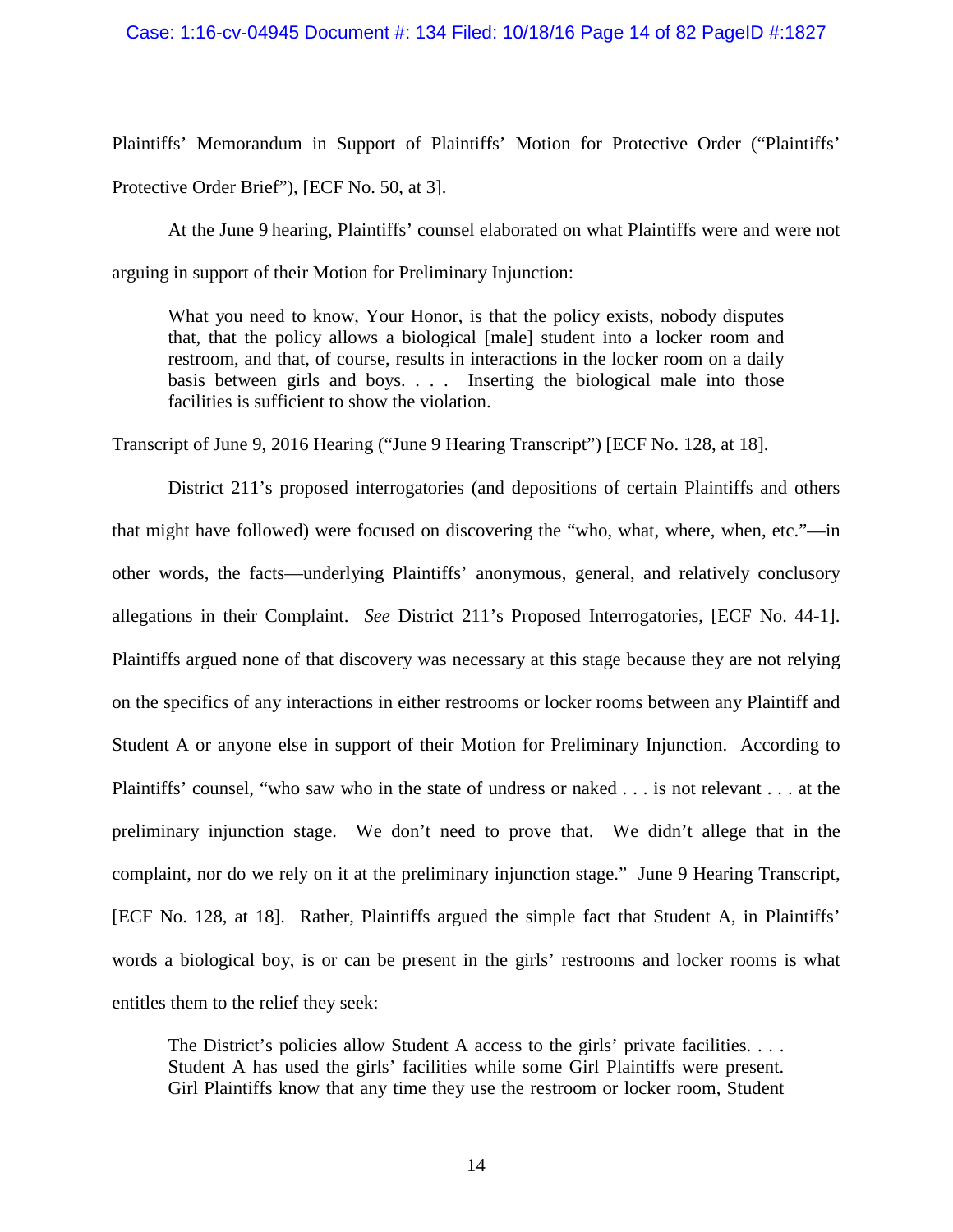## Case: 1:16-cv-04945 Document #: 134 Filed: 10/18/16 Page 15 of 82 PageID #:1828

A has the right to be present with them. They also know that, even if he is not present, he could walk in at any time. As a result, Girl Plaintiffs are suffering stress, anxiety, embarrassment, and intimidation.

Plaintiffs' Protective Order Brief, [ECF No. 50, at 3].<sup>[7](#page-14-0)</sup>

 $\overline{a}$ 

The Court agreed Plaintiffs are entitled to frame the issues as they want in support of their Motion for Preliminary Injunction. The Court also recognized that, if it allowed District 211 to proceed with the discovery it wanted to take, that materially could delay a decision on Plaintiffs' Motion. In addition, District 211's counsel agreed that if Plaintiffs were resting their case in favor of a preliminary injunction on "the risk of exposure . . . in front of a biological male whose gender identity is female . . . [a] fact that I don't think anybody disputes[,] . . . as opposed to looking at what plaintiffs allege has actually happened in locker rooms and restrooms," then the District's proposed discovery could be deferred. June 9 Hearing Transcript, [ECF No. 128, at 15].

On May 25, 2016, Students A, B, and C, by and through their parents and legal guardians, and the Illinois Safe Schools Alliance (collectively, "Intervenor-Defendants") filed a Motion to Intervene in this case. [ECF No. 30]. As discussed above, Student A is the subject of the Locker Room Agreement entered into by DOE and District 211. Locker Room Agreement, [ECF No. 21-3]. Student C is a transgender boy who recently entered his freshman year at a high school in District 211 and wants to use the boys' restrooms and locker rooms at his school. Declaration of Parent C ("Parent C's Declaration"), [ECF No. 32-3, at  $\P$ [2, 10]. Student B is a transgender boy who soon will attend a high school in District 211 and wants to use the boys' restrooms and locker rooms at his high school. Declaration of Parent B ("Parent B's

<span id="page-14-0"></span> $<sup>7</sup>$  Plaintiffs also opposed the District's discovery because they intimated that if certain individual plaintiffs</sup> or members of the association plaintiff were forced to disclose their identities, as the District asked them to do in its interrogatories, they might drop out of the lawsuit, which was something Plaintiffs wanted to avoid. Plaintiffs' Protective Order Brief, [ECF No. 50, at 5].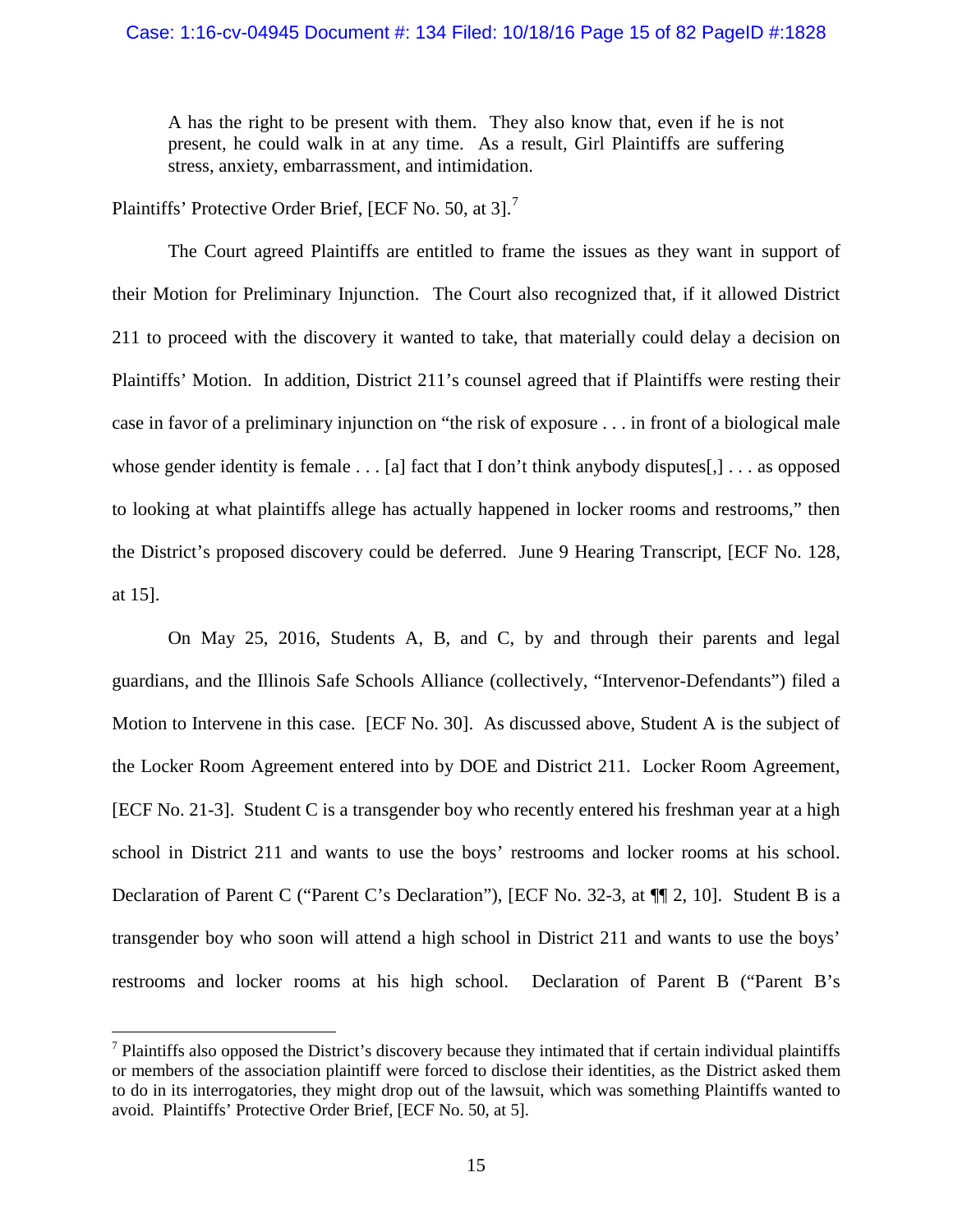# Case: 1:16-cv-04945 Document #: 134 Filed: 10/18/16 Page 16 of 82 PageID #:1829

Declaration"), [ECF No. 32-2, at  $\P$  2, 19]. The Illinois Safe Schools Alliance is an organization that supports lesbian, gay, bisexual, and transgender students in Illinois through advocacy and training, including in District 211. Declaration of Owen Daniel-McCarter, [ECF No. 32-4, at ¶¶ 2-15]. On June 15, 2016, Judge Alonso granted Intervenor-Defendants' Motion to Intervene. [ECF No. 56]. Intervenor-Defendants oppose Plaintiffs' Motion for Preliminary Injunction.

Plaintiffs' Motion for Preliminary Injunction is fully briefed, and this Court held oral argument on August 15, 2016. The record before the Court on Plaintiffs' Motion consists of Plaintiffs' Complaint and the attached exhibits, the parties' respective briefs filed in support of and in opposition to Plaintiffs' Motion, the various declarations and other materials submitted with those briefs, and counsels' oral arguments during the hearing on Plaintiffs' Motion. For all of the reasons set forth below, the Court respectfully recommends that Judge Alonso deny Plaintiffs' Motion for Preliminary Injunction.

## **III. LEGAL STANDARD**

A preliminary injunction "'is an extraordinary and drastic remedy.'" *Goodman v. Ill. Dep't of Fin.*, 430 F.3d 432, 437 (7th Cir. 2005) (quoting *Mazurek v. Armstrong*, 520 U.S. 968, 972 (1997)). In the Seventh Circuit, the court analyzes a request for such relief in two distinct phases: a threshold phase and a balancing phase. *Girl Scouts of Manitou Council Inc. v. Girl Scouts of USA, Inc.*, 549 F.3d 1079, 1085-86 (7th Cir. 2008). During both phases, movants here, Plaintiffs—bear the burden of proving "'*by a clear showing*'" that a preliminary injunction should be granted. *Goodman*, 430 F.3d at 437 (quoting *Mazurek*, 520 U.S. at 972) (emphasis in the original).

During the first phase, Plaintiffs must make three threshold showings. *Turnell v. CentiMark Corp.*, 796 F.3d 656, 661-62 (7th Cir. 2015). Plaintiffs must show they have a

16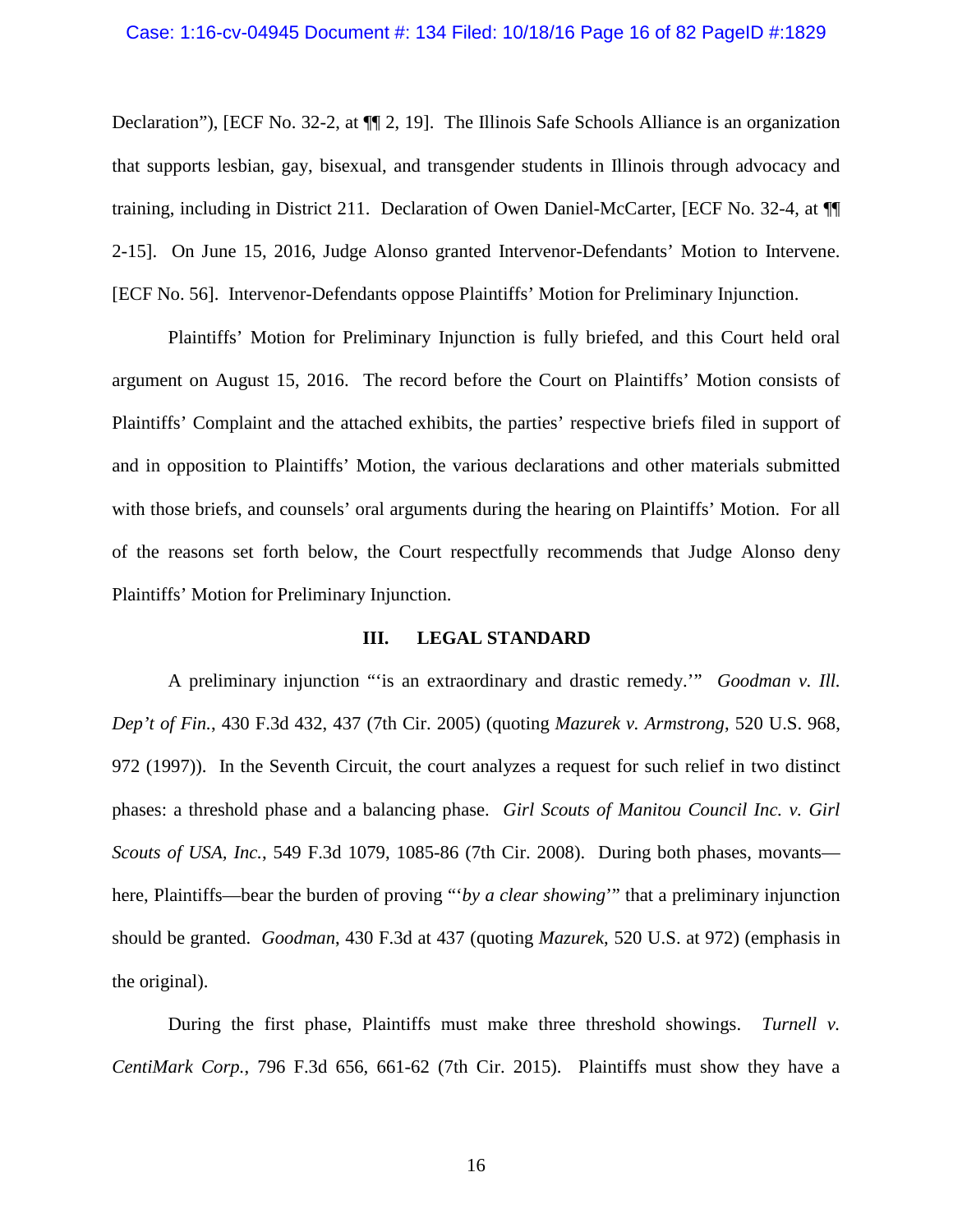#### Case: 1:16-cv-04945 Document #: 134 Filed: 10/18/16 Page 17 of 82 PageID #:1830

likelihood of success on the merits. *Id.* at 662. They must show, "absent preliminary injunctive relief, [they] will suffer irreparable harm in the interim prior to a final resolution." *Id.* And Plaintiffs must show there is no adequate remedy at law. *Id.* If Plaintiffs fail to make any of these showings, the court must deny injunctive relief. *Girl Scouts*, 549 F.3d at 1086.

If Plaintiffs carry their burden in the threshold phase, the court then proceeds to the balancing phase. During this stage of the analysis, the court first "weighs the irreparable harm that the moving part[ies] would endure without the protection of the preliminary injunction against any irreparable harm the nonmoving part[ies] would suffer if the court were to grant the requested relief." *Id.* Then the court considers how granting or denying the injunction would affect the interests of non-parties—commonly called the "public interest." *Ty, Inc. v. Jones Grp., Inc.*, 237 F.3d 891, 895 (7th Cir. 2001). During the balancing phase, the court "weighs the balance of potential harms on a 'sliding scale' against the movant [s'] likelihood of success." *Turnell*, 796 F.3d at 662.

### **IV. ANALYSIS**

### **A. Likelihood Of Success On The Merits**

To satisfy the first threshold requirement for a preliminary injunction, Plaintiffs must show they have a likelihood of success on the merits. *D.U. v. Rhoades*, 825 F.3d 331, 338 (7th Cir. 2016). "This 'likelihood' standard requires more than a 'mere possibility of relief' and more than a 'better than negligible' showing." *Truth Foundation Ministries, NFP v. Village of Romeoville*, --- F. Supp. 3d --- , 2016 WL 757982, at \*8 (N.D. Ill. Feb. 26, 2016).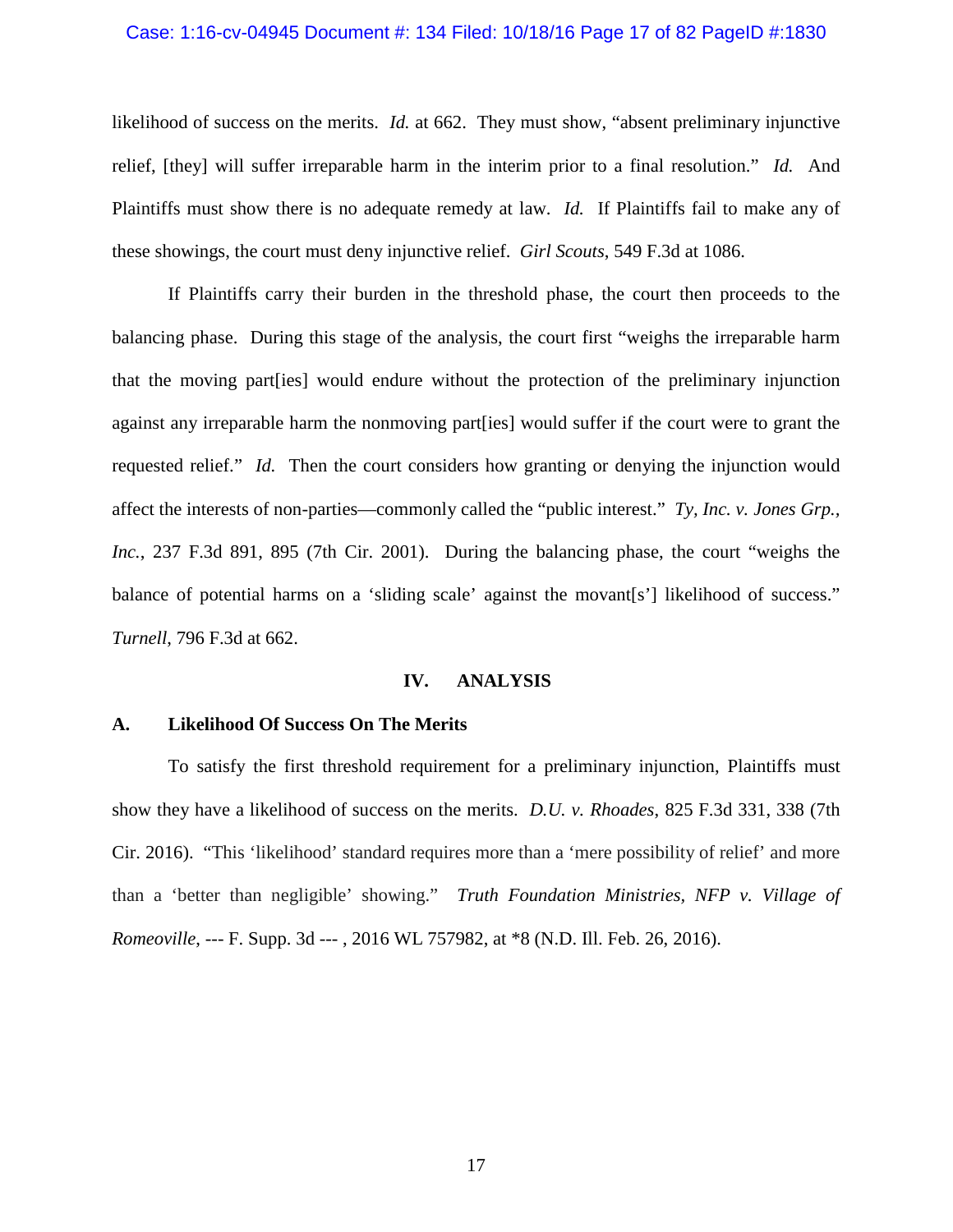# **1. Plaintiffs Have Not Shown They Have A Likelihood Of Success On The Merits Of Their APA Claim Against The Federal Defendants**

# a. The Locker Room Agreement And The Federal Defendants' Interpretation Of The Word "Sex" In Title IX Are Subject To Judicial Review

The APA vests "the courts with the power to 'interpret . . . statutory provisions' and overturn agency action inconsistent with those interpretations." *Gutierrez-Brizuela v. Lynch*, --- F.3d --- , 2016 WL 4436309, at \*7 (10th Cir. Aug. 23, 2016) (Gorsuch, J., concurring) (quoting 5 U.S.C. § 706). But the APA limits judicial review to "final agency action for which there is no other adequate remedy in a court." 5 U.S.C. § 704; *see also Salazar v. King*, 822 F.3d 61, 82 (2d Cir. 2016). Therefore, "[w]hether there has been 'agency action' or 'final agency action' within the meaning of the APA are threshold questions; if these requirements are not met, the action is not reviewable." *Fund for Animals, Inc. v. U.S. Bureau of Land Mgmt.*, 460 F.3d 13, 18 (D.C. Cir. 2006).

The APA defines "agency action" to include "the whole or a part of an agency rule, order, license, sanction, relief, or the equivalent or denial thereof, or failure to act." 5 U.S.C. § 551(13). Only two of these types of actions—sanction and rule—are relevant to this case. A sanction is, in pertinent part, "the whole or a part of an agency . . . prohibition, requirement, limitation, or other condition affecting the freedom of a person." *Id.* at § 551(10). And a "rule" is, again in pertinent part, "the whole or a part of an agency statement of general or particular applicability and future effect designed to implement, interpret, or prescribe law or policy." *Id.* at  $§$  551(4).

This case involves a sanction and a rule. Plaintiffs argue and the Federal Defendants agree the Locker Room Agreement is a sanction because it imposes "concrete consequences" on District 211. *See* Oral Argument Transcript, [ECF No. 127, at 48, 141, 143, 151]. The rule is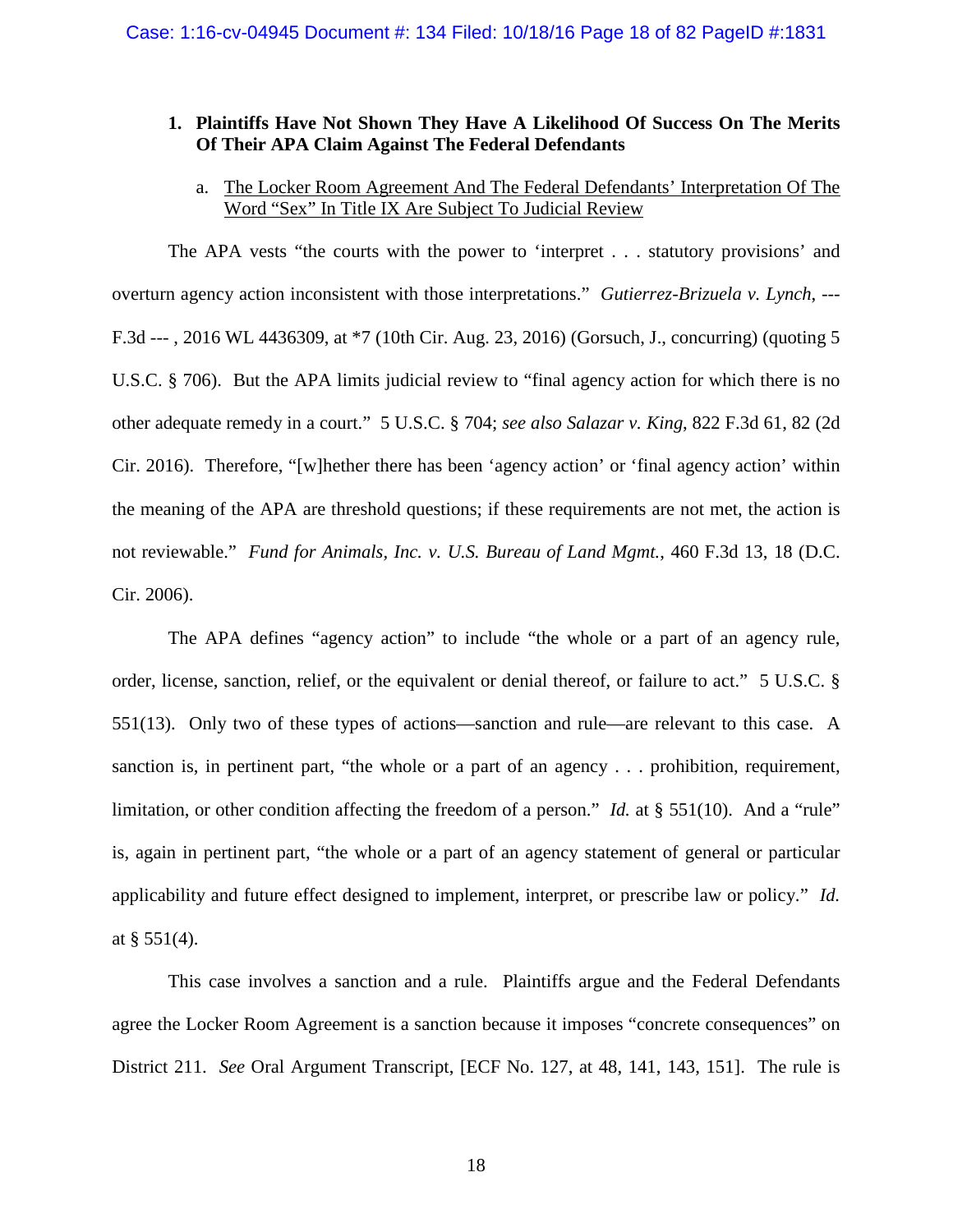### Case: 1:16-cv-04945 Document #: 134 Filed: 10/18/16 Page 19 of 82 PageID #:1832

the Federal Defendants' "interpretation of Title IX," stated in the Guidance, "as requiring schools to treat a student's gender identity as the student's sex for purposes of Title IX and its implementing regulations." Federal Defendants' Memorandum of Law in Opposition to Plaintiffs' Motion for Preliminary Injunction ("Federal Defendants' Response Brief"), [ECF No. 80, at 1]. The Federal Defendants agree with Plaintiffs that this "interpretation," which the Court will refer to as "the Rule," is a rule. *See id.* at 15 ("Here, the Guidance has all the indicia of an interpretive rule.").

Generally, an agency action is final when the action marks the consummation of the agency's decision-making process, and has legal consequences or, phrased another way, directly affects a party. *Ctr. for Auto Safety v. Nat'l Highway Traffic Safety Admin.*, 452 F.3d 798, 800, 806 (D.C. Cir. 2006); *Home Builders Ass'n of Greater Chicago v. U.S. Army Corps of Engineers*, 335 F.3d 607, 614 (7th Cir. 2003). Under this standard, an agency's behavior may indicate that an action is final even when the agency has not observed "'the conventional procedural accoutrements of finality.'" *Kobach v. U.S. Election Assistance Comm'n*, 772 F.3d 1183, 1189 (10th Cir. 2014) (quoting *Whitman v. Am. Trucking Ass'ns*, 531 U.S. 457, 479 (2001)). In the end, the finality requirement must be interpreted pragmatically. *U.S. Army Corps of Engineers v. Hawkes Co.*, 136 S. Ct. 1807, 1815 (2016); *Rhea Lana, Inc. v. Dep't of Labor*, 824 F.3d 1023, 1027 (D.C. Cir. 2016).

The Federal Defendants do "not contest[]" that the Locker Room Agreement constitutes final agency action. Oral Argument Transcript, [ECF No. 127, at 48, 139]; *see also id.* at 141, 143. The Locker Room Agreement marked the conclusion of DOE's administrative action against District 211, and DOE did not contemplate any further proceedings. The Locker Room Agreement imposes on District 211 concrete obligations that, according to the Federal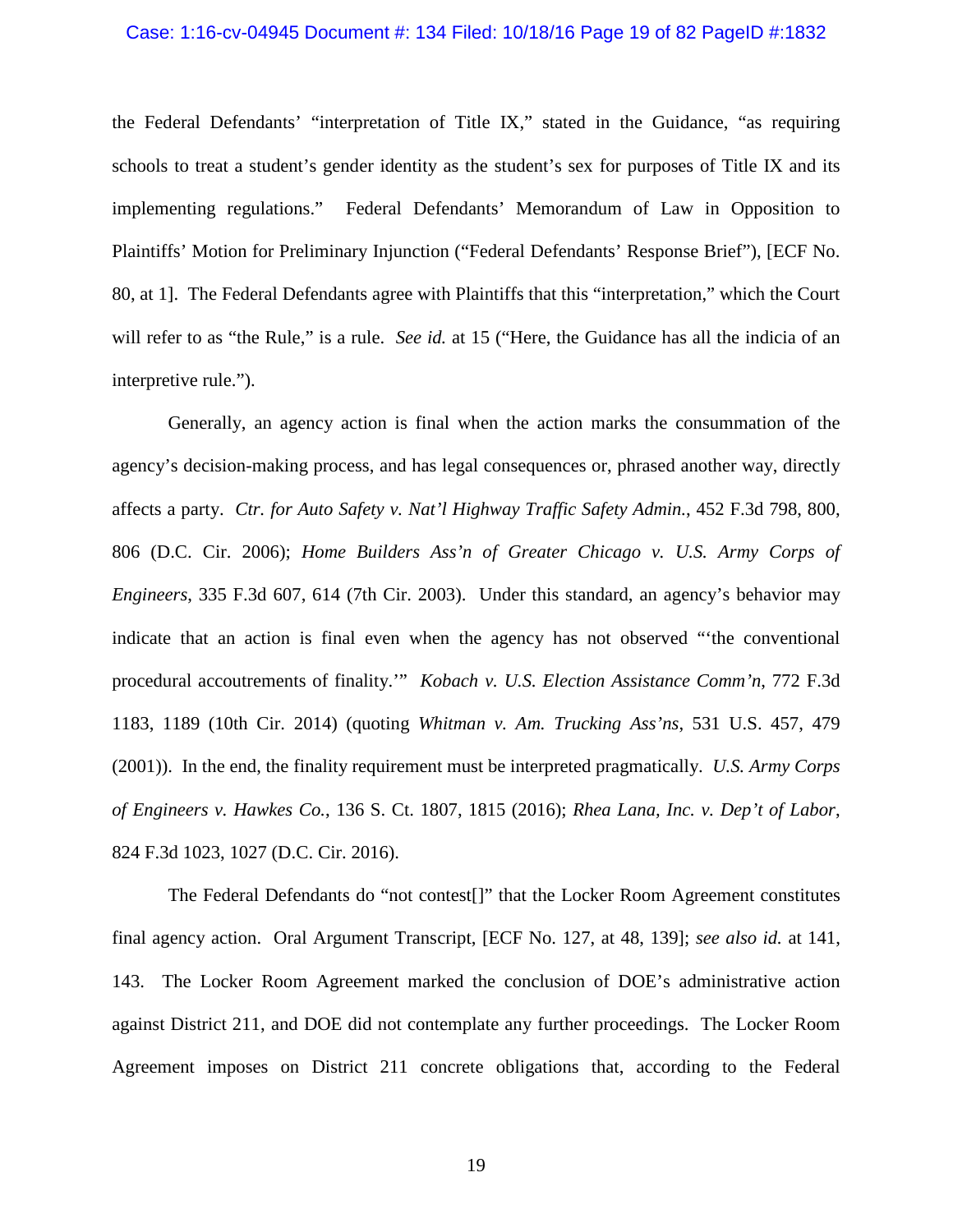#### Case: 1:16-cv-04945 Document #: 134 Filed: 10/18/16 Page 20 of 82 PageID #:1833

Defendants, are legally enforceable. *See id.* at 48, 141, 143, 151. At least some of these legal obligations exceed what Title IX and its implementing regulations would require the District to do if the Locker Room Agreement did not exist. The Court thus is satisfied that the Locker Room Agreement constitutes final agency action because it represents the culmination of DOE's decision-making process and has concrete legal consequences that bind District 211 and impact Plaintiffs.

The Federal Defendants argue the Rule is not final agency action and, thus, not subject to judicial review. They do not dispute that the Rule is the culmination of DOE's decision-making process with respect to the issue of whether "sex" as used in Title IX includes gender identity. Instead, they assert in a footnote that the Rule "is not final agency action . . . because it does not determine rights or obligations and no 'legal consequences' flow from it." Federal Defendants' Response Brief, [ECF No. 80, at 16 n.9]. The Federal Defendants do not say why the Rule does not determine rights or obligations and has no legal consequences. Instead, the footnote references the corresponding text in the body of the brief, which explains why, in the Federal Defendants' view, the Rule is interpretive, not legislative. In essence, then, the Federal Defendants seem to be arguing the Rule is not a final agency action because it is an interpretive rule.

This argument is contrary to clear precedent holding that interpretive rules and guidance documents may be subject to judicial review. *Nat'l Min. Ass'n v. McCarthy*, 758 F.3d 243, 251 (D.C. Cir. 2014); *Oregon v. Ashcroft*, 368 F.3d 1118, 1147 (9th Cir. 2004), *aff'd sub nom.*, *Gonzales v. Oregon*, 546 U.S. 243 (2006). "'An agency may not avoid judicial review merely by choosing the form of'" a guidance document "'to express its definitive position on a general question of statutory interpretation.'" *CSI Aviation Servs., Inc. v. U.S. Dep't of Transp.*, 637

20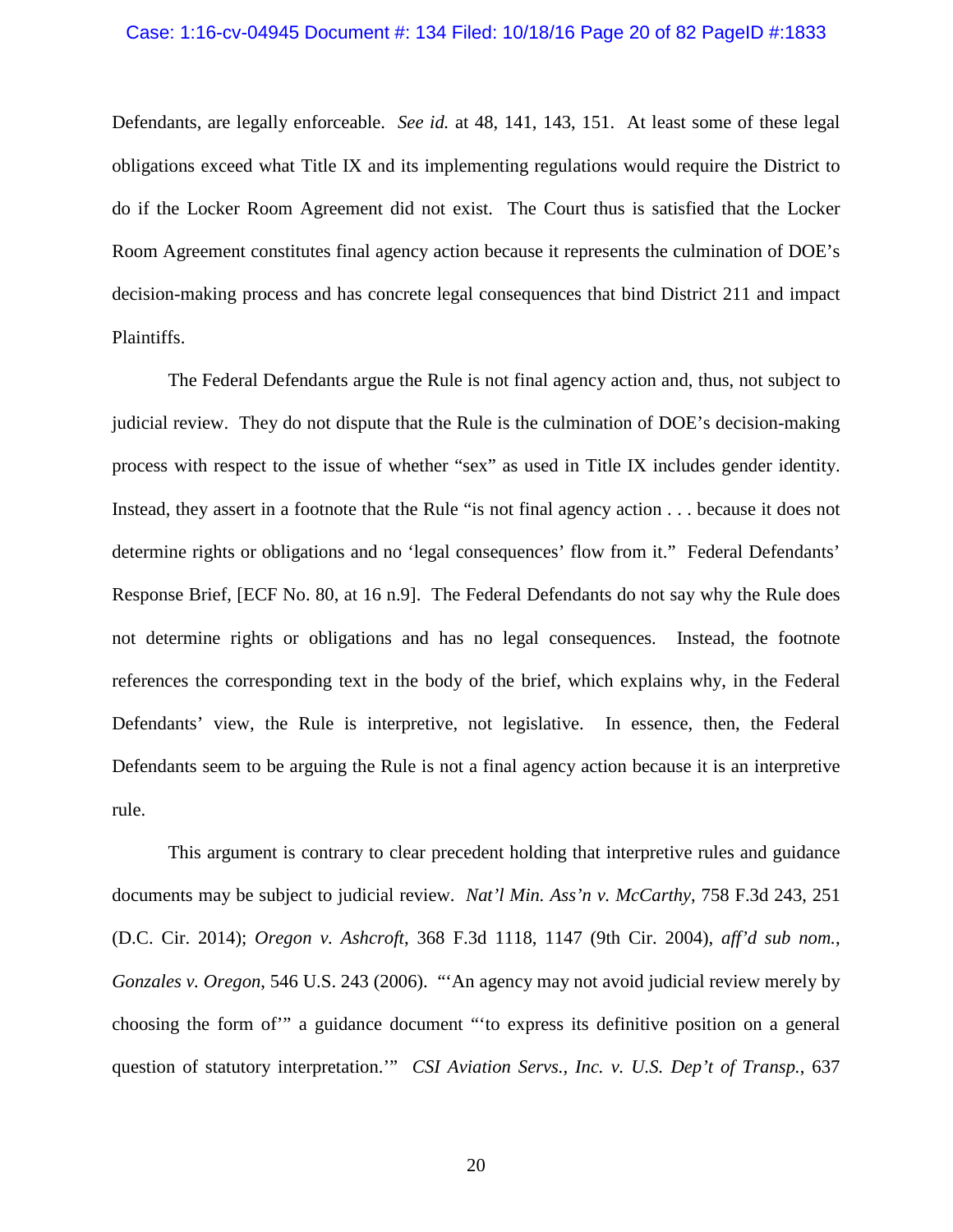### Case: 1:16-cv-04945 Document #: 134 Filed: 10/18/16 Page 21 of 82 PageID #:1834

F.3d 408, 412 (D.C. Cir. 2011) (quoting *Ciba-Geigy Corp. v. EPA*, 801 F.2d 430, 438 n.9 (D.C. Cir. 1986)). "Once [an] agency publicly articulates an unequivocal position . . . and expects regulated entities to alter their primary conduct to conform to that position, the agency has voluntarily relinquished the benefit of postponed judicial review." *Ciba-Geigy*, 801 F.2d at 436; *see also Am. Tort Reform Ass'n v. Occupational Safety & Health Admin.*, 738 F.3d 387, 395 (D.C. Cir. 2013) ("'[A]n interpretative rule is subject to review when it is relied upon or applied to support an agency action in a particular case.'") (quoting Edwards, Elliott, & Levy, *Federal Standards of Review* 161 (2d ed. 2013)).[8](#page-20-0)

For all practical purposes, the Rule gives schools across the country "marching orders" as to what DOE expects them to do. *Appalachian Power Co. v. EPA*, 208 F.3d 1015, 1023 (D.C. Cir. 2000). It does not describe what DOE thinks Title IX might mean or propose how schools possibly could interpret Title IX. The Guidance Documents state definitively that "Title IX's sex discrimination prohibition extends to claims of discrimination based on gender identity," Q&A on Sexual Violence, [ECF No. 21-9, at 5], and tell schools what they "must" do to comply with Title IX, *see*, *e.g.*, Q&A on Single-Sex Classes and Extracurricular Activities, [ECF No. 21-8, at 25]; Title IX Resource Guide, [ECF No. 21-7, at 21-22]. DOE has not expressed any uncertainty about the binding nature of its interpretation. To the contrary, even since the filing of this lawsuit, DOE has continued to maintain and advance its interpretation as binding on schools in the United States. On May 23, 2016, for example, DOE issued a Dear Colleague Letter saying that "[w]hen a school provides sex-segregated activities and facilities, transgender students must

<span id="page-20-0"></span><sup>&</sup>lt;sup>8</sup> "If an agency acts as if a document issued at headquarters is controlling in the field, if it treats the document in the same manner as it treats a legislative rule, if it bases enforcement actions on the policies or interpretations formulated in the document, if it leads private parties or State permitting authorities to believe that it will declare permits invalid unless they comply with the terms of the document, then the agency's document is for all practical purposes 'binding.'" *Appalachian Power*, 208 F.3d at 1021.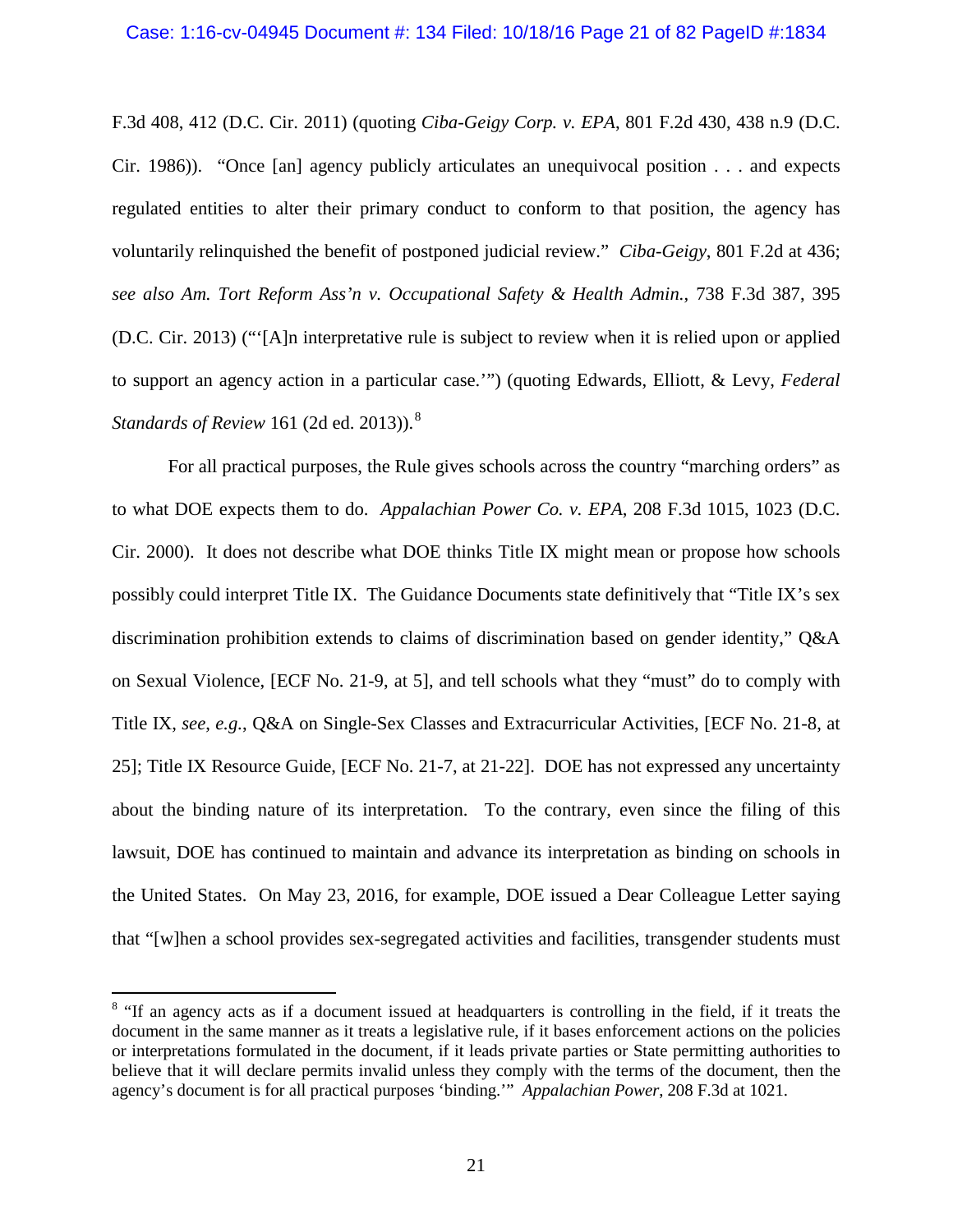#### Case: 1:16-cv-04945 Document #: 134 Filed: 10/18/16 Page 22 of 82 PageID #:1835

be allowed to participate in such activities and access such facilities consistent with their gender identity." Dear Colleague Letter, [ECF No. 21-6, at 3]. There is no indication in the record that, within DOE, agency officials consider the Rule to be a suggestion or an interim position. Rather, it guides DOE's review of complaints and pursuit of enforcement actions.

In this particular case, the Rule "informed" DOE's "review" of Student A's complaint against District 211. Federal Defendants' Response Brief, [ECF No. 80, at 1-2]. After its review, DOE sent a Letter of Findings to District 211, saying the agency found the District to be in violation of Title IX, and that, if DOE and the District did not agree to resolve the matter, the agency would issue a Letter of Impending Enforcement Action within 30 days, initiating a process that ultimately could result in District 211 losing its federal funding. Letter of Findings, [ECF No. 21-10, at 13]. District 211 and DOE then entered into the Locker Room Agreement, a resolution that the Federal Defendants concede was "informed" by the Rule. Federal Defendants' Response Brief, [ECF No. 80, at 1-2]. The Federal Defendants concede the Locker Room Agreement has a direct and consequential effect on District 211 and, thus, in turn on Plaintiffs. *See* Oral Argument Transcript, [ECF No. 127, at 48, 141, 143, 151].

DOE says it issued the Rule in response to questions it was receiving from schools around the country confronted with how they should address transgender students' use of facilities denominated as single-sex. *See* Federal Defendants' Response Brief, [ECF No. 80, at 16]; Q&A on Sexual Violence, [ECF No. 21-9, at ii]; Q&A on Single-Sex Classes and Extracurricular Activities, [ECF No. 21-8, at 1]. As a practical matter, the Rule represents and has been treated by DOE as its definitive statement that "sex" as used in Title IX and its implementing regulations includes gender identity. This has led some schools, such as District 211, to acquiesce to DOE's view. For all of these reasons, the Rule constitutes final agency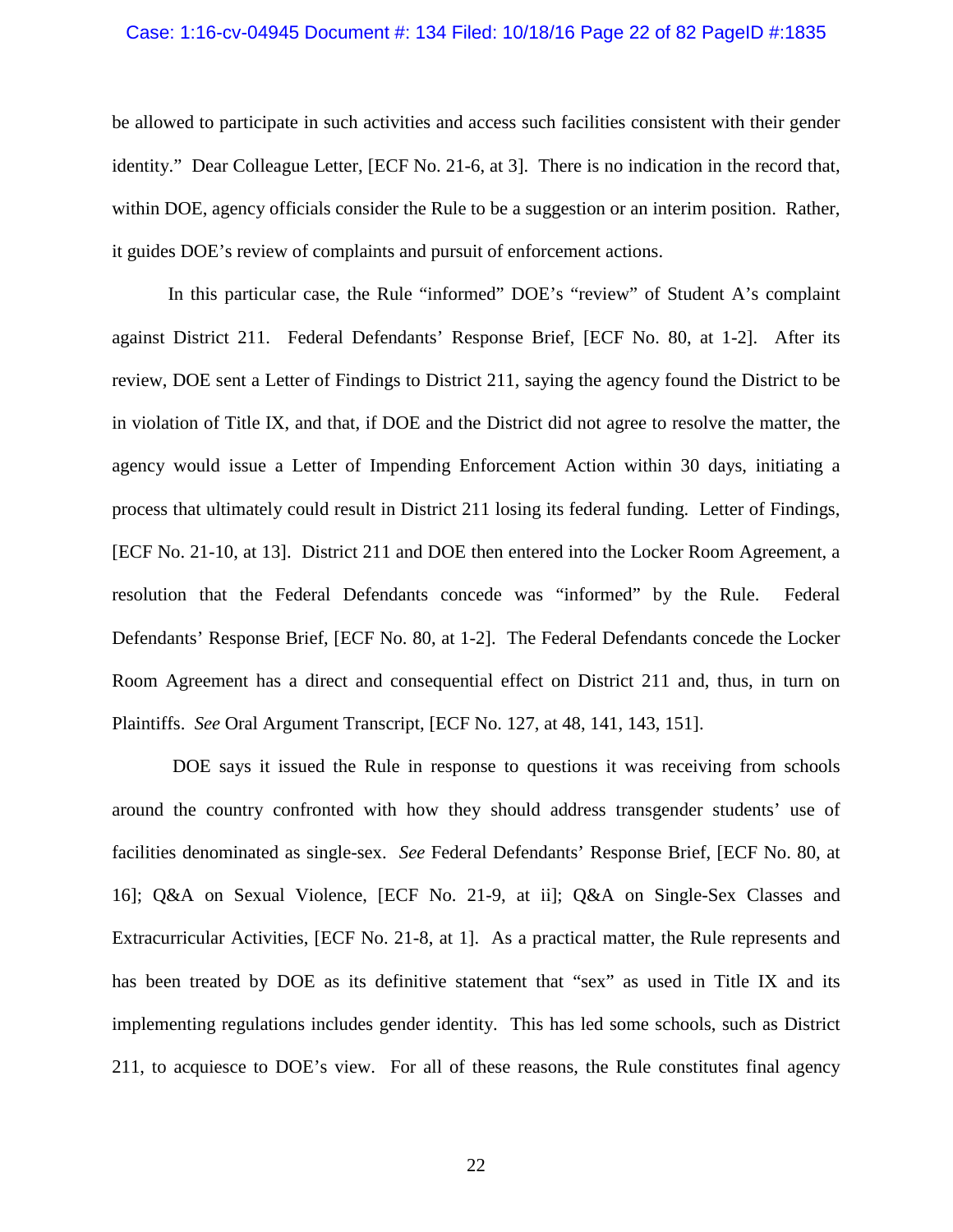### Case: 1:16-cv-04945 Document #: 134 Filed: 10/18/16 Page 23 of 82 PageID #:1836

action. *See Nat'l Envtl. Dev. Assoc.'s Clean Air Project v. EPA*, 752 F.3d 999, 1006-07 (D.C. Cir. 2014); *CSI*, 637 F.3d at 411-14; *Barrick Goldstrike Mines Inc. v. Browner*, 215 F.3d, 215 F.3d 45, 47-50 (D.C. Cir. 2000); *Appalachian Power*, 208 F.3d at 1020-23; *Philip Morris USA Inc. v. United States Food & Drug Admin.*, --- F. Supp. 3d --- , 2016 WL 4378970, at \*10-12 (D.D.C. Aug. 16, 2016); *Pharm. Research & Manufacturers of Am. v. United States Dep't of Health & Human Servs.*, 138 F. Supp. 3d 31, 3[9](#page-22-0)-47 (D.D.C. 2015).<sup>9</sup>

Moreover, even if the Rule were not a final agency action, it still would be reviewable in this case because it would be at least a preliminary or intermediate agency action that led to the Locker Room Agreement, which is a final agency action. The APA provides that a court may review preliminary and intermediate agency actions "on the review of the final agency action." 5 U.S.C. § 704. That means when a court is reviewing a final agency action, such as the Locker Room Agreement, it also can review any preliminary or intermediate agency actions that led to the final agency action. *See Benzman v. Whitman*, 523 F.3d 119, 132 (2d Cir. 2008); *Oliver v. U.S. Dep't of the Army*, 2015 WL 4561157, at \*3 (D.N.J. July 28, 2015); *Souza v. California Dep't of Transp.,* 2014 WL 793644, at \*4 (N.D. Cal. Feb. 26, 2014); *Ancient Coin Collectors Guild v. U.S. Customs & Border Prot., Dep't of Homeland Sec.*, 801 F. Supp. 2d 383, 404 (D. Md. 2011), *aff'd*, 698 F.3d 171 (4th Cir. 2012); *cf. Com. of Mass. v. U.S. Nuclear Regulatory Comm'n*, 924 F.2d 311, 322 (D.C. Cir. 1991) ("Section 704 authorizes us to review only those preliminary, intermediate, or procedural rulings that relate to the final agency action presently before the court.").

For all of these reasons, the Rule is subject to judicial review in this case.

<span id="page-22-0"></span><sup>9</sup> In *Texas v. United States*, the court reviewed a different, but slightly overlapping, set of DOE guidance documents containing the same rule, and also concluded DOE's promulgation of the rule constituted a final agency action. 2016 WL 4426495, at \*2 & n.4, 8-9.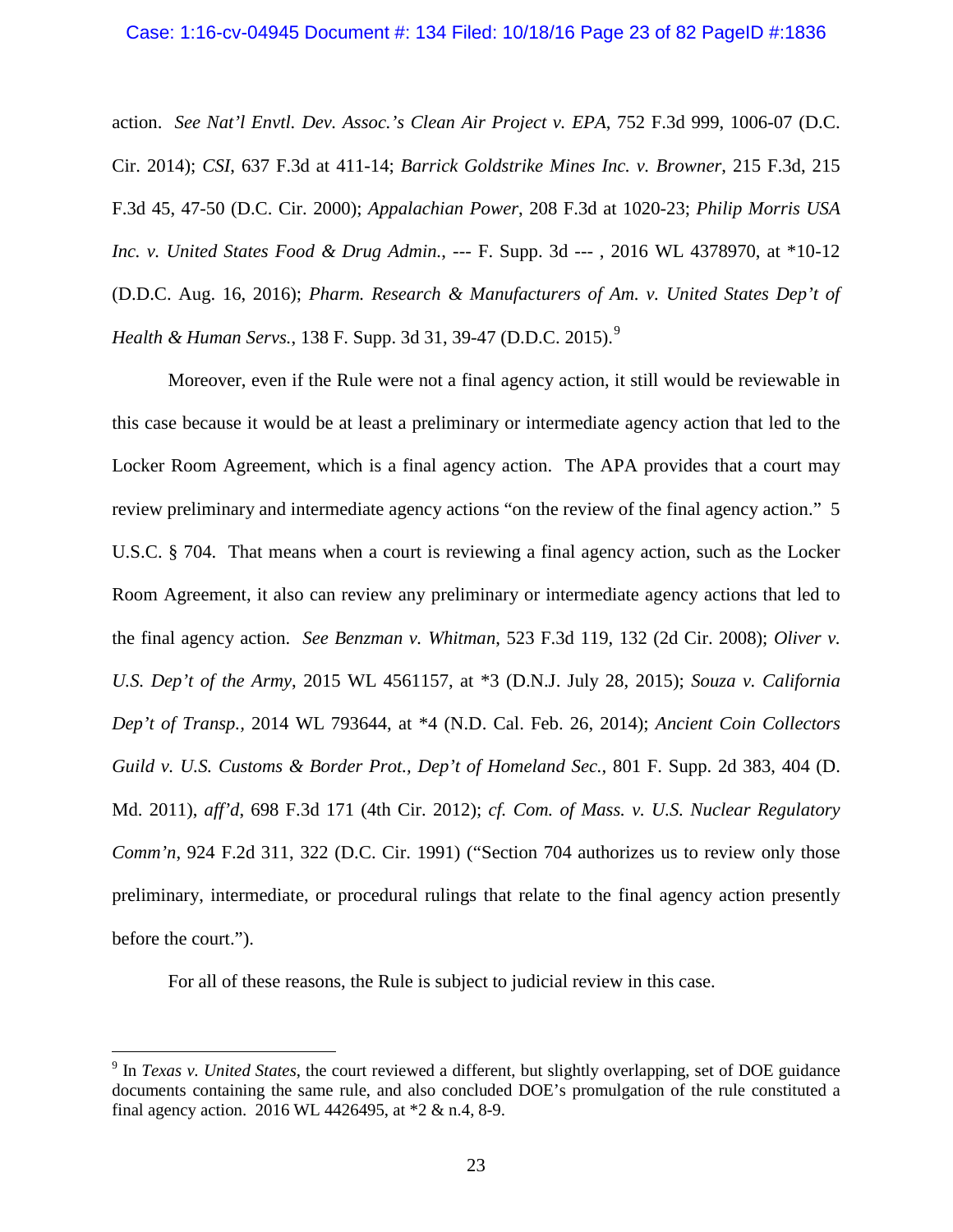# b. Plaintiffs Have Not Shown They Have A Likelihood Of Success On The Merits Of Their Argument That "Sex" As Used In Title IX Unambiguously Excludes Gender Identity

Plaintiffs argue DOE violated the APA by promulgating the Rule and entering into the Locker Room Agreement which, according to Plaintiffs, conflict with the unambiguous meaning of the term "sex" in Title IX. Plaintiffs contend the statute and its implementing regulations unambiguously mean that one's "sex" is determined by his or her "chromosomes, anatomy, gametes, and reproductive system." Plaintiffs' Reply Memorandum in Support of Their Preliminary Injunction Motion ("Plaintiffs' Reply Brief"), [ECF No. 94, at 1]. Sex does not and cannot, Plaintiffs assert, include gender identity. Plaintiffs look to Seventh Circuit decisions interpreting Congress's intent when it used the word "sex" in the almost identically worded Title VII to support their position under Title IX.

The Federal Defendants argue the word "sex" as used in Title IX is ambiguous as to whether one's sex is determined ""with reference exclusively to genitalia" or ""with reference to gender identity.'" Federal Defendants' Response Brief, [ECF No. 80, at 19] (quoting *G.G. ex rel. Grimm v. Gloucester Cty. Sch. Bd.*, 822 F.3d 709, 720 (4th Cir. 2016)). They claim that, because of this ambiguity, courts should defer to DOE's interpretation of the term "sex" under *Auer v. Robbins*, 519 U.S. 452 (1997), and *Chevron U.S.A. v. Nat'l Res. Def. Council, Inc.*, 467 U.S. 837 (1984). Intervenor-Defendants go a step further and argue that whenever there is not complete alignment among a student's sex-related characteristics, the unambiguous meaning of the term "sex" in Title IX requires that schools determine a student's sex based upon his or her gender identity because gender identity in those circumstances is the only way to determine sex. Intervenor-Defendants' Brief in Response to Plaintiffs' Motion for Preliminary Injunction ("Intervenor-Defendants' Response Brief"), [ECF No. 79, at 2-7].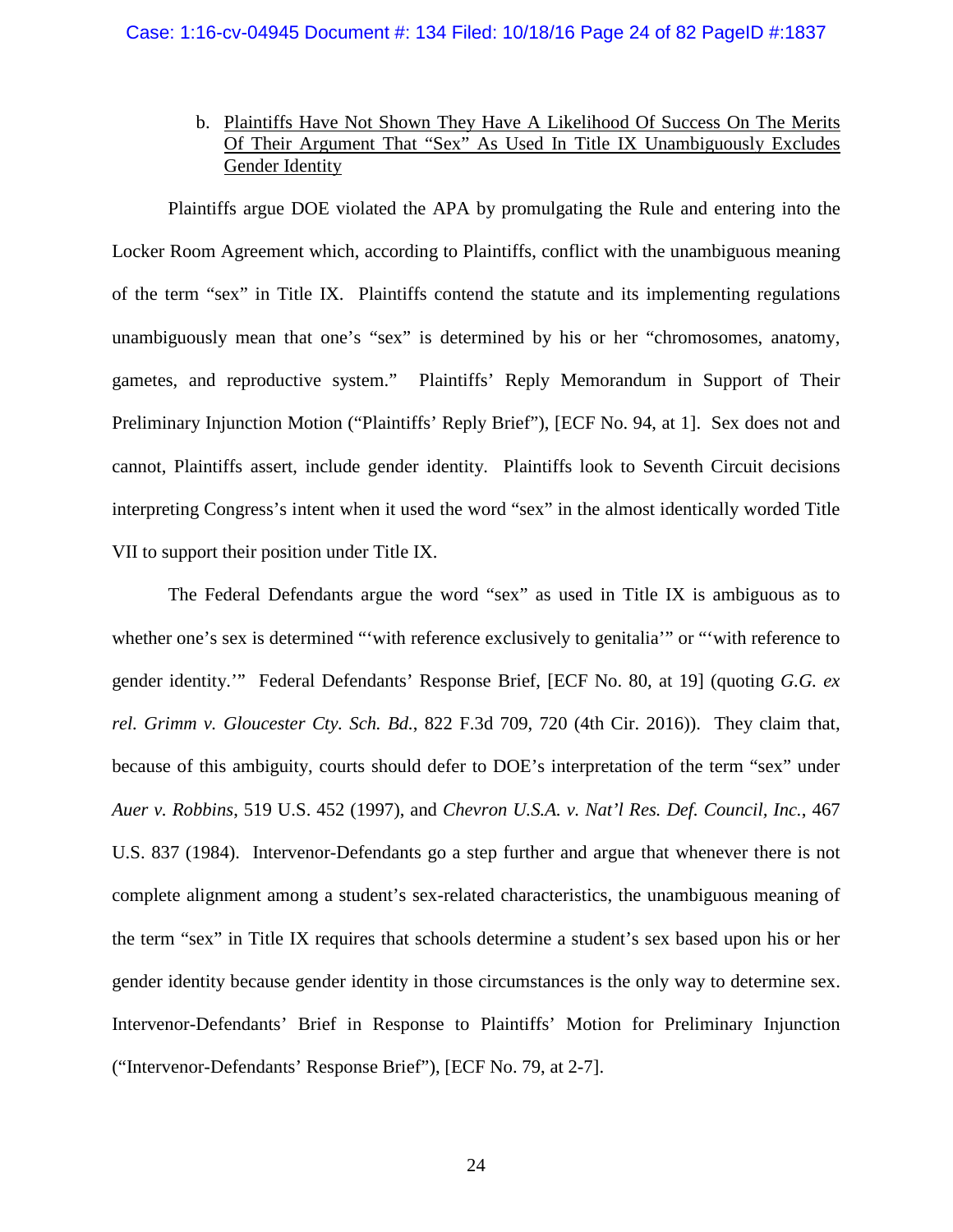#### Case: 1:16-cv-04945 Document #: 134 Filed: 10/18/16 Page 25 of 82 PageID #:1838

The Seventh Circuit first addressed, to the extent relevant here, the meaning of "sex" as used in Title VII in *Ulane v. Eastern Airlines, Inc.*, 742 F.2d 1081 (7th Cir. 1984). In that case, which involved a transsexual plaintiff alleging employment discrimination under Title VII, the court of appeals held Congress intended the term "sex" in Title VII to have a "narrow, traditional interpretation." *Id.* at 1086. *Ulane* was decided in 1984, more than 32 years ago, and a number of courts around the country since then have declined to follow its reasoning in light of more recent developments in the law including, among others, the Supreme Court's recognition in 1989 that discrimination claims based upon gender stereotypes and gender non-conformity are cognizable under Title VII. *See Price Waterhouse v. Hopkins*, 490 U.S. 228, 251 (1989) ("Congress intended to strike at the entire spectrum of disparate treatment of men and women resulting from sex stereotypes."); *see also Glenn v. Brumby*, 663 F.3d 1312, 1316-17 (11th Cir. 2011); *Smith v. City of Salem, Ohio*, 378 F.3d 566, 572-75 (6th Cir. 2004); *Rosa v. Park W. Bank & Trust Co.*, 214 F.3d 213, 215-16 (1st Cir. 2000); *Schwenk v. Hartford*, 204 F.3d 1187, 1201-02 (9th Cir. 2000); *Roberts v. Clark Cty. Sch. Dist.*, 2016 WL 5843046, at \*6 (D. Nev. Oct. 4,  $2016$ ).<sup>[10](#page-24-0)</sup>

On July 28, 2016, in *Hively v. Ivy Tech Community College, South Bend*, a panel of the Seventh Circuit had an opportunity to overrule *Ulane* but declined to do so. 830 F.3d 698 (7th Cir. 2016). Instead, it concluded *Ulane*'s holding that Congress intended a very narrow and traditional interpretation of the term "sex" in Title VII "so far, appears to be correct." *Id*. at 702. On October 11, 2016, however, the full Seventh Circuit vacated the panel's decision in *Hively*  and granted a rehearing en banc in that case, with oral argument scheduled for November 30, 2016. Order Granting Rehearing En Banc and Vacating the Panel Opinion, *Hively v. Ivy Tech* 

<span id="page-24-0"></span> $10$  Although not all of these cases are Title VII cases, they do evidence broad support for the proposition that the term "sex" in the context of statutes similarly designed to attack discrimination on the basis of sex should not be construed narrowly.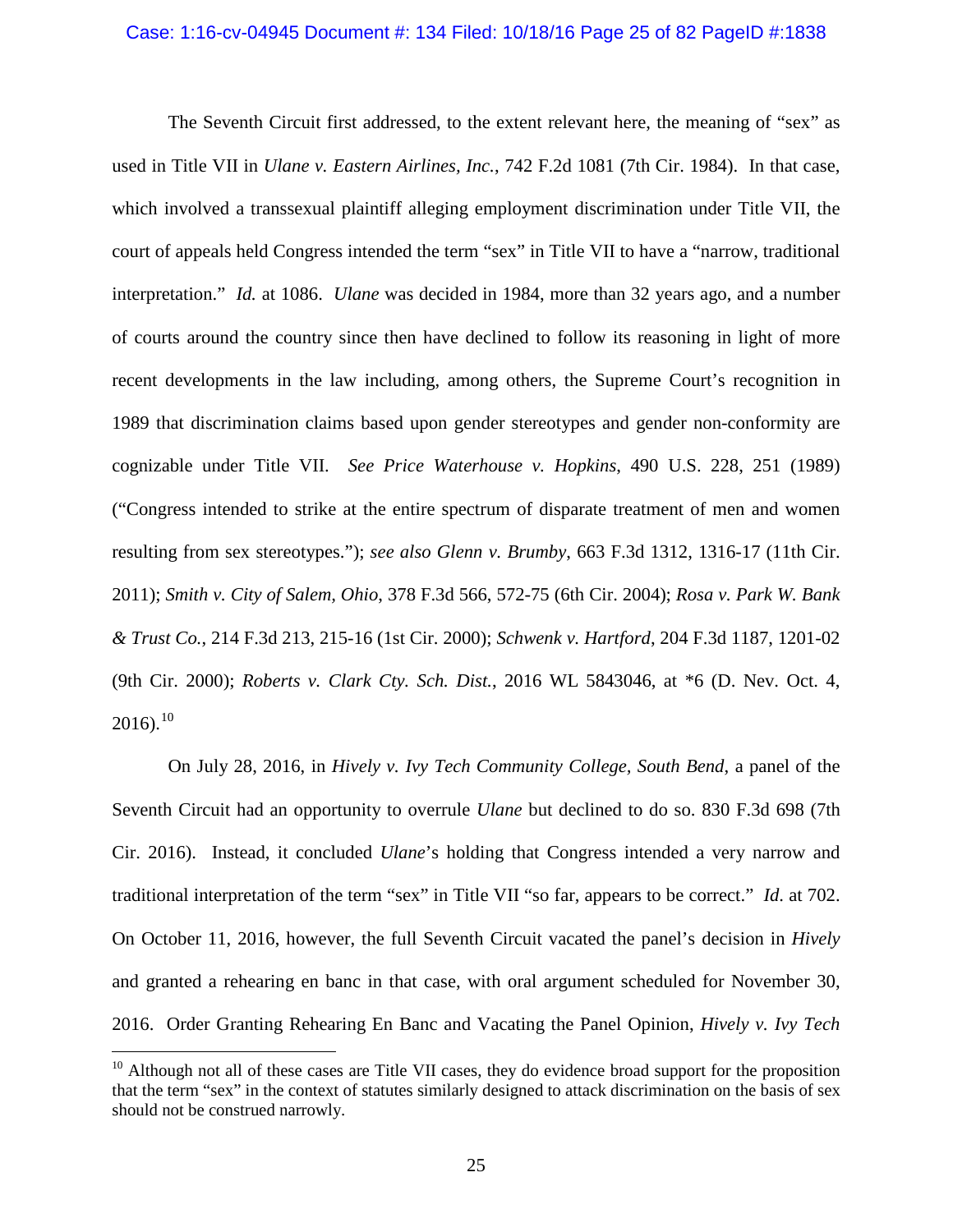*Cmty. Coll., S. Bend*, No. 15-1720, Dkt. No. 60 (7th Cir. Oct. 11, 2016); Notice of En Banc Oral Argument, *Hively v. Ivy Tech Cmty. Coll., S. Bend*, No. 15-1720, Dkt. No. 61 (7th Cir. Oct. 11, 2016).

As a result of these recent developments, it appears the law in the Seventh Circuit concerning the interpretation of the term "sex" in Title VII, as relevant to the almost identically worded Title IX, may be in flux. When the Seventh Circuit rules after its en banc review of *Hively*, whether with one voice or otherwise, it very well could shed important new light on the question of whether the term "sex" as used in Title VII, and by implication in Title IX, encompasses gender identity.

To understand the parties' respective arguments as to the meaning of the term "sex" under Title VII and Title IX and the current state of the law in that respect in this Circuit and around the country, it is important to understand the Seventh Circuit's decisions in *Ulane* and its progeny through and including the recent panel decision, now vacated, in *Hively*.

## i. *Ulane v. Eastern Airlines, Inc.* and its progeny

The plaintiff in *Ulane*, Karen Frances Ulane, was an Army veteran who earned the Air Medal with eight clusters for her service in Vietnam. *Ulane*, 742 F.2d at 1082. When Ulane returned home, Eastern Airlines, Inc. hired her as a pilot, and she eventually reached the position of First Officer. *Id.* When it discovered that Ulane was transsexual, though, Eastern fired her. *Id.* at 1082-83. Ulane then filed suit, alleging that Eastern discriminated against her because of her sex in violation of Title VII. *Id.* at 1082. The district court, after a bench trial, found that "sex" "comprehend[s] 'sexual identity'" because "'sex is not a cut-and-dried matter of chromosomes,' but is in part a psychological question—a question of self-perception; and in part a social matter—a question of how society perceives the individual." *Id.* at 1084 (quoting *Ulane v. Eastern Airlines, Inc.*, 581 F. Supp. 821, 823-24 (N.D. Ill. 1983), *rev'd*, 742 F.2d 1081 (7th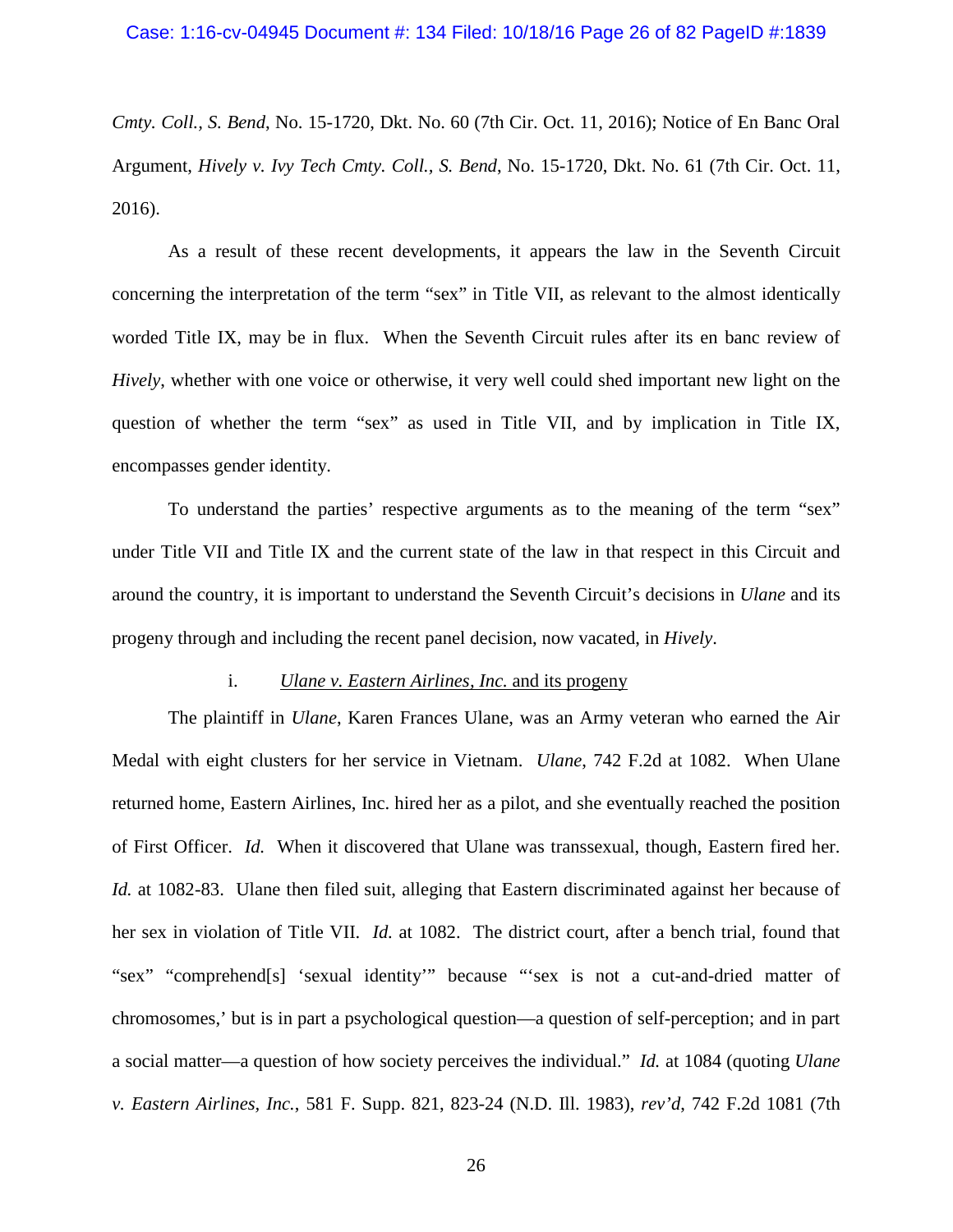### Case: 1:16-cv-04945 Document #: 134 Filed: 10/18/16 Page 27 of 82 PageID #:1840

Cir. 1984)). The district court ruled in Ulane's favor, holding Title VII prohibits discrimination on the basis of transsexualism. *Id.* The court also ruled Eastern had discriminated against Ulane as a female. *Id.* at 1087.

The Seventh Circuit disagreed with the district court's analysis and held Title VII does not prohibit discrimination on the basis of transsexualism. *Id.* at 1084.In doing so, the court of appeals attempted to discern Congress's intent when it enacted Title VII, and the court identified three adjectives that describe Congress's thinking about the plain meaning of "sex." *See id.* at 1085, 1086 (discussing the "plain" and "common" meaning of Title VII). The first adjective is "traditional." *Id.* at 1085 (recognizing "Congress never considered nor intended that this 1964 legislation apply to anything other than the traditional concept of sex"); *id.* at 1085-86 (saying Congress's failure to amend Title VII "strongly indicates . . . sex should be given a . . . traditional interpretation"); *id.* at 1086 (determining only Congress can decide whether "sex" should encompasses "the untraditional"); *id.* (declining "to judicially expand the definition of sex as used in Title VII beyond its common and traditional interpretation"). The second is "narrow." *Id.* at 1085-86 (concluding Congress's failure to amend Title VII "strongly indicates . . . sex should be given a narrow . . . interpretation"); *id.* at 1086 (explaining "Congress had a narrow view of sex in mind when it passed the Civil Rights Act"). And the third is "biological." *Id.* at 1087 (agreeing "with the Eighth and Ninth Circuits that if the term 'sex' as it is used in Title VII is to mean more than biological male or biological female, the new definition must come from Congress"). $^{11}$ 

<span id="page-26-0"></span> $11$  It is hard to reconcile the court of appeals' holding that "sex" under Title VII has a narrow, traditional, and biological meaning, and does not encompass sexual identity, with its statement in dicta that "[i]f Eastern had considered Ulane to be female and had discriminated against her because she was female . . . then the argument might be made that Title VII applied." *Ulane*, 742 F.2d at 1087. The court reversed the district court's finding that Eastern had discriminated against Ulane as a female because that finding was not supported by sufficient factual evidence in the record. *Id.* But the court's apparent willingness to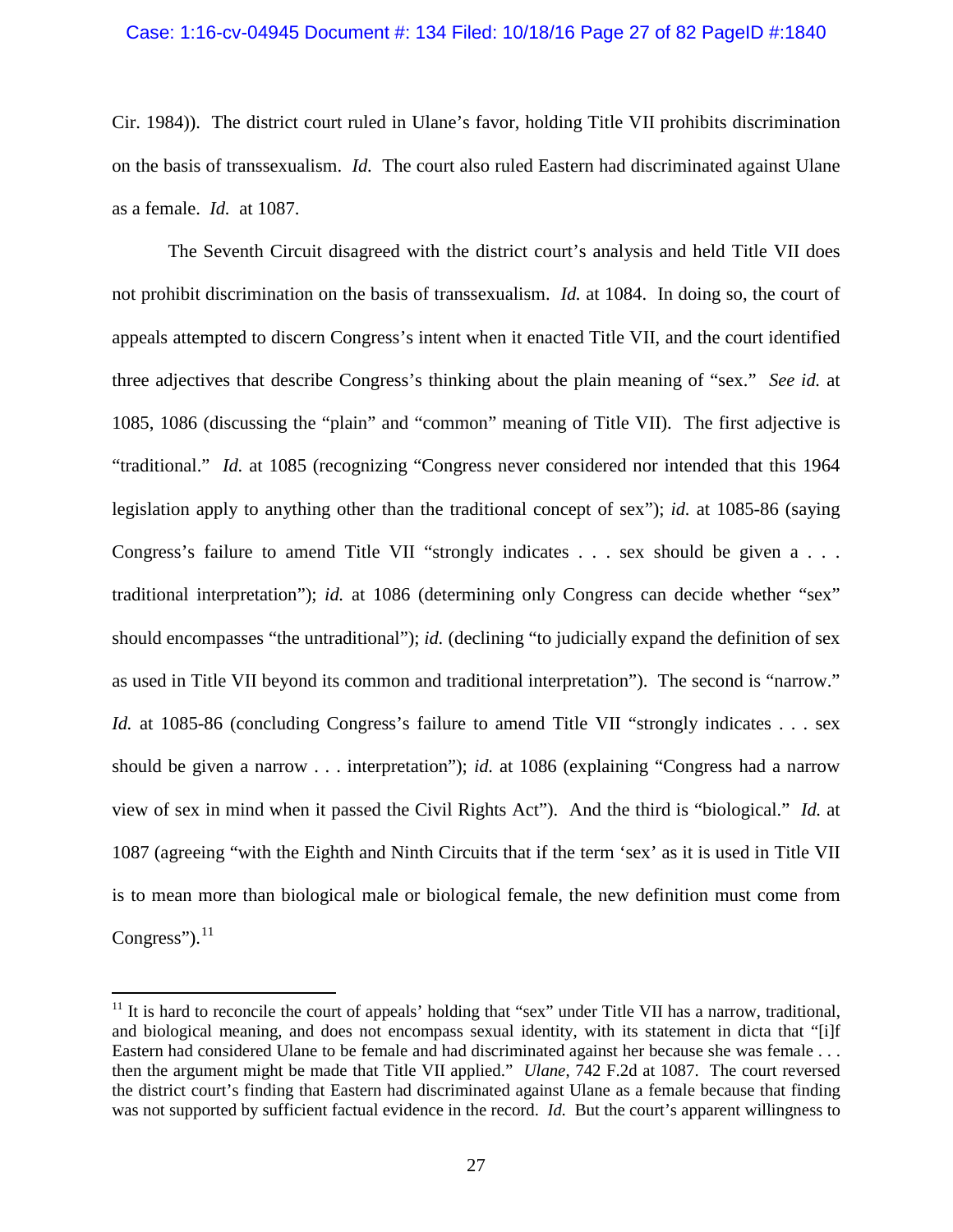#### Case: 1:16-cv-04945 Document #: 134 Filed: 10/18/16 Page 28 of 82 PageID #:1841

Based on its understanding of congressional intent, the Seventh Circuit in *Ulane*  overruled the district court's conclusion that "sex" "comprehend[s] 'sexual identity.'" *Id.* at 1084. The court of appeals said that "even though some may define 'sex' in such a way as to mean an individual's 'sexual identity,' our responsibility is to . . . determine what Congress intended when it decided to outlaw discrimination based on sex." *Id.* In this context, the Seventh Circuit held discrimination because of "sex" does not encompass discrimination based on "a sexual identity disorder or discontent with the sex into which [one was] born." *Id.* at  $1085.<sup>12</sup>$ 

Between 1984 and 2015, the Seventh Circuit referenced *Ulane*'s holding that the word "sex" in Title VII is to be interpreted in a narrow, traditional, and biological sense in three opinions. In *Doe by Doe v. City of Belleville, Illinois*, a 1997 decision, the court of appeals said "Congress had nothing more than the traditional notion of 'sex' in mind when it voted to outlaw sex discrimination." 119 F.3d 563, 572 (7th Cir. 1997), *judgment vacated sub nom. City of Belleville v. Doe by Doe*, 523 U.S. 1001 (1998), and *abrogated by Oncale v. Sundowner Offshore Servs., Inc.*, 523 U.S. 75 (1998).<sup>13</sup> Then, in a pair of opinions—*Hamner* and *Spearman*—released just two months apart in 2000, the Seventh Circuit, again relying on *Ulane*, reaffirmed that "Congress intended the term 'sex' to mean 'biological male or biological

consider a claim that Ulane was the victim of discrimination as a woman implies that the court would be considering her gender identity as relevant and potentially dispositive in the context of a Title VII claim.

<span id="page-27-0"></span><sup>&</sup>lt;sup>12</sup> The court's use of language in *Ulane* and its reference to medical sources is somewhat dated today. For example, the Fifth Edition of the *Diagnostic and Statistical Manual of Mental Disorders* recognizes that gender non-conformity is not a mental disorder; this is a change from prior editions of the DSM, including the Third Edition, which was in effect when *Ulane* was decided. American Psychiatric Association, *Gender Dysphoria* 1 (2013), *available* at http://www.dsm5.org/documents/gender%20dy sphoria%20fact%20sheet.pdf (discussing changes made in the Fifth Edition of the *DSM*).

<span id="page-27-1"></span><sup>13</sup> *But see Price Waterhouse*, 490 U.S. at 251 ("Congress intended to strike at the entire spectrum of disparate treatment of men and women resulting from sex stereotypes.").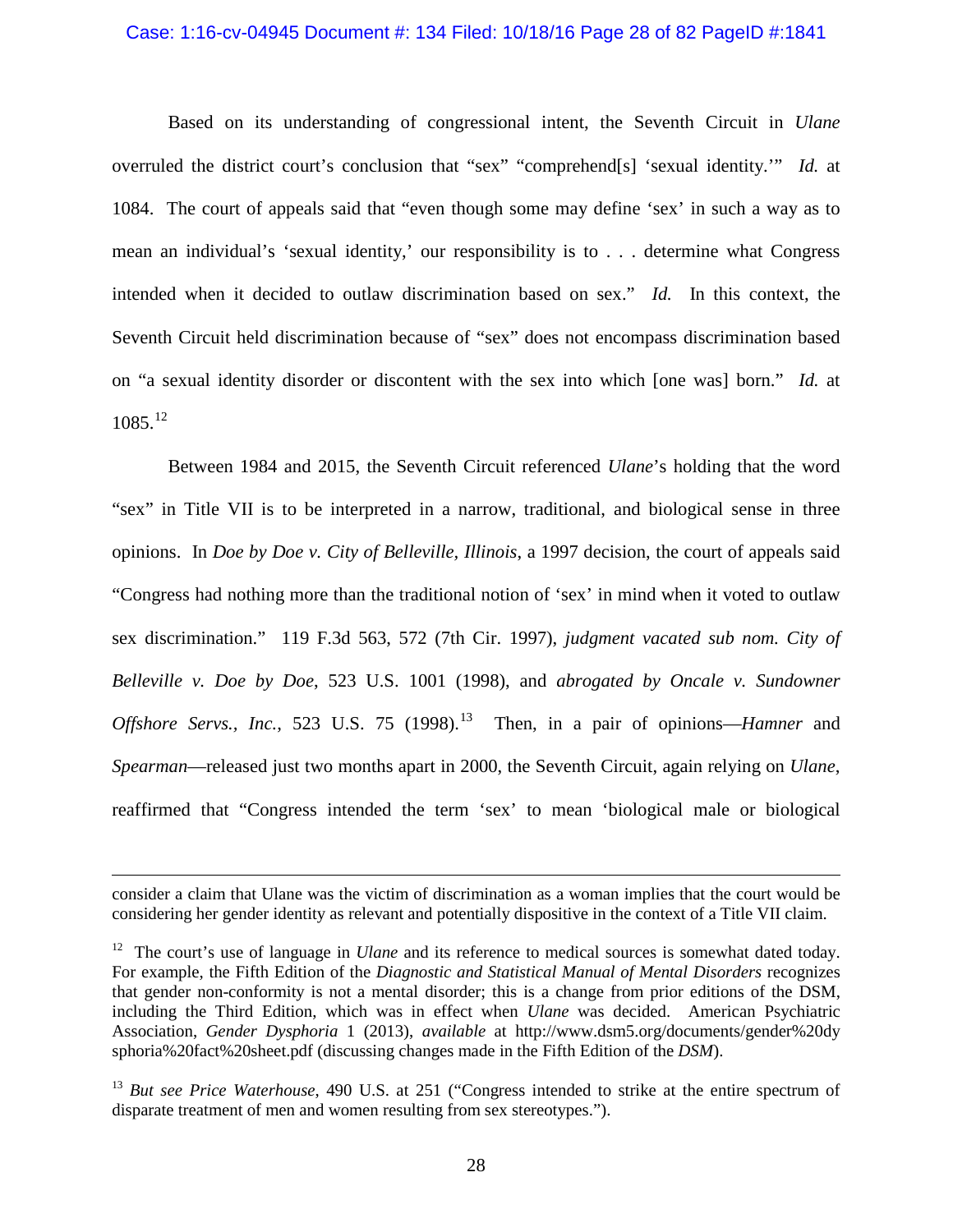### Case: 1:16-cv-04945 Document #: 134 Filed: 10/18/16 Page 29 of 82 PageID #:1842

female.'" *Spearman v. Ford Motor Co.*, 231 F.3d 1080, 1084-85 (7th Cir. 2000) (quoting *Ulane*, 742 F.2d at 1087); *Hamner v. St. Vincent Hosp. & Health Care Ctr., Inc.*, 224 F.3d 701, 704 (7th Cir. 2000) (quoting *Ulane*, 742 F.2d at 1087). Between 2001 and 2015, though, *Ulane* almost entirely faded from Seventh Circuit opinions.<sup>14</sup>

# ii. *Hively* and the Seventh Circuit's decision to vacate the panel's ruling and rehear that case en banc

As noted above, on July 28, 2016, *Ulane* re-emerged in the Seventh Circuit. In *Hively*, a panel of the court of appeals said *Ulane* remained good law. The plaintiff-appellant in that case, Kimberly Hively, was a former teacher who alleged Ivy Tech Community College denied her full-time employment and promotions on the basis of her sexual orientation. *Hively*, 830 F.3d at 699. On appeal, Hively argued, among other things, that *Ulane* and *Hamner* were wrong and should be reversed. Appellant's Brief at 4-17, *Hively v. Ivy Tech Cmty. Coll., S. Bend*, 830 F.3d 698 (7th Cir. 2016) (No. 15-1720), Dkt. No. 10. The panel in *Hively* rejected this argument. Instead, the panel said the "understanding in *Ulane* that Congress intended a very narrow reading of the term 'sex' when it passed Title VII of the Civil Rights Act, so far, appears to be correct." *Hively*, 830 F.3d at 702.

Plaintiffs, the Federal Defendants, and Intervenor-Defendants (District 211 did not brief the APA issue) submitted supplemental briefs after the panel's decision in *Hively*. Plaintiffs argued *Ulane* and *Hively* were case dispositive in their favor: "[u]nder the law of *Hively* and *Ulane*, Plaintiffs should prevail on the merits of their APA claim, as well as their Title IX and privacy claims, and so Plaintiffs' Motion for Preliminary Injunction should be granted." Plaintiffs' Supplemental Brief Addressing *Hively v. Ivy Tech Cmty. Coll., S. Bend*, No. 15-1720,

<span id="page-28-0"></span><sup>14</sup> From 2001 through 2015, the Seventh Circuit cited *Ulane* in just one case. *Davis v. Ruby Foods, Inc.*, 269 F.3d 818, 819 (7th Cir. 2001) (citing *Ulane* for the proposition that Title VII does not prohibit discrimination on the basis of transsexualism).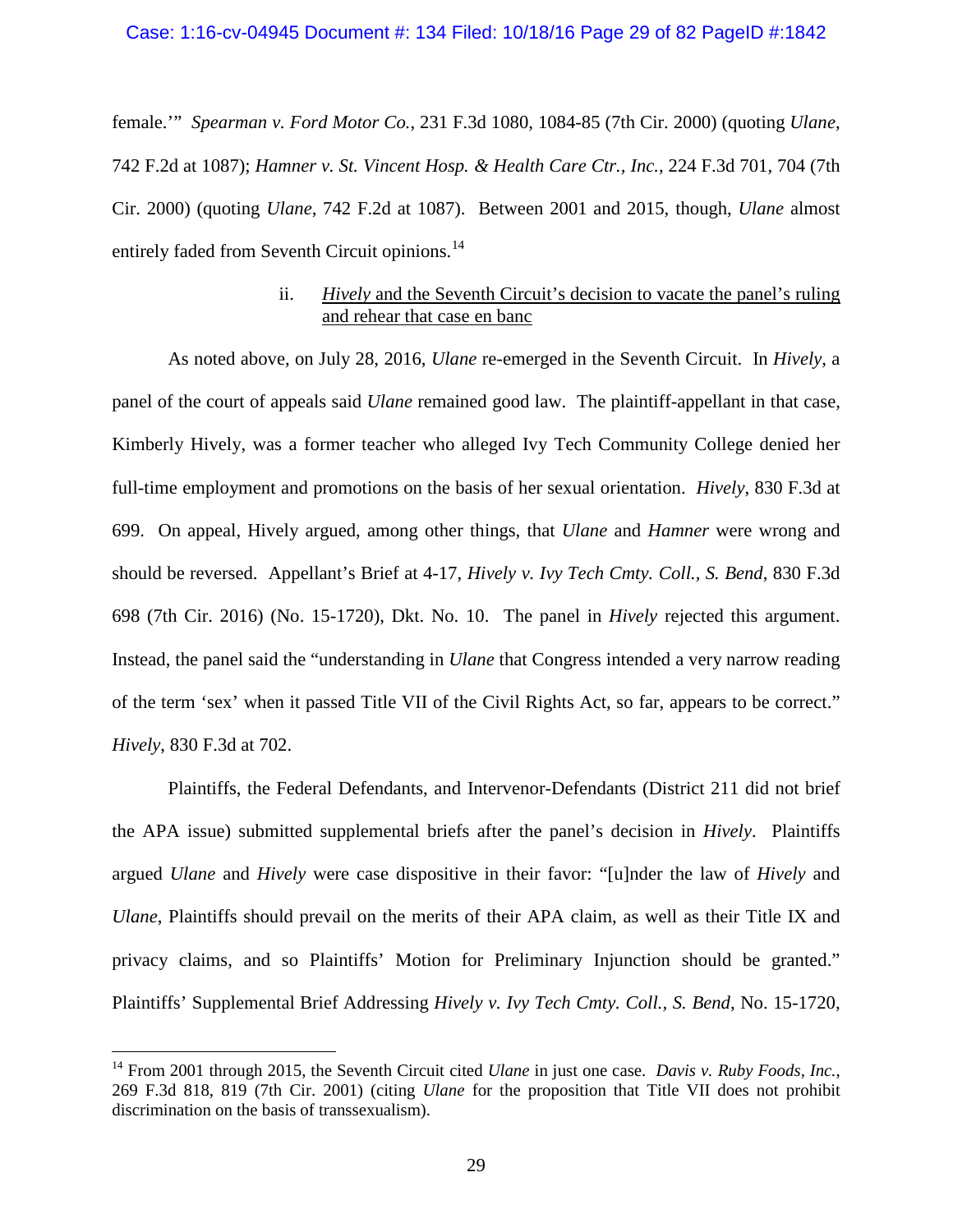#### Case: 1:16-cv-04945 Document #: 134 Filed: 10/18/16 Page 30 of 82 PageID #:1843

2016 WL 4039703 (7th Cir. July 28, 2016) ("Plaintiffs' Supplemental Brief"), [ECF No. 118, at 1]. The Federal Defendants and Intervenor-Defendants argued, on the other hand, that *Hively* should be limited to its facts, and only to Title VII and sexual orientation claims. *See generally*  Federal Defendants' Supplemental Brief, [ECF No. 116]; Federal Defendants' Responsive Supplemental Brief, [ECF No. 121]; Intervenor-Defendants' Opening Brief on *Hively v. Ivy Tech Community College*, No. 15-1720 (7th Cir. 2016) ("Intervenor-Defendants' *Hively* Brief"), [ECF No. 117]; Intervenor-Defendants' Response Brief on *Hively v. Ivy Tech Community College*, No. 15-1720 (7th Cir. 2016) ("Intervenor-Defendants' Responsive Supplemental Brief"), [ECF No. 120].

The Federal Defendants also argued *Ulane* and *Hively*, both of which interpreted Title VII, are not relevant to, much less controlling of any resolution of the question presented in this case under Title IX. Title VII and Title IX are different statutes enacted at different times to address different discriminatory conduct. And while the court of appeals in *Ulane* found that Congress included the term "sex" in Title VII at the last minute as the resfult of an effort intended to kill the bill, *Ulane*, 742 F.2d at 1085, the entire purpose behind Title IX was to address discrimination on the basis of sex broadly in educational institutions, *Jackson v. Birmingham Bd. of Educ.*, 544 U.S. 167, 175 (2005). Still, courts routinely rely on Title VII jurisprudence to determine the meaning of similar provisions in Title IX. *Carmichael v. Galbraith*, 574 F. App'x 286, 293 (5th Cir. 2014); *Jennings v. Univ. of N. Carolina*, 482 F.3d 686, 695 (4th Cir. 2007); *Doe v. Claiborne Cty., Tenn. By & Through Claiborne Cty. Bd. of Educ.*, 103 F.3d 495, 514 (6th Cir. 1996). Moreover, in this case, all parties rely on Title VII cases in support of their respective legal positions, and they effectively equate the meaning of "sex" in Title VII and Title IX. *See*, *e.g.*, Plaintiffs' Supplemental Brief, [ECF No. 118, at 3];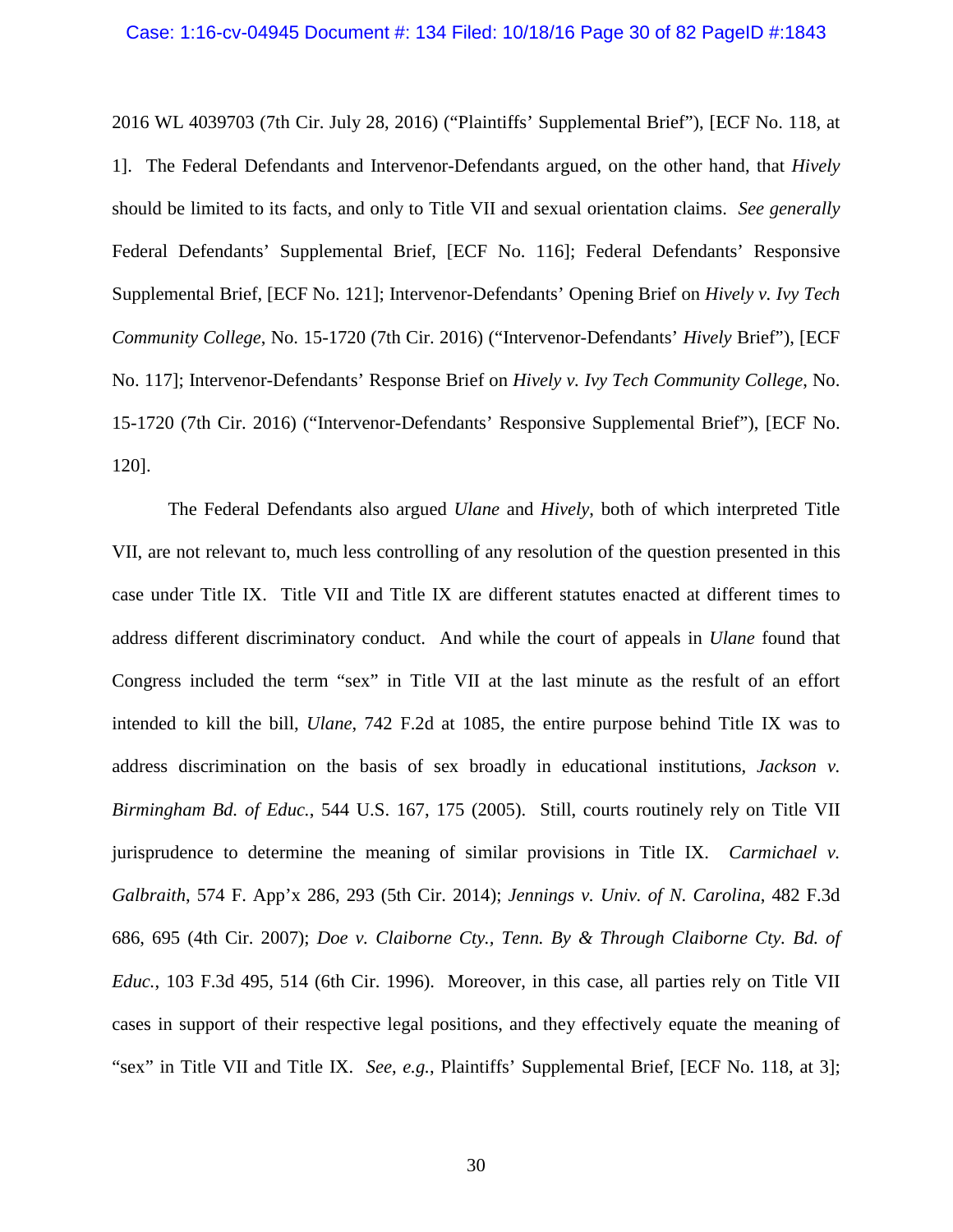# Case: 1:16-cv-04945 Document #: 134 Filed: 10/18/16 Page 31 of 82 PageID #:1844

Federal Defendants' Responsive Supplemental Brief, [ECF No. 121, at 2]; Intervenor-Defendants' *Hively* Brief, [ECF No. 117, at 9]; Intervenor-Defendants' Responsive Supplemental Brief, [ECF No. 120, at 7].

Therefore, had the Seventh Circuit not vacated *Hively*, the panel's decision certainly would have been relevant to this Court's analysis of the issues raised by Plaintiffs under Title IX. When the Seventh Circuit vacated the panel's decision, however, it called into serious question whether the narrow, traditional, and biological interpretation of the term "sex" announced in *Ulane* remains good law in this Circuit with respect to Title VII and Title IX. Moreover, although the panel in *Hively* relied on *Ulane*'s reading of congressional intent underlying Title VII, courts throughout the country for years have questioned and discounted the continued vitality of *Ulane*, particularly since the Supreme Court's decision in *Price Waterhouse*. *See Smith*, 378 F.3d at 573 ("[T]he approach in . . . *Ulane* . . . has been eviscerated by *Price Waterhouse*."). As the Sixth Circuit noted in *Smith*, "the Supreme Court established that Title VII's reference to 'sex' encompasses both the biological differences between men and women, and gender discrimination, that is, discrimination based on a failure to conform to stereotypical gender norms." *Id.* 

In addition, two of the three judges on the *Hively* panel said the distinction between discrimination claims based on gender stereotypes or gender non-conformity, which are cognizable under Title VII but only if a person does not conform to the stereotypes associated with his or her gender assigned at birth, and sexual orientation claims, which are not cognizable under Title VII, "seems illogical," and "[p]erhaps the writing is on the wall" that this legal paradox should be corrected. *Hively*, 730 F.3d at 718.<sup>[15](#page-30-0)</sup> In this Circuit, the distinction between

<span id="page-30-0"></span><sup>&</sup>lt;sup>15</sup> *See also Hively*, 730 F.3d at 715 ("As things stand now . . . our understanding of Title VII leaves us with a somewhat odd body of case law that protects a lesbian who faces discrimination because she fails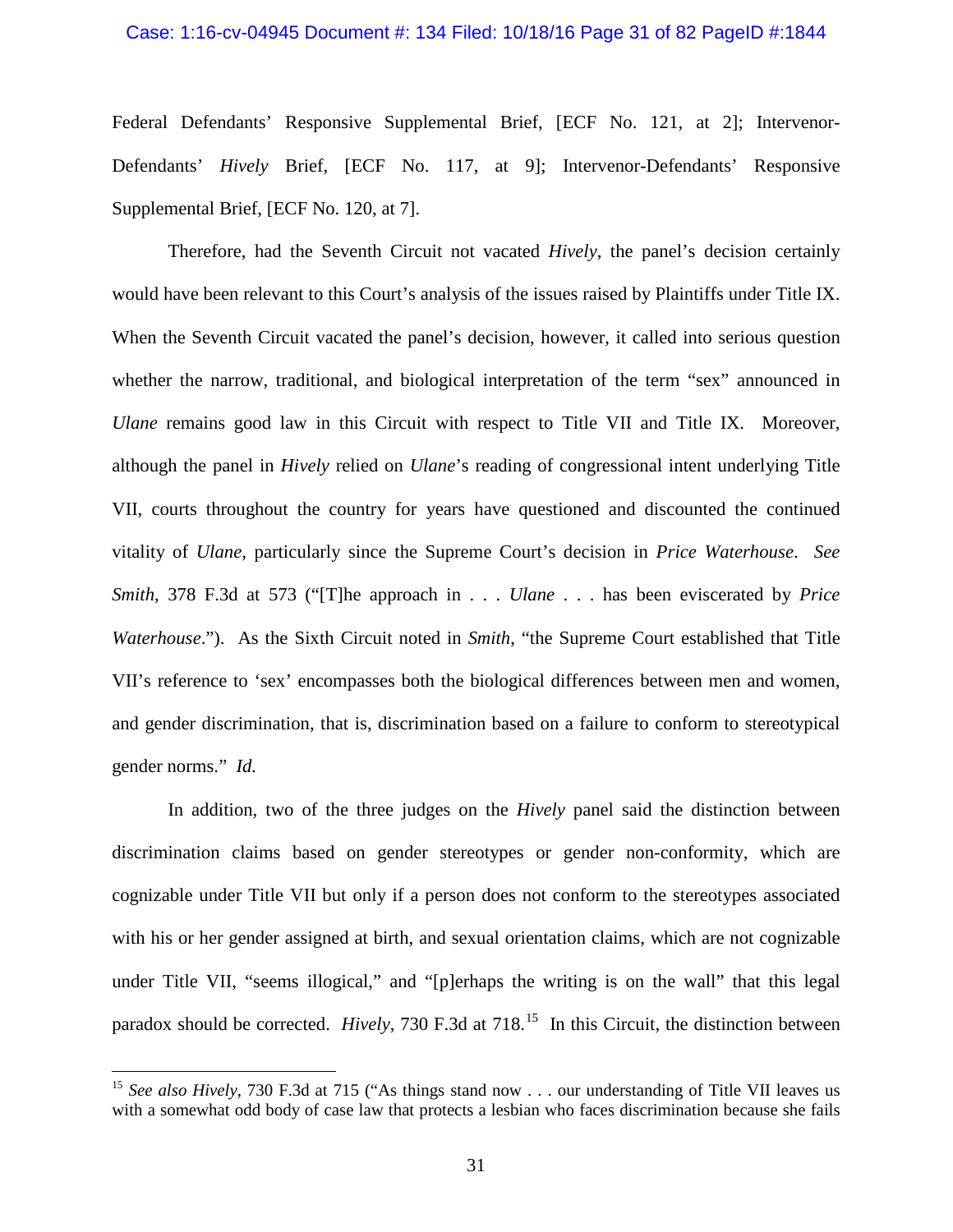# Case: 1:16-cv-04945 Document #: 134 Filed: 10/18/16 Page 32 of 82 PageID #:1845

these two kinds of claims flows in no small part from the narrow, traditional, and biological interpretation of the term "sex" announced in *Ulane*. The same two judges on the *Hively* panel also recognized that "precedent can be overturned when principles of law have so far developed as to have left the old rule no more than a remnant of abandoned doctrine . . . or whether facts have so changed, or come to be seen so differently, as to have robbed the old rule of significant application or justification." *Id.* at 718 (citing *Planned Parenthood of Se. Pa. v. Casey*, 505 U.S. 33, 854-55 (1992)). [16](#page-31-0) 

In language that seems to invite the kind of re-examination that will now take place in the

form of an en banc rehearing, two of the three judges on the *Hively* panel also said:

[W]e can see no rational reason to entertain sex discrimination claims for those who defy gender norms by looking or acting stereotypically gay or lesbian (even if they are not), but not for those who are openly gay but otherwise comply with gender norms. We allow two women or two men to marry, but allow employers to terminate them for doing so. Perchance, in time, these inconsistencies will come to be seen as defying practical workability and will lead us to reconsider our precedent.

 $Id.<sup>17</sup>$  $Id.<sup>17</sup>$  $Id.<sup>17</sup>$ 

to meet some superficial gender norms—wearing pants instead of dresses, having short hair, not wearing makeup—but not a lesbian who meets cosmetic gender norms, but violates the most essential of gender stereotypes by marrying another woman. . . . It seems likely that neither the proponents nor the opponents of protecting employees from sexual orientation discrimination would be satisfied with a body of case law that protects 'flamboyant' gay men and 'butch' lesbians but not the lesbian or gay employees who act and appear straight.").

<span id="page-31-0"></span><sup>&</sup>lt;sup>16</sup> Ironically, Karen Ulane likely could prevail today on a claim against her employer based on a gender non-conformity theory. In other words, if Karen Ulane alleged today that she was fired not because she was a transsexual or because she was a woman, but because she failed to conform to Eastern's stereotype of how a man should look or act, she might prevail even if the term "sex" in Title VII is defined in a narrow, traditional, and biological way. Under the same law, however, if Ulane alleged that she was fired because she did not conform to Eastern's stereotype of how a woman should look or act, or because she was a woman, Ulane would not have a claim.

<span id="page-31-1"></span><sup>17</sup> As Intervenor-Defendants argue, "[t]ransgender persons *by definition* violate 'gender norms.'" Intervenor-Defendants' *Hively* Brief, [ECF No. 117, at 4] (emphasis in original).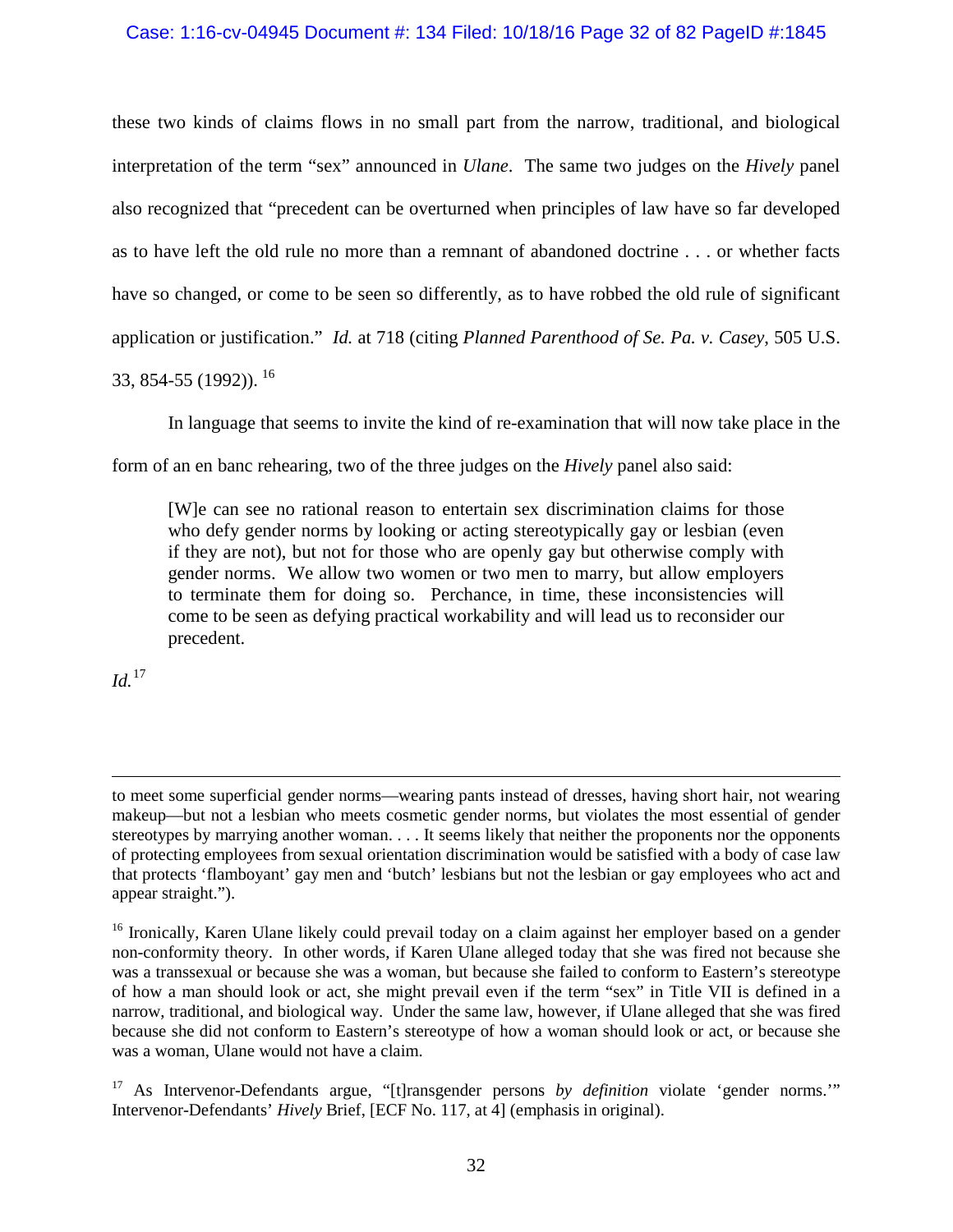#### Case: 1:16-cv-04945 Document #: 134 Filed: 10/18/16 Page 33 of 82 PageID #:1846

In this Court's view, the Seventh Circuit's en banc review of *Hively* also may delve into the underlying basis for the *Hively* decision, which is whether *Ulane* correctly divined that Congress intended a very narrow, traditional, and biological interpretation of the term "sex" in Title VII. *See Easley v. Reuss*, 532 F.3d 592, 594 (7th Cir. 2008) (per curiam) (explaining that the Seventh Circuit usually only hears cases en banc to address an intra-circuit split, not involved here, or a question of exceptional importance). Whether or not the court of appeals does so, however, its en banc decision could have an important impact on Plaintiffs' argument about the meaning of the term "sex" in Title VII and, by implication, in Title IX. In this respect, that decision could affect materially Plaintiffs' likelihood of success on the merits of their APA claim as this case proceeds.

In light of this uncertainty in the Seventh Circuit, it is useful to look to decisions by other courts concerning the issues raised in this case. To date, only one court of appeals has addressed whether "sex" in Title IX can or must include gender identity. In a case known as *G.G.*, a district court in Virginia found one of Title IX's implementing regulations allowed a local school board "'to limit bathroom access 'on the basis of sex,' including birth or biological sex.'" *G.G.*, 822 F.3d at 719 (quoting *G.G. v. Gloucester Cty. Sch. Bd.*, 132 F. Supp. 3d 736, 745-46 (E.D. Va. Sept. 17, 2015)). The Fourth Circuit disagreed. *See id.* at 727. In its decision reversing the district court, the court of appeals explained that "sex" is ambiguous as it "is susceptible to more than one plausible reading because it permits . . . determining maleness or femaleness with reference exclusively to genitalia . . . [and] determining maleness or femaleness with reference to gender identity." *Id.* at 720. The court of appeals concluded DOE's interpretation of the term "sex" at issue in that case, which is the same interpretation challenged in this case, is not plainly erroneous or inconsistent with Title IX because various dictionaries from the time when the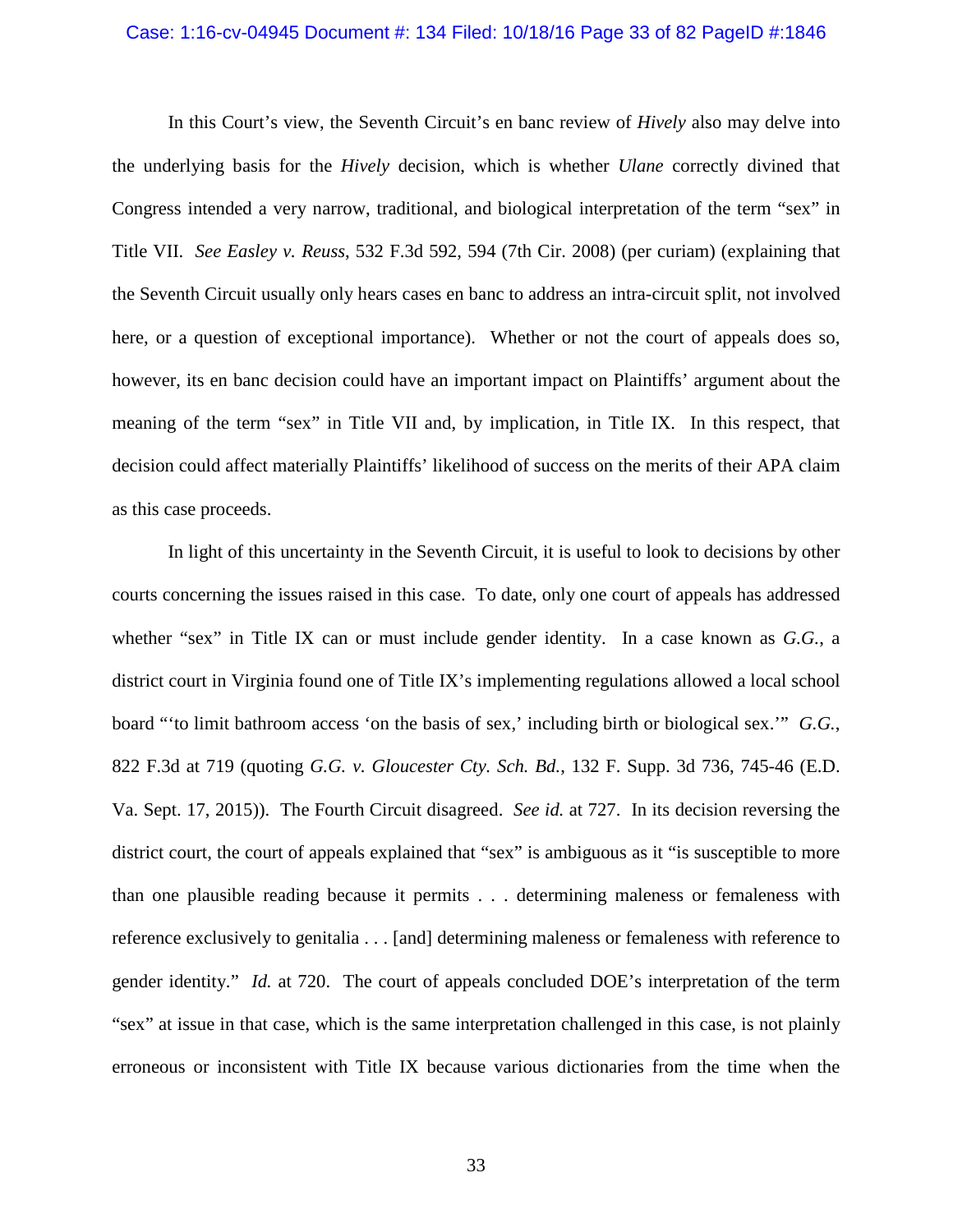### Case: 1:16-cv-04945 Document #: 134 Filed: 10/18/16 Page 34 of 82 PageID #:1847

statute was enacted and its implementing regulations were promulgated "suggest that a hard-andfast binary division on the basis of reproductive organs—although useful in most cases—was not universally descriptive." *Id.* at 721. The Fourth Circuit therefore found DOE's interpretation of "sex" as used in Title IX must be given deference under *Auer v. Robbins*, 519 U.S. 452 (1997). *G.G.*, 822 F.3d at 723; *see also Carcano v. McCrory Berger*, --- F. Supp. 3d --- , 2016 WL 4508192, at \*13-17 (M.D.N.C. Aug. 26, 2016) (recognizing *G.G.* cannot be limited to its facts and deferring to DOE's interpretation of "sex").<sup>[18](#page-33-0)</sup>

In *Whitaker v. Kenosha Unified School District No. 1 Board of Education*, a district court in the Seventh Circuit reached the same conclusion under Title IX notwithstanding *Ulane* or *Hively*. Court Minutes from the Oral Argument Hearing on 9/6/2016 ("*Whitaker* Court Minutes"), *Whitaker v. Kenosha Unified Sch. Dist. No. 1 Bd. of Educ.*, 16-cv-00943-PP, Dkt. No. 26 (Sept. 6, 2016). The court recognized none of the relevant dictionary definitions "are helpful" in determining one's sex "when . . . genes, or chromosomes, or character, or attributes . . . point toward male identity, and others toward female." *Id.* at 3. Then it identified some of the problems with a narrow definition of "sex." *Id.* at 3-4. Finally, the court found *Ulane* did not control the issue because it was a Title VII case decided before *Price Waterhouse*. *Id.* at 4-5. For these reasons, the court held the term "sex" as used in Title IX is ambiguous and it deferred to DOE's interpretation under *Auer*. *Id.* at 6-7.

A district court in Ohio also recently decided "sex" as used in Title IX is ambiguous and, therefore, DOE's interpretation should be given deference under *Auer*. *Highland*, 2016 WL 5372349, at \*15. The court recognized dictionaries at the time Title IX was enacted "defined

<span id="page-33-0"></span> $18$  Although the Supreme Court stayed the mandate of the Fourth Circuit and the preliminary injunction issued by the district court in *G.G.*, pending a petition for a writ of certiorari, *Gloucester Cty. Sch. Bd. v. G.G. ex rel. Grimm*, 136 S. Ct. 2442 (2016), *G.G.*, unlike *Hively*, has not been vacated and still remains good law, *Highland*, 2016 WL 5372349, at \*11 n.5.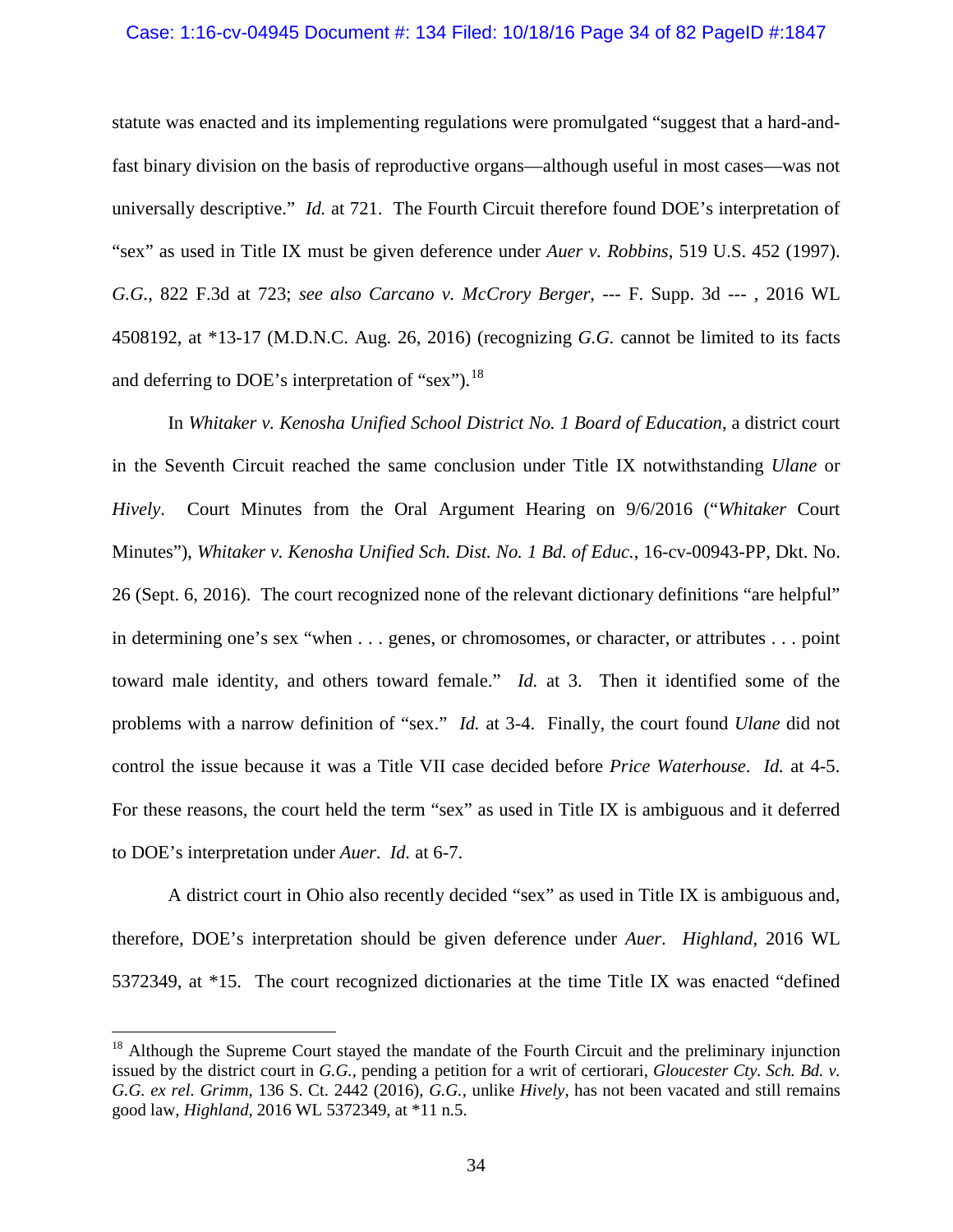### Case: 1:16-cv-04945 Document #: 134 Filed: 10/18/16 Page 35 of 82 PageID #:1848

'sex' in a myriad of ways." *Id.* at \*11. Relying in part on *G.G.*, the court concluded that "neither Title IX nor the implementing regulations define the term 'sex' or mandate how to determine who is male and who is female when a school provides sex-segregated facilities." *Id.* The court also acknowledged Title IX allows transgender people to bring claims when they are discriminated against because of their gender non-conformity. *Id.* at \*12-13. The court concluded Title IX is ambiguous and then found DOE's interpretation is not plainly erroneous or inconsistent with Title IX. *Id.* at \*13-14. Based on these determinations, the court gave *Auer* deference to DOE's rule. *Id.* at \*14.

These decisions holding "sex" is ambiguous in the context of Title IX and, therefore, that it can encompass gender identity are well-reasoned and persuasive.<sup>19</sup> They provide another basis for questioning whether *Ulane*, a Title VII case, has continued validity and should be applied in the context of Title IX. While the Seventh Circuit's decision to vacate the panel's decision in *Hively* and to rehear that case en banc technically leaves *Ulane* in place as the law in this Circuit, it does so only barely, in this Court's view, particularly with respect to the interpretation of Title IX. Unconstrained by *Hively*'s recent affirmation of *Ulane*, and with the continued vitality of the narrow, traditional, and biological view of the term "sex" articulated in *Ulane* subject to question, this Court believes the better reasoned recent decisions hold that the term "sex" in Title IX can be interpreted to encompass gender identity as DOE has interpreted it.

<span id="page-34-0"></span><sup>&</sup>lt;sup>19</sup> Only two district courts have held that one's "sex" must be determined biologically under Title IX. *Texas*, 2016 WL 4426495; *Johnston v. Univ. of Pittsburgh of Com. Sys. of Higher Educ.*, 97 F. Supp. 3d 657, 676 (W.D. Pa. 2015), *appeal dismissed* (Mar. 30, 2016). In *Johnson*, however, the court did not consider whether DOE's interpretation was entitled to deference and, therefore, that decision is of limited persuasive value in this case. *See Highland*, 2016 WL 5372349, at \*13 n.9. In *Texas*, the court decided DOE's interpretation should not be given deference based on a relatively conclusory analysis that this Court finds unpersuasive. *See Texas*, 2016 WL 4426495, at \*14-15.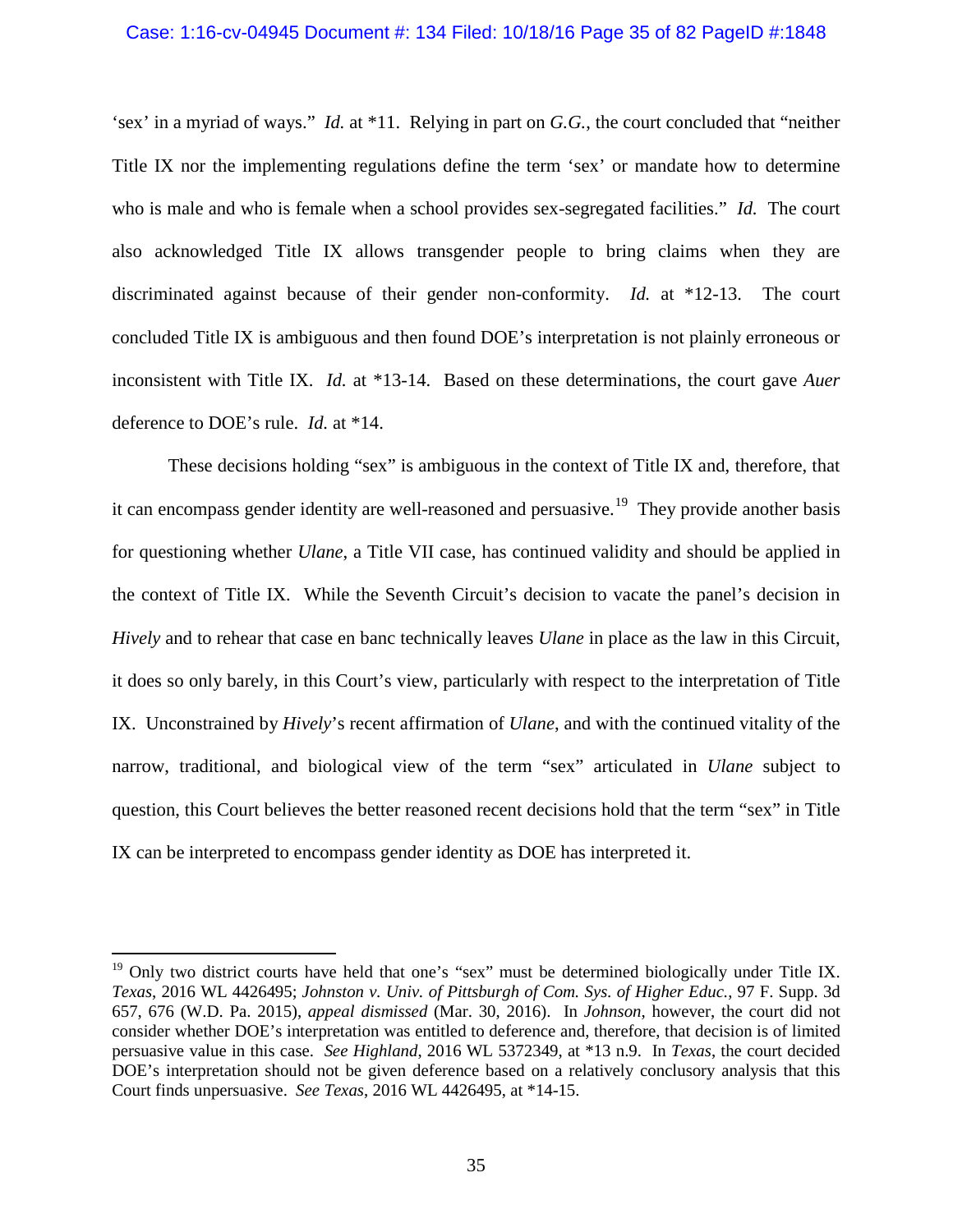#### Case: 1:16-cv-04945 Document #: 134 Filed: 10/18/16 Page 36 of 82 PageID #:1849

Under the APA, a court must "hold unlawful and set aside" agency action that is "arbitrary, capricious, an abuse of discretion, or otherwise not in accordance with law." 5 U.S.C. § 706(2)(A). The APA also says a court must "hold unlawful and set aside" agency action that is "in excess of statutory jurisdiction, authority, or limitations, or short of statutory right." *Id.* at § 706(2)(C). Plaintiffs argue that the Rule and the Locker Room Agreement violate the APA because they are based on an interpretation of Title IX that is "not accordance with" Congress's intent regarding the unambiguous meaning of "sex" and because they likely are "in excess of" DOE's jurisdiction and authority because DOE is not empowered to interpret Title IX contrary to congressional intent.

The foundation for each of Plaintiffs' arguments, in the Seventh Circuit, is *Ulane* and *Hively*. Plaintiffs' rely heavily on these two cases for the premise that Congress intended a very narrow and traditional interpretation of the term "sex" in Title VII and, by implication, in Title IX. Given the discussion above, the Court cannot say that Plaintiffs have a likelihood of success on the merits of these arguments. It is far from clear that the narrow interpretation of the term "sex" articulated 32 years ago in *Ulane* will continue to inform the Seventh Circuit's jurisprudence generally after its en banc review of *Hively* or, in particular, with respect to whether that term as used in Title IX includes gender identity.

Accordingly, against this legal backdrop and at this early stage of this case, the Court cannot say with confidence that Plaintiffs have a likelihood of success on the merits of their claim that the Federal Defendants violated the APA by promulgating the Rule or entering into the Locker Room Agreement based on an interpretation of Title IX that includes gender identity within the term "sex."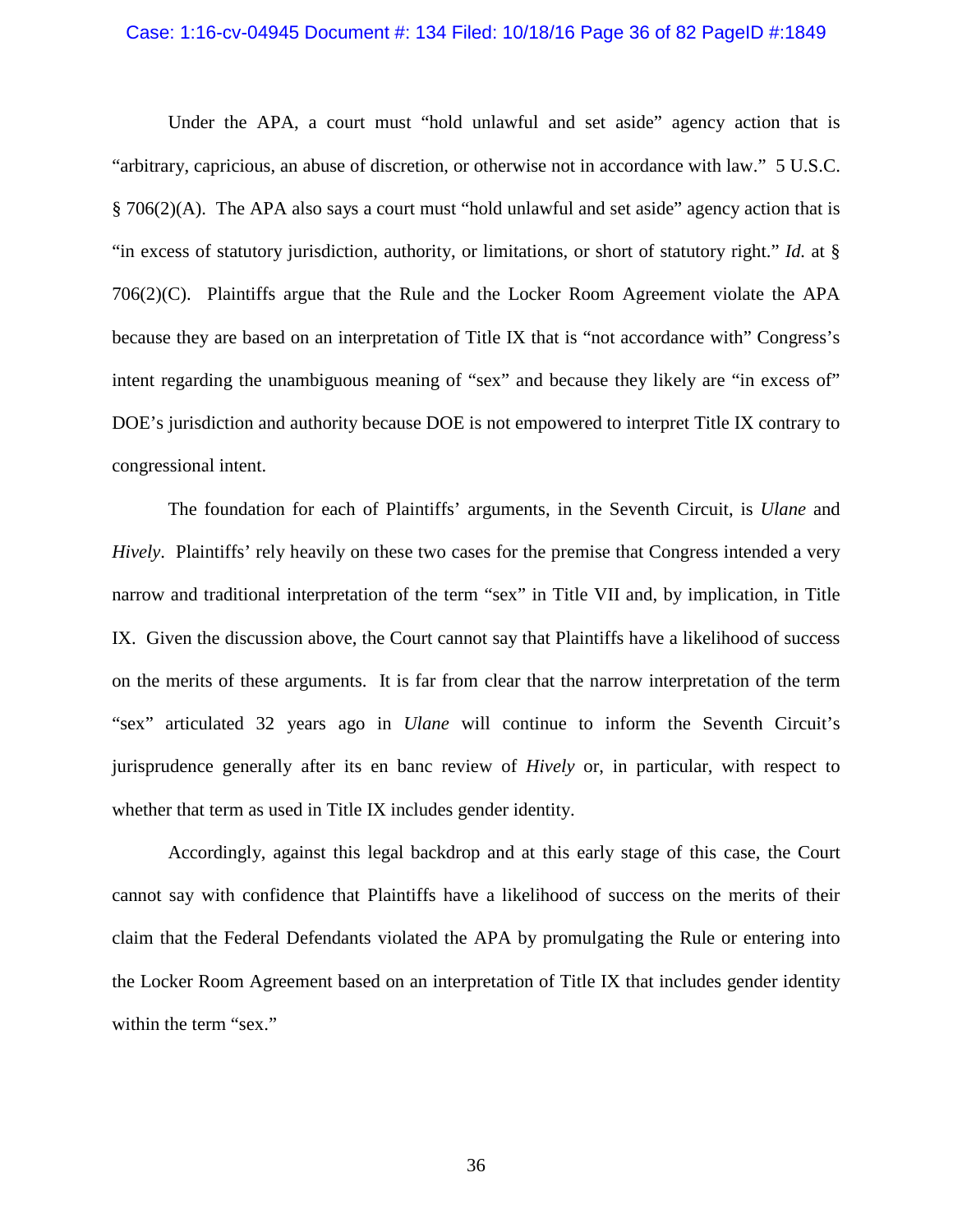# c. Plaintiffs Have Not Shown A Likelihood Of Success On The Merits Of Their Other APA Claims

Plaintiffs argue the Rule is legislative in nature and, thus, DOE was required to observe the notice-and-comment process. Plaintiffs' Opening Brief, [ECF No. 23, at 11-12]; Plaintiffs' Reply Brief, [ECF No. 94, at 4-9]. This argument relies in large part on Plaintiffs' contention that "sex" in Title IX means biological sex. Because they have not shown this premise is sound, that flaw significantly undermines the assertion that the Rule is legislative.

Plaintiffs also contend the Rule is legislative because it "contradicts four decades of unbroken authority." Plaintiffs' Opening Brief, [ECF No. 23, at 11]. A rule is not legislative, though, simply because it reflects a new position of the agency. *Twp., Marion Cty., Ind. v. Davila*, 969 F.2d 485, 492 (7th Cir. 1992). Rather, "the APA 'permit[s] agencies to promulgate freely [interpretive] rules—whether or not they are consistent with earlier interpretations' of the agency's regulations." *Ass'n of Flight Attendants-CWA, AFL-CIO v. Huerta*, 785 F.3d 710, 719 (D.C. Cir. 2015) (quoting *Perez v. Mortgage Bankers Ass'n*, 135 S. Ct. 1199, 1207 (2015)); *see also Dismas Charities, Inc. v. U.S. Dep't of Justice*, 401 F.3d 666, 681 (6th Cir. 2005).

Plaintiffs also argue the Rule must be legislative because it impacts legal rights and obligations. An interpretive rule, though, may have a substantial impact on the rights of individuals because "'[t]he impact of a rule has no bearing on whether it is legislative or interpretative; interpretative rules may have a substantial impact on the rights of individuals.'" *Davila*, 969 F.2d at 493 (quoting *Am. Postal Workers Union, AFL-CIO v. U.S. Postal Serv.*, 707 F.2d 548, 560 (D.C. Cir. 1983)). If a rule "cannot be independently legally enforced [because] there must be some external legal basis supporting its implementation," than it is interpretive. *Iowa League of Cities v. EPA*, 711 F.3d 844, 874 (8th Cir. 2013). The "critical feature of interpretive rules is that they are 'issued by an agency to advise the public of the agency's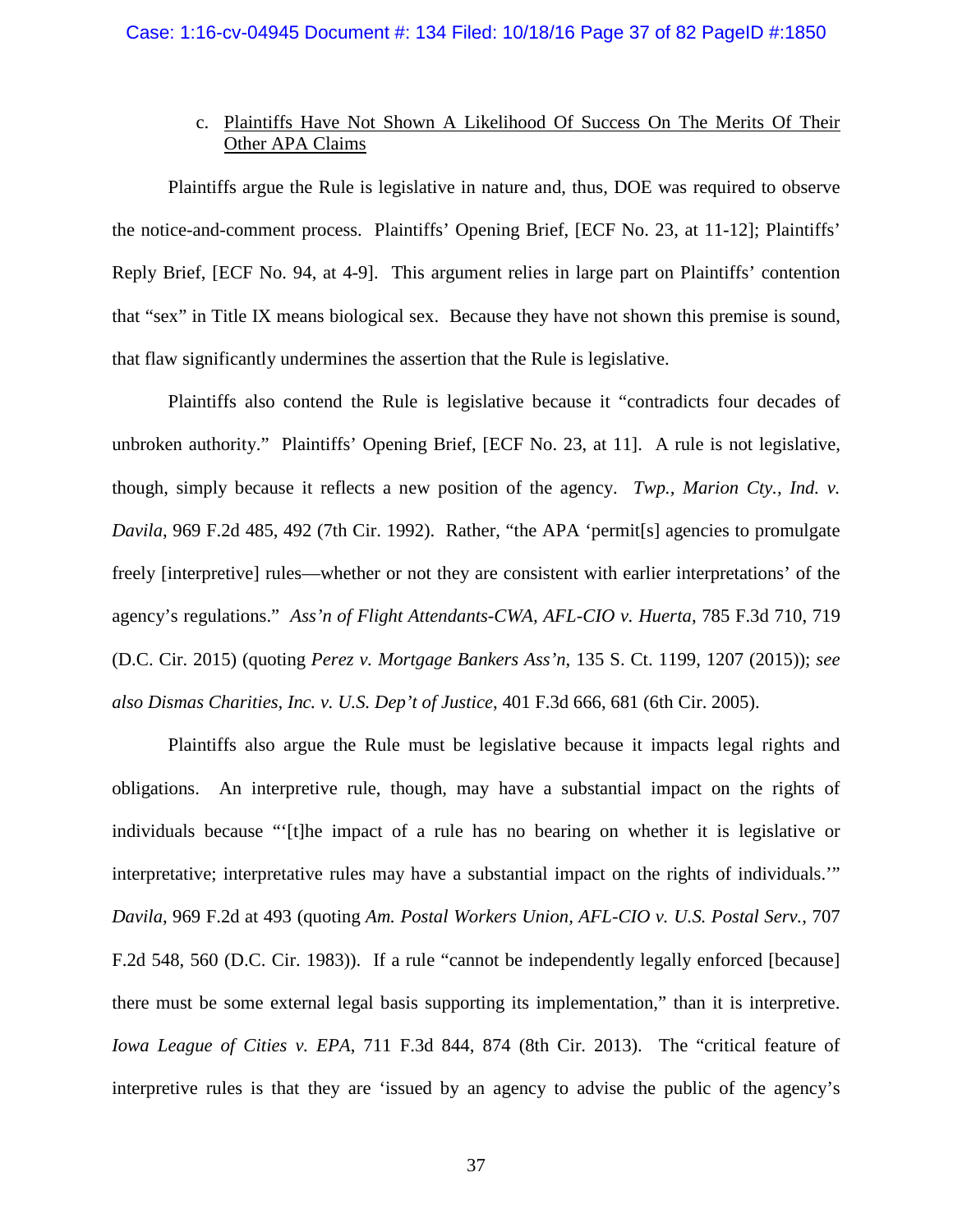### Case: 1:16-cv-04945 Document #: 134 Filed: 10/18/16 Page 38 of 82 PageID #:1851

construction of the statutes and rules which it administers.'" *Perez*, 135 S. Ct. at 1204 (quoting *Shalala v. Guernsey Memorial Hospital*, 514 U.S. 87, 99 (1995)).

It is undisputed that DOE issued the Guidance that contains the Rule in response to questions from school administrators, teachers, and parents. *See* Federal Defendants' Response Brief, [ECF No. 80, at 16]; Q&A on Sexual Violence, [ECF No. 21-9, at ii]; Q&A on Single-Sex Classes and Extracurricular Activities, [ECF No. 21-8, at 1]. The Guidance details what DOE thinks Title IX means. It does not provide an independent basis for an enforcement action. Instead, any action would have to be grounded in Title IX itself. Moreover, the specific facts of this case demonstrate DOE does not treat the Guidance as giving rise to the legal obligation to treat transgender students consistent with their gender identity. DOE began its review of Student A's complaint before any of the challenged Guidance Documents were issued. And its Letter of Findings does not reference or cite the Guidance. Therefore, the record shows the Guidance was issued in response to questions received by DOE to inform schools and the public in general as to what schools must do to comply with DOE's understanding of Title IX.

For these reasons, the Rule is interpretive and need not have been promulgated through the notice-and-comment process. $20$ 

In addition, Plaintiffs contend the Rule conflicts with Title IX and Plaintiffs' constitutional right to privacy. Plaintiffs' Opening Brief, [ECF No. 23, at 10]. As discussed in the subsequent sections of this Report and Recommendation, the Court finds Plaintiffs do not

<span id="page-37-0"></span><sup>&</sup>lt;sup>20</sup> Plaintiffs note at one point in their briefs that "20 U.S.C. § 1682 provides in part that any 'rule, regulation, or order' issued by a federal agency to effectuate Title IX must be approved by the President in order to become effective." *Equity In Athletics, Inc. v. Dep't of Educ.*, 639 F.3d 91, 106 (4th Cir. 2011). Although this argument was not developed and supported, the Court notes that, "[a]s with the APA's notice and comment requirements, courts have held that the requirement of presidential approval does not apply to the issuance of interpretive guidelines." *Id.*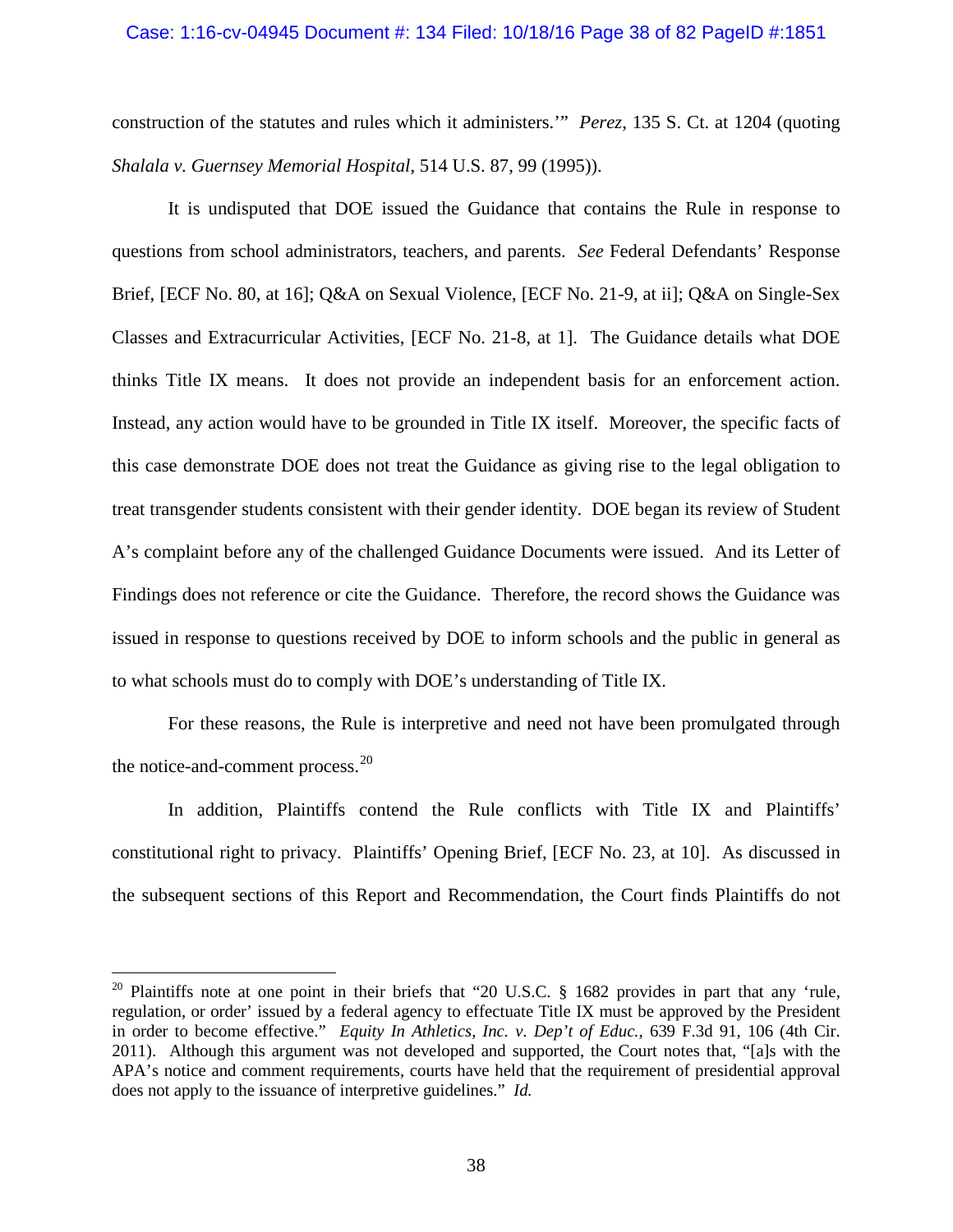## Case: 1:16-cv-04945 Document #: 134 Filed: 10/18/16 Page 39 of 82 PageID #:1852

have a likelihood of success on either of these claims. This, in turn, undermines that aspect of Plaintiffs' APA claim.<sup>[21](#page-38-0)</sup>

Plaintiffs assert the Rule violates the Spending Clause of the Constitution because it permits the Federal Defendants to pull federal funds for discrimination based on a student's gender identity. Plaintiffs' Opening Brief, [ECF No. 23, at 10-11]; Plaintiffs' Reply Brief, [ECF No. 94, at 17-18]. Plaintiffs do not dispute that Congress has provided adequate notice that federal funds may be withheld from a school that discriminates in violation of Title IX. Instead, Plaintiffs argue Title IX only prohibits discrimination based on biological sex and, therefore, that Title IX does not provide notice that funding may be withheld for discrimination based on gender identity. As with many of Plaintiffs arguments, this one rests on the meaning of "sex" in Title IX. And, as the Court already has explained, Plaintiffs have not carried their burden, at this stage, to establish clearly they have a probability of success on the merits of that claim.

Title IX does not explicitly state that a school may lose its federal funding if it does not take adequate steps to stop discrimination against transgender students. But a spending condition is not unconstitutional simply because its application may be unclear in certain contexts. *Bennett v. Ky. Dep't of Educ.*, 470 U.S. 656, 665-66 (1985). Moreover, Congress need not "specifically" identify and prescribe "each condition in the legislation." *Parker v. Franklin Cty. Cmty. Sch. Corp.*, 667 F.3d 910, 921 (7th Cir. 2012). Simply put, "it does not matter that the manner of that discrimination can vary widely." *Benning v. Georgia*, 391 F.3d 1299, 1306 (11th Cir. 2004).

<span id="page-38-0"></span><sup>&</sup>lt;sup>21</sup> Plaintiffs also assert that DOE's actions violate the Religious Freedom Restoration Act ("RFRA"), 42 U.S.C. § 2000bb *et seq.*, and various additional constitutional rights, including the parental right to direct a child's upbringing and the right to free exercise of religion. Plaintiffs' Opening Brief, [ECF No. 23, at 10]. They never develop or support these arguments. Instead, Plaintiffs raise them in a conclusory sentence or two. That is not enough. *See United States v. Hook*, 471 F.3d 766, 775 (7th Cir. 2006) ("We repeatedly have made clear that perfunctory and undeveloped arguments, and arguments that are unsupported by pertinent authority, are waived (even where those arguments raise constitutional issues).") (quoting *United States v. Lanzotti*, 205 F.3d 951, 957 (7th Cir. 2000)).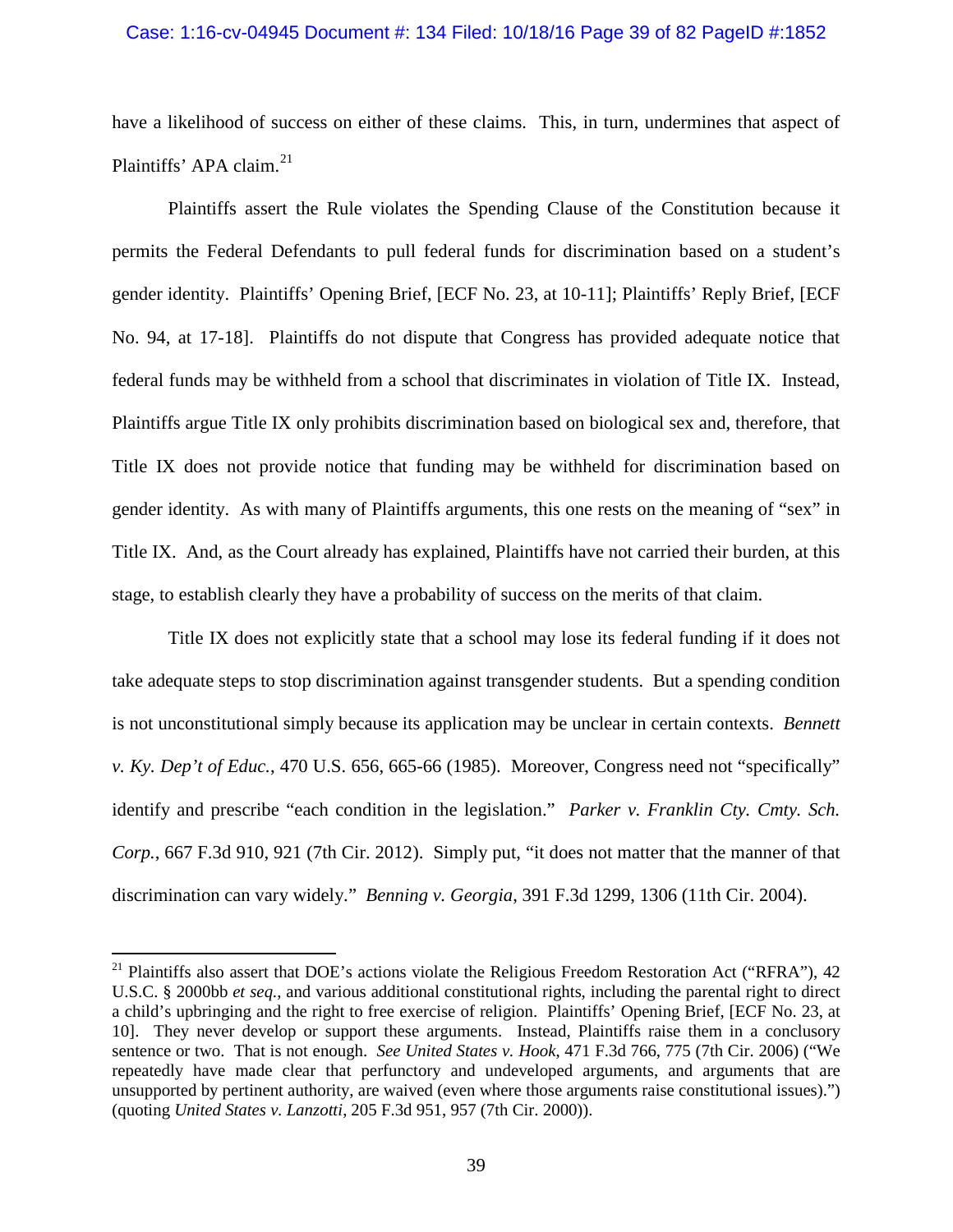#### Case: 1:16-cv-04945 Document #: 134 Filed: 10/18/16 Page 40 of 82 PageID #:1853

Finally, Plaintiffs argue DOE acted arbitrarily and capriciously by promulgating the Rule because the agency did not provide a rational explanation for its action. Plaintiffs' Opening Brief, [ECF No. 23, at 9-10]; Plaintiffs' Reply Brief, [ECF No. 94, at 16-17]. In the Guidance and the Letter of Findings, however, DOE extensively cited the provisions of Title IX, its regulations, and relevant court decisions. In the Letter of Findings, DOE also acknowledged the privacy concerns of the various parties; described in detail the layout of the various restrooms and locker rooms, with a particular emphasis on the resulting privacy risks; and laid out the alternative privacy options. Letter of Findings, [ECF No. 21-10, at 3-13]. In the "Conclusion" section of the Letter of Findings, DOE dedicated a lengthy paragraph solely to explaining how a privacy curtain, coupled with Student A's stated intention to use the curtain, could adequately protect all "potential or actual student privacy interests." *Id.* at 13. Plaintiffs have not done enough to overcome the "highly deferential" standard of review for arbitrary and capricious claims, under which agency actions are presumed valid. *See Am. Trucking Associations, Inc. v. Fed. Motor Carrier Safety Admin.*, 724 F.3d 243, 245 (D.C. Cir. 2013); *see also Judulang v. Holder*, 132 S. Ct. 476, 483 (2011) (noting that a court must not "'substitute its judgment for that of the agency'") (quoting *Motor Vehicle Mfrs. Assn. of United States, Inc. v. State Farm Mut. Automobile Ins. Co.,* 463 U.S. 29, 43 (1983)).

For all of these reasons, Plaintiffs do not have a likelihood of success on the merits of their claim that the Rule and the Locker Room Agreement violate the APA.

# **2. Plaintiffs Have Not Shown They Have A Likelihood Of Success On The Merits Of Their Constitutional Claim Against Either The Federal Defendants Or District 211**

Plaintiffs allege a violation of their right to substantive due process. There is a "basic framework" for evaluating substantive due process claims. *Christensen v. Cty. of Boone, Ill.*,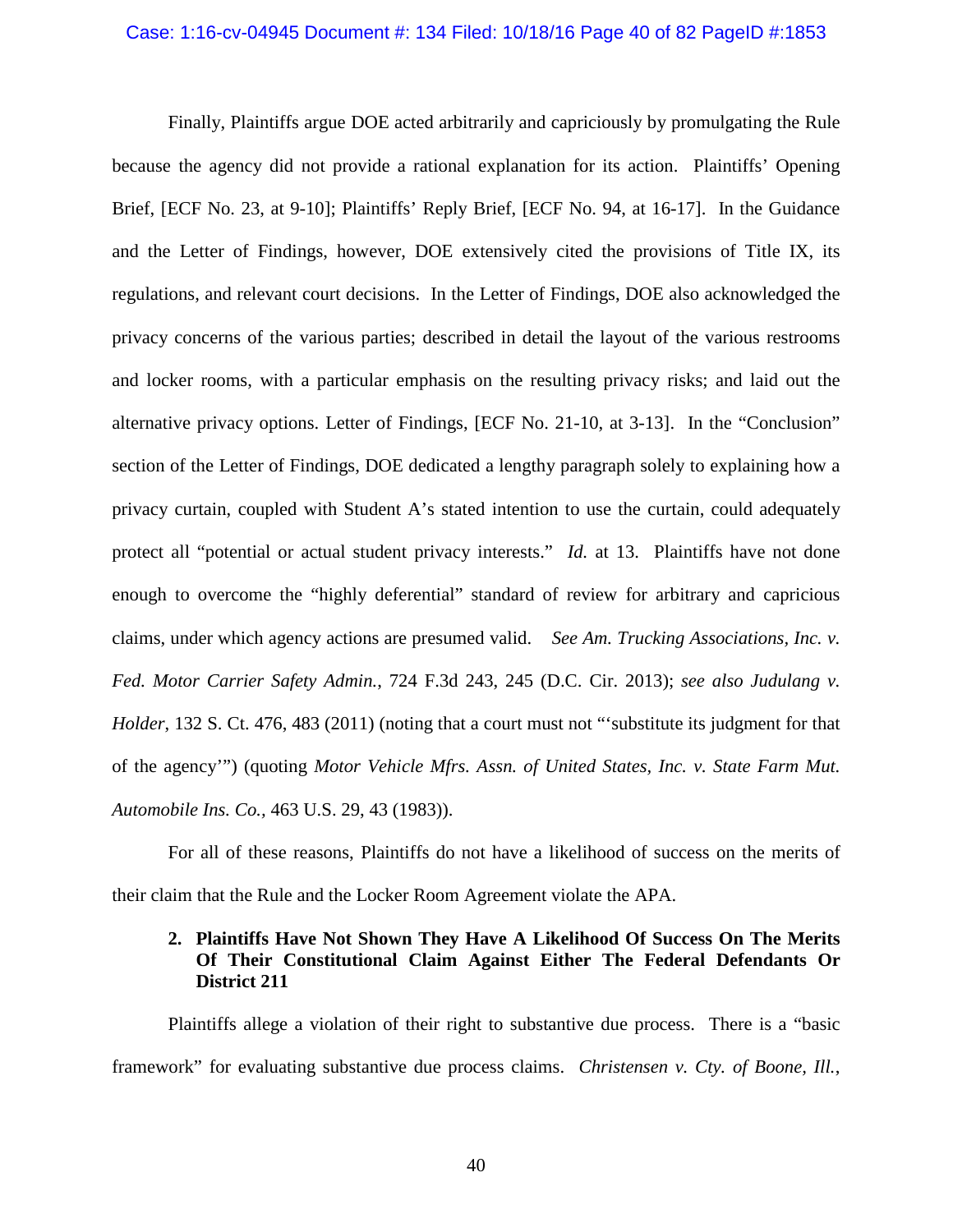### Case: 1:16-cv-04945 Document #: 134 Filed: 10/18/16 Page 41 of 82 PageID #:1854

483 F.3d 454, 461 (7th Cir. 2007). The analysis begins with "a 'careful description' of the [right] said to have been violated." *Id.* at 462 (quoting *Doe v. City of Lafayette*, 377 F.3d 757, 768 (7th Cir. 2004)); *see also Second Amendment Arms v. City of Chicago*, 135 F. Supp. 3d 743, 763 (N.D. Ill. 2015). Then the inquiry turns to whether that right is "fundamental." *Christensen*, 483 F.3d at 462; *Second Amendment Arms*, 135 F. Supp. 3d at 763. If it is, the question becomes whether there is a "direct" and "substantial" interference with a fundamental right. *Christensen*, 483 F.3d at 462; *Second Amendment Arms*, 135 F. Supp. 3d at 763. Even if there is such an interference, the challenged action still must "shock[] the conscience" for there to be a constitutional violation. *Christensen*, 483 F.3d at 462; *Second Amendment Arms*, 135 F. Supp. 3d at 763.

## a. There Is No General Constitutional Right To Privacy

 $\overline{a}$ 

Plaintiffs assert a claim against the Federal Defendants and District 211 for violating their "fundamental right to privacy." Complaint, [ECF No. 1, at p.53].<sup>[22](#page-40-0)</sup> In *Griswold v. Connecticut*, the Supreme Court acknowledged for the first time that the "penumbras" of the "specific guarantees in the Bill of Rights" protect certain privacy interests. 381 U.S. 479, 484 (1965). But the Supreme Court never has recognized "a generalized right" to privacy in the substantive due process context. *C.N. v. Ridgewood Bd. of Educ.*, 430 F.3d 159, 178 (3d Cir. 2005); *see also* 

<span id="page-40-0"></span> $22$  Plaintiffs describe the "fundamental right to privacy" they seek to vindicate in this case as "grounded in the Fourteenth Amendment's Due Process Clause. Complaint, [ECF No. 1, at ¶ 359]. But the Fourteenth Amendment does not apply to the federal government. The Federal Defendants, therefore, couch their response to Plaintiffs' claim in the context of the Fifth Amendment's Due Process Clause. Federal Defendants' Response Brief, [ECF No. 80, at 26]. The Court will read the Complaint as asserting a claim under both the Fifth and Fourteenth Amendments. Both due process clauses "'guarantee more than fair process'" and "cover a substantive sphere as well, 'barring certain government actions regardless of the fairness of the procedures used to implement them.'" *Cty. of Sacramento v. Lewis*, 523 U.S. 833, 840 (1998) (quoting *Washington v. Glucksberg*, 521 U.S. 702, 719 (1997); *Daniels v. Williams*, 474 U.S. 327, 331 (1986)). They also protect the same fundamental rights and are governed by the same legal standards. *See United States v. Al-Hamdi*, 356 F.3d 564, 575 n.11 (4th Cir. 2004); *Molina-Aviles v. D.C.*, 824 F. Supp. 2d 4, 9 n.8 (D.D.C. 2011).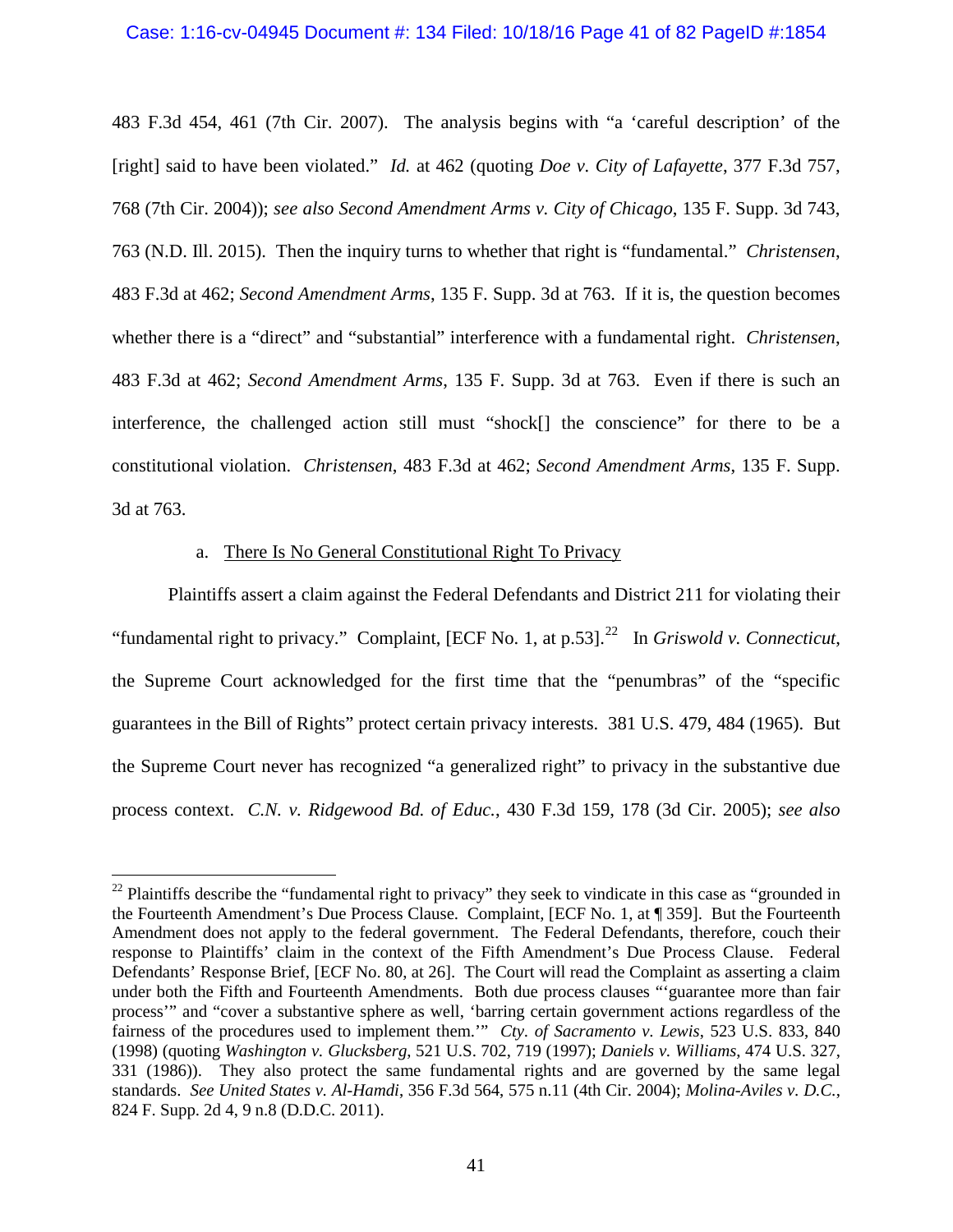# Case: 1:16-cv-04945 Document #: 134 Filed: 10/18/16 Page 42 of 82 PageID #:1855

*Katz v. United States*, 389 U.S. 347, 350 (1967) (explaining that the Fourth Amendment also does not encompass a "general constitutional 'right to privacy'"). Instead, it has extended substantive due process protection to privacy interests only in limited circumstances. *See*, *e.g.*, *Lawrence v. Texas*, 539 U.S. 558, 578 (2003) (recognizing that "individual decisions . . . concerning the intimacies of their physical relationship, even when not intended to produce offspring, are a form of 'liberty' protected by the Due Process Clause of the Fourteenth Amendment'") (quoting *Bowers v. Hardwick*, 478 U.S. 186, 188 (1986)); *Whalen v. Roe*, 429 U.S. 558, 578 (1977) (holding that a New York law, which established a database of names and addresses of persons who received prescriptions for certain drugs sold on the black market, did not pose an unconstitutional invasion of privacy); *Roe v. Wade*, 410 U.S. 113, 153 (1973) (finding that the right to privacy "found[] in the Fourteenth Amendment's concept of personal liberty . . . is broad enough to encompass a woman's decision" to terminate a pregnancy); *Griswold*, 381 U.S. at 485-86 (holding that the Fourteenth Amendment confers a right to privacy in one's marital relations and use of contraceptives).

The Supreme Court "always [has] been reluctant to expand the concept of substantive due process because guide posts for responsible decision making in this area are scarce and open-ended." *Glucksberg*, 521 U.S. at 720. "The doctrine of judicial self-restraint requires [courts] to exercise the utmost care whenever [they] are asked to break new ground in this field." *Reno v. Flores*, 507 U.S. 292, 302 (1993). Accordingly, the "Supreme Court of the United States has made clear, and [the Seventh Circuit] similarly cautioned, that the scope of substantive due process is very limited." *Belcher v. Norton*, 497 F.3d 742, 753 (7th Cir. 2007).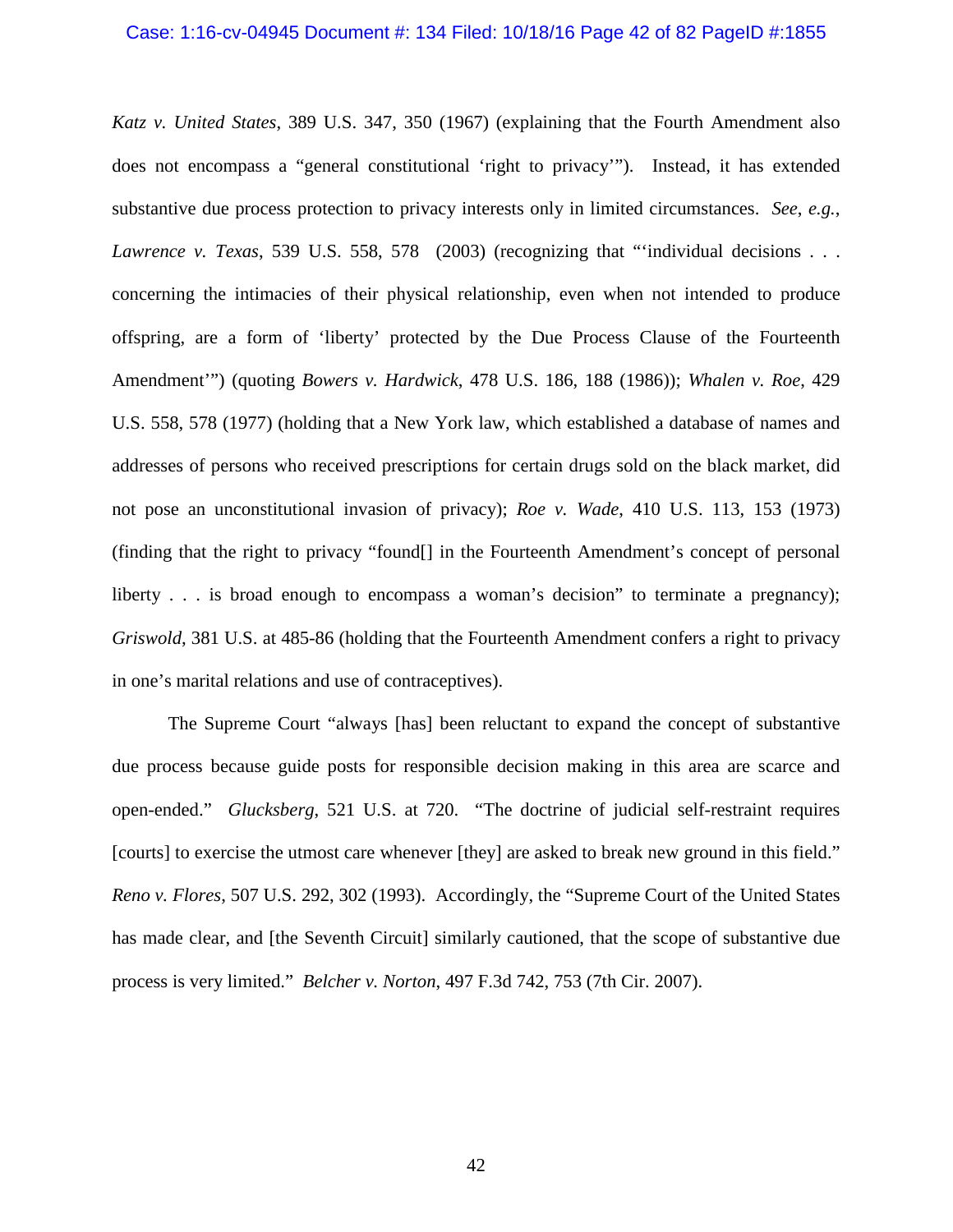#### b. Plaintiffs Too Broadly Define The Right At Issue In This Case

The first step in the substantive due process analysis is to define carefully the right (or rights) at issue in this case. As the Seventh Circuit has observed, the definition of a substantive due process right is "constrained by the factual record before [the court], which sets the boundaries of the liberty interests *truly* at issue in the case." *Lafayette*, 377 F.3d at 769 (emphasis in original); *see also Williams v. Attorney Gen. of Ala.*, 378 F.3d 1232, 1240 (11th Cir. 2004). The definition must be "specific and concrete," avoiding "sweeping abstractions and generalities." *Lafayette*, 377 F.3d at 769. Crafting a narrow, focused definition ensures that courts "do not stray into broader 'constitutional vistas than are called for by the facts of the case at hand.'" *Doe v. Moore*, 410 F.3d 1337, 1344 (11th Cir. 2005) (quoting *Williams*, 378 F.3d at 1240). This in turn "tends to rein in the subjective elements that are necessarily present in dueprocess judicial review." *Glucksberg*, 521 U.S. at 722.

An example is helpful. In *Washington v. Glucksberg*, the plaintiff asserted as a fundamental right the "liberty to choose how to die," "a right to control of one's final days," and "the liberty to shape death." *Id.* The court of appeals framed the right at issue as "a liberty interest in determining the time and manner of one's death" and "a right to die." *Id.* The Supreme Court, however, rejected all of these formulations as not specific enough. Instead, the Supreme Court asked whether there was a "right to commit suicide which itself includes a right to assistance in doing so." *Id.* at 723; *see also Seegmiller v. LaVerkin City*, 528 F.3d 762, 770 (10th Cir. 2008) (expressing doubt that the definition of a right "to engage in a private act of consensual sex" is narrow enough).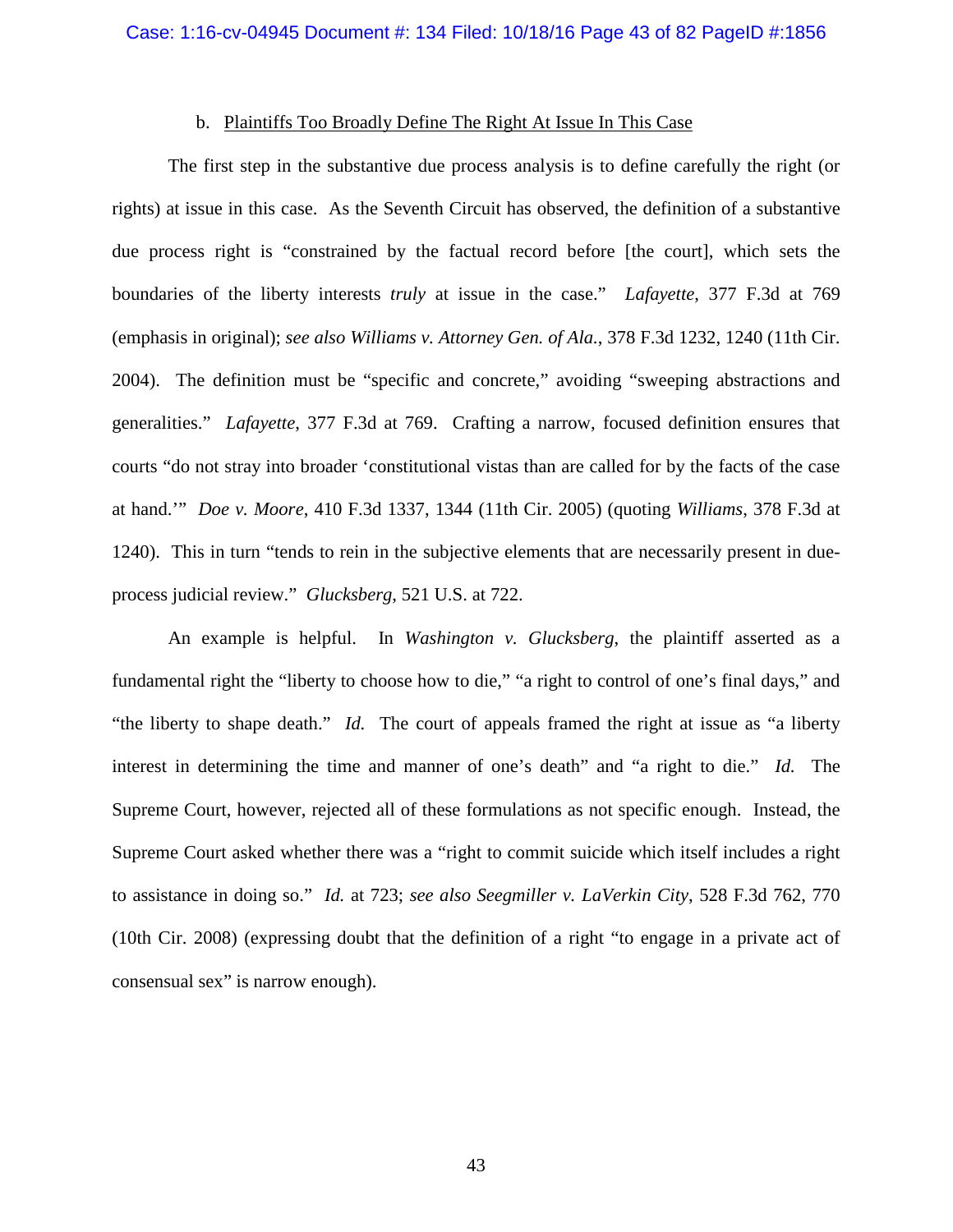# Case: 1:16-cv-04945 Document #: 134 Filed: 10/18/16 Page 44 of 82 PageID #:1857

Plaintiffs assert generally that the Restroom Policy and the Locker Room Agreement violate their constitutional "right to privacy."<sup>[23](#page-43-0)</sup> They identify two broad privacy interests they contend are protected by substantive due process. The first is the "right to privacy in one's fully or partially unclothed body." Complaint, [ECF No. 1, at ¶ 362]; *see also id.* at ¶ 393. The second is "the right to be free from State-compelled risk of intimate exposure of oneself to the opposite sex." *Id.* at ¶ 363; *see also id.* at ¶ 393. Plaintiffs' framing of these rights is not tied to the facts of the case and, therefore, is inconsistent with the Seventh Circuit's admonition to avoid "sweeping abstractions and generalities" in the context of substantive due process analysis. *Lafayette*, 377 F.3d at 769.

For this reason, the Federal Defendants argue Plaintiffs' articulation of the fundamental rights at issue in this case "grossly overstates the interest that they actually seek to vindicate, which is an alleged right to change [clothes] in a locker room from which transgender students are excluded." Federal Defendants' Response Brief, [ECF No. 80, at 3]. When opposing District 211's request for discovery, Plaintiffs also framed their constitutional argument more narrowly than they do in their Motion for Preliminary Injunction. In their brief in support of their Motion for Protective Order, Plaintiffs identified the issue to be decided as: "does letting a biological male use the girls' locker room and restrooms, and so subjecting Girl Plaintiffs to the

<span id="page-43-0"></span><sup>&</sup>lt;sup>23</sup> Count II of Plaintiffs' Complaint, which asserts Plaintiffs' claim that the Federal Defendants and District 211 are violating Plaintiffs' constitutional rights, does not mention DOE's Rule. Complaint, [ECF No. 1, at ¶¶ 358-396]. In Count I of the Complaint against the Federal Defendants, Plaintiffs do allege the Rule violates Plaintiffs' constitutional right to privacy, *id.* at ¶ 332, and Plaintiffs' incorporate by reference all of their prior allegations into Count II. In their Motion for Preliminary Injunction, Plaintiffs seek to enjoin the Restroom Policy and the Locker Room Agreement. They acknowledged at oral argument on that Motion that they are only seeking at this time to enjoin the Federal Defendants "from further application of the rule to force District 211 to comply with it in the operation of its facilities." Oral Argument Transcript, [ECF No. 127, at 155]. The Rule, however, only impacts District 211 in the context of the Locker Room Agreement. District 211 put its Restroom Policy into place years before it heard from OCR in connection with Student A's complaint about locker room access. Plaintiffs' written arguments in support of their constitutional claims focus on the Restroom Policy and the Locker Room Agreement, and do not reference the Rule at all. Therefore, the Court need not address in this Report and Recommendation whether the Rule, standing alone, violates Plaintiffs' constitutional rights.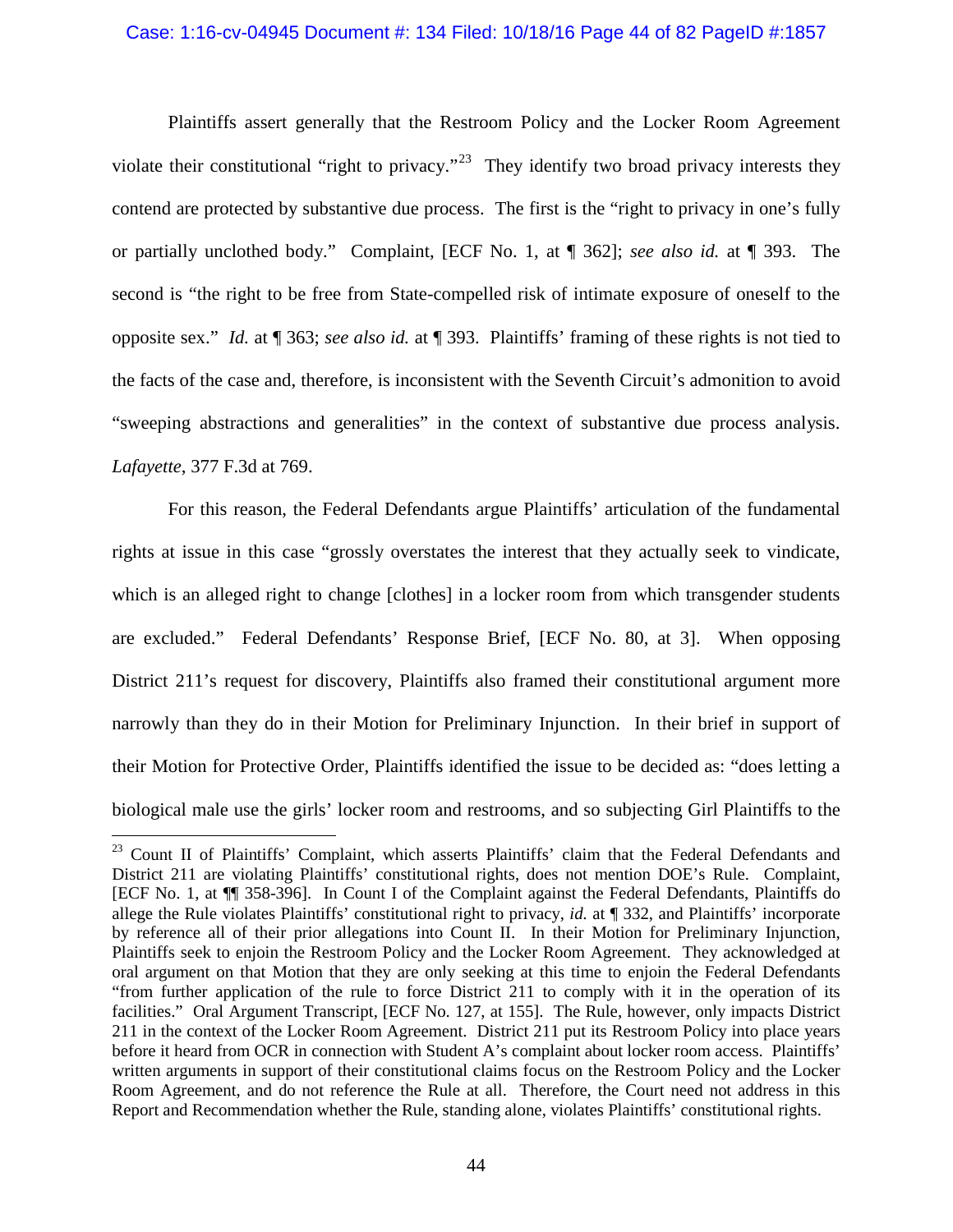## Case: 1:16-cv-04945 Document #: 134 Filed: 10/18/16 Page 45 of 82 PageID #:1858

risk of compelled exposure of their bodies to the opposite biological sex, violate Girl Plaintiffs' constitutional right to privacy?" Plaintiffs' Protective Order Brief, [ECF No. 50, at 3]. This is a better attempt at framing the issue, and it encompasses Plaintiffs' main claim in this case which revolves around Student A's access to restrooms and locker rooms also used by Girl Plaintiffs, but it does not account for Plaintiffs' claim that allowing transgender students to use restrooms consistent with their gender identity violates the privacy rights of both male and female Student Plaintiffs.

Essentially, in the Court's view, Plaintiffs' constitutional claim posits this question: do high school students have a constitutional right not to share restrooms or locker rooms with transgender students whose sex assigned at birth is different than theirs? The Court will analyze Plaintiffs' constitutional claims in this context. *See Stormans, Inc. v. Wiesman*, 794 F.3d 1064, 1087 (9th Cir. 2015) (refining the definition of the right at issue to account for the fact that the challenged conduct applied "only to persons in specific circumstances," not "generally to the population as a whole").

# c. High School Students Do Not Have A Constitutional Right Not To Share Restrooms Or Locker Rooms With Transgender Students Whose Sex Assigned At Birth Is Different Than Theirs

Initially, it is important to note that, for purposes of the constitutional analysis, the Court is not bound by the narrow, traditional, and biological understanding of "sex" that the Seventh Circuit held in *Ulane* that Congress codified in Title VII. Congress's intent in enacting that statute is irrelevant to the analysis of Plaintiffs' asserted constitutional right to privacy. Further, in the Court's view, sex assigned at birth is not the only data point relevant to the question of whether the Constitution precludes a school from choosing to allow transgender students to use restrooms or locker rooms consistent with their gender identity. Rather, as the Federal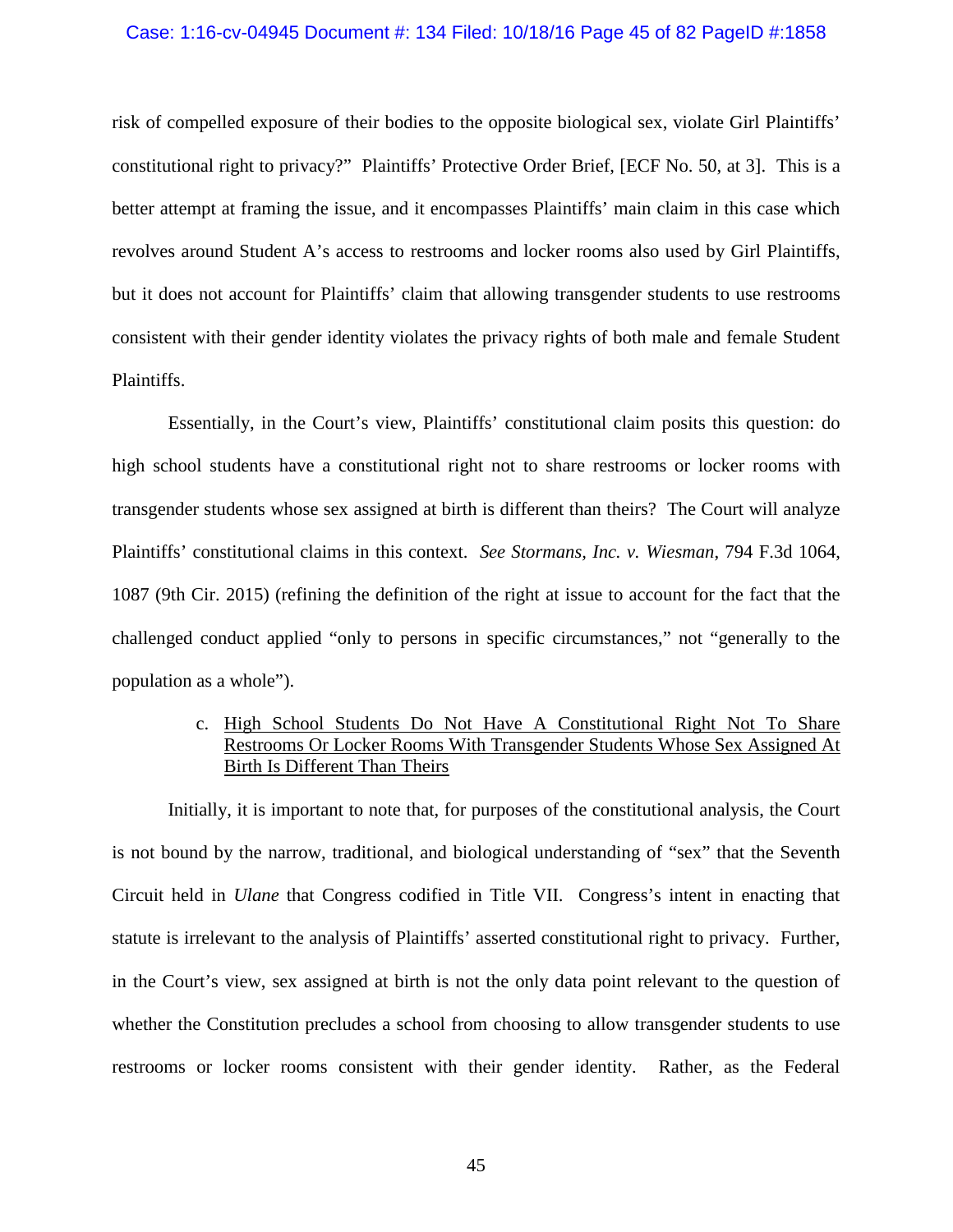# Case: 1:16-cv-04945 Document #: 134 Filed: 10/18/16 Page 46 of 82 PageID #:1859

Defendants and Intervenor-Defendants point out, a transgender person's gender identity is an important factor to be considered in determining whether his or her needs, as well as those of cisgender people, can be accommodated in the course of allocating or regulating the use of restrooms and locker rooms. So, to frame the constitutional question in the sense of sex assigned at birth while ignoring gender identity frames it too narrowly for the constitutional analysis.

In addition, it also is important to note Plaintiffs are not required—"compelled" in their words, Plaintiffs' Opening Brief, [ECF No. 23, at 15]—by any state actor to use restrooms or locker rooms with Student A or any other transgender student. The District's Restroom Policy allows transgender students to use restrooms consistent with their gender identity. No cisgender student is compelled to use a restroom with a transgender student if he or she does not want to do so. In addition, District 211 does not require any cisgender girl student to use a locker room with Student A if she does not want to do so. As discussed more fully below, District 211 has made clear that any cisgender high school student who does not want to use a restroom or a locker room with a transgender student is not required to do so.

If the privacy stalls and protections the District provides in restrooms and locker rooms are not sufficient for the comfort of any student, whether cisgender, transgender, or otherwise, he or she can use an alternative facility that satisfies his or her privacy needs. *See* Declaration of Mark Kovack ("Kovack's Declaration"), [ECF No. 78-1, at  $\P$ [ 15-17] (explaining available privacy alternatives include separate, single-use facilities). In addition, District 211 notified all parents that "[s]tudents who seek additional levels of privacy [other than the stalls provided in the communal locker rooms] may request the use of an alternate changing area by contacting their school counselor." *Id.* at ¶ 15(b). The absence of any compulsion distinguishes this case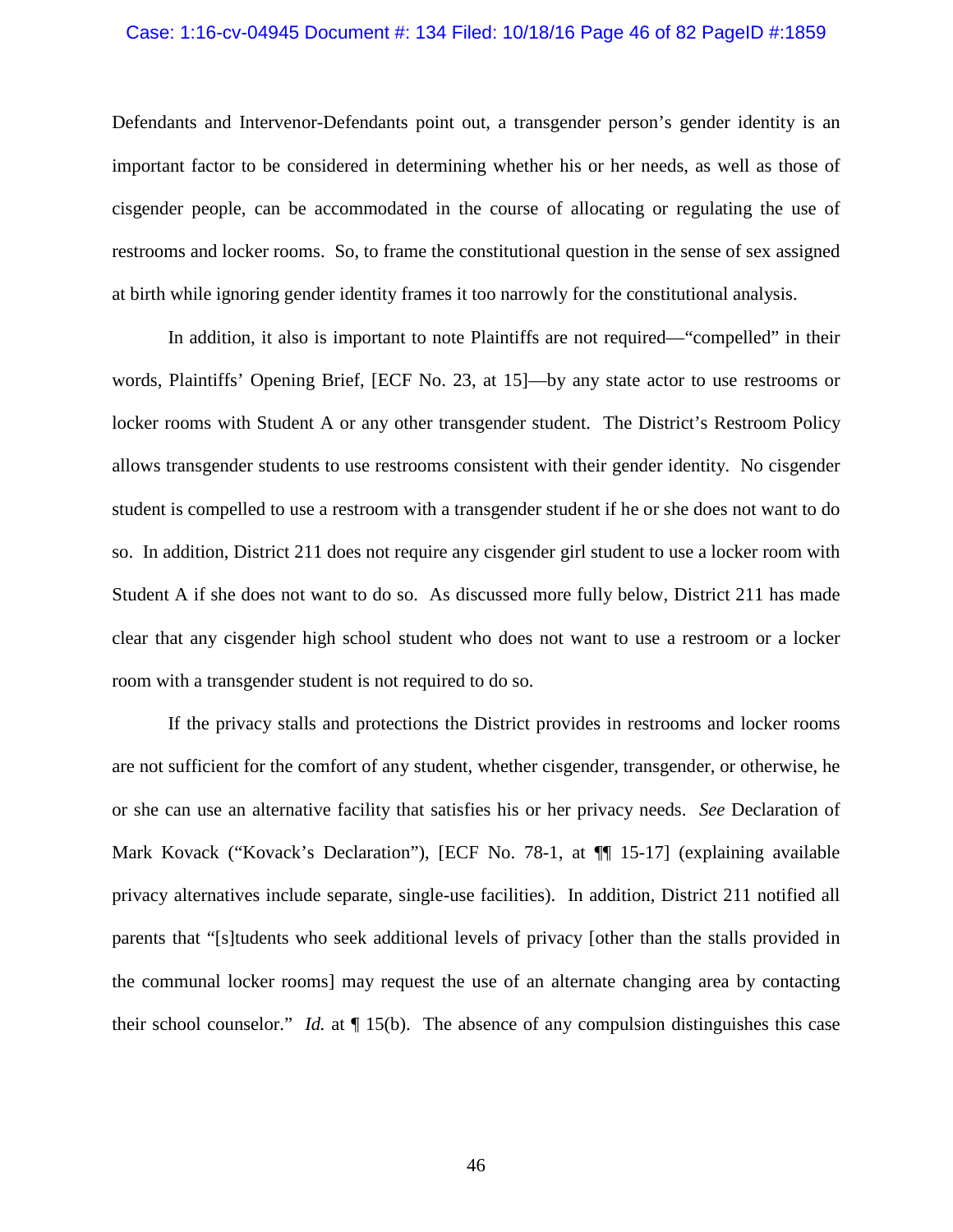# Case: 1:16-cv-04945 Document #: 134 Filed: 10/18/16 Page 47 of 82 PageID #:1860

from others Plaintiffs cite which, as discussed below, involve involuntary invasions of someone's privacy.

Generally speaking, the penumbral rights of privacy the Supreme Court has recognized in other contexts protect certain aspects of a person's private space and decision-making from governmental intrusion. Even in the context of the right to privacy in one's own body, the cases deal with compelled intrusion into or with respect to a person's intimate space or exposed body. No case recognizes a right to privacy that insulates a person from coming into contact with someone who is different than they are, or who they fear will act in a way that causes them to be embarrassed or uncomfortable, when there are alternative means for both individuals to protect themselves from such contact, embarrassment, or discomfort.

Again, courts are very careful in extending constitutional protection in the area of personal privacy. "Although the Supreme Court has recognized fundamental rights in regard to some special . . . privacy interests, it has not created a broad category where any alleged infringement on privacy . . . will be subject to substantive due process protection." *Moore*, 410 F.3d at 1343-44. In other words, "privacy" is not a magic term that automatically triggers constitutional protection. Instead, the same rules that govern every other substantive due process analysis apply in the privacy context. *See Jenkins v. Rock Hill Local Sch. Dist.*, 513 F.3d 580, 591 (6th Cir. 2008). That means an asserted privacy right is not fundamental unless it is "'deeply rooted in this Nation's history and tradition, and implicit in the concept of ordered liberty, such that neither liberty nor justice would exist if [it was] sacrificed.'" *Khan v. Bland*, 630 F.3d 519, 535 (7th Cir. 2010) (quoting *Glucksberg*, 521 U.S. at 720-21). The list of rights that rise to this level is "a short one." *Sung Park v. Indiana Univ. Sch. of Dentistry*, 692 F.3d 828, 832 (7th Cir. 2012). This list "'for the most part'" has been limited to "'matters relating to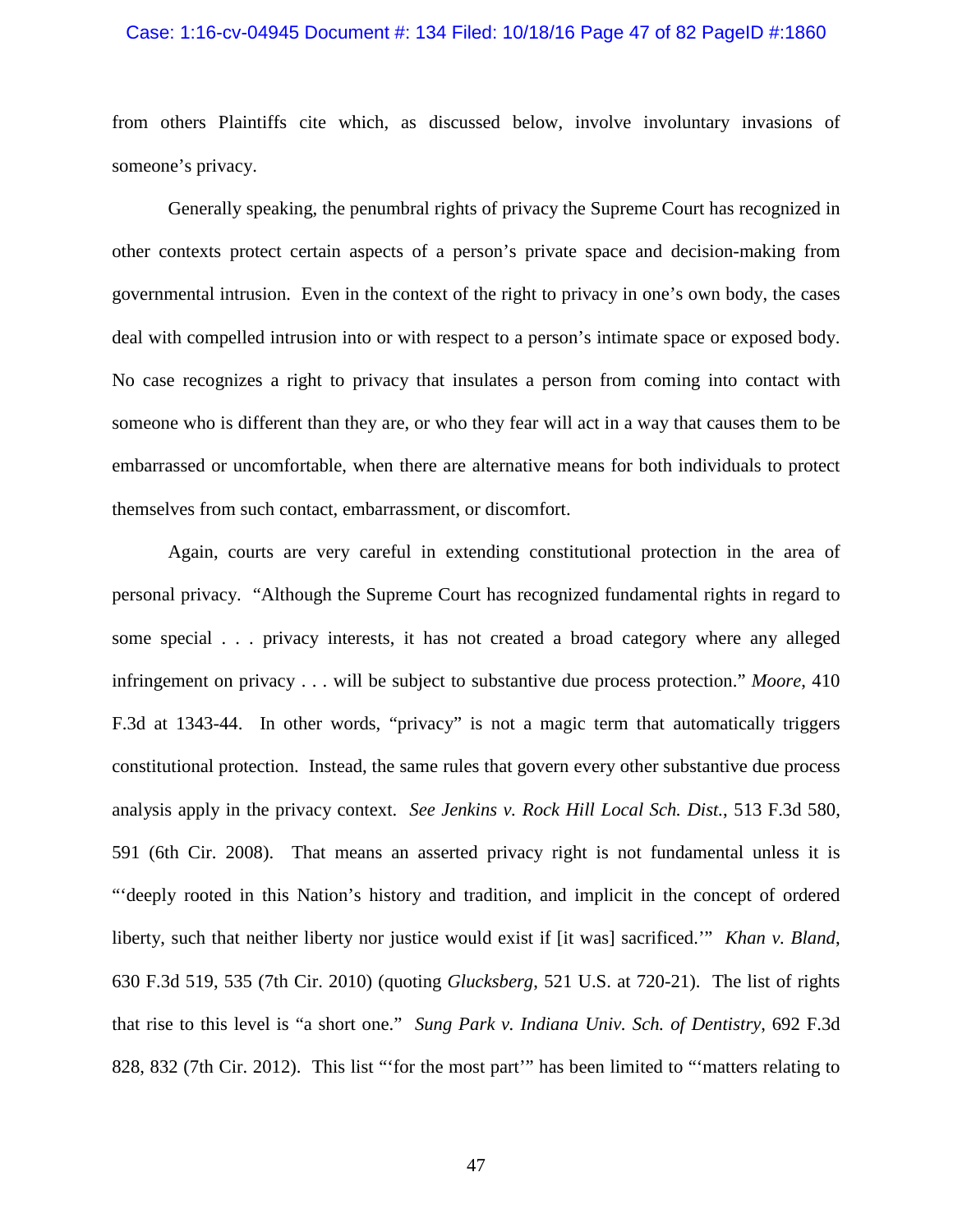#### Case: 1:16-cv-04945 Document #: 134 Filed: 10/18/16 Page 48 of 82 PageID #:1861

marriage, family, procreation, and the right to bodily integrity.'" *Gibson v. Am. Cyanamid Co.*, 760 F.3d 600, 615 (7th Cir. 2014) (quoting *Albright v. Oliver*, 510 U.S. 266, 272 (1994) (plurality opinion)); *see also Kraushaar v. Flanigan*, 45 F.3d 1040, 1047 (7th Cir. 1995).

In assessing the nature and scope of Plaintiffs' constitutional rights, and whether those rights have been infringed, the Court also must consider the need to preserve the discretion of schools to craft individualized approaches to difficult issues that are appropriate for their respective communities. Schools "have the difficult task of teaching 'the shared values of a civilized social order.'" *Doninger v. Niehoff*, 527 F.3d 41, 54 (2d Cir. 2008) (quoting *Bethel Sch. Dist. No. 403 v. Fraser*, 478 U.S. 683 (1986)). Our public education system "has evolved" to rely "necessarily upon the discretion and judgment of school administrators and school board members." *Wood v. Strickland*, 420 U.S. 308, 326 (1975); *see also Jeffrey v. Bd. of Trustees of Bells ISD*, 261 F. Supp. 2d 719, 728 (E.D. Tex. 2003), *aff'd*, 96 F. App'x 248 (5th Cir. 2004) ("Local school boards have broad discretion in the management of school affairs."). The Supreme Court "has repeatedly emphasized the need for affirming the comprehensive authority of the States and of school officials, consistent with fundamental constitutional safeguards, to prescribe and control conduct in the schools." *Tinker v. Des Moines Indep. Cmty. Sch. Dist.*, 393 U.S. 503, 507 (1969).

Even when confronting segregation, perhaps the most intractable problem ever to afflict our public schools, the Supreme Court emphasized that schools "have the primary responsibility for elucidating, assessing, and solving" problems that arise during desegregation. *Brown v. Bd. of Educ. of Topeka, Kan.*, 349 U.S. 294, 299 (1955); *see also Fisher v. Univ. of Texas at Austin*, 136 S. Ct. 2198, 2214 (2016) ("Considerable deference is owed to a university in defining those intangible characteristics, like student body diversity, that are central to its identity and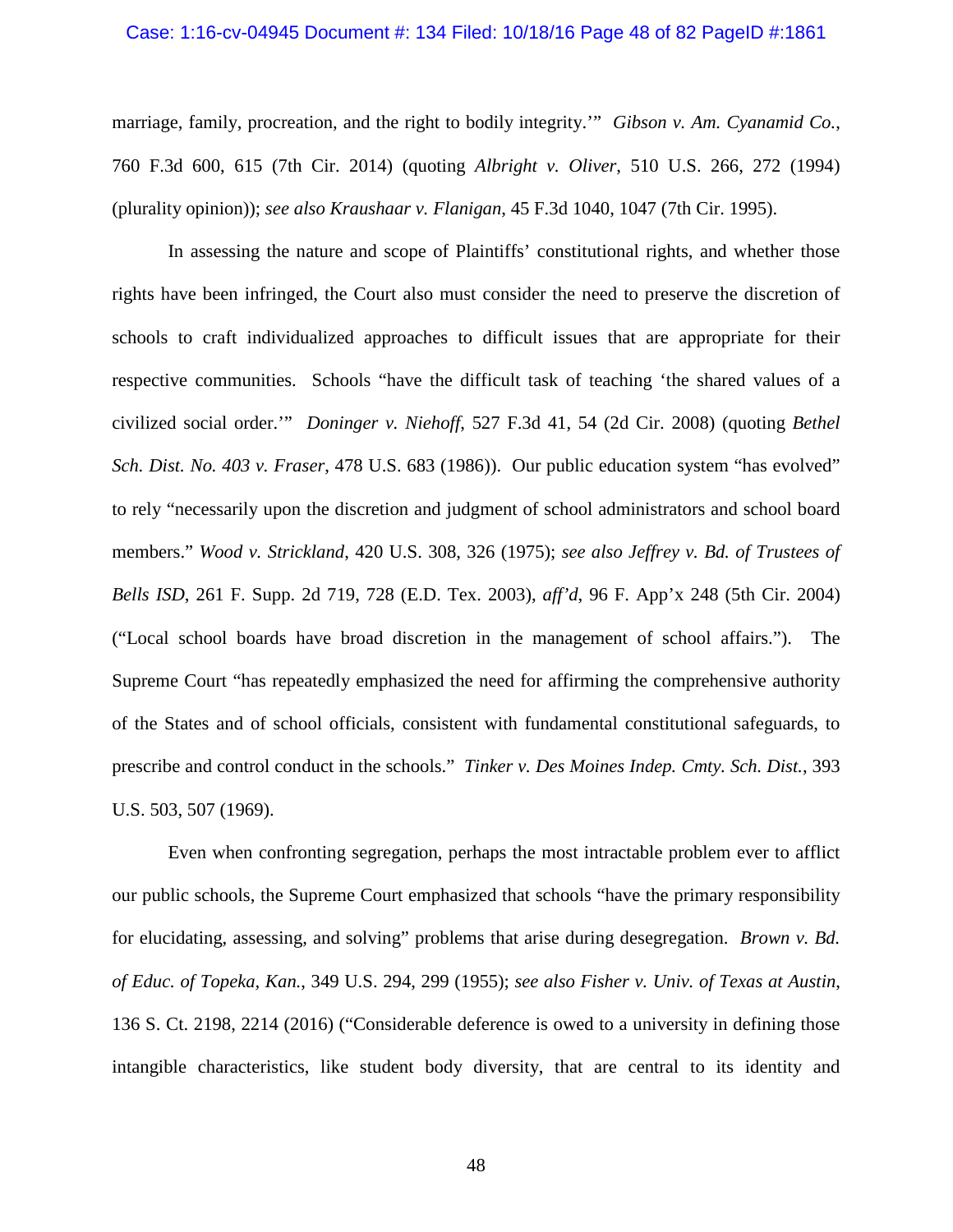#### Case: 1:16-cv-04945 Document #: 134 Filed: 10/18/16 Page 49 of 82 PageID #:1862

educational mission."). Therefore, our Nation's deeply rooted history and tradition of protecting school administrators' discretion require that this Court not "unduly constrain[] [schools] from fulfilling their role as a principal instrument in awakening the child to cultural values, in preparing him [or her] for later professional training, and in helping him [or her] to adjust normally to his [or her] environment." *Bannon v. Sch. Dist. of Palm Beach Cty.*, 387 F.3d 1208, 1220 (11th Cir. 2004) (Black, J., specially concurring) (quoting *Hazelwood Sch. Dist. v. Kuhlmeier*, 484 U.S. 260, 287 (1988)).

It also is important to remember that constitutional privacy rights, whether rooted in the Fourth Amendment or the Fourteenth Amendment, "are different in public schools than elsewhere." *Vernonia Sch. Dist. 47J v. Acton*, 515 U.S. 646, 656 (1995). "[I]t is well established that public school students enjoy a reduced expectation of privacy in comparison to the public at large." *Dominic J. v. Wyoming Valley W. High Sch.*, 362 F. Supp. 2d 560, 570 (M.D. Pa. 2005). Of particular relevance to this case, public school locker rooms in this country traditionally have been and remain "not notable for the privacy they afford." *Vernonia*, 515 U.S*.* at 657.

Contemporary notions of liberty and justice are inconsistent with the existence of the right to privacy asserted by Plaintiffs and properly framed by this Court. A transgender boy or girl, man or woman, does not live his or her life in conformance with his or her sex assigned at birth. The record in this case provides ample evidence of this point. Intervenor-Defendants Students A, B, and C live, for all intents and purposes, consistent with their gender identity. Student A "live[s] her life full-time as a girl." Declaration of Parent A ("Parent A's Declaration"), [ECF No. 32-1, at ¶ 5]. She dresses in girls' clothes. *Id.* She maintains "a traditionally female hair style . . . and overall appearance." Kovack's Declaration, [ECF No. 78- 1, at ¶ 7]. She plays on girls' athletic teams. Parent A's Declaration, [ECF No. 32-1, at ¶ 7].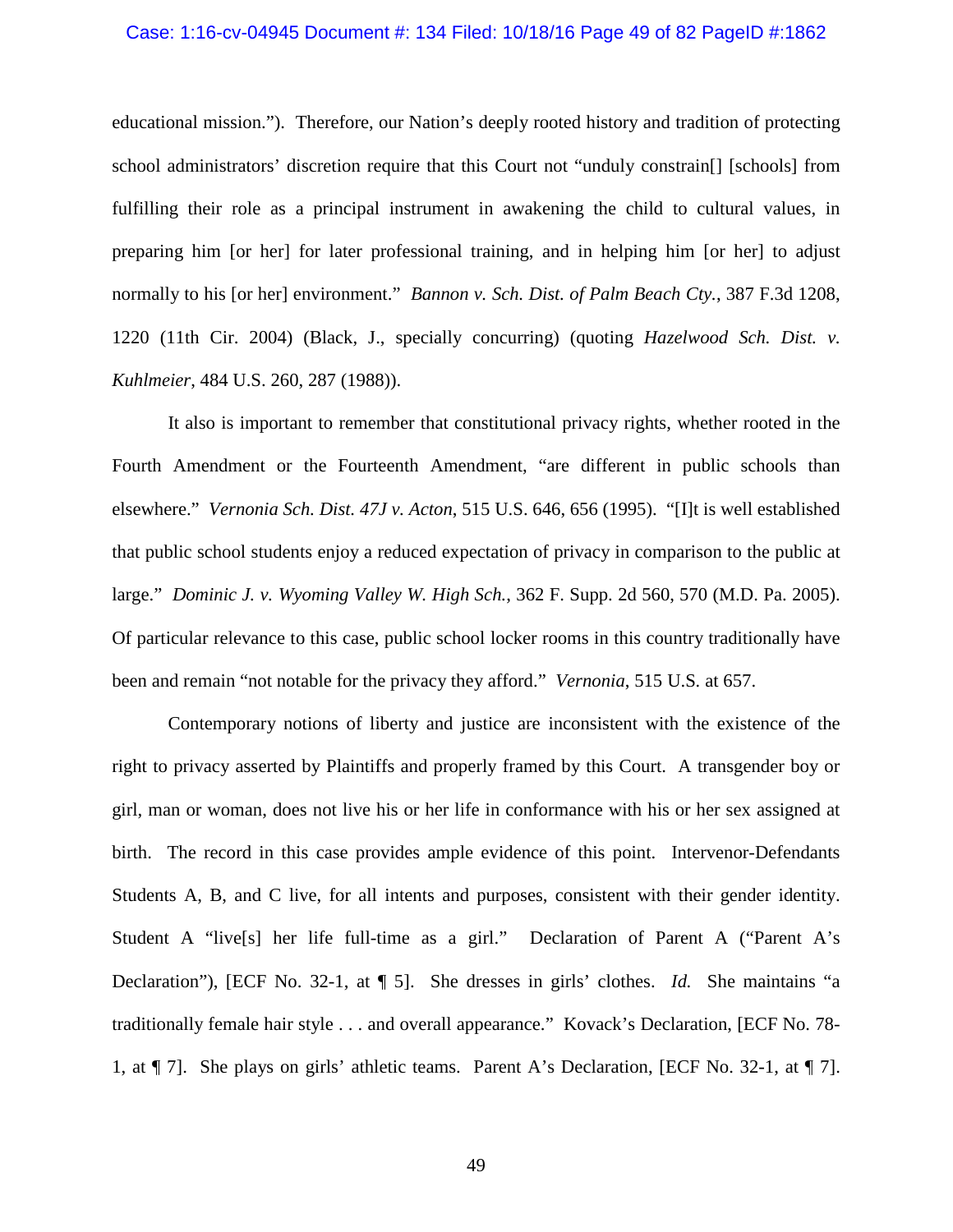## Case: 1:16-cv-04945 Document #: 134 Filed: 10/18/16 Page 50 of 82 PageID #:1863

Her legal name is female, and she uses female pronouns to refer to herself. *Id.* at ¶ 5. Her passport lists her gender as female. *Id.* Likewise, Student B "live[s] his life full-time as a boy." Parent B's Declaration, [ECF No. 32-2, at  $\P$  5]. He dresses in boys' clothing and cuts his hair short. *Id.* His legal name is a "traditionally male name," and he uses male pronouns to refer to himself. *Id.* Student C also lives "life as a boy." Parent C's Declaration, [ECF No. 32-3, at ¶ 5]. He uses male restrooms in public. *Id.* at  $\P$  10. His legal name is a "traditionally male name," and he uses male pronouns to refer to himself. *Id.* at ¶ 5. His state identification card lists his gender as male, and his Social Security records do the same. *Id.* 

Further, people who interact with Students A, B, and C largely treat them consistent with their gender identity. In fact, many people who interact with Students A, B, and C on a daily basis may have no idea, and may not care, what sex they were assigned at birth. Even before OCR got involved, District 211 "honored Student A's request to be treated as female" in every respect other than locker room access. Letter of Findings, [ECF No. 21-10, at 2]. The District allowed her to use the girls' restrooms. Kovack's Declaration, [ECF No. 78-1, at ¶ 9]. All of Student B's friends and most of his family use male pronouns to refer to him. Parent B's Declaration, [ECF No. 32-2, at ¶ 5]. The teachers, administrators, and staff at Student B's school "have made an effort to treat" him "consistent with his gender identity." *Id.* at ¶ 8. The school employees and Student B's friends support his use of the boys' restrooms. *Id.* at ¶ 13. Similarly, the administrators, teachers, and staff at Student C's school "treat him as they would treat any other boy at the school." Parent C's Declaration, [ECF No. 32-3, at ¶ 6]. That includes using his legal, male name and male pronouns to refer to him. *Id.* Other students at Student C's school also "are supportive of" Student C. *Id.* at ¶ 7.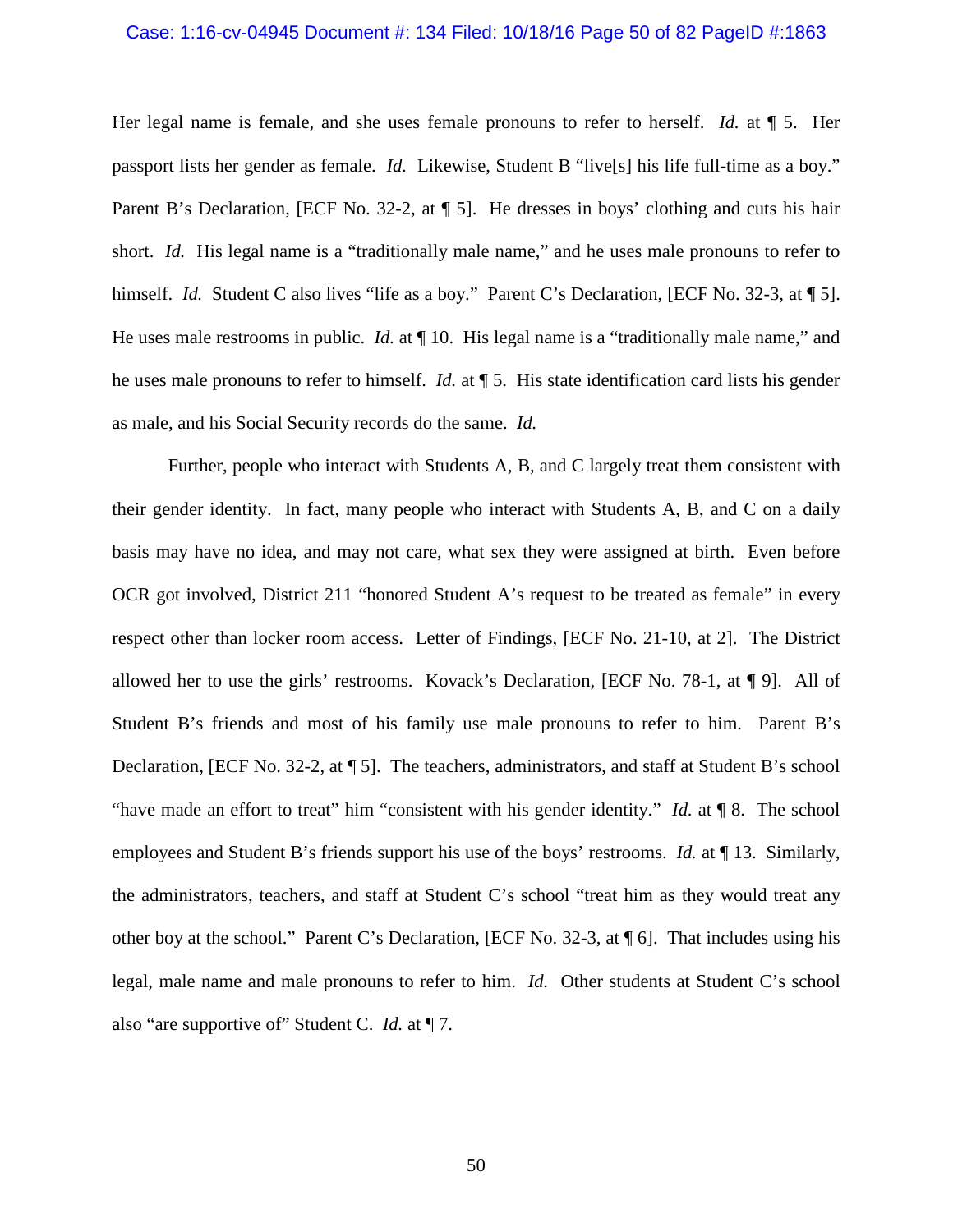### Case: 1:16-cv-04945 Document #: 134 Filed: 10/18/16 Page 51 of 82 PageID #:1864

In addition, the military, which historically has served a vital role as a melting pot in our society, allows transgender personnel to serve openly and fully integrated in all military services. Matthew Rosenberg, *Transgender People Will Be Allowed to Serve Openly in Military*, N.Y. Times, July 1, 2016, at A3, *available at* http://www.nytimes.com/2016/07/01/us/transgendermilitary.html; *see also* Rand Corporation, *Assessing the Implications of Allowing Transgender Personnel to Serve Openly* 44 (2016), *available at* http://www.rand.org/content/dam/rand/ pubs/research\_reports/RR1500/RR1530/ RAND\_RR1530.pdf (citing as precedent the successful integration of transgender service members in the armed forces of Australia, Canada, Israel, and the United Kingdom); Palm Center, *Report of the Planning Commission on Transgender Military Service* (2014), *available at* http://www.palmcenter.org/wpcontent/uploads/2014/08/Rep ort-of-Planning-Commission-on-Transgender-Military-Service\_0-2.pdf (finding publicallyavailable data indicates that allowing transgender service members to serve openly does not have a significant effect on unit cohesion, operational effectiveness, or readiness). The National Collegiate Athletic Association includes transgender student-athletes in collegiate sports consistent with their gender identity. Nat'l Collegiate Athletic Ass'n, *NCAA Inclusion of Transgender Student-Athletes* (2011), *available at* https://www.ncaa.org/sites/default/files/Trans gender\_Handbook\_2011\_Final.pdf.

More directly relevant to this case, the General Services Administration ("GSA") has issued a federal management regulation requiring that "[f]ederal agencies occupying space under the jurisdiction, custody, or control of GSA must allow individuals to use restroom facilities and related areas consistent with their gender identity." 81 Fed. Reg. 55148-01, 2016 WL 4377076. Cities across the country have implemented various requirements for gender-neutral bathrooms. *See* Office of the New York City Comptroller, *Restrooms for All: A Plan to Expand Gender*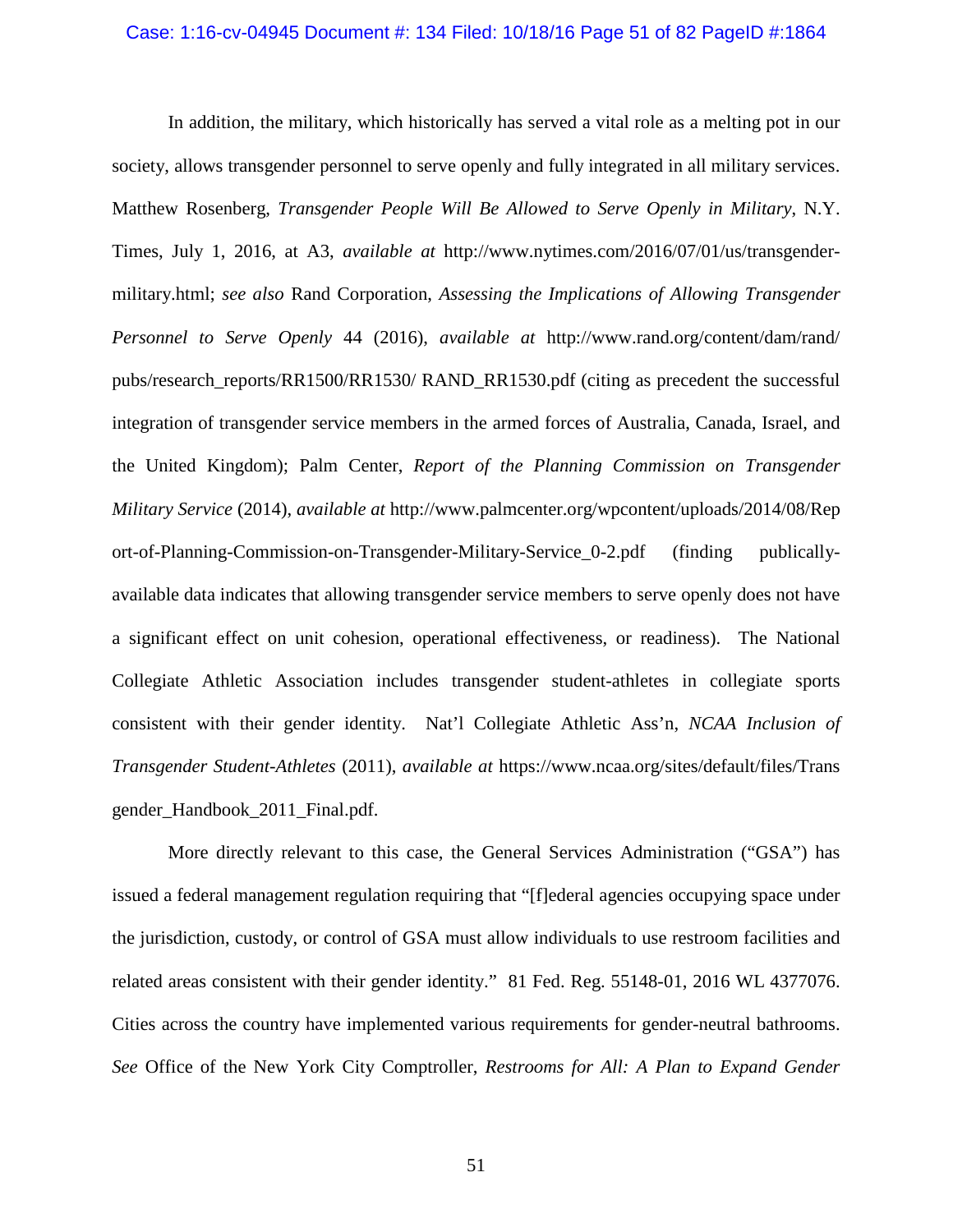#### Case: 1:16-cv-04945 Document #: 134 Filed: 10/18/16 Page 52 of 82 PageID #:1865

*Neutral Restrooms in NYC* 2-3 (2015), *available at* https://comptroller.nyc.gov/wpcontent/uploads/documents/Gender\_Neutral\_Bathrooms.pdf (discussing such laws in Washington, D.C., Philadelphia, and Delaware); The Associated Press, *California Governor Approves Gender-Neutral Restrooms*, N.Y. Times (Sept. 29, 2016), http://www.nytimes.com/a ponline/2016/09/29/us/ap-us-xgr-gender-neutral-restrooms-.html?\_r=0 (describing a California law requiring all single-stall toilets in California be designated gender-neutral).Likewise, major retailers allow employees and customers to use restrooms that correspond to their gender identity. *See*, *e.g.*, Abrams Rachel, *Target Steps Out in Front of Bathroom Choice Debate*, N.Y. Times, Apr. 28, 2016, at B1, *available at* http://www.nytimes.com/2016/04/28/business/targetsteps-out-in-front-of-bathrchoice-debate.html?\_r=0.

Finally, although Plaintiffs raise the specter that all cisgender boys will be able to use the girls' restrooms and locker rooms at-will if District 211 continues to allow transgender students to use restrooms consistent with their gender identity and Student A to use the girls' locker rooms, Plaintiffs' Opening Brief, [ECF No. 23, at 20], District 211 does not permit all boys to enter the girls' restrooms and locker rooms or all girls to enter the boys' restrooms and locker rooms. The Restroom Policy permits all students to use restrooms consistent with their gender identity, and the Locker Room Agreement allows only Student A, who identifies and presents as a female, to use the girls' locker rooms. This is not the same as allowing all cisgender boys to use the girls' facilities or all cisgender girls to use the boys' facilities. District 211 has no such policy, and there is no indication it plans to institute such a policy. Further, speculation that someone will abuse or violate a school policy, and presumably be subject to discipline for doing so, is not a reason to invalidate policies that do not, by their terms, condone such conduct.<sup>24</sup>

<span id="page-51-0"></span> $24$  In a similar vein is Plaintiffs' allegation in their Complaint that one out of eight high school girls reports being a victim of rape according to the Centers for Disease Control. Complaint, [ECF No. 1, at ¶¶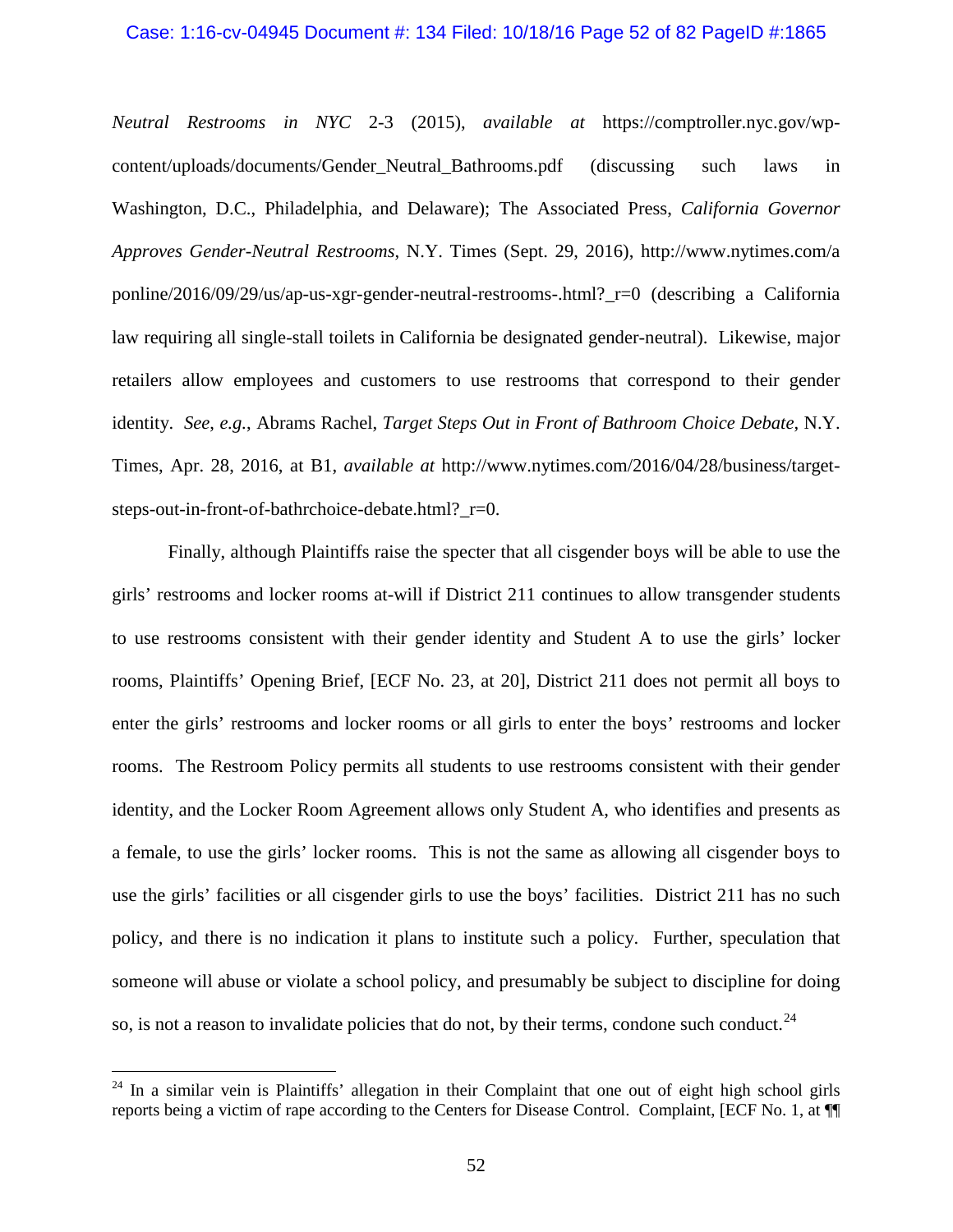## Case: 1:16-cv-04945 Document #: 134 Filed: 10/18/16 Page 53 of 82 PageID #:1866

For all these reasons, high school students do not have a fundamental constitutional right not to share restrooms or locker rooms with transgender students whose sex assigned at birth is different than theirs.

# d. Plaintiffs Also Have Not Shown The Broad Constitutional Rights They Allege Exist Have Been Infringed By The Actions Of District 211 Or The Federal Defendants

Even if the Court were to accept that the broad rights to privacy asserted by Plaintiffs the right to privacy in their fully or partially unclothed bodies and the right to be free from Statecompelled risk of intimate exposure of oneself to the opposite sex—are fundamental, Plaintiffs still have not shown those rights have been "directly" and "substantially" infringed in this case. *See Christensen*, 483 F.3d at 462; *Second Amendment Arms*, 135 F. Supp. 3d at 763; *Presley v. Bd. of Sch. Directors of Rankin Sch. Dist. No. 98*, 2014 WL 1468087, at \*2 (C.D. Ill. Apr. 15, 2014). The cases upon which Plaintiffs rely to establish that the facts in this case rise to the level of a constitutional violation involve starkly different operative facts, law, and analysis. None of the cases stand for the proposition that the risk of bodily exposure to a transgender student in a high school restroom or locker room, particularly given the privacy protections put in place by District 211, infringes upon a fundamental right and thereby violates the Constitution.

For instance, Plaintiffs cite *Doe v. Luzerne County*, 660 F.3d 169 (3d Cir. 2011), for the proposition that Defendants are violating Plaintiffs' right to privacy in their unclothed and partially clothed bodies. Plaintiffs' Opening Brief, [ECF No. 23, at 13]. In that case, the plaintiff, a female deputy sheriff went to a local hospital to use a decontamination shower.

<sup>270-271].</sup> There is absolutely no evidence in this record that allowing transgender high school students to use restrooms or locker rooms consistent with their gender identity increases the risk of sexual assault. Further, there are no allegations that during the more than three years transgender students have been using District 211 restrooms consistent with their gender identity, and the portions of two academic years during which Student A has been using the girls' locker room, there have been any actual or threatened sexual assaults as a result of District 211's policies. Again, the entirely speculative risk that someone will commit a criminal act is not a reason to invalidate otherwise valid policies.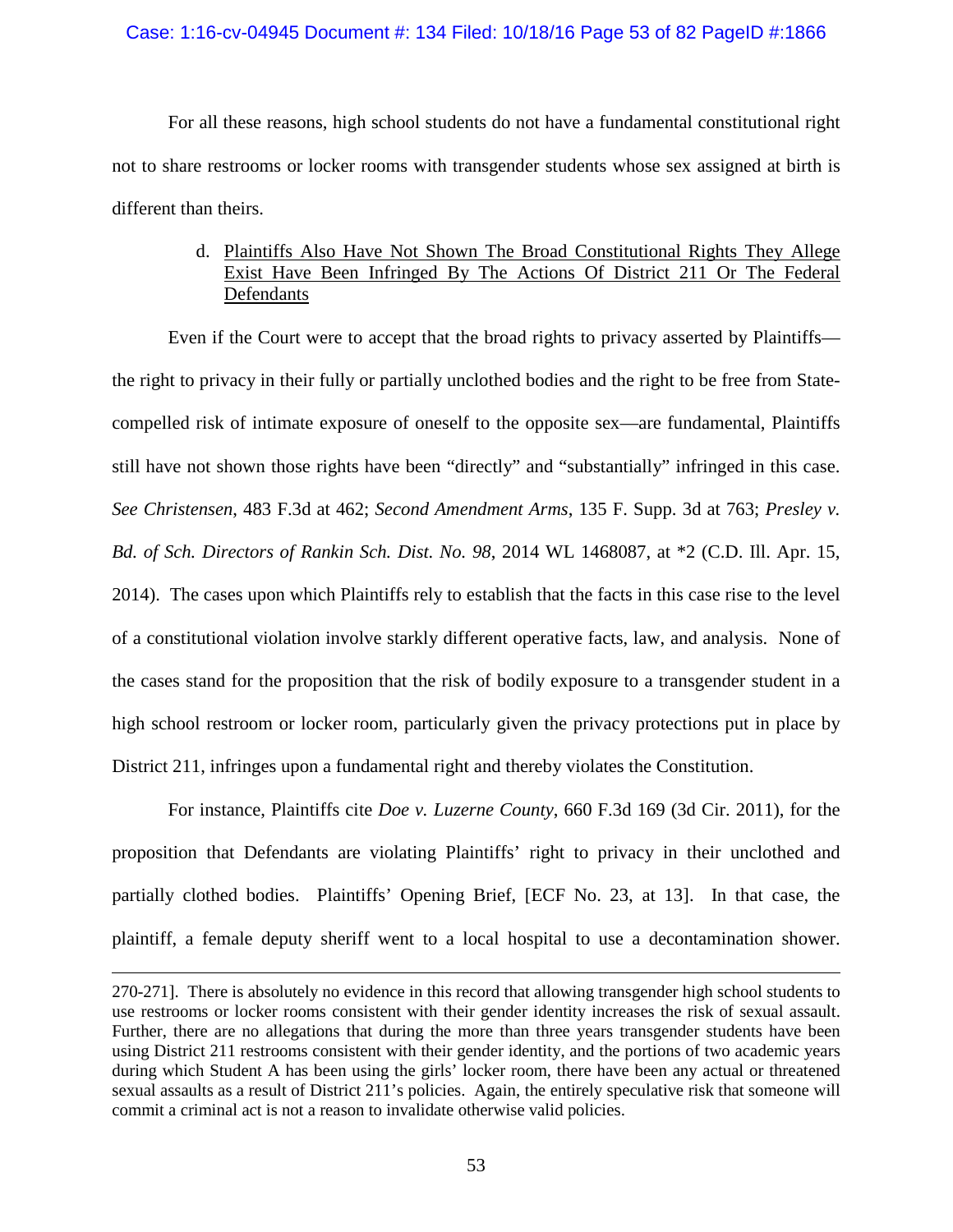## Case: 1:16-cv-04945 Document #: 134 Filed: 10/18/16 Page 54 of 82 PageID #:1867

*Luzerne*, 660 F.3d at 172. She took every possible precaution to make sure that no one saw her naked by using a showering room in which no one else was present and closing the door completely before undressing. *Id.* at 172-73. When she got out of the shower, she realized that there were no towels in the room and wrapped herself in some paper that normally was used to cover doctors' examination tables. *Id.* at 173. Then, while wrapped in the paper, she allowed another female deputy to inspect her to see if any fleas survived the decontamination process. *Id.*  Unbeknownst to either female deputy, two of their male colleagues opened the closed door and surreptitiously recorded the plaintiff. *Id.* These men later showed the video to other people in their department and saved the images to a public work computer. *Id.* at 173-74.

On appeal, the Third Circuit did not find the plaintiff's constitutional rights were violated. Instead, the court of appeals explained that "[p]rivacy claims under the Fourteenth Amendment necessarily require fact-intensive and context-specific analyses." *Id.* at 176. The Third Circuit explicitly recognized there is no "rule that a nonconsensual exposure of certain anatomical areas constitutes a *per se* violation." *Id.* The court of appeals then said that, even in light of the egregious facts in *Doe*, it still was not clear whether the plaintiff had suffered a constitutional violation. Instead, the Third Circuit determined a material question of fact remained as to whether certain sensitive parts of the plaintiff's body were exposed, which could have affected her claim, and it reversed and remanded for further proceedings consistent with its opinion. *Id.* at 178.

Plaintiffs also rely heavily on *Norwood v. Dale Maintenance System, Incorporated*, 590 F. Supp. 1410 (N.D. Ill. 1984), for the proposition that "compelled cross-sex restroom and locker room use violates" the Constitution. Plaintiffs' Opening Brief, [ECF No. 23, at 15-16.] In *Norwood*, the female plaintiff, who worked as a restroom attendant on the night shift, sought a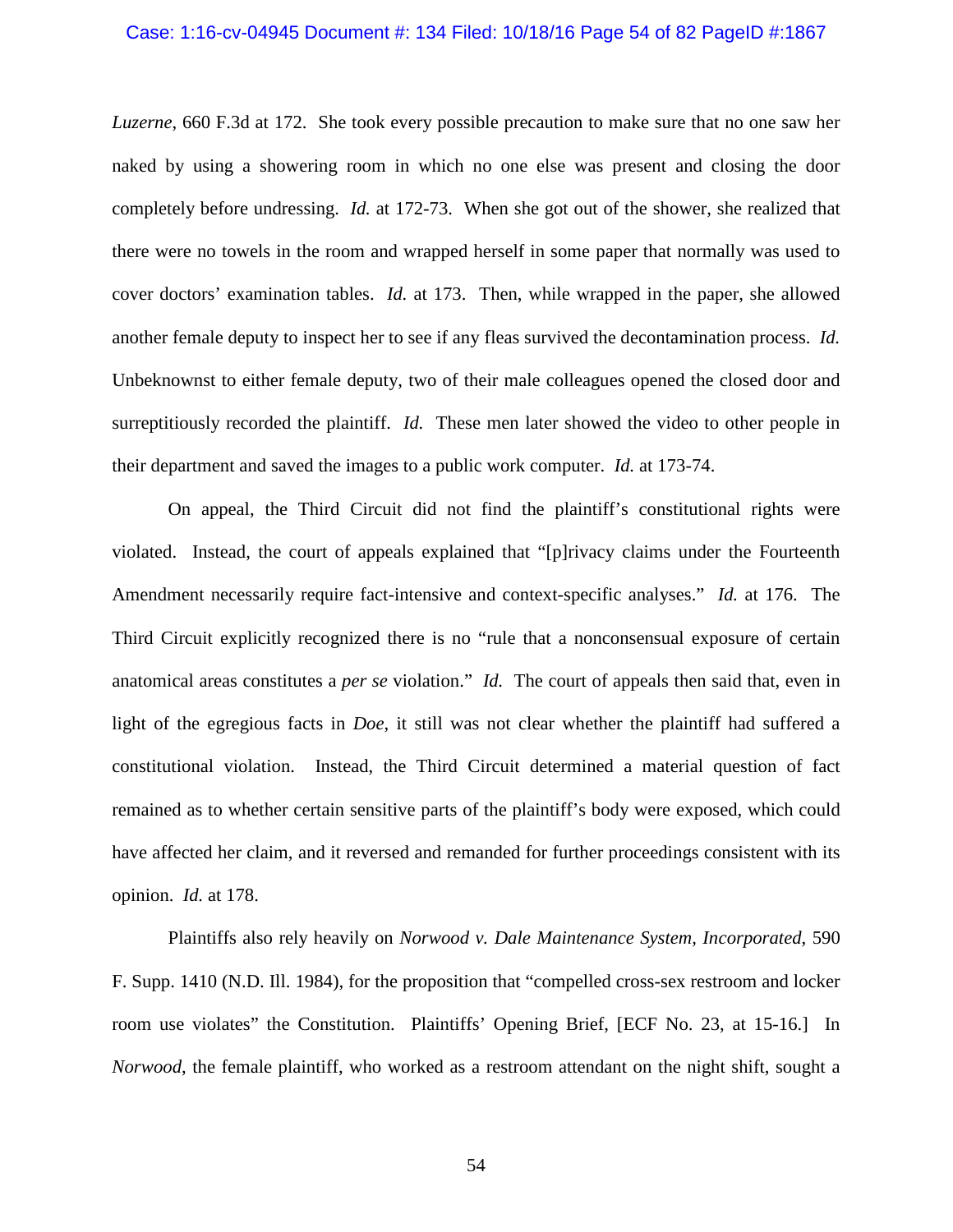#### Case: 1:16-cv-04945 Document #: 134 Filed: 10/18/16 Page 55 of 82 PageID #:1868

job working in a men's restroom during the day shift. *Norwood*, 590 F. Supp. at 1413-14. Based solely on her gender, she was denied that position. *Id.* at 1414-15.In challenging that decision, she argued she was subjected to sex discrimination in violation of Title VII. *Id.* at 1414. *Norwood* did not raise any constitutional issue. Instead, the case turned solely on whether sex was a "bona fide occupational qualification" ("BFOQ") under Title VII for the sought-after restroom attendant job. *Id.* at 1415. While the court's inquiry regarding this issue involved privacy issues in a vernacular sense, the relevant standard required only a "showing that the clients or guests of a particular business would not consent to service by a member of the opposite sex, and that the clients or guests would stop patronizing the business if members of the opposite sex were allowed to perform the service." *Id.* at 1416. The burden on an employer to establish a BFOQ defense based on the level of privacy it wants to afford to its clientele is different, and substantially less demanding, than the burden on Plaintiffs here to establish the existence of a constitutionally protected right. Therefore, *Norwood* simply does not shed any light on Plaintiffs' constitutional rights.

This Court also is not persuaded by Plaintiffs' reliance on *Kohler v. City of Wapakoneta*, 381 F. Supp. 2d 692 (N.D. Ohio 2005). Plaintiffs' Reply Brief, [ECF No. 94, at 21.] In *Kohler*, the plaintiff, a police dispatcher, was shown a pornographic picture by a colleague who later became the Chief of Police and found another pornographic image anonymously left on her computer. *Kohler*, 381 F. Supp. 2d at 697. The future Chief of Police also told the plaintiff that she could buy used women's underwear online, sent her multiple offensive emails, hid a tape recorder in a toilet stall in the women's restroom, and circulated an old photo of the plaintiff to numerous people. *Id.* After being victimized by this misconduct, the plaintiff filed a lawsuit asserting, in part, that she suffered a violation of her substantive due process right to privacy. *Id.*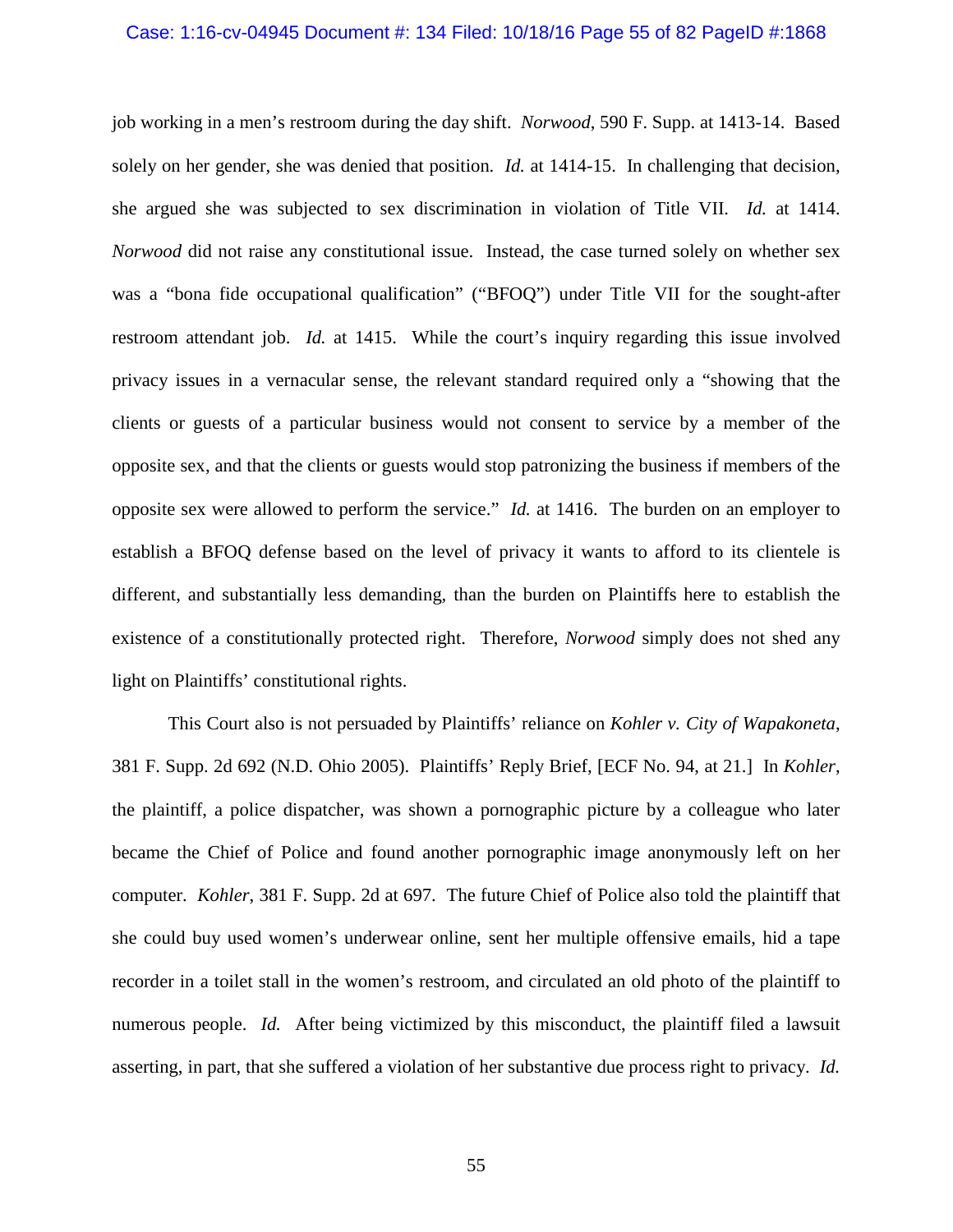#### Case: 1:16-cv-04945 Document #: 134 Filed: 10/18/16 Page 56 of 82 PageID #:1869

at 698. The court, however, never addressed the merits of this claim. Instead, the court discussed various procedural grounds related to Plaintiffs' constitutional privacy claim. *Id.* at 710-13. And, in the end, the court actually granted summary judgment in favor of all the defendants on that claim. *Id.* at 713.

Plaintiffs further cite cases that involve unwarranted aggressive touching of unclothed body parts by members of the opposite sex. Plaintiffs' Opening Brief [ECF No. 23, at 13] (citing *Safford Unified Sch. District No. 1 v. Redding*, 557 U.S. 364 (2009) (search of a student's bra and underpants); *Lee v. Downs*, 641 F.2d 1117 (4th Cir. 1981) (forceful removal of a student's underwear)). They also rely upon cases holding that governmentally-compelled exposure of one's body to members of the opposite sex, such as school administrators and prison guards, may violate the Fourth Amendment's prohibition against unreasonable searches and seizures. Plaintiffs' Opening Brief, [ECF No. 23, at 13-14] (citing *Canedy v. Boardman*, 16 F.3d 183, 185 (7th Cir. 1994) (strip search by members of the opposite sex); *Cornfield v. Consolidated High School District 230*, 991 F.3d 1316, 1320 (7th Cir. 1993) (same)).

The Fourth Amendment cases cited by Plaintiffs simply are not relevant to this case. Plaintiffs do not allege, nor can they, that the Restroom Policy or the Locker Room Agreement results in any search or seizure that implicates Fourth Amendment privacy interests. Rather, Plaintiffs' constitutional claim is premised solely on the substantive due process clauses. While the Fourth Amendment generally requires that a government's intrusion on privacy through a search or a seizure must be reasonable, substantive due process does not impose a similar restriction. Instead, substantive due process applies in very limited circumstances when fundamental rights are implicated.

56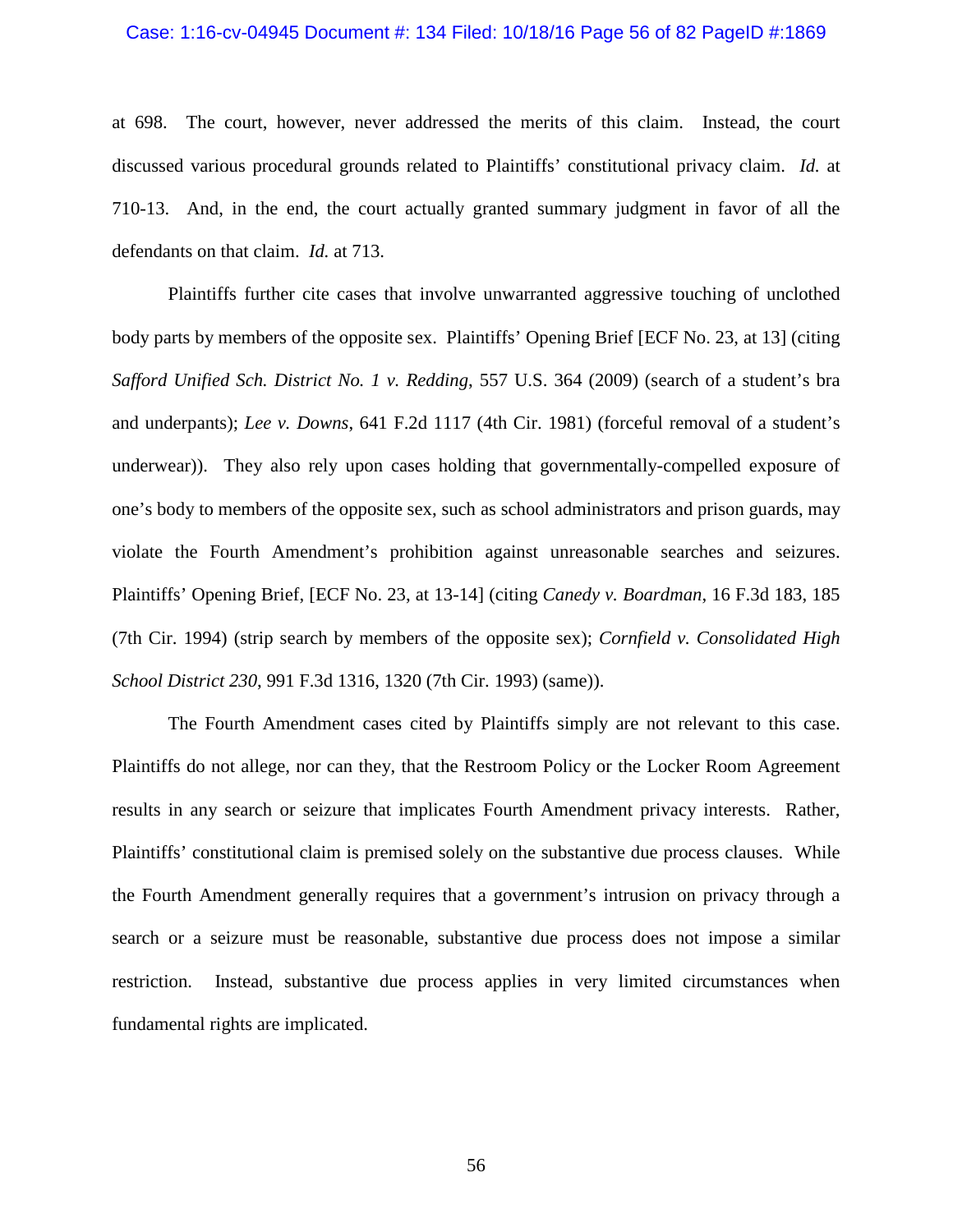#### Case: 1:16-cv-04945 Document #: 134 Filed: 10/18/16 Page 57 of 82 PageID #:1870

This case, moreover, does not involve the extreme invasions of privacy that the courts confronted in the cases cited by Plaintiffs. Plaintiffs have not alleged any students, whether Student A, any other transgender student, or any Student Plaintiff, ever were in each other's presence in an unclothed state. In fact, Plaintiffs' counsel disclaimed that is central or even relevant to Plaintiffs' case: "who saw who in the state of undress or naked . . . is not relevant . . . at the preliminary injunction stage. We don't need to prove that. We didn't allege that in the complaint, nor do we rely on it at the preliminary injunction stage." June 9 Hearing Transcript, [ECF No. 128, at 18]. Plaintiffs also do not allege that any transgender student, including Student A, and any Student Plaintiff ever saw an intimate part of the other's body. The underlying facts of this case are entirely unlike the surreptitious recordings, strip searches, and aggressive body touchings that courts have found unconstitutional in certain circumstances.<sup>[25](#page-56-0)</sup>

This case also does not involve the type of forced invasion of privacy that animated the cases cited by Plaintiffs. The restrooms and the physical education locker room at Fremd High School have traditional privacy stalls that can be used when toileting, changing clothes, and showering. Kovack's Declaration, [ECF No. 78-1, at  $\P$  8, 15]. There is no reason why a student who does not want to do so would have to take off clothing or reveal an intimate part of his or her body outside of the private stalls. Inside the stalls, there is no meaningful risk that any part of a student's unclothed body would be seen by another person. Therefore, these protections

<span id="page-56-0"></span> $25$  The only allegations in Plaintiffs' Complaint that even remotely touch on the risk of actual exposure of any body part are the vague references to Student A lifting up her shirt one time in a common area of the girls' locker rooms and her changing clothes in the gymnastics locker room when one or more girls (not necessarily Girl Plaintiffs, which is not alleged) "were present." Complaint, [ECF No. 1, at ¶¶ 96, 135]. No details are provided about what part of Student A's body, if any, was revealed on either of these occasions. And, when District 211 sought discovery into these incidents, Plaintiffs successful opposed it, arguing that for purposes of their preliminary injunction motion, actual locker room or restroom interactions were irrelevant.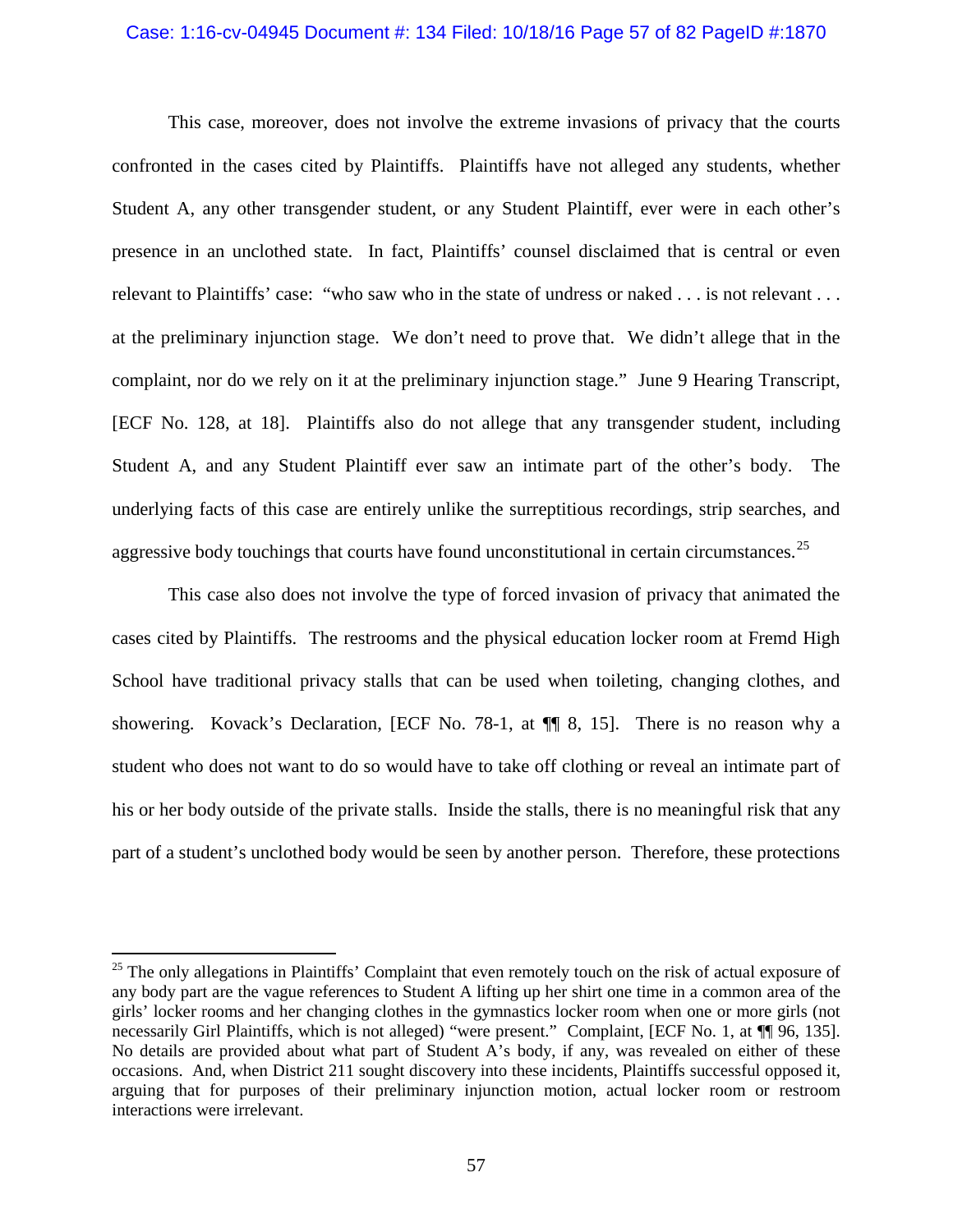## Case: 1:16-cv-04945 Document #: 134 Filed: 10/18/16 Page 58 of 82 PageID #:1871

almost entirely mitigate any potential risk of unwanted exposure either by or to any Student Plaintiff.

Further, District 211 has informed parents and students that additional privacy alternatives, beyond the stalls, are available upon request. *Id.* at ¶ 15(b). These include separate, single-use facilities for male and female students who do not want to use the common locker rooms or restrooms. *Id.* at  $\P$  17. Any Student Plaintiff who uses the alternative facilities has no meaningful risk of either seeing or being seen by a student in a state of undress or seeing an intimate part of his or her body. In light of these privacy protections and alternatives, any Student Plaintiff who does not want to risk exposure of his or her body to a transgender student has the ability to change clothes and shower in a private space. Put simply, this case does not involve any forced or involuntary exposure of a student's body to or by a transgender person assigned a different sex at birth.

For all of these reasons, the Court finds that Plaintiffs are not suffering a "direct" and "substantial" infringement on any substantive due process right.

### e. Defendants' Actions Do Not Shock The Conscience

Even if the Restroom Policy and the Locker Room Agreement did directly and substantially infringe upon a fundamental right, that alone would not render them unconstitutional under the Fifth or Fourteenth Amendments. The Restroom Policy and the Locker Room Agreement would not be unconstitutional unless they require something that "shock[s] the conscience." *Christensen*, 483 F.3d at 462 n.2. "[T]he meaning of this standard varies depending on the factual context." *United Artists Theatre Circuit, Inc. v. Twp. of Warrington, PA*, 316 F.3d 392, 400 (3d Cir. 2003). Courts variously have described conscienceshocking conduct as that which "violates the decencies of civilized conduct; . . . is so brutal and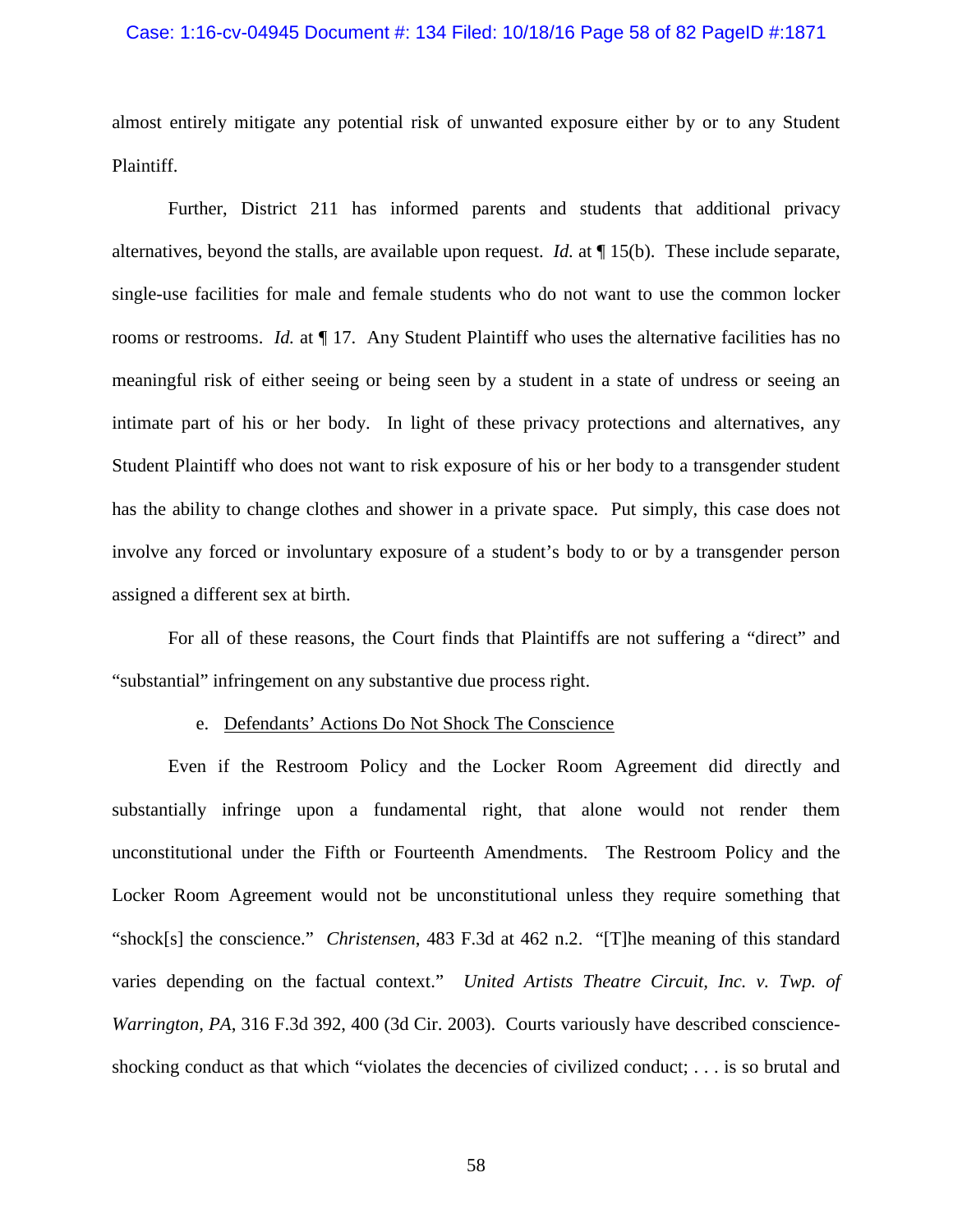#### Case: 1:16-cv-04945 Document #: 134 Filed: 10/18/16 Page 59 of 82 PageID #:1872

offensive that it does not comport with traditional ideas of fair play and decency; . . . interferes with rights implicit in the concept of ordered liberty;  $[or] \ldots$  is so egregious, so outrageous, that it may fairly be said to shock the contemporary conscience." *Doe ex rel. Magee v. Covington Cty. Sch. Dist. ex rel. Keys*, 675 F.3d 849, 867 (5th Cir. 2012) (quoting *City of Sacramento*, 523 U.S. at 846-47 & n. 8) (internal quotation marks omitted). Under all of these formulations, the conduct must go "beyond merely 'offending some fastidious squeamishness or private sentimentalism.'" *Smith ex rel. Smith v. Half Hollow Hills Cent. Sch. Dist.*, 298 F.3d 168, 173 (2d Cir. 2002) (quoting *Johnson v. Glick*, 481 F.2d 1028, 1033 n.6 (2d Cir. 1973), *partially abrogated on other grounds by Graham v. Connor*, 490 U.S. 386 (1989)). "Only 'the most egregious official conduct' will satisfy this stringent inquiry." *Jackson v. Indian Prairie Sch. Dist. 204*, 653 F.3d 647, 654 (7th Cir. 2011) (quoting *Cty. of Sacramento*, 523 U.S. at 846); *see also Tun v. Whitticker*, 398 F.3d 899, 902 (7th Cir. 2005) ("Cases abound in which the government action—though thoroughly disapproved of—was found not to shock the conscience.").

Plaintiffs never address whether the Restroom Policy and the Locker Room Agreement shock the conscience. Instead, Plaintiffs argue those policies cannot pass muster under a strict scrutiny test. As noted above, that standard applies to legislative enactments. *Christensen*, 483 F.3d at 462 n.2. The executive actions at issue in this case must shock the conscience to violate substantive due process. *Id.* And the Fourth Amendment cases cited throughout Plaintiffs' briefs, and upon which they rely, simply are not relevant to this issue because "the Fourth Amendment invokes the less stringent reasonableness standard." *Gottlieb ex rel. Calabria v. Laurel Highlands Sch. Dist.*, 272 F.3d 168, 171 (3d Cir. 2001).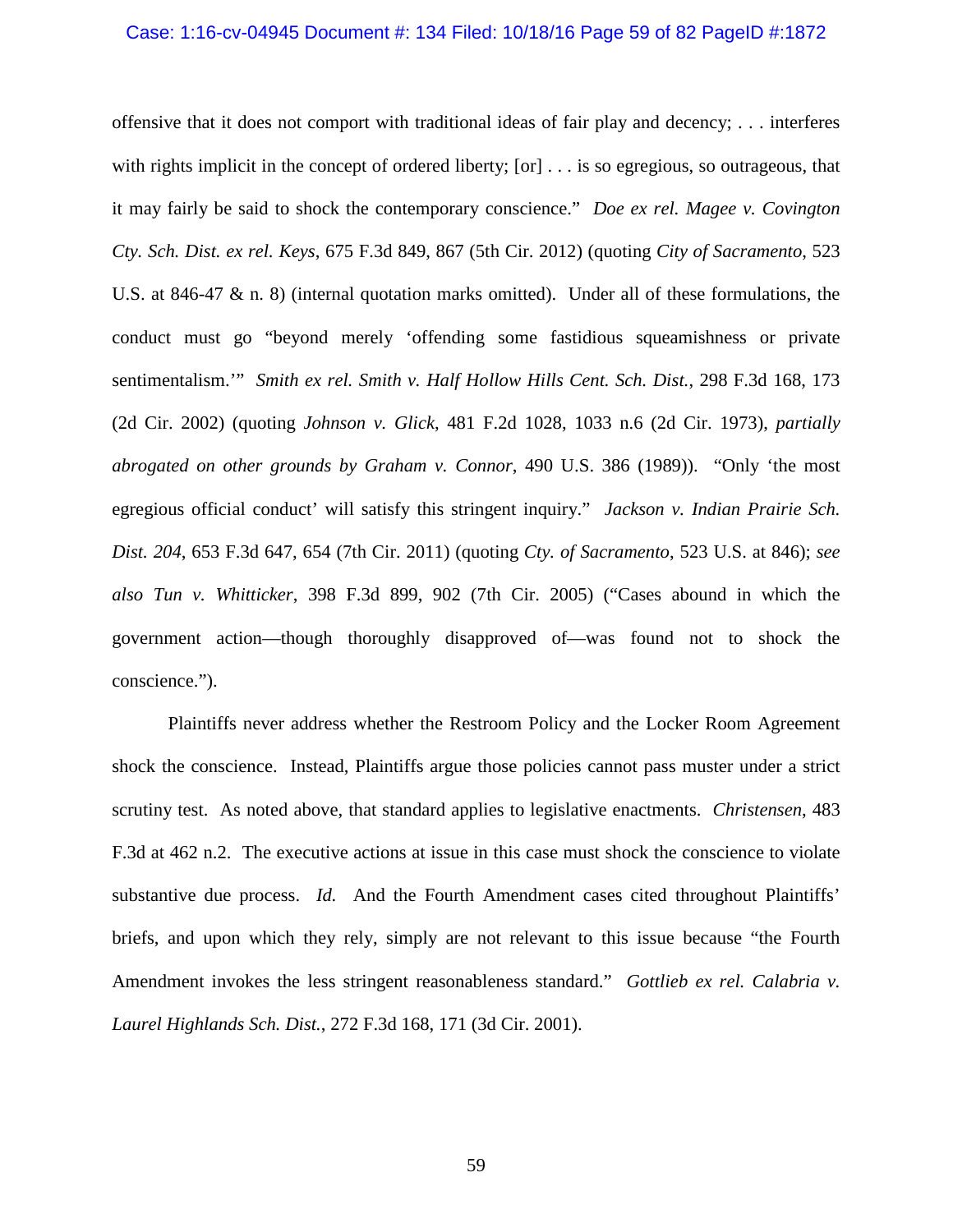### Case: 1:16-cv-04945 Document #: 134 Filed: 10/18/16 Page 60 of 82 PageID #:1873

Neither the Restroom Policy nor the Locker Room Agreement shocks the conscience**.** District 211 is legally responsible for providing an effective learning environment for over 12,000 students. *See* Defendant Board of Education of Township High School District No. 211's Response to Plaintiffs' Motion for Preliminary Injunction ("District 211's Response Brief"), [ECF No. 78, at 1, 10] It determined that allowing all students to use restrooms consistent with their gender identity would improve the educational environment of its students. In reaching this conclusion, District 211 recognized isolating transgender students in separate facilities against their will could, and did, at least in the case of Student A, negatively impact their experience in school. The District decided that remedying this harm by offering appropriate restroom access would not infringe on the privacy of other students because the privacy protections and alternatives sufficiently protected all students' privacy in the restrooms. Kovack's Declaration, [ECF No. 78-1, at ¶ 9].

After District 211 instituted the Restroom Policy, roughly three years elapsed before Plaintiffs challenged it. If Student Plaintiffs did not know they were using restrooms with transgender students during this three-year period, it is hard to say this is a conscience shocking policy. Alternatively, if some Student Plaintiffs were aware transgender students were using restrooms consistent with their gender identity during that time and did not complain about it, then it also is hard to say that state of affairs shocks the conscience.<sup>26</sup>

The Locker Room Agreement represents the same balancing of interests as the Restroom Policy. Before District 211 and DOE entered into the Agreement, DOE conducted a lengthy

<span id="page-59-0"></span><sup>&</sup>lt;sup>26</sup> Girl Plaintiffs allege they "frequently run into Student A when they use the schools' restrooms." Complaint, [ECF No. 1, at ¶ 231]; *see also id.* at ¶¶ 232-234]. It is not clear from the Complaint whether this occurred before or only after District 211 publicly announced in October 2015 that transgender students had been using restrooms consistent with their gender identity since 2013. In any event, the seven-month delay between the District's announcement that transgender students were being permitted to use restrooms consistent with their gender identity and the filing of this lawsuit in May 2016, also militates against a finding that this state of affairs shocks the conscience.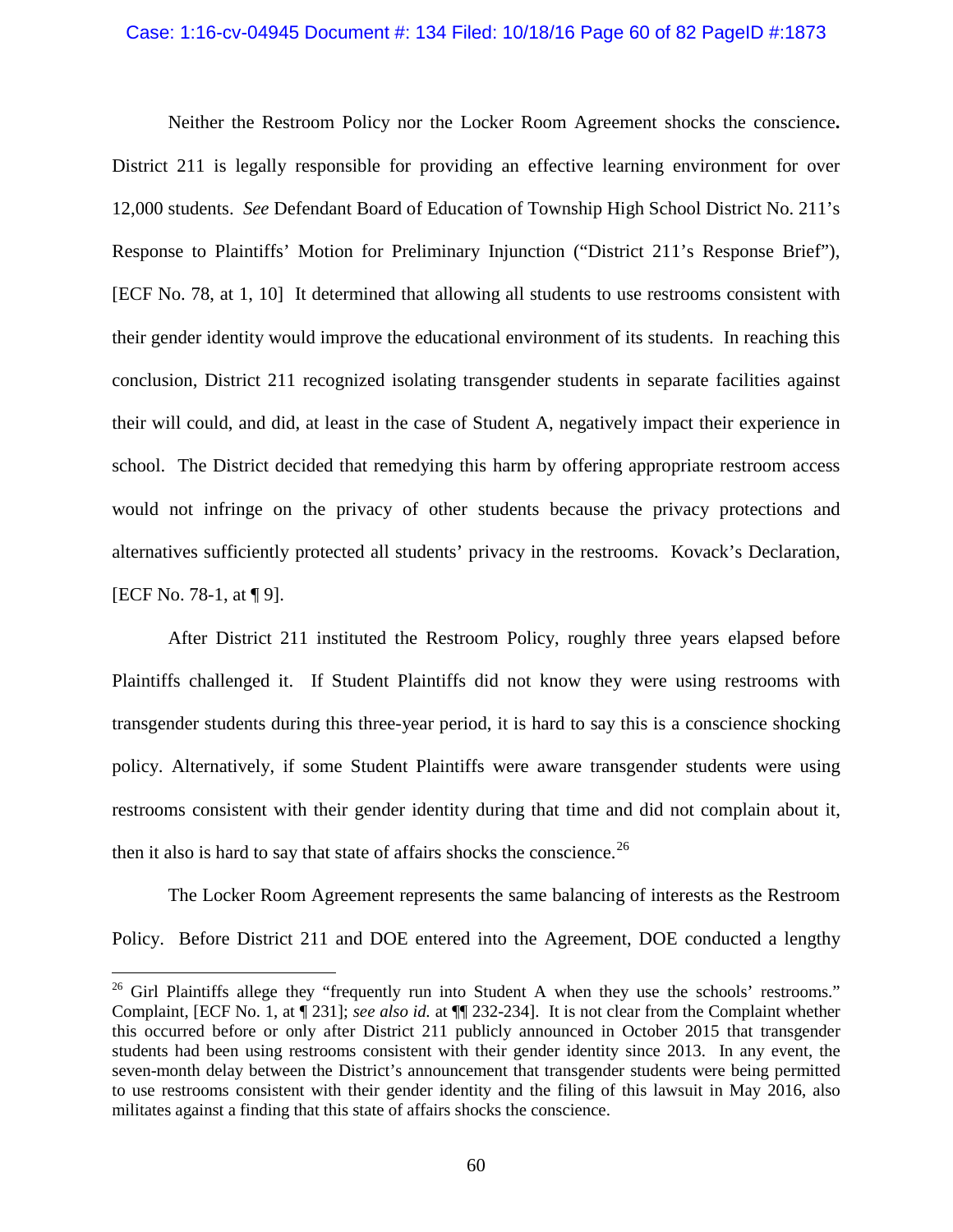#### Case: 1:16-cv-04945 Document #: 134 Filed: 10/18/16 Page 61 of 82 PageID #:1874

factual investigation. The resulting Letter of Findings describes in great detail what harm Student A was suffering because of her lack of access to the girls' locker rooms. *See generally*  Letter of Findings, [ECF No. 21-10]. The Letter also discusses what facilities are available at Fremd High School, when and how students use those facilities, and what can be done to protect their privacy. *Id.* The Locker Room Agreement requires District 211 to provide significant privacy protections, and District 211 has promised to provide alternative facilities already mentioned upon request. Ultimately, District 211 and DOE, both of which are tasked with advancing and protecting the health, safety and educational environment of all students, at a time when they were potential litigation adversaries, decided that the Locker Room Agreement served the students at Fremd High School well enough to justify entering into it. Therefore, the Court finds that neither the Restroom Policy nor the Locker Room Agreement shocks the conscience because they represent a careful and sensitive balancing of the interests of all the students in District 211.

For all of these reasons, Plaintiffs have not shown they have a likelihood of success on the merits of their claim that the Restroom Policy and the Locker Room Agreement violate their constitutional right to privacy.

# **3. Plaintiffs Have Not Shown They Have A Likelihood Of Success On The Merits Of Their Title IX Claims**

Plaintiffs' argument for preliminary injunctive relief under Title IX focuses on two issues: (1) whether the Restroom Policy and the Locker Room Agreement create a hostile environment for Student Plaintiffs in violation of Title IX; and (2) whether District 211's decision to allow Student A to use the girls' locker rooms when boys do not have to share access to the boys' locker rooms with a transgender student, even with the alternative facilities the District offers for girls seeking additional privacy, violates a regulation promulgated to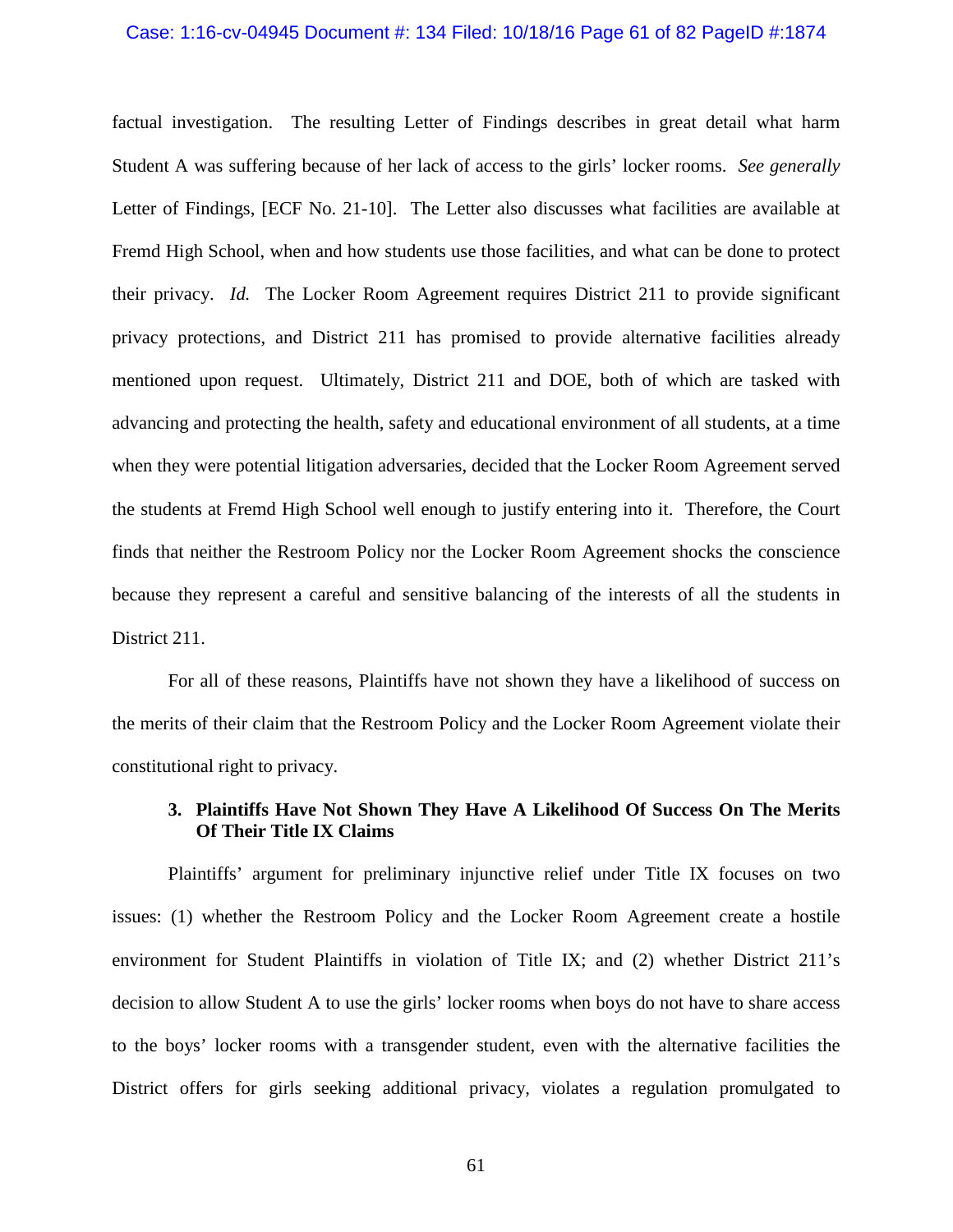## Case: 1:16-cv-04945 Document #: 134 Filed: 10/18/16 Page 62 of 82 PageID #:1875

implement Title IX that provides that sex-segregated facilities must be comparable. *See* Plaintiffs' Opening Brief, [ECF No. 23, at 18]; Plaintiffs' Protective Order Brief, [ECF No. 50, at 3]. As discussed below, Plaintiffs have not shown they are likely to prevail on either of these arguments.

# a. Plaintiffs Have Not Shown They Are Suffering Discrimination On The Basis Of Sex

There is a threshold question under Title IX—whether the harassment Plaintiffs allege they are suffering properly can be characterized as *sexual* harassment, or discrimination on the basis of sex. *See Burwell v. Pekin Community High Sch. Dist. 303*, 213 F. Supp. 2d 917, 930 (C.D. Ill. 2002); s*ee also C.R.K. v. U.S.D.,* 176 F. Supp. 2d 1145, 1163 (D. Kan. 2001); *Manfredi v. Mount Vernon Bd. of Educ.,* 94 F. Supp. 2d 447, 453-56 (S.D.N.Y. 2000). To be actionable under Title IX, the offensive behavior must be "on the basis of sex." *See Frazier v. Fairhaven School Community,* 276 F.3d 52, 66 (1st Cir. 2002); *Benjamin v. Metropolitan Sch. Dist. of Lawrence Township,* 2002 WL 977661, at \*3 (S.D. Ind. 2002).

Here, Plaintiffs complain that the Restroom Policy and the Locker Room Agreement create a hostile environment. But Girl Plaintiffs are not being targeted or singled out by District 211 on the basis of their sex, nor are they being treated any different than boys who attend school within District 211. The Restroom Policy applies to all restrooms. That means cisgender boys use the boys' restrooms with transgender boys just like cisgender girls use the girls' restrooms with transgender girls. District 211 also has made clear that it will allow transgender boys to use the boys' locker rooms and will provide the same privacy protections in the boys' locker rooms as exist in the girls' locker rooms, if requested. *See* District 211's Response Brief, [ECF No. 78, at 22 n.9]. Therefore, the alleged discrimination and hostile environment that Girl Plaintiffs claim to experience is not on the basis of their sex, and any discomfort Girl Plaintiffs allege they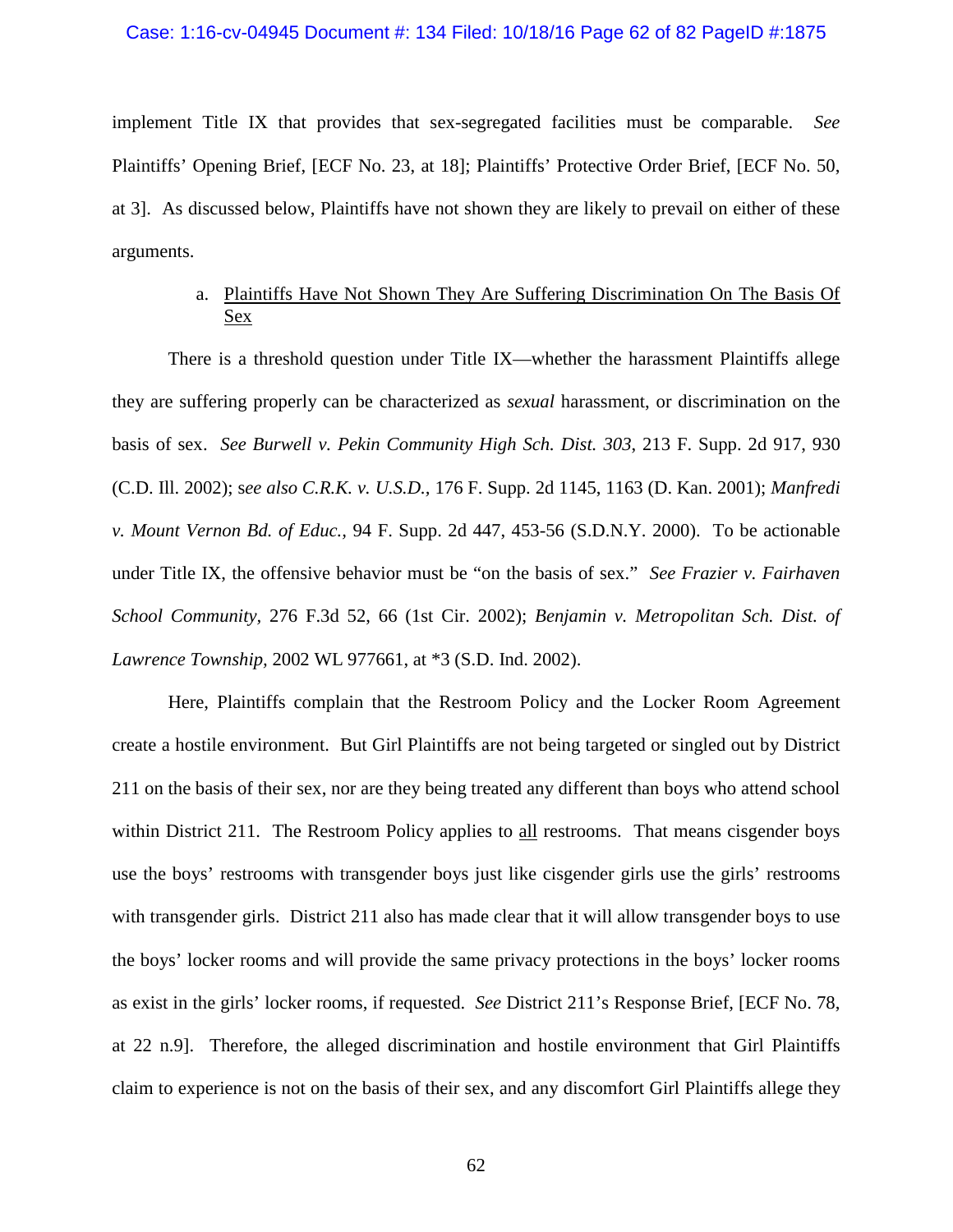## Case: 1:16-cv-04945 Document #: 134 Filed: 10/18/16 Page 63 of 82 PageID #:1876

feel is not the result of conduct that is directed at them because they are female. All of Plaintiffs' Title IX claims suffer from this threshold problem.

# b. Plaintiffs Have Not Shown The Alleged Harassment Is Severe, Pervasive Or Objectively Offensive

In addition, to establish a hostile environment under Title IX, "a plaintiff must establish sexual harassment . . . that is so severe, pervasive, and objectively offensive, and that so undermines and detracts from the victims' educational experience, that the victim-students are effectively denied equal access to an institution's resources and opportunities." *Davis, Next Friend LaShona D. v. Monroe County Board of Education*, 526 U.S. 629, 651-52 (1999); *Doe v. Galster*, 768 F.3d 611, 617 (7th Cir. 2014). Plaintiffs argue that the presence of and risk of exposure to transgender students in restrooms and Student A's presence, and the risk of exposure to or by Student A, in the girls' locker rooms, is severe, pervasive, and objectively offensive conduct that subjects them to a hostile environment in violation of Title IX. The facts of record do not support these propositions, and Plaintiffs do not cite any persuasive authority for this legal conclusion.

Plaintiffs' Complaint is long on conclusory statements but sparse on specific facts. As noted above, Plaintiffs allege generally and repeatedly that District 211's Restroom Policy and the Locker Room Agreement cause Student Plaintiffs "embarrassment, humiliation, anxiety, fear, apprehension, stress, degradation, and loss of dignity." Complaint, [ECF No. 1, at ¶¶ 11, 124, 129, 136, 191, 205, 208, 210, 226]. Girl Plaintiffs say they are fearful of sharing facilities with and attending to personal needs in the presence of transgender students. *Id.* at  $\P$  8, 10. Girl Plaintiffs also say they are afraid, worried and embarrassed about the possibility of seeing or being seen by Student A while in a state of undress. *Id.* at ¶¶ 8, 9, 114, 126, 127, 186, 187. They assert that their distress is "ever-present" and constant." *Id.* at  $\P$ [114, 115, 125, 237. Nowhere,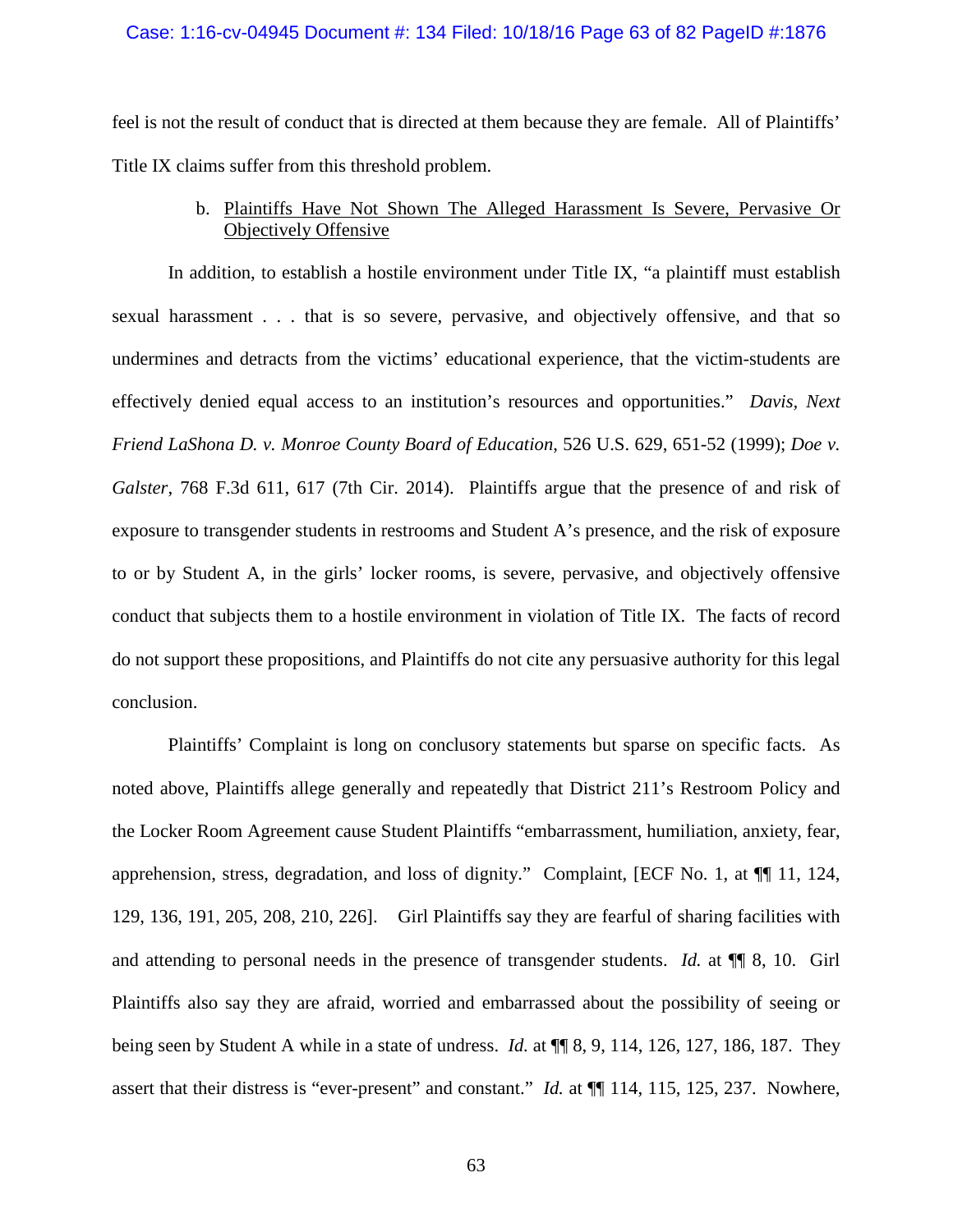## Case: 1:16-cv-04945 Document #: 134 Filed: 10/18/16 Page 64 of 82 PageID #:1877

however, do Plaintiffs allege they ever have seen Student A undressed or that Student A has seen any Girl Plaintiff undressed if that Student Plaintiff wanted not to be seen in that state. Moreover, the risk of that occurring is very low given the privacy protections put in place by District 211, the alternative facilities available for any student who does not want to use the common restrooms or locker rooms, and Student A's undertakings in the locker room agreement concerning her use of the girls' locker room.

Generalized statements of fear and humiliation are not enough to establish severe, pervasive or objectively offensive conduct. General allegations have been held to be insufficient to establish a Title IX violation. *See*, *e.g.*, *Trentadue v. Redmon*, 619 F.3d 648, 654 (7th Cir. 2010) (finding undeveloped allegations of student-on-student harassment cannot establish a Title IX claim); *Gabrielle M. v. Park Forest-Chicago Heights, Ill. Sch. Dist. 163*, 315 F.3d 817, 822 (7th Cir. 2003) (finding accusation that a student did "nasty stuff" is insufficient to state a Title  $IX$ ).

# i. The mere presence of transgender students in restrooms or locker rooms is not severe, pervasive, or objectively offensive conduct

It is important to recognize that Title IX does not say schools cannot allow males and females to use the same restrooms or locker rooms under any circumstances. "Title IX is a broadly written general prohibition on [sex] discrimination, followed by specific, narrow exceptions to that broad prohibition." *Jackson*, 544 U.S. at 175. One of those exceptions says that a school "may provide separate toilet, locker room, and shower facilities on the basis of sex, but such facilities provided for students of one sex shall be comparable to such facilities provided for students of the other sex." 34 C.F.R. § 106.33. Nowhere does Title IX or its regulations say that schools must provide single-sex facilities. During oral argument on Plaintiffs' Motion for Preliminary Injunction, Plaintiffs' counsel conceded that Title IX is written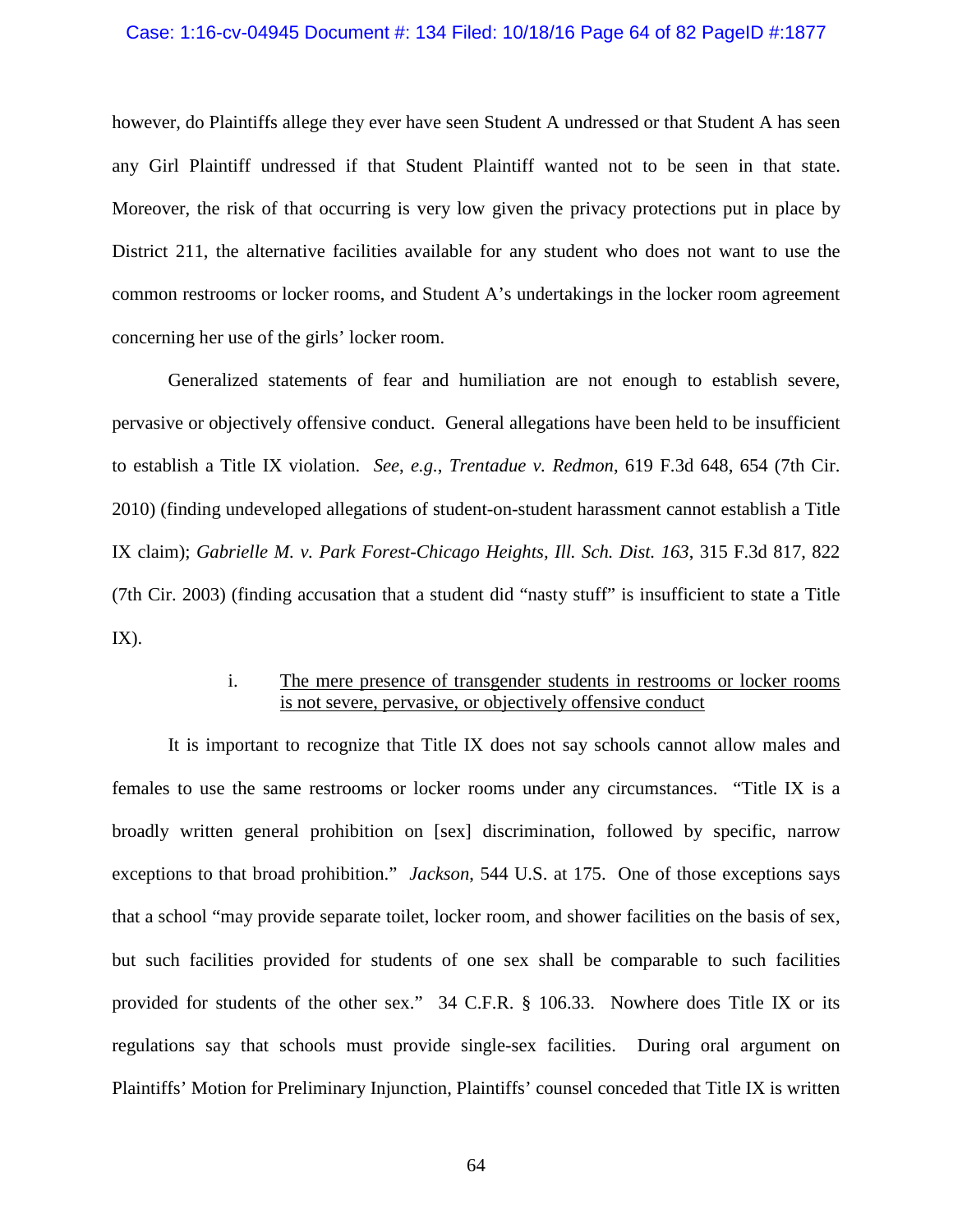## Case: 1:16-cv-04945 Document #: 134 Filed: 10/18/16 Page 65 of 82 PageID #:1878

permissively with respect to single-sex facilities. Oral Argument Transcript, [ECF No. 127, at 34]. Title IX does not require schools to provide separate facilities; it allows schools to do so as long as they provide comparable facilities for males and females. In other words, Title IX permits schools to decide whether to have sex-segregated restrooms, and gender-neutral restrooms do not *per se* violate Title IX as long as all students' privacy interests are protected. Therefore, the foundation upon which Plaintiffs build much of their Title IX argument—that it is a violation of Title IX for a biological boy to use a restroom also used by a biological girl under any circumstances—does not hold the weight Plaintiffs place on it.

The mere presence of a transgender student in a restroom or locker room does not rise to the level of conduct that has been found to be objectively offensive, and therefore hostile, in other cases. *See*, *e.g.*, *Davis*, 526 U.S. at 653 (holding that over a period of five months, a fifthgrade male student harassed the plaintiff, a fifth-grade female student, by engaging in sexually suggestive behavior, including attempting to touch the plaintiff's breasts and genital area, rubbing against the plaintiff and making vulgar statements); *Vance v. Spencer County Public School Dist.*, 231 F.3d 253, 259-60 (6th Cir. 2000) (finding that a female student was repeatedly propositioned, groped and threatened and was also stabbed in the hand; during one incident, two boys held her hands while other male students grabbed her hair and started yanking off her shirt); *Murrell v. School Dist. No. 1, Denver, Colo.,* 186 F.3d 1238, 1243-44 (10th Cir. 1999) (finding that a disabled female student was sexually assaulted by a male student on multiple occasions); *Seiwert v. Spencer-Owen Community School Corporation*, 497 F. Supp. 2d 942, 953 (S.D. Ind. 2007) (holding that the alleged harassment suffered by a male eighth-grade student, which included being called "faggot," being kicked by several boys during a dodge ball game, and receiving death threats, if proven, amounted to severe and pervasive conduct that was objectively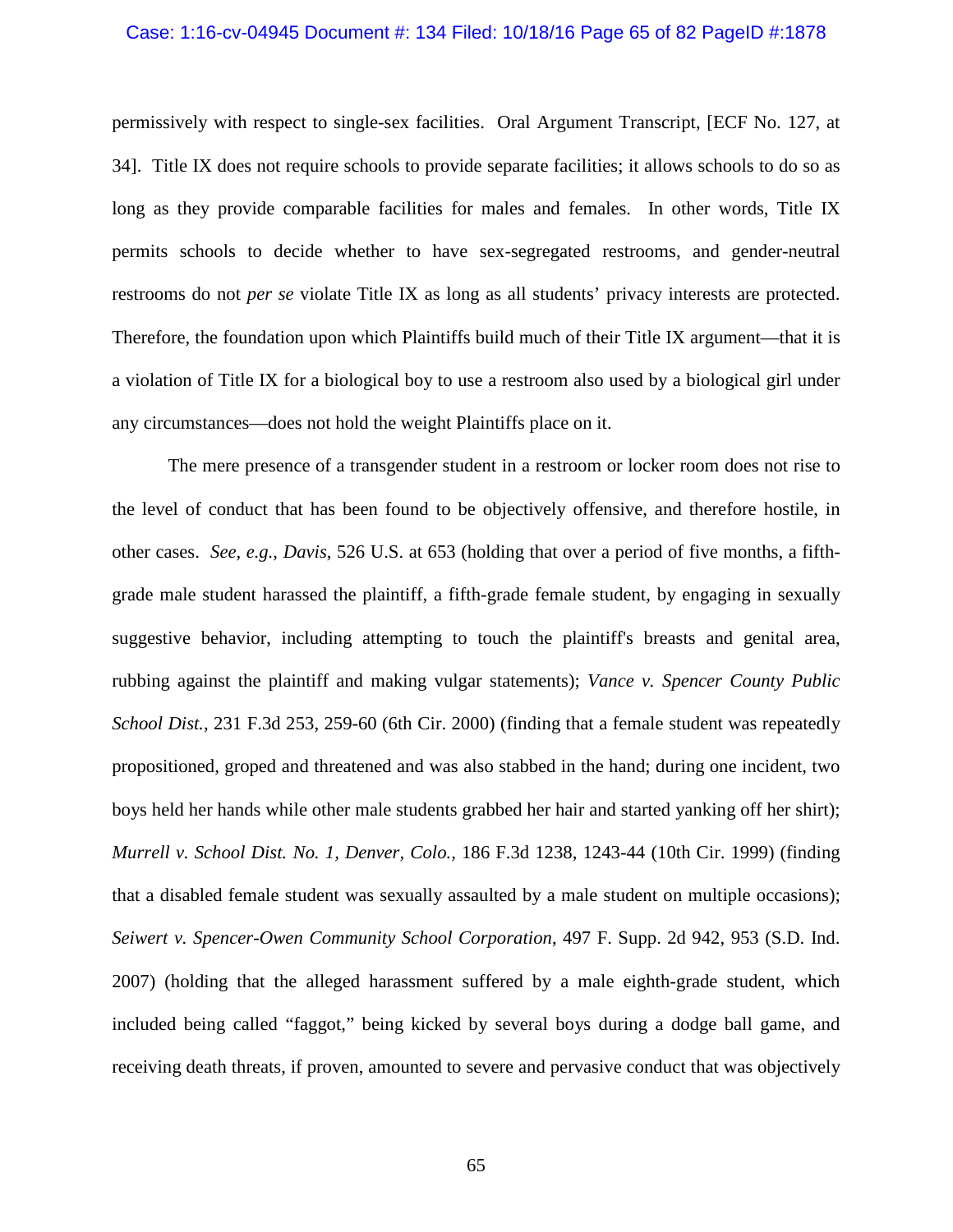#### Case: 1:16-cv-04945 Document #: 134 Filed: 10/18/16 Page 66 of 82 PageID #:1879

offensive); *Bruning ex rel. v. Carrol County Sch. Dist.*, 486 F. Supp. 2d 892, 917 (N.D. Iowa 2007) (finding repeated acts of touching and sexual groping were objectively offensive); *Snelling v. Fall Mountain Regional Sch. Dist.,* 2001 WL 276975, at \*1-3 (D.N.H. 2001) (finding widespread peer harassment, both verbal and physical, which involved referring to the plaintiff as a homosexual, as well as some harassment by coaches); *see also Cruzan v. Special Sch. Dist. No. 1.*, 294 F.3d 981, 983 (8th Cir. 2002) (finding mere presence of transgender female teacher in women's faculty restroom did not create a hostile environment for cisgender female teachers).

Plaintiffs rely on *People v. Grunau*, 2009 WL 5149857 (Cal. Ct. App. Dec. 29, 2009), which Plaintiffs acknowledge is an unpublished opinion that is not to be cited under the California Rules of Courts. In that case, a man with two previous convictions for sexually molesting a 5-year-old girl and a 10-year-old girl was caught staring at a teenager showering in a locker room. *Grunau* has absolutely nothing in common with this case.

In addition, Plaintiffs cite *New Jersey Division of Youth & Family Services v. M.R.*, 2014 WL 1977014 (N.J. Super. Ct. App. Div. Feb. 25, 2014), for the proposition that "allowing [a] teen girl to be unclothed and shower with a biological male risked mental and emotional injury." Plaintiffs' Opening Brief, [ECF No. 23, at 22]. In that case, however, the biological male who showered with the girl was her father, who also was accused of having sexual relations with his under-aged niece. *M.R.*, 2014 WL 1977014, at \*1. Again, this case is not remotely similar.

Plaintiffs' Title VII cases similarly are inapposite and improperly equate allowing transgender students to use restrooms consistent with their gender identity and a transgender girl to use the girls' locker rooms with sexual deviancy. Plaintiffs cite *Lewis v. Triborough Bridge and Tunnel Authority*, 31 F. App'x 746 (2nd Cir. 2002), which is another decision that is unpublished and does not have any precedential effect, for the proposition that the defendant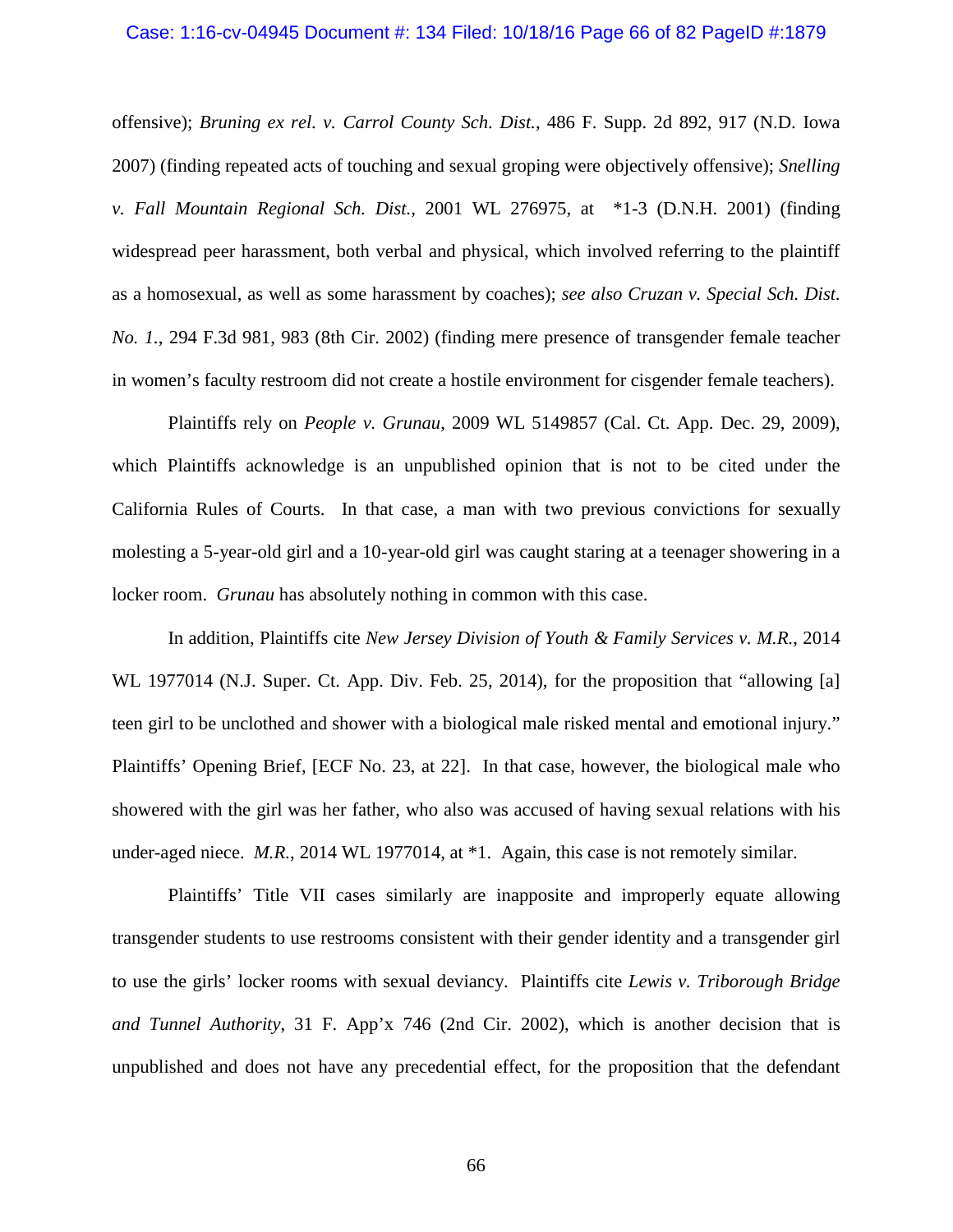## Case: 1:16-cv-04945 Document #: 134 Filed: 10/18/16 Page 67 of 82 PageID #:1880

company created a hostile environment when it allowed male cleaners inside the women's locker room while female employees were changing clothes. Plaintiffs, however, omit that the cleaning service employees were leering at the female plaintiff and would crowd the entrance of the locker room, forcing her to "run the gauntlet" and physically brush up against them. *Lewis v. Triborough Bridge and Tunnel Authority*, 77 F. Supp. 2d 376, 377 (S.D.N.Y. 1999). And the supervisor used lewd and objectively offensive words when referring to the employees who complained of the conduct. *Id.* at 378. Nothing of that sort is alleged to have occurred in this case.

# ii. Any risk of unwanted exposure is mitigated effectively by the privacy protections and alternatives provided by District 211

Plaintiffs maintain that the presence of a transgender student in a restroom or locker room with cisgender students violates Title IX because it creates a risk that students will see each other in an unclothed or partially clothed state by virtue of their sharing these facilities, and that is a severe, pervasive and objectively offensive hostile environment. The risk of unwanted exposure in this case, however, is substantively mitigated and reduced by the privacy protections that District 211 provides in the restrooms and locker rooms, and by the alternative facilities it provides for students who do not want to use the common facilities.

District 211 agreed in the Locker Room Agreement to install and maintain "sufficient privacy curtains (private changing stations) within the girls' locker rooms to accommodate . . . any students who wish to be assured of privacy while changing." Locker Room Agreement, [ECF No. 21-3, at 3]. The District has installed 13 private stalls, a curtained shower, and privacy curtains on two pre-existing private changing and showering stalls in the girls' physical education locker room at Fremd High School. Kovack's Declaration, [ECF No. 78-1, at ¶

67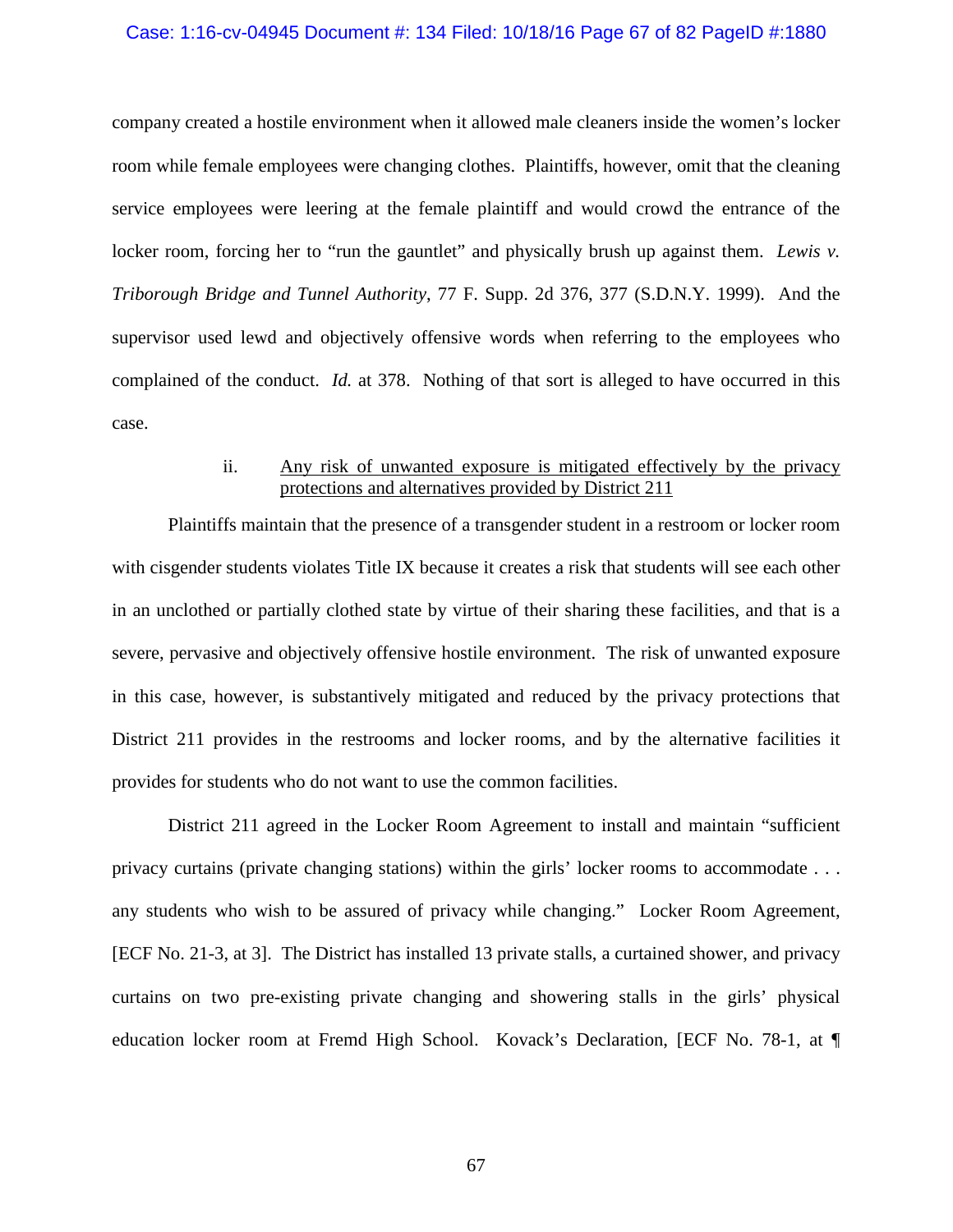#### Case: 1:16-cv-04945 Document #: 134 Filed: 10/18/16 Page 68 of 82 PageID #:1881

15(a)].<sup>[27](#page-67-0)</sup> The record shows that District 211 also has installed private changing stalls in the boys' locker room at Fremd High School. *Id.* The District agreed to provide "reasonable alternative[s]" to female students who request "additional privacy . . . beyond the private changing stations," including use of a single-use facility. Locker Room Agreement, [ECF No. 21-3, at 3]. Separate from the Locker Room Agreement, District 211 has informed parents that "an alternative changing area" will be made available upon request. Kovack's Declaration, [ECF No. 78-1, at  $\P$  15(b)].

Plaintiffs allege there are no privacy stalls for changing clothes or showering in the girls' swim or gymnastics locker rooms. Complaint, [ECF No. 1, at ¶¶ 172, 174]. The District does not appear to dispute this fact. But Student A has completed her swim requirements for graduation, and she informed OCR that she did not intend to take any more physical education classes that include swimming. Letter of Findings, [ECF No. 21-10, at 6]. Therefore, the fact that there are no privacy options available in the swim locker room is not enough for Plaintiffs to satisfy their burden of showing a likelihood of success that the District's failure to provide privacy options in that locker room is severe, pervasive or objectively offensive conduct. There are no allegations, let alone evidence, that Student A is using or intends to use the swim locker room to change her clothes or that other students are forced to change their clothes in the swim locker room when Student A is or will be present. The mere risk that Student A might change clothes or shower in the girls' swim locker room when she has no reason to be there and is not

<span id="page-67-0"></span><sup>&</sup>lt;sup>27</sup> Plaintiffs allege that there are five privacy stalls in the physical education locker room for students to change their clothes. Complaint, [ECF No. 1, at ¶ 138]. The conflict appears to be that the District's reference is to privacy stalls for changing clothes and showering while Plaintiffs' reference only is to privacy stalls for changing clothes.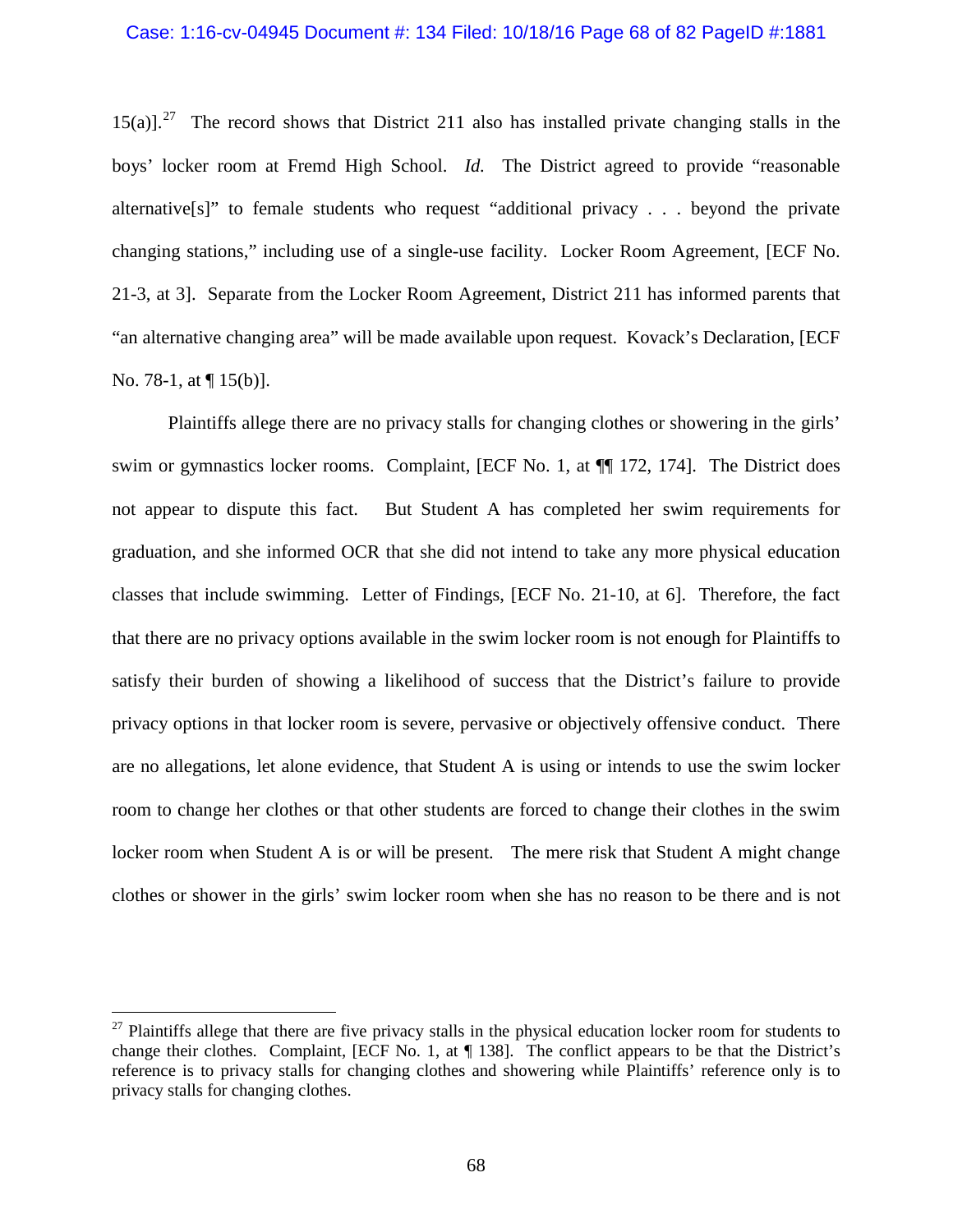## Case: 1:16-cv-04945 Document #: 134 Filed: 10/18/16 Page 69 of 82 PageID #:1882

enrolled in any required swim class does not create or contribute to a severe, pervasive or objectively offensive hostile environment.<sup>[28](#page-68-0)</sup>

In addition, although Plaintiffs allege there are open pole showers and no privacy curtains for changing clothes in the girls' gymnastics locker room, they do not allege that any girls, or more specifically Girl Plaintiffs, use the showers, or want to use the showers but cannot do so because Student A is present. To the contrary, in the Letter of Findings, OCR said girls on the gymnastics team do not shower in the gymnastics locker room. Letter of Findings, [ECF No. 21- 10, at 7]. So, the only issue in the gymnastics locker rooms appears to be that there are no privacy stalls available for students to use when changing into or out of their uniforms. Girl Plaintiffs allege Student A changed clothes in the gymnastics locker room once "while girls were present." Complaint, [ECF No. 1, at ¶ 96]. Plaintiffs, however, do not allege any Girl Plaintiff was present on this occasion nor do they allege any Girl Plaintiff, or any other girl, saw any private part of Student A's body or even that any part of her body was visible on that occasion. This is not evidence of a severe, pervasive, or objectively offensive hostile environment. Moreover, students who do not want to change or shower in the swim or gymnastics locker rooms can use the physical education locker room, which provides privacy protections, or an alternative facility, including a single-use space.

Plaintiffs also allege a number of other girls' athletic team locker rooms in the high school "are open to a male student's use." *Id.* at ¶ 190. But there is nothing specific pled in the Complaint or anywhere in the record to indicate that District 211 would allow cisgender boy students to have access to the girls' team locker rooms or that any transgender girl wants or intends to use any of those locker rooms. A hostile environment and allegations of severe,

<span id="page-68-0"></span><sup>&</sup>lt;sup>28</sup> There is no allegation, evidence or argument that any other transgender girl student uses or intends to use the swimming locker room.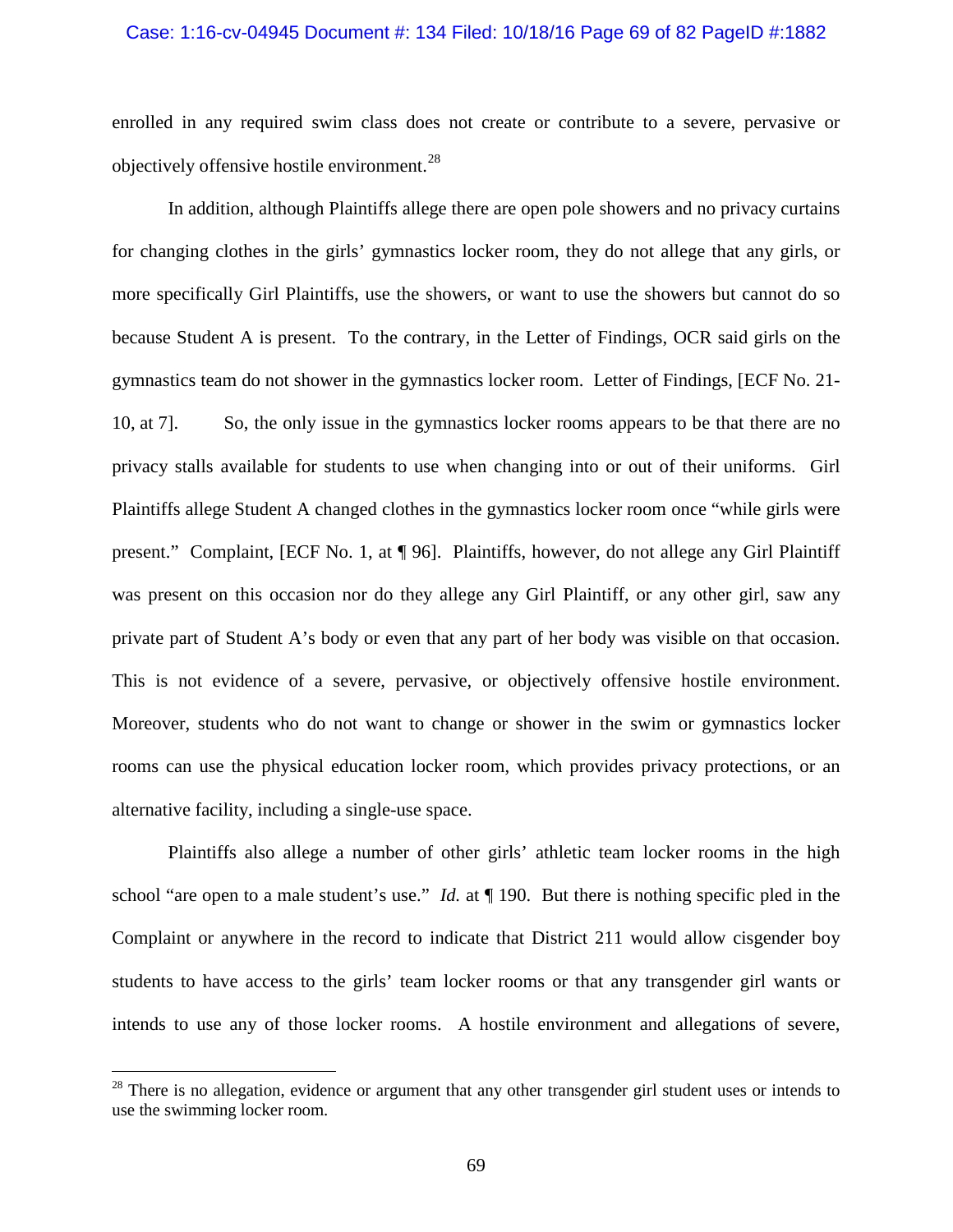#### Case: 1:16-cv-04945 Document #: 134 Filed: 10/18/16 Page 70 of 82 PageID #:1883

pervasive and objectively offensive conduct have to be based on something more than speculation and conjecture.

Finally, according to Girl Plaintiffs, they are ridiculed and harassed by their classmates if they choose to change clothes in the privacy stalls provided in the girls' physical education locker room. *Id.* at  $\P$  140-147. Plaintiffs do not allege that District 211 was aware of this inappropriate conduct before the Complaint was filed (no complaint to the administration, for example, is alleged) nor is it clear that the District's policies are responsible for this alleged conduct by Girl Plaintiffs' classmates. In any event, this isolated or sporadic conduct is not the kind of severe, pervasive, objectively offensive conduct that has been held to violate Title IX.

Plaintiffs' challenge to the Restroom Policy also is short on facts necessary to show a hostile environment. There are private toilet stalls in the restrooms. Even considering the alleged gaps in the stalls above and below the doors, and on the sides of the doors, there is nothing objectively offensive about Girl Plaintiffs having to use the restroom when Student A also is using the restroom, or about any Student Plaintiff using the same restroom as a transgender student whose sex assigned at birth is different than theirs. There is nothing to indicate that the gaps in the stalls make it likely or even possible for someone to observe anything that occurs in the stall if the person inside the stall does not want that to happen. There are no allegations that Student A, or any other transgender student, has harassed anyone in the restroom other than by her mere presence. Moreover, there undoubtedly are remedies within the schools for situations when any student acts in a threatening, harassing, or inappropriate way in a restroom. *See also Cruzan,* 294 F.3d at 984 ("We agree with the district court that Cruzan failed to show the school district's policy allowing [a transgender female teacher] to use the women's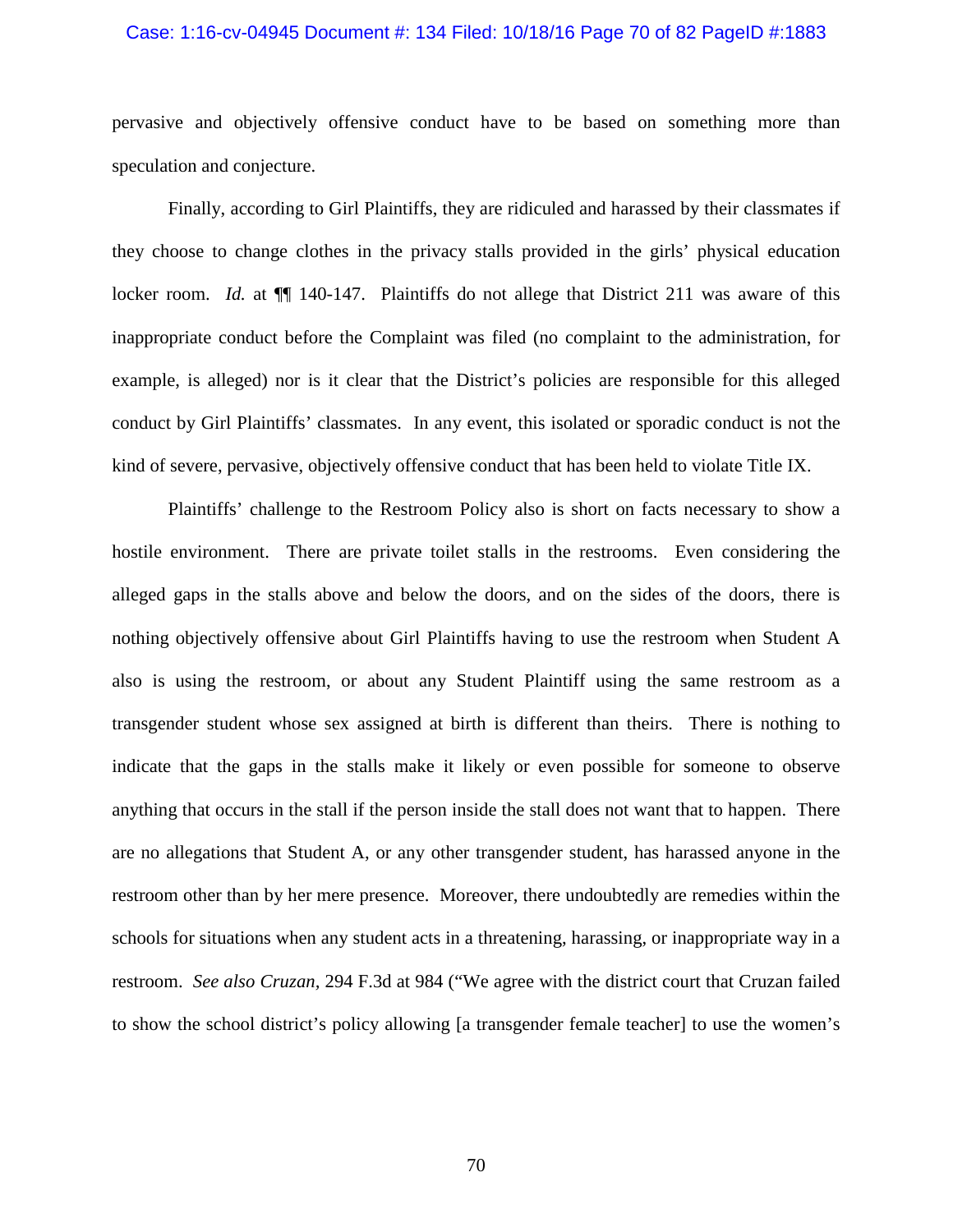## Case: 1:16-cv-04945 Document #: 134 Filed: 10/18/16 Page 71 of 82 PageID #:1884

faculty restroom created a working environment that rose to the level of [sexual harassment or a hostile environment].").

In summary, the allegations in Plaintiffs' Complaint are not comparable to the type of conduct that has been found to be severe, pervasive and objectively offensive in violation of Title IX. The Court is not persuaded that there is anything objectively offensive about a transgender student being present in a restroom or Student A being present in a locker room when at no time is his or her unclothed body exposed to any Student Plaintiff, the risk of that happening is substantially mitigated by the various privacy protection put in place by District 211 and Student A's undertakings in the Locker Room Agreement, and any Student Plaintiff who does not want to expose his or her body to a transgender student or anyone else is not compelled to do so. The risk of an unwanted exposure under these circumstances is minimal and not so severe, pervasive, or objectively offensive as to constitute a hostile environment much less a hostile environment that denies any Student Plaintiff access to any educational benefits.

# iii. There is no evidence Girl Plaintiffs have been denied access to any educational opportunities or benefits

Finally, Plaintiffs assert in a conclusory and generalized manner that the Locker Room Agreement and the Restroom Policy "have had and continue to have a profoundly negative effect of the girls' access to educational opportunities, benefits, programs, and activities at their schools." Complaint, [ECF No. 1, at  $\P$  12]. Plaintiffs give five examples: (1) some girls avoid the locker rooms; (2) one girl wears her gym clothes underneath her regular clothes; (3) other girls change quickly in the locker rooms and avoiding all conversation and eye contact; (4) some girls avoid the restrooms as long as possible; and (5) other girls spend time trying to find an empty restroom and therefore risk being tardy to class. *Id.* There are, however, no specific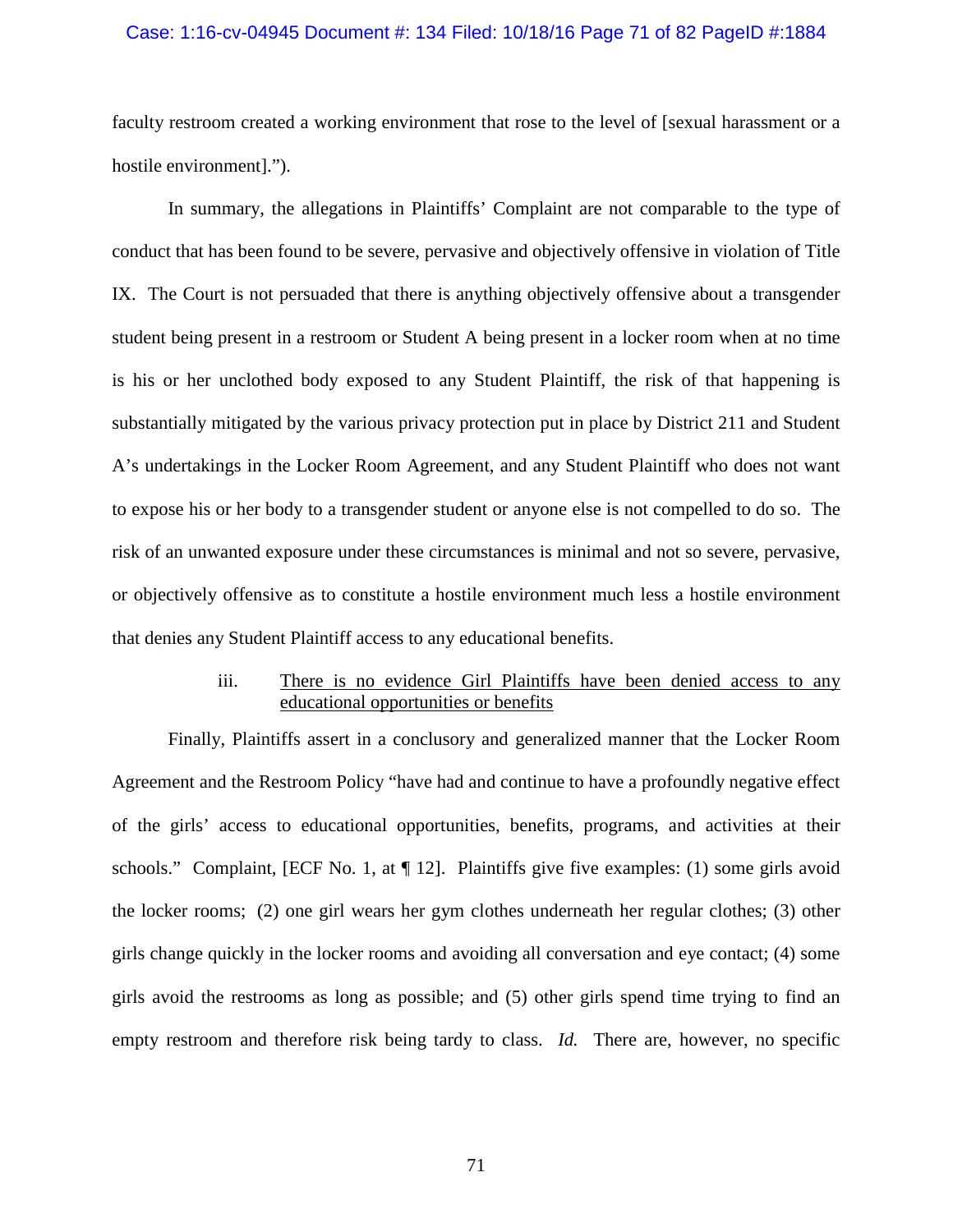#### Case: 1:16-cv-04945 Document #: 134 Filed: 10/18/16 Page 72 of 82 PageID #:1885

allegations that Plaintiffs have been excluded from "participation in" or "denied the benefits of" any education opportunity, class or program as required by Title IX. *See* 20 U.S.C. § 1681(a).

An action under Title IX lies only when the behavior at issue denies a victim equal access to education. *Davis*, 526 U.S. at 652. The harassment must have a "concrete, negative effect" on the victim's education. *Id.* at 654. Examples of a negative impact on access to education may include dropping grades, *id.* at 634, becoming homebound or hospitalized due to harassment, *see Murrell,* 186 F.3d at 1248-49, and suffering physical violence, *see Vance,* 231 F.3d at 259.

Here, there is no evidence Girl Plaintiffs have been denied access to any educational opportunity or benefit. Plaintiffs do not allege, for instance, they have stopped going to gym class, quit an extracurricular activity, started getting lower grades, or struggled to focus during class. Instead, the only effect on their educational opportunities they identify is the risk of running late to class when using more remote restrooms and locker rooms they think will not be used by a transgender student. Complaint, [ECF No. 1, at  $\P$ ] 12(e), 236]. There is no indication Plaintiffs actually have missed meaningful class time and that this in turn has negatively impacted their education. Therefore, they have not shown they have been denied equal access to any educational activities or programs.

Accordingly, for all of these reasons, the Court is not persuaded Plaintiffs have a likelihood of success in establishing a hostile environment in violation of Title IX based on transgender students use of the same high school restrooms as Student Plaintiffs, or Student A's use of the girls' locker rooms.

### c. Plaintiffs Have Not Shown The Facilities Are Not Comparable

By allowing Student A to use the girls' locker rooms at Fremd High School, Plaintiffs argue the locker room facilities for the girls provided by District 211 are inferior to the facilities

72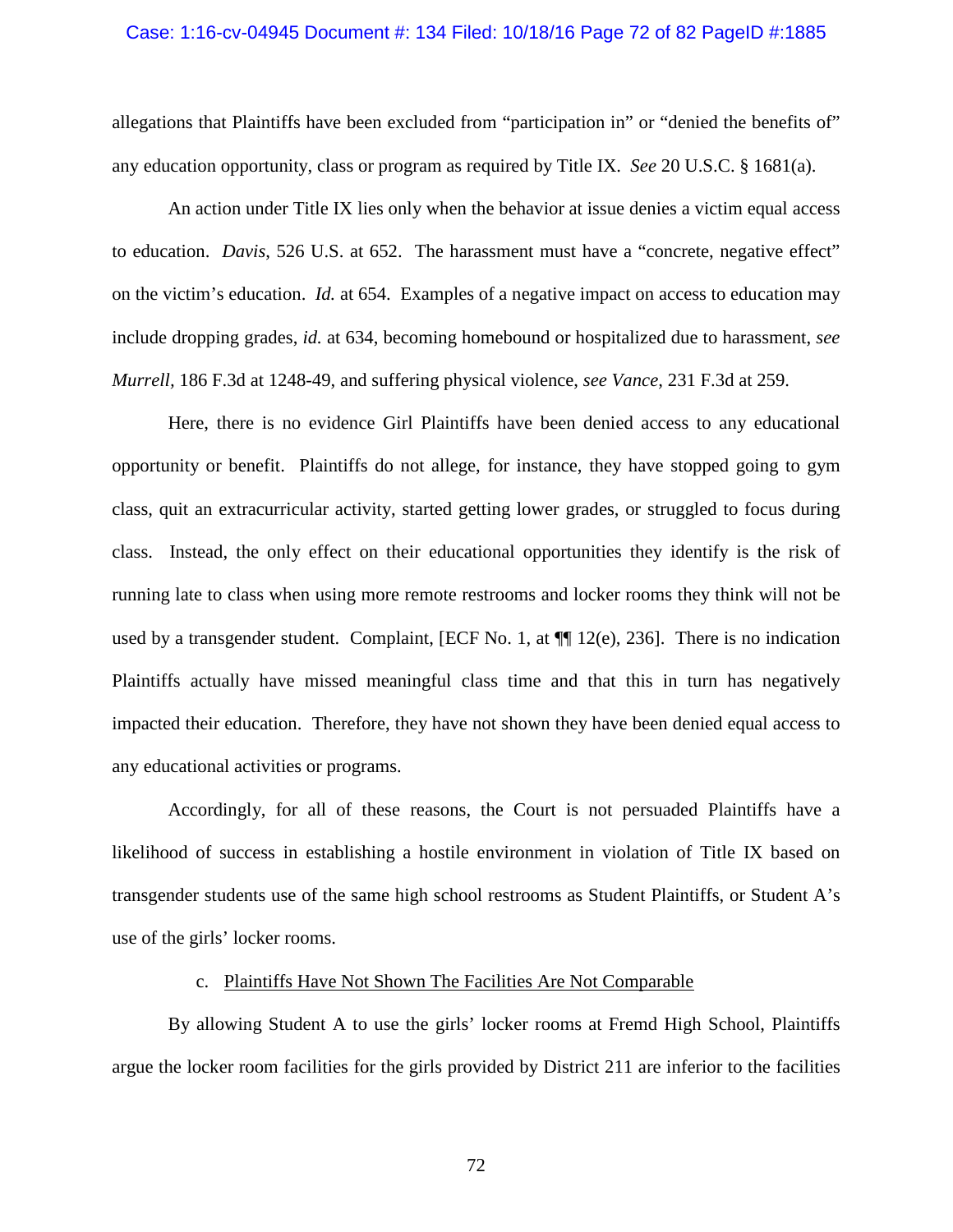#### Case: 1:16-cv-04945 Document #: 134 Filed: 10/18/16 Page 73 of 82 PageID #:1886

provided for the boys in violation of Title IX. Plaintiffs argue that the girls' locker rooms are inferior to the boys' locker rooms for two reasons: (1) the girls have to share a locker room with a biological boy while the boys do not have to share a locker room with a biological girl; and (2) the alternate private single-use facilities for girls to use if they do not want to use the common locker room are inferior to the boys' locker room. Plaintiffs' Opening Brief, [ECF No. 23, at 18- 19].

Plaintiffs do not dispute that the physical facilities provided for the boys' and girls' restrooms and locker rooms are comparable. Plaintiffs' argument is based on the fact the Locker Room Agreement allegedly creates inferior facilities for girls because of who is permitted to use the girls' locker rooms, *i.e*., the girls have to share a locker room with a transgender student and the boys do not. However, even though Plaintiffs allege the boys do not have to share a locker room with a transgender student, District 211 has represented it will provide similar access for a transgender boy wanting to use the boys' locker room with the same privacy accommodations. *See* District 211's Response Brief, [ECF No. 78, at 22 n.9].

When Plaintiffs filed their Motion for Preliminary Injunction, Student A was the only transgender student who had asked District 211 to allow her to use locker rooms consistent with her gender identity. At oral argument on Plaintiffs' Motion, Intervenor-Defendants' counsel stated that Student C, a transgender boy, recently began his freshman year at a District 211 high school. Based on District 211's representation that it would provide similar access to the boys' locker rooms for transgender boys, the Court is not persuaded Plaintiffs have a likelihood of success in establishing that District 211 is violating Title IX by not providing comparable facilities for all students. District 211's Response Brief, [ECF No. 78, at 22 n.9].

73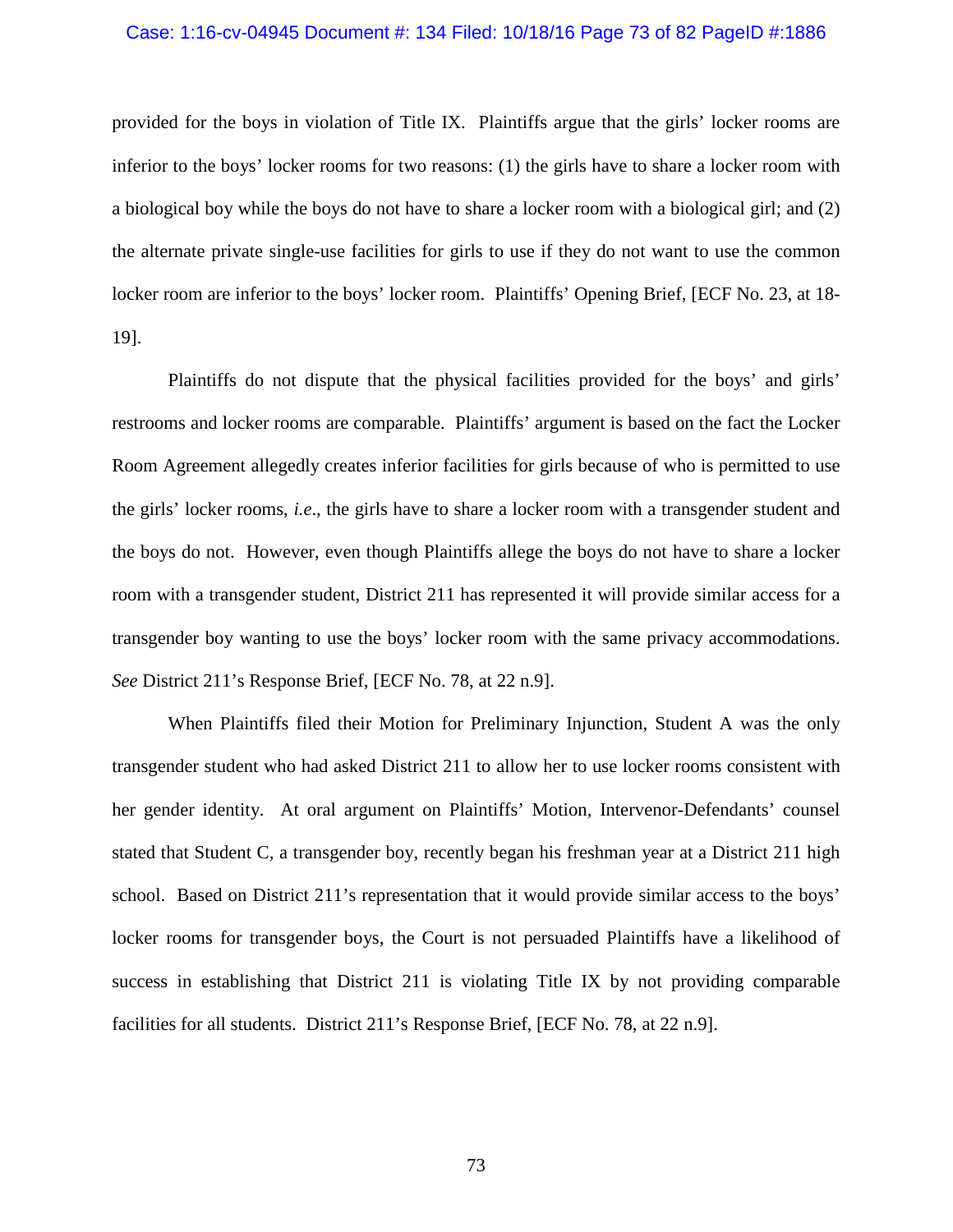#### Case: 1:16-cv-04945 Document #: 134 Filed: 10/18/16 Page 74 of 82 PageID #:1887

The Court also is not persuaded that the alternate single-use facilities District 211 provides for students who do not want to use common restrooms or locker rooms have to be comparable to the common facilities. Plaintiffs do not cite any case to support that proposition. District 211 provides comparable locker room facilities for boys and girls, and the fact that District 211 provides alternate single-use facilities that offer greater privacy options for students who want additional privacy does not change the fact that the District offers comparable common facilities for all students. As far as the Court can tell on this record, the boys' and girls' locker rooms at Fremd High School are comparable in all respects. Student Plaintiffs who choose to use the alternate single-use facilities with additional privacy protections cannot complain that the alternate facilities are not "comparable" to the main facilities offered to boys and girls, which they have chosen not to use. There is no allegation that the alternative facilities made available for boys and girls are not comparable.

Accordingly, for all of these reasons, the Court finds Plaintiffs do not have a likelihood of success on the merits of their claims that District 211 is violating Title IX.

### **B. Irreparable Harm**

To satisfy the second threshold requirement for a preliminary injunction, Plaintiffs must show there is a likelihood—more than a mere possibility—they will suffer irreparable harm. *Winter v. Nat'l Res. Def. Council, Inc.*, 555 U.S. 7, 20 (2008); *Michigan v. U.S. Army Corps of Engineers*, 667 F.3d 765, 788 (7th Cir. 2011). Harm "is 'irreparable' where it 'cannot be prevented or fully rectified by the final judgment after trial.'" *Girl Scouts*, 549 F.3d at 1089 (quoting *Roland Mach. Co. v. Dresser Indus., Inc.*, 749 F.2d 380, 386 (7th Cir. 1984)). Phrased another way, harm is irreparable when it is "difficult—if not impossible—to reverse." *Michigan*, 667 F.3d at 788.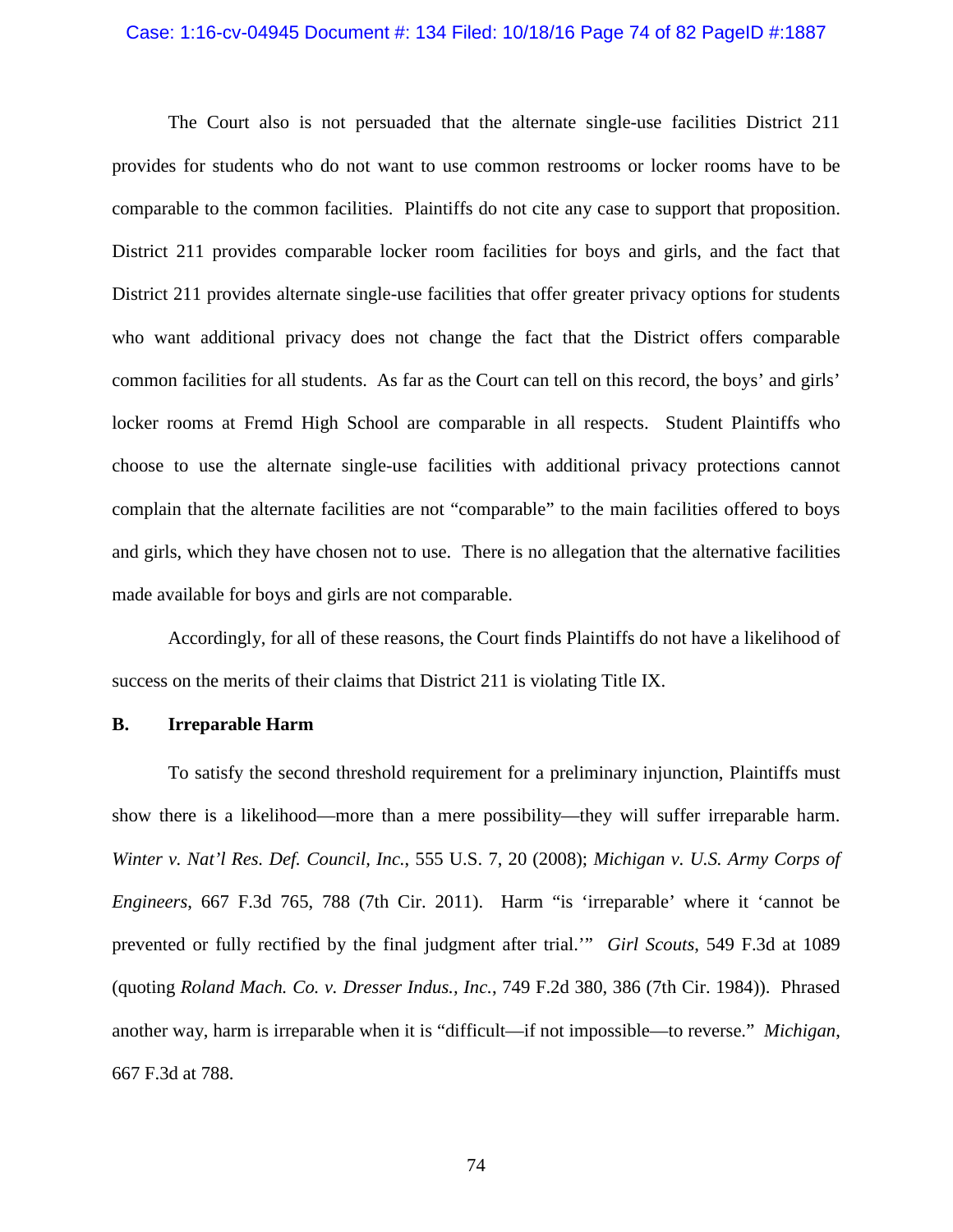## Case: 1:16-cv-04945 Document #: 134 Filed: 10/18/16 Page 75 of 82 PageID #:1888

Plaintiffs devote scant space—just three short paragraphs out of 50-plus pages of briefing in support of their Motion for Preliminary Injunction—to irreparable harm. Plaintiffs raise two undeveloped arguments. They contend that irreparable harm is presumed when a party establishes a likely constitutional violation. Plaintiffs' Reply Brief, [EFC No. 94], at 24. And they assert that Student Plaintiffs are being forced to endure a "per se hostile educational environment." *Id.* Both of these arguments rely on the premise that Plaintiffs' underlying constitutional and Title IX claims have merit. As already explained, however, Plaintiffs have not shown they are likely to prevail on either their constitutional claim or their Title IX claims.

Plaintiffs also assert in a conclusory and generalized manner that Girl Plaintiffs are suffering from an impaired "access to educational opportunities, benefits, programs, and activities." Complaint, [ECF No. 1, at ¶ 13]. "[L]ack of access to classes and related programs, services, and activities can constitute irreparable injury for purposes of a preliminary injunction." *P.P. v. Compton Unified Sch. Dist.*, 135 F. Supp. 3d 1126, 1148 (C.D. Cal. 2015). Even when access is denied, though, movants may be required to show more to establish irreparable harm. *Sellers v. Univ. of Rio Grande*, 838 F. Supp. 2d 677, 687 (S.D. Ohio 2012) (noting that there is "some authority for the proposition that an interruption in an educational program is not, of itself, an irreparable injury" and also "contrary case law" that finds irreparable harm "especially when the denial of an educational opportunity is coupled with other types of harm").

As discussed above, Plaintiffs do not allege that Girls Plaintiffs have stopped going to physical education class, quit an extracurricular activity, received lower grades, or struggled to focus during class. Instead, the only effect on Girl Plaintiffs' educational opportunities that Plaintiffs identify is the risk of running late to class if they use more remote restrooms and locker rooms in the school to avoid using a restroom or locker room with a transgender student.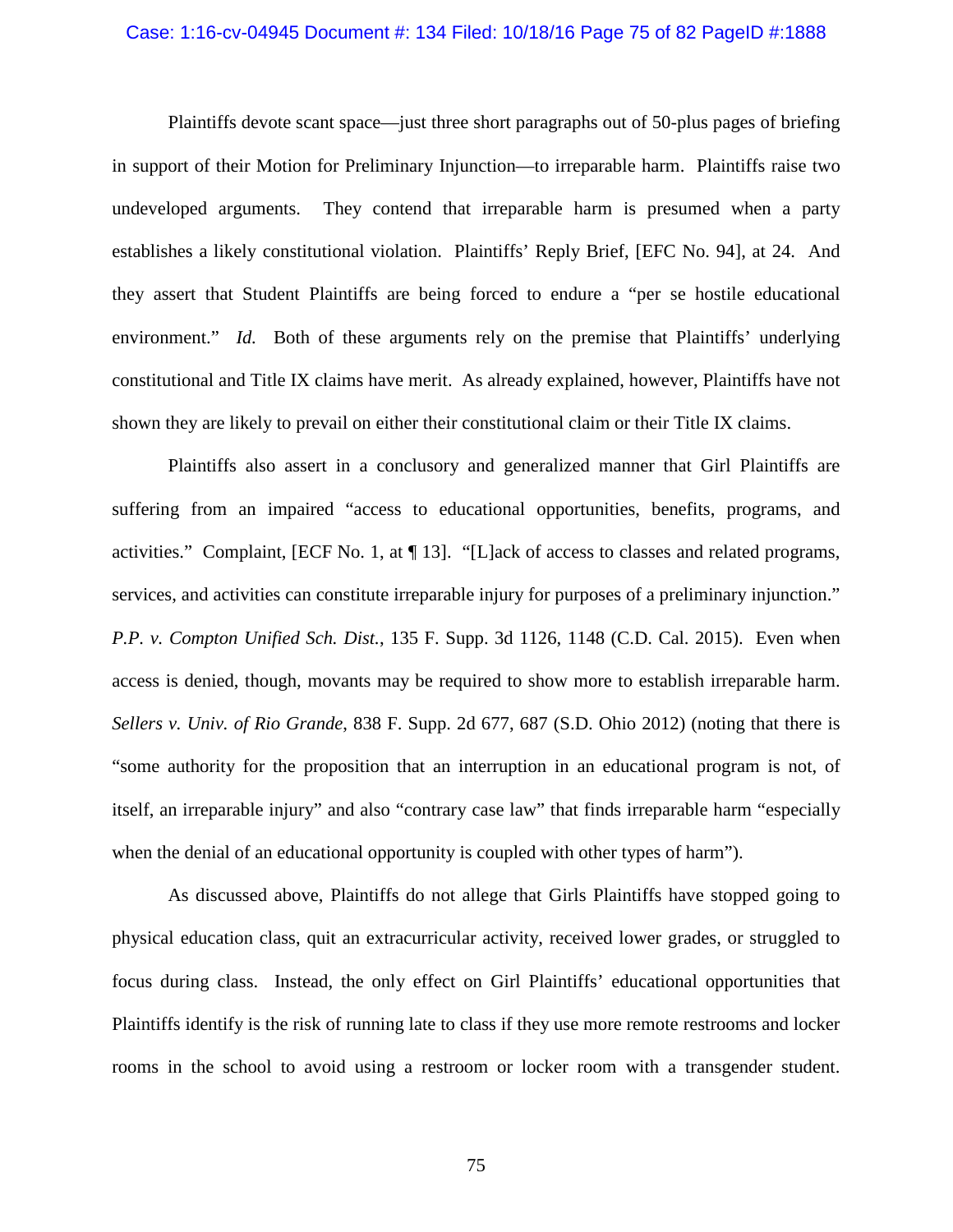#### Case: 1:16-cv-04945 Document #: 134 Filed: 10/18/16 Page 76 of 82 PageID #:1889

Complaint, [ECF No. 1, at  $\P$  12(e), 236. There is no indication that anything has negatively impacted Girl Plaintiffs' education. Therefore, Plaintiffs have not shown this speculative harm is irreparable.

Student Plaintiffs' main irreparable harm argument boils down to their contention that they are suffering "embarrassment, humiliation, anxiety, fear, apprehension, stress, degradation, and loss of dignity," which the Court will refer to as "emotional distress" for short, when they use restrooms in the presence of a transgender student or locker rooms in the presence of Student A who they label a biological boy. *Id.* at ¶ 11 123, 124, 220, 226, 237. Sometimes, emotional harm can be serious enough to rise to the level of irreparable harm. *Moore v. Consol. Edison Co. of New York*, 409 F.3d 506, 511 (2d Cir. 2005); *Kennedy v. Sec'y of Army*, 191 F.3d 460, 460 n.5 (9th Cir. 1999); *Caspar v. Snyder*, 77 F. Supp. 3d 616, 640 (E.D. Mich. 2015); *Norsworthy v. Beard*, 87 F. Supp. 3d 1164, 1192 (N.D. Cal. 2015), *appeal dismissed and remanded*, 802 F.3d 1090 (9th Cir. 2015). But "emotional suffering is commonly compensated by monetary awards" in our legal system. *Bhd. of Locomotive Engineers & Trainmen v. Union Pac. R.R. Co.*, 2011 WL 221823, at \*5 (N.D. Ill. Jan. 24, 2011); *see also The Great Tennessee Pizza Co. Inc. v. Bellsouth Commc'ns*, 2010 WL 3806145, at \*2 (E.D. Tenn. Sept. 23, 2010). It is the "extraordinary circumstance[]" when emotional harm, standing alone, is so severe that money damages cannot rectify the harm after a final judgment. *Lore v. City of Syracuse*, 2001 WL 263051, at \*5 (N.D.N.Y. Mar. 9, 2001); *see also Colorado Wild Horse v. Jewell*, 130 F. Supp. 3d 205, 220 (D.D.C. 2015) ("Therefore, Plaintiffs' observation or contemplation of the stress and small risk of physical harm that the horses might suffer while being gathered—sincere as it might be—does not rise to the level of a cognizable, irreparable injury.").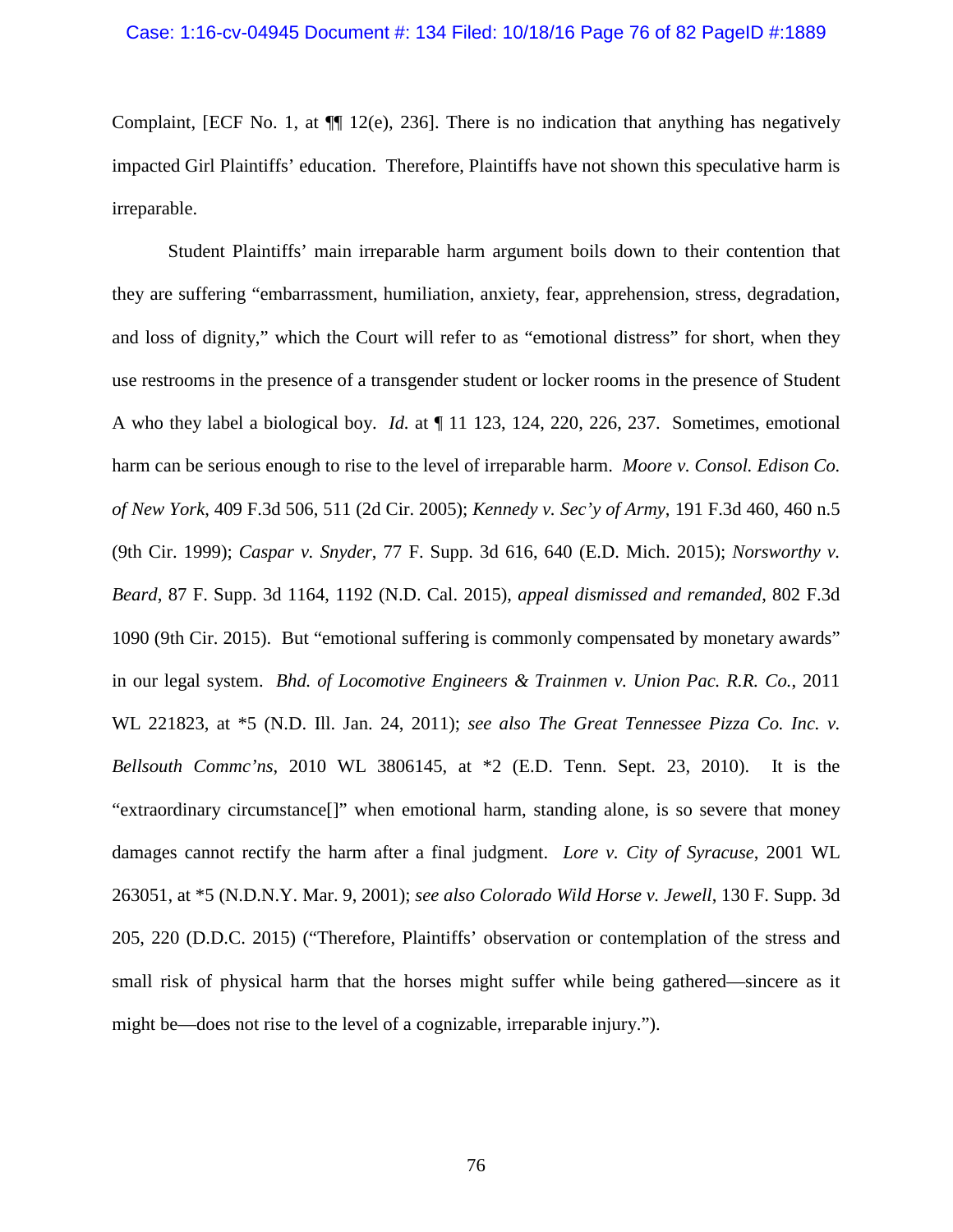## Case: 1:16-cv-04945 Document #: 134 Filed: 10/18/16 Page 77 of 82 PageID #:1890

In this case, Plaintiffs' allegations of emotional distress do not show Student Plaintiffs are suffering from distress that is so severe it is incapable of being rectified by money damages after a final judgment. Plaintiffs' general and conclusory claims to the contrary are insufficient to carry their burden. *See Lane v. Buckley*, --- Fed. App'x. --- , 2016 WL 1055840, at \*3 (10th Cir. Mar. 17, 2016) ("As a general rule, ... a district court should be wary of issuing an injunction based solely upon allegations and conclusory affidavits submitted by plaintiff.'") (quoting *Atari Games Corp. v. Nintendo of Am., Inc.,* 897 F.2d 1572, 1575 (Fed. Cir. 1990)); *Gatsinaris v. ART Corp. Sols., Inc.*, 2015 WL 3453454, at \*8 (C.D. Cal. May 29, 2015); *McDavid Knee Guard, Inc. v. Nike USA, Inc.*, 683 F. Supp. 2d 740, 749 (N.D. Ill. 2010). In addition, Plaintiffs' conclusory allegations of discomfort and distress, unsupported by the "who, what, where, when, why, and how" of what Student Plaintiffs are experiencing, are too speculative to justify injunctive relief. *See Winkler v. Eli Lilly & Co.*, 101 F.3d 1196, 1204 (7th Cir. 1996) (recognizing that it is an abuse of discretion to grant an junction "based on nothing but speculation and conjecture"); *see also Moore*, 409 F.3d at 511 ("We affirm the district court's conclusion[] . . . that the claim of psychological harm was too speculative to warrant preliminary relief."); *Holcomb v. California Bd. of Psychology*, 2015 WL 7430625, at \*4 (E.D. Cal. Nov. 23, 2015) ("Plaintiff likewise provides no factual support showing she is likely to suffer irreparable reputational or emotional harm."); *Aune v. Ludeman*, 2009 WL 1586739, at \*5 (D. Minn. June 3, 2009) ("Plaintiff argues that excessive stress 'may' induce or aggravate physical illness and mental or emotional disturbance, without a showing of any real threat of irreparable harm to himself.").

The fact that District 211 provides significant privacy protections and alternate facilities for students who, like Student Plaintiffs, are uncomfortable at the risk of encountering a transgender student in a state of undress also undermines Plaintiffs' ability to establish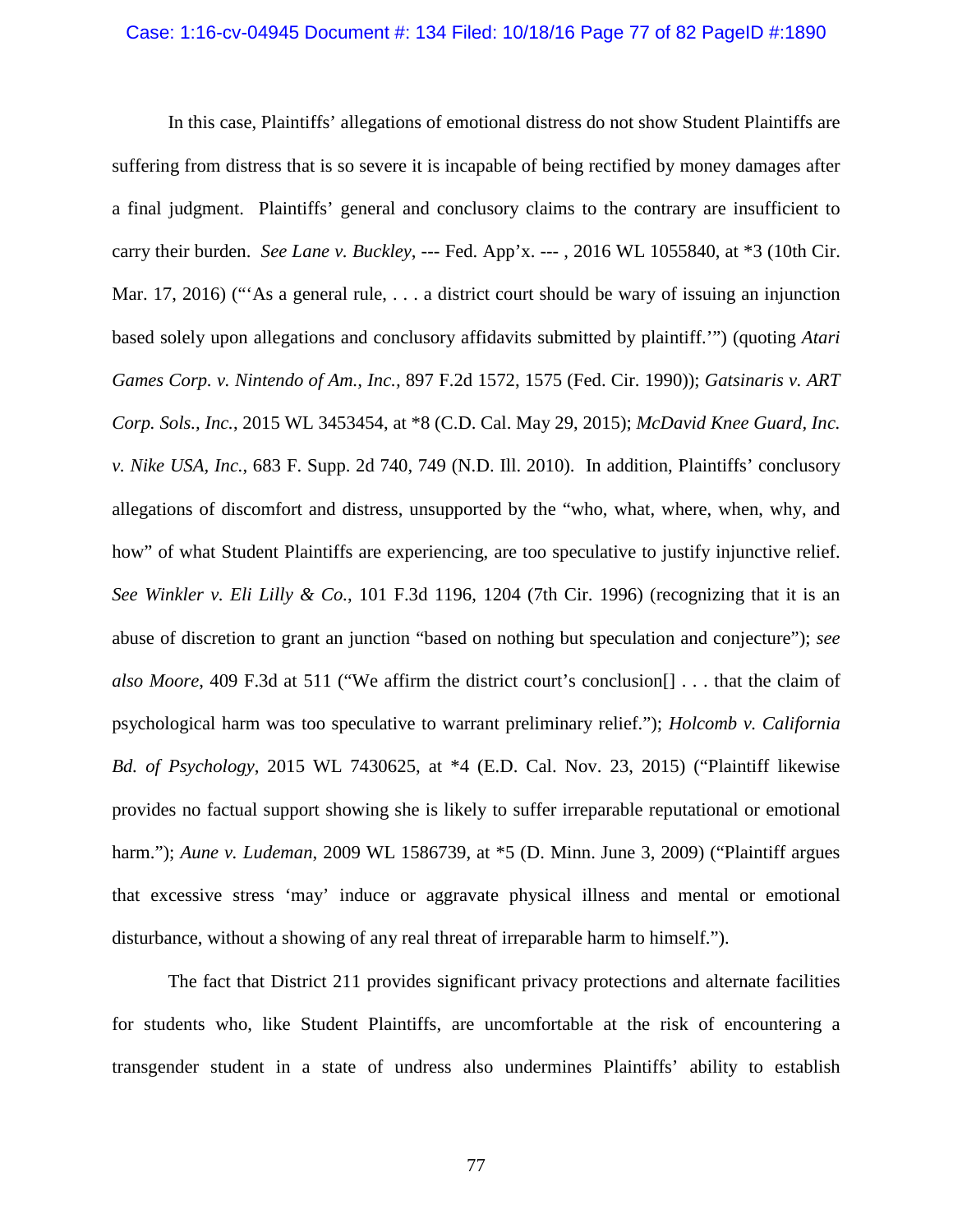#### Case: 1:16-cv-04945 Document #: 134 Filed: 10/18/16 Page 78 of 82 PageID #:1891

irreparable injury. In the context of a request for preliminary injunctive relief, the movants' failure to investigate potentially mitigating alternatives undermines any claim of irreparable harm. *Orth v. Wisconsin State Employees Union Council 24*, 2007 WL 1029220, at \*2 (E.D. Wis. Mar. 29, 2007). Further, harm is not irreparable if the moving parties fail to take advantage of readily available alternatives and thereby effectively inflict the harm on themselves. *Stuller, Inc. v. Steak N Shake Enterprises, Inc.*, 695 F.3d 676, 679 (7th Cir. 2012); *see also Contech Casting, LLC v. ZF Steering Sys., LLC*, 931 F. Supp. 2d 809, 818 (E.D. Mich. 2013) ("'[I]rreparable harm will not be found where alternatives already available to the plaintiff make an injunction unnecessary.'") (quoting *Curtis 1000, Inc. v. Youngblade*, 878 F. Supp. 1224, 1248 (N.D. Iowa 1995)).

Plaintiffs contend Student Plaintiffs are not using the privacy stalls because they are inadequate. Plaintiffs assert the stalls do not guarantee that Student Plaintiffs will not see or be seen by a transgender student in a state of undress. Complaint, [ECF No. 1, at ¶¶ 162-168, 228- 230]. Plaintiffs also point out that even if Student Plaintiffs use the stalls, they still will be sharing an intimate environment with a student who they perceive to be of the opposite sex. *Id.* at ¶¶ 155-161, 227, 259-261. None of these assertions is accurate with respect to the single-use alternatives that are available to both female and male students. Moreover, even if Plaintiffs were correct, that would not change the fact that the privacy stalls substantially reduce the risk Student Plaintiffs will see or be seen by a transgender student in a state of undress in the restrooms or locker rooms.

In addition, there is no evidence that the risk of being late to class and extracurricular activities, *id.* at ¶¶ 250-251, 254-257, will have a meaningful negative impact on Student Plaintiffs' education. Moreover, the mere inconvenience of walking to a facility that is farther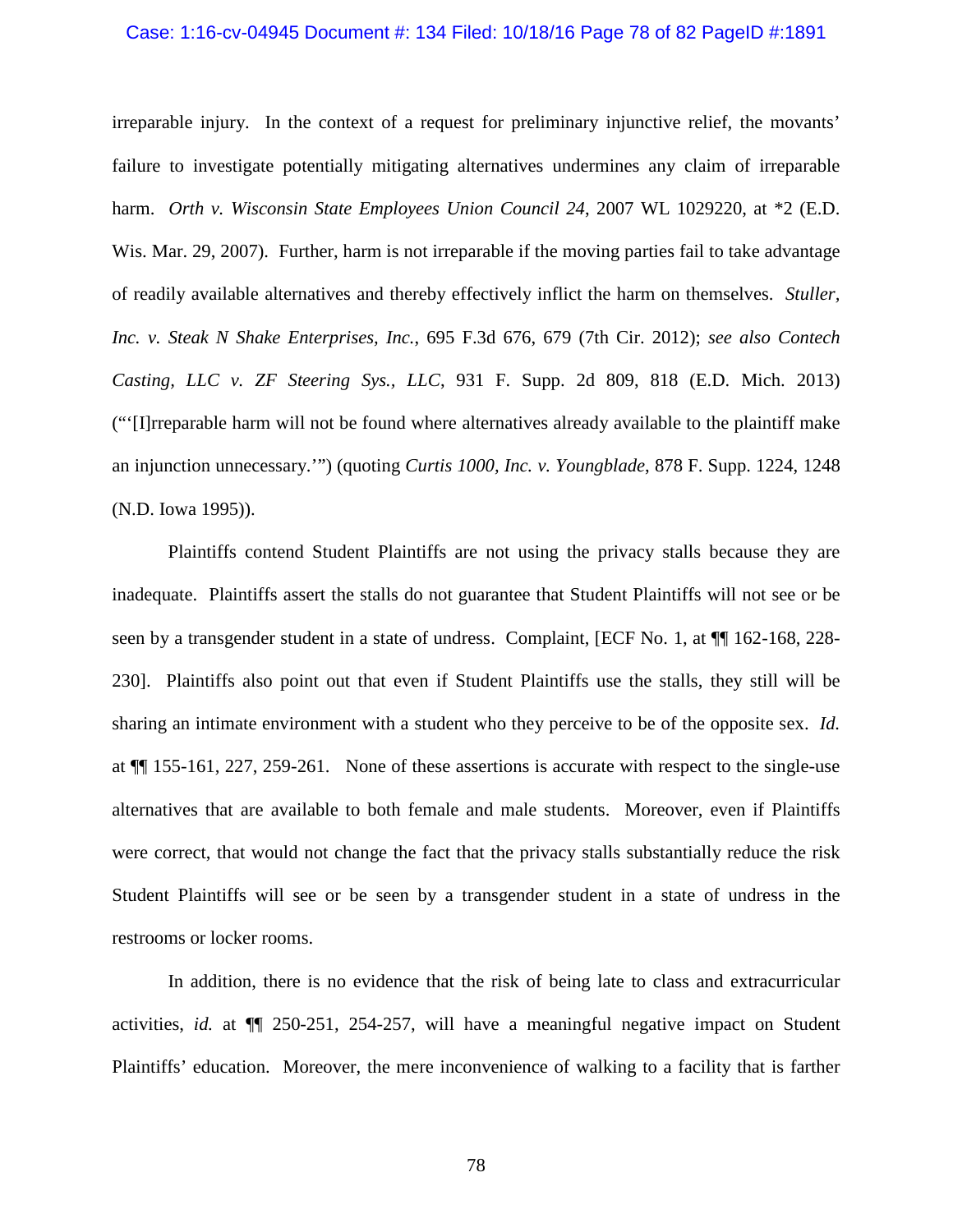#### Case: 1:16-cv-04945 Document #: 134 Filed: 10/18/16 Page 79 of 82 PageID #:1892

away does not constitute irreparable harm. *See Mclean v. Aurora Loan Servicing*, 2011 WL 4635027, at \*1 (S.D. Cal. Oct. 5, 2011); *Corbett v. United States*, 2011 WL 1226074, at \*5 (S.D. Fla. Mar. 2, 2011) (both stating that mere inconveniences are not irreparable harms).

Plaintiffs further contend all of the privacy protections and alternatives available to them to mitigate the risk of exposure to or by a transgender student are inadequate because of pressure from District 211 and other students. Plaintiffs assert the District has "conveyed to the Student Plaintiffs the message that any objection to the Locker Room Agreement (or the Restroom Policy) will be viewed by the District administration as intolerance and bigotry." Complaint, [ECF No. 1, at ¶ 148]; *see also id.* at ¶¶ 149-154. There also are very general allegations District 211 has conveyed the message that "differing views will not be tolerated." *Id.* at ¶ 153. Plaintiffs say this message has deterred Student Plaintiffs from requesting privacy options. *Id.*  Even assuming this is true, the discomfort Plaintiffs (both parents and students) feel at the District's perceived disapproval of their position does not constitute irreparable injury.

As discussed above, Girl Plaintiffs also say students who take advantage of the privacy options in the main physical education locker room are "ridicule[d]" by their classmates. *Id.* at ¶ 140; *see also id.* at ¶¶ 141-146. Plaintiffs allege that, in the locker room and in the hallways, male and female students called one Girl Plaintiff names, yelled derogatory slang words for female body parts at her, and accused her of being transphobic and homophobic. *Id.* at ¶ 145. There is no justification for that kind of conduct by other students. But the pain and pressure these other students have brought upon a Girl Plaintiff is not necessarily the District's fault, and there is no allegation that District 211 was aware of any such conduct and willfully ignored or disregarded it. And, again, Plaintiffs stymied District 211's attempt to discover the specifics underlying these allegations, including whether the District was informed of this misconduct.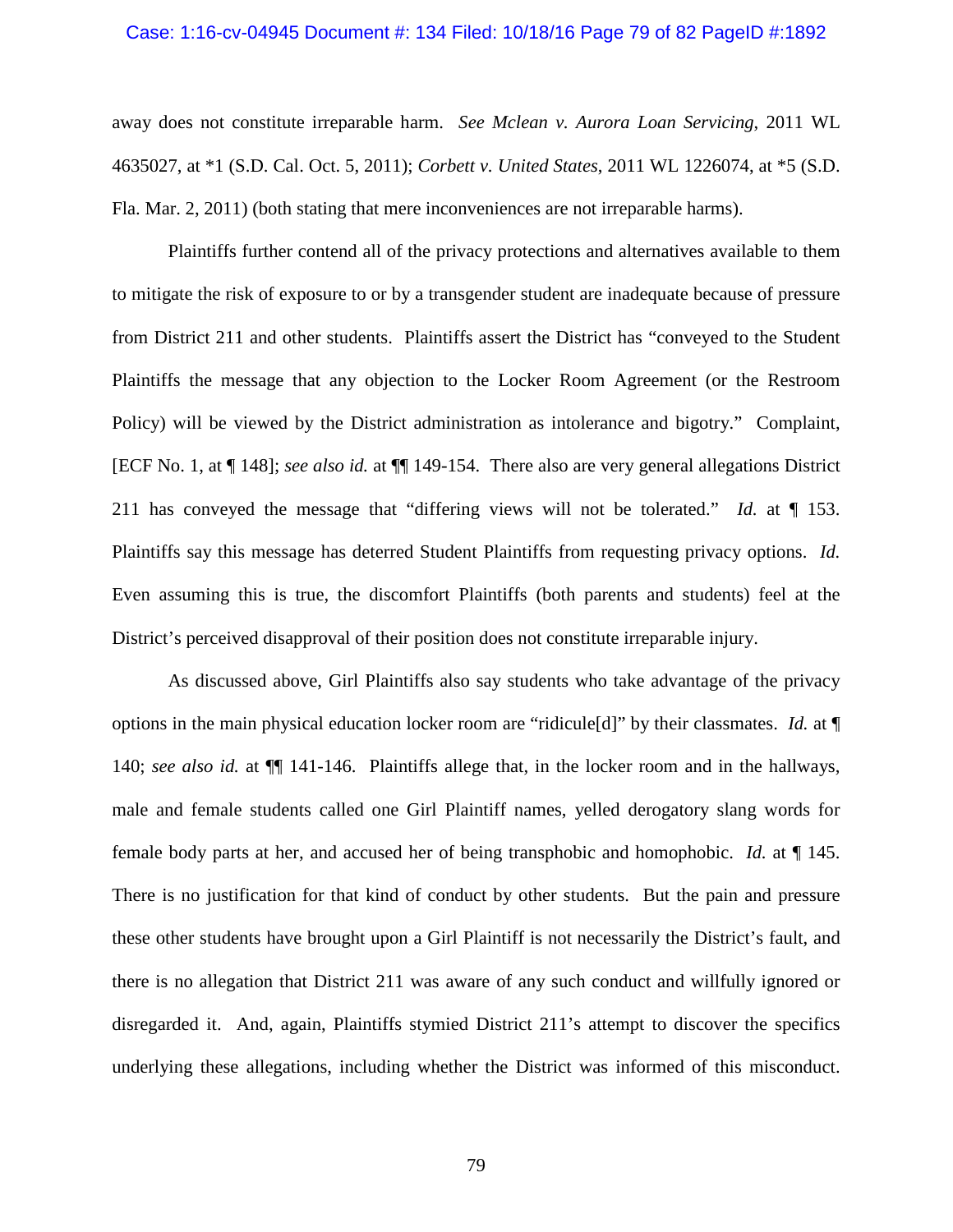#### Case: 1:16-cv-04945 Document #: 134 Filed: 10/18/16 Page 80 of 82 PageID #:1893

Also, importantly, there is no indication in the record that any student was bullied or risks being bullied if she were to use a single-use facility to change clothes or shower.

Finally, the Restroom Policy, in particular, is neither causing nor likely to cause Plaintiffs irreparable harm. District 211 implemented the Restroom Policy during August 2013. *See id.* at ¶¶ 211, 214-217; Federal Defendants' Response Brief, [ECF No. 80, at 13]. Plaintiffs did not file this lawsuit until May 2016, almost three years later. Either Student Plaintiffs did not notice that transgender students were using restrooms consistent with their gender identity, or they knew about the Restroom Policy and tolerated it for years. Further, Plaintiffs acknowledge they were aware of the Restroom Policy at least as of October 2015 when it was announced publicly by District 211, and they waited almost seven months after that before filing this lawsuit.

Under these circumstances, it is likely that the impetus for this lawsuit was the Locker Room Agreement signed in December 2015, not the Restroom Policy standing alone. For all of these reasons, Plaintiffs' delay in challenging the Restroom Policy strongly indicates that the Restroom Policy is not causing them irreparable harm. *See Tap Pharm. Products, Inc. v. Atrix Labs., Inc.*, 2004 WL 2034073, at \*1 (N.D. Ill. Aug. 26, 2004) (recognizing that an unjustified delay in seeking relief "can be fatal to claims of irreparable harm"); *see also Traffic Tech, Inc. v. Kreiter*, 2015 WL 9259544, at \*22 (N.D. Ill. Dec. 18, 2015); *Ixmation, Inc. v. Switch Bulb Co., Inc.*, 2014 WL 5420273, at \*7 (N.D. Ill. Oct. 23, 2014); *Celebration Int'l, Inc. v. Chosun Int'l, Inc.*, 234 F. Supp. 2d 905, 920 (S.D. Ind. 2002).

Accordingly, the Court finds Plaintiffs have not shown they are likely to suffer irreparable harm that cannot be rectified after a final judgment, even if they prevail on the merits of their claims.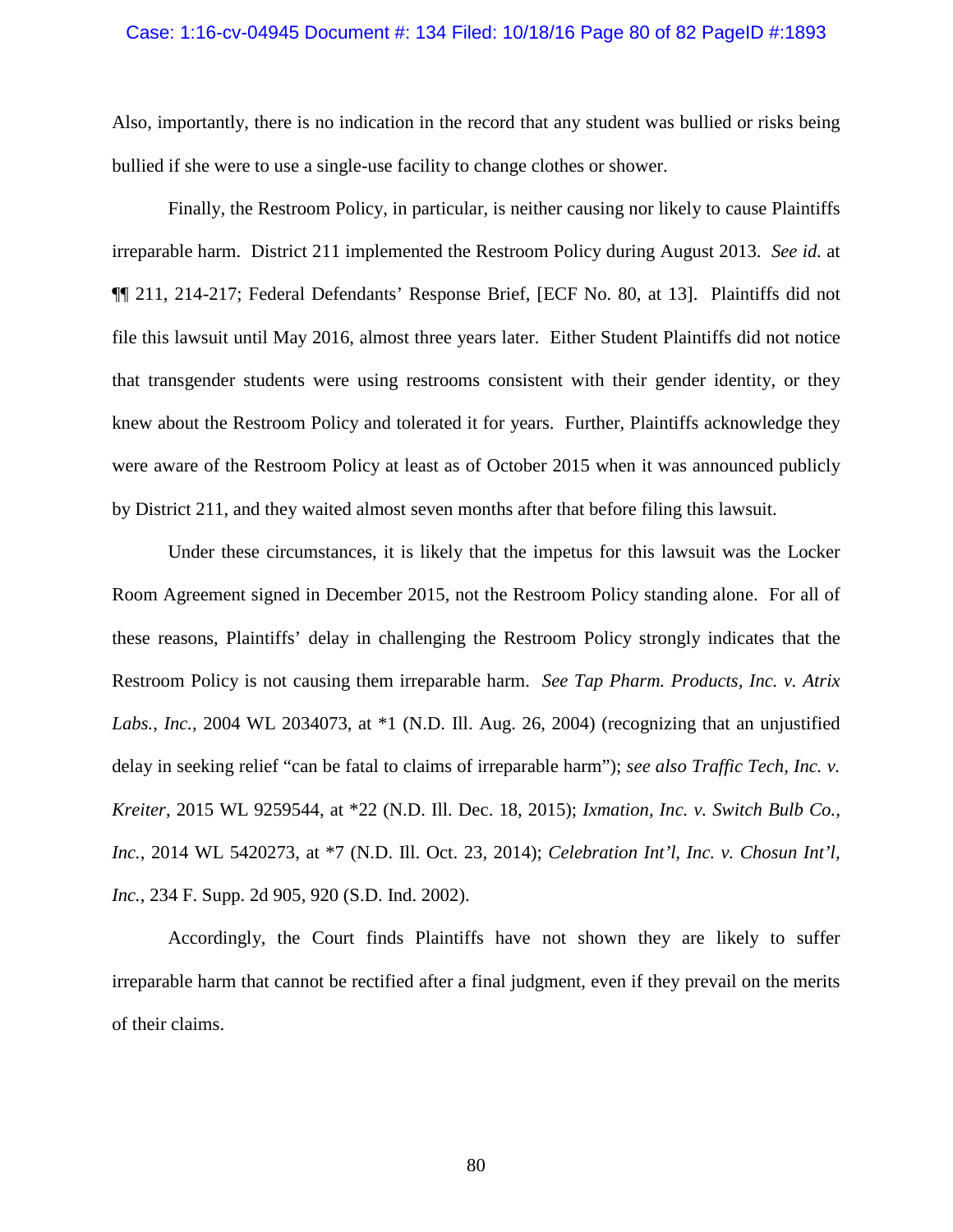## **C. Adequate Remedy At Law**

To satisfy the third and final threshold showing, Plaintiffs must show they do not have an adequate remedy at law. *Girl Scouts*, 549 F.3d at 1095. In other words, Plaintiffs must show money damages would be inadequate compensation for the harm they have suffered if they win this lawsuit. *Id.* Plaintiffs need not show traditional legal remedies would be "wholly ineffectual," but, rather, that they would be "seriously deficient as compared to the harm suffered." *Foodcomm Int'l v. Barry*, 328 F.3d 300, 304 (7th Cir. 2003). "[S]howing irreparable harm is '[p]robably the most common method of demonstrating that there is no adequate legal remedy.'" *Campbell v. Miller*, 373 F.3d 834, 840 (7th Cir. 2004) (Williams, J., dissenting) (quoting 11A Charles A. Wright, Arthur R. Miller & Mary K. Kane, *Federal Practice and Procedure* § 2944 (2d ed. 1995)); *see also Fleet Wholesale Supply Co. v. Remington Arms Co.*, 846 F.2d 1095, 1098 (7th Cir. 1988); *Wil-Kar, Inc. v. Vill. of Germantown*, 153 F. Supp. 2d 982, 987 (E.D. Wis. 2001).

Plaintiffs do not address or even touch on this threshold requirement for the issuance of a preliminary injunction. As previously stated, "emotional suffering is commonly compensated by monetary awards" in our legal system. *Bhd. of Locomotive Engineers & Trainmen*, 2011 WL 221823, at \*5; *see also The Great Tennessee Pizza Co.*, 2010 WL 3806145, at \*2. In this case, Plaintiffs seek nominal and compensatory money damages as a remedy. Complaint, [ECF No. 1, Prayer for Relief, at  $\P$  E]. They have not shown why these damages would be a seriously deficient or inadequate remedy. Therefore, Plaintiffs have not carried their burden to show they lack an adequate remedy at law.